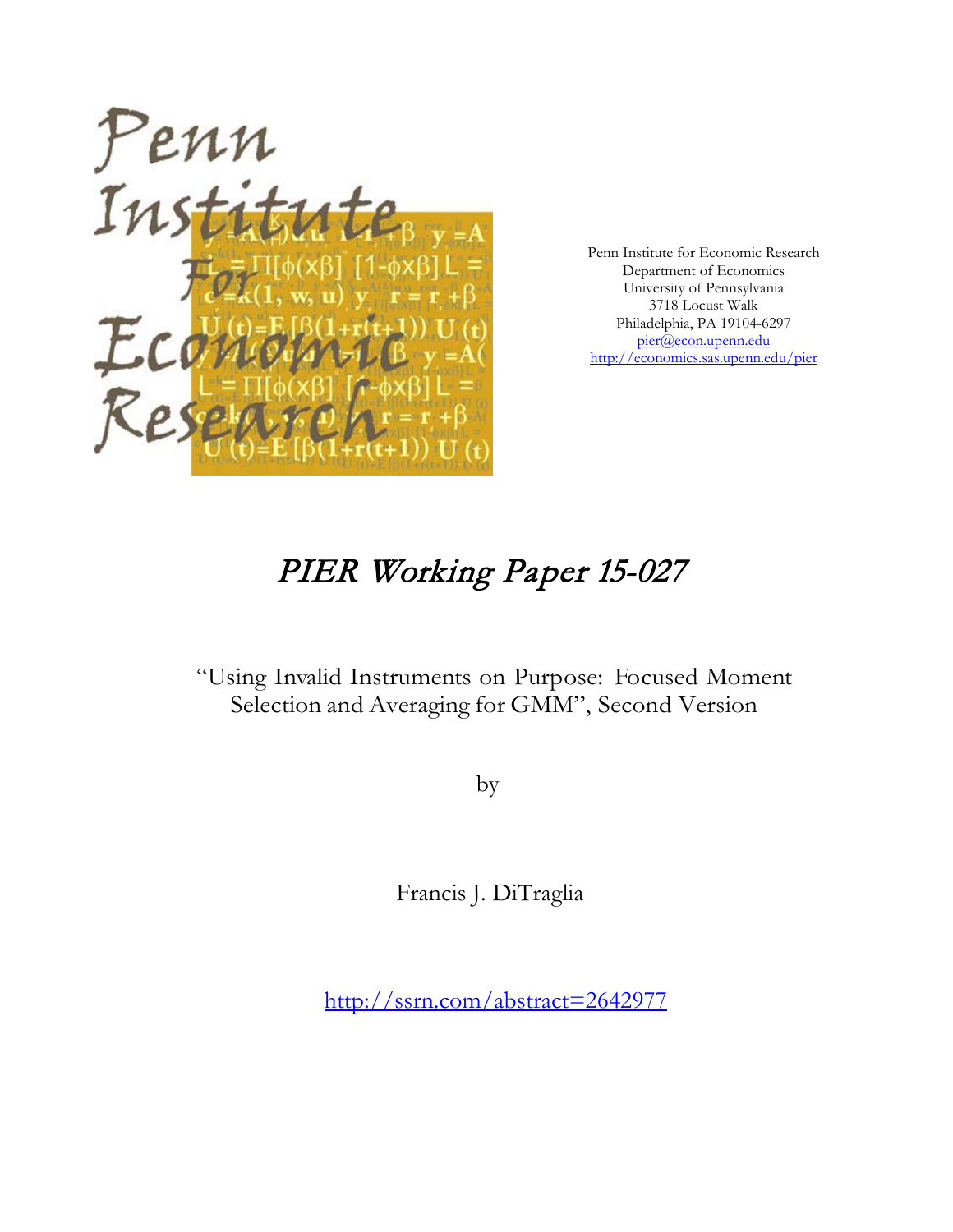# Using Invalid Instruments on Purpose: Focused Moment Selection and Averaging for GMM<sup>∗</sup>

Francis J. DiTraglia† University of Pennsylvania

This Version: August 10, 2015 First Version: November 9, 2011

#### Abstract

In finite samples, the use of a slightly endogenous but highly relevant instrument can reduce mean-squared error (MSE). Building on this observation, I propose a moment selection criterion for GMM in which moment conditions are chosen based on the MSE of their associated estimators rather than their validity: the focused moment selection criterion (FMSC). I then show how the framework used to derive the FMSC can address the problem of inference post-moment selection. Treating post-selection estimators as a special case of moment-averaging, in which estimators based on different moment sets are given data-dependent weights, I propose a simulation-based procedure to construct valid confidence intervals for a variety of formal and informal moment-selection and averaging procedures. Both the FMSC and confidence interval procedure perform well in simulations. I conclude with an empirical example examining the effect of instrument selection on the estimated relationship between malaria transmission and income.

Keywords: Moment selection, GMM estimation, Model averaging, Focused Information Criterion, Post-selection estimators

JEL Codes: C21, C26, C52

# 1 Introduction

In finite samples, the addition of a slightly endogenous but highly relevant instrument can reduce estimator variance by far more than bias is increased. Building on this observation, I propose a novel moment selection criterion for generalized method of moments (GMM) estimation: the focused moment selection criterion (FMSC). Rather than selecting only

<sup>∗</sup> I thank Aislinn Bohren, Xu Cheng, Gerda Claeskens, Bruce Hansen, Byunghoon Kang, Toru Kitagawa, Hannes Leeb, Adam McCloskey, Serena Ng, Alexei Onatski, Hashem Pesaran, Benedikt Pötscher, Frank Schorfheide, Neil Shephard, Richard J. Smith, Stephen Thiele, Melvyn Weeks, and seminar participants at Brown, Cambridge, Columbia, George Washington, Oxford, Queen Mary, Rutgers, St Andrews, UPenn, Vienna, and the 2011 Econometric Society European Meetings for their many helpful comments and suggestions. I thank Kai Carstensen for providing data for my empirical example.

<sup>†</sup>[fditra@sas.upenn.edu](mailto:fditra@sas.upenn.edu), 3718 Locust Walk, Philadelphia, PA 19104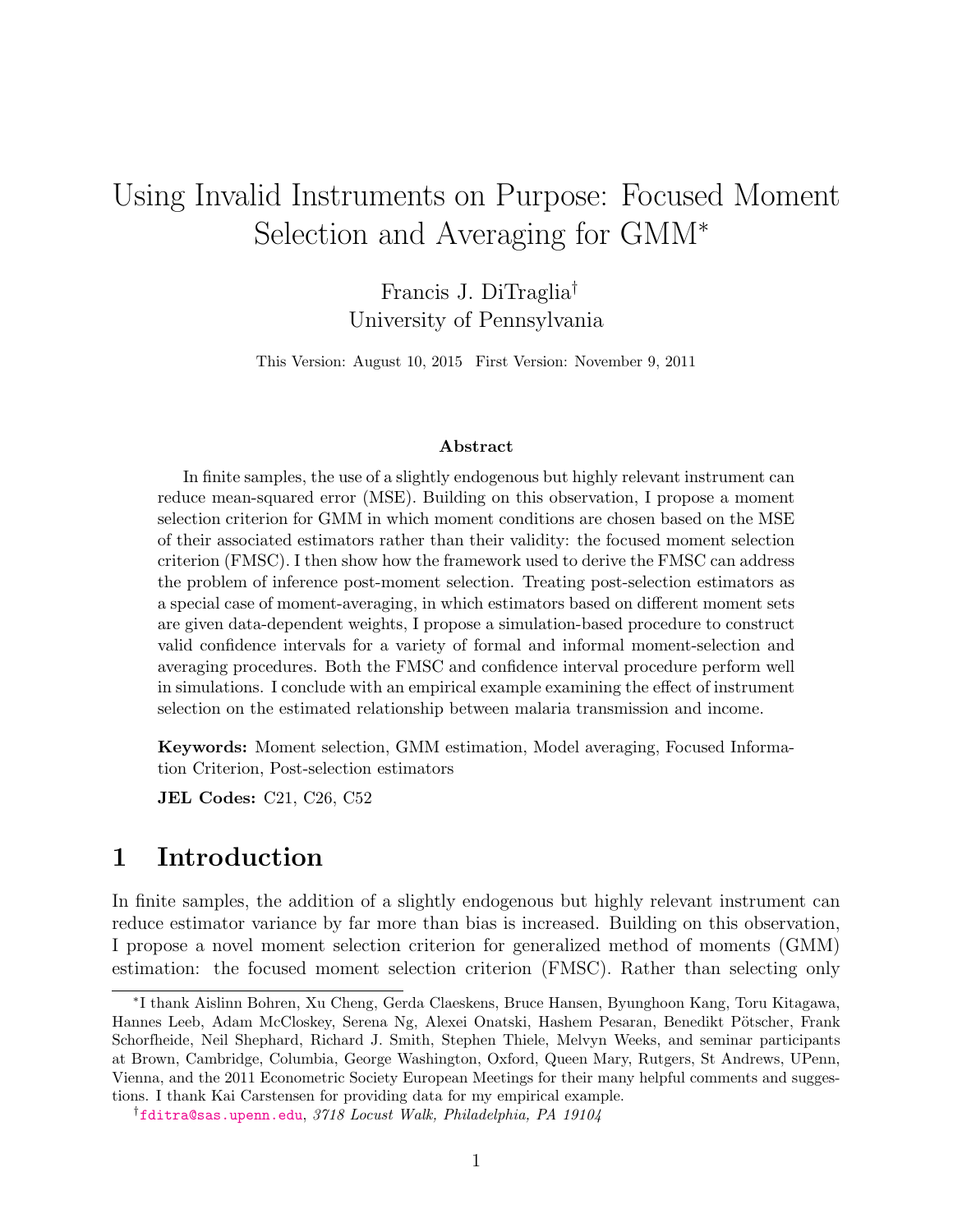valid moment conditions, the FMSC chooses from a set of potentially mis-specified moment conditions based on the asymptotic mean squared error (AMSE) of their associated GMM estimators of a user-specified scalar target parameter. To ensure a meaningful bias-variance tradeoff in the limit, I employ a drifting asymptotic framework in which mis-specification, while present for any fixed sample size, vanishes asymptotically. In the presence of such locally mis-specified moment conditions, GMM remains consistent although, centered and rescaled, its limiting distribution displays an asymptotic bias. Adding an additional misspecified moment condition introduces a further source of bias while reducing asymptotic variance. The idea behind the FMSC is to trade off these two effects in the limit as an approximation to finite sample behavior.[1](#page-2-0)

I consider a setting in which two blocks of moment conditions are available: one that is assumed correctly specified, and another that may not be. This is intended to mimic the situation faced by an applied researcher who begins with a "baseline" set of relatively weak maintained assumptions and must decide whether to impose any of a collection of stronger but also more controversial "suspect" assumptions. When the (correctly specified) baseline moment conditions identify the model, the FMSC provides an asymptotically unbiased estimator of AMSE, allowing us to carry out risk-based selection over the suspect moment conditions. When this is not the case, it remains possible to use the AMSE framework to carry out a sensitivity analysis.<sup>[2](#page-2-1)</sup>

Continuing under the local mis-specification framework, I go on to derive the limit distribution of "moment average estimators," data-dependent weighted averages of estimators based on different moment conditions. These estimators are interesting in their own right and can be used to study the important problem of inference post-selection. I propose a simple, simulation-based procedure for constructing valid confidence intervals that can be applied to a variety of formal moment averaging and post-selection estimators including the FMSC. Using an applied example from development economics, I show that this procedure is well within the ability of a standard desktop computer for problems of a realistic scale.

While the methods described here apply to general GMM models, I focus on two simple but empirically relevant examples: choosing between ordinary least squares (OLS) and two-stage least squares (TSLS) estimators, and selecting instruments in linear instrumental variables (IV) models. In the OLS versus TSLS example the FMSC takes a particularly transparent form, providing a risk-based justification for the Durbin-Hausman-Wu test, and leading to a novel "minimum-AMSE" averaging estimator that combines OLS and TSLS. It is important to note that both the FMSC and related minimum-AMSE averaging estimator considered here are derived for a scalar parameter of interest, as this is the most common situation encountered in applied work.<sup>[3](#page-2-2)</sup> As a consequence, Stein-type results do *not* apply: it is impossible to construct an estimator – post-selection, averaging or otherwise – with uniformly lower risk than the "valid" estimator that uses only the baseline moment conditions

<span id="page-2-0"></span><sup>&</sup>lt;sup>1</sup>When finite-sample mean-squared error (MSE) is undefined or infinite, AMSE comparisons remain meaningful. In this case, one can view AMSE as the limit of a sequence of "trimmed" squared error loss functions, as in [Hansen](#page-59-0) [\(2015a\)](#page-59-0). Trimmed MSE is always well-defined and the trimming fraction can be made asymptotically negligible. For details, see Appendix [D.](#page-53-0)

<span id="page-2-2"></span><span id="page-2-1"></span><sup>&</sup>lt;sup>2</sup>For discussion of this point, see Appendix [C.](#page-53-1)

<sup>3</sup>The idea behind the FMSC is readily extended to case of a vector parameter of interest. For details see Appendix [E.](#page-54-0)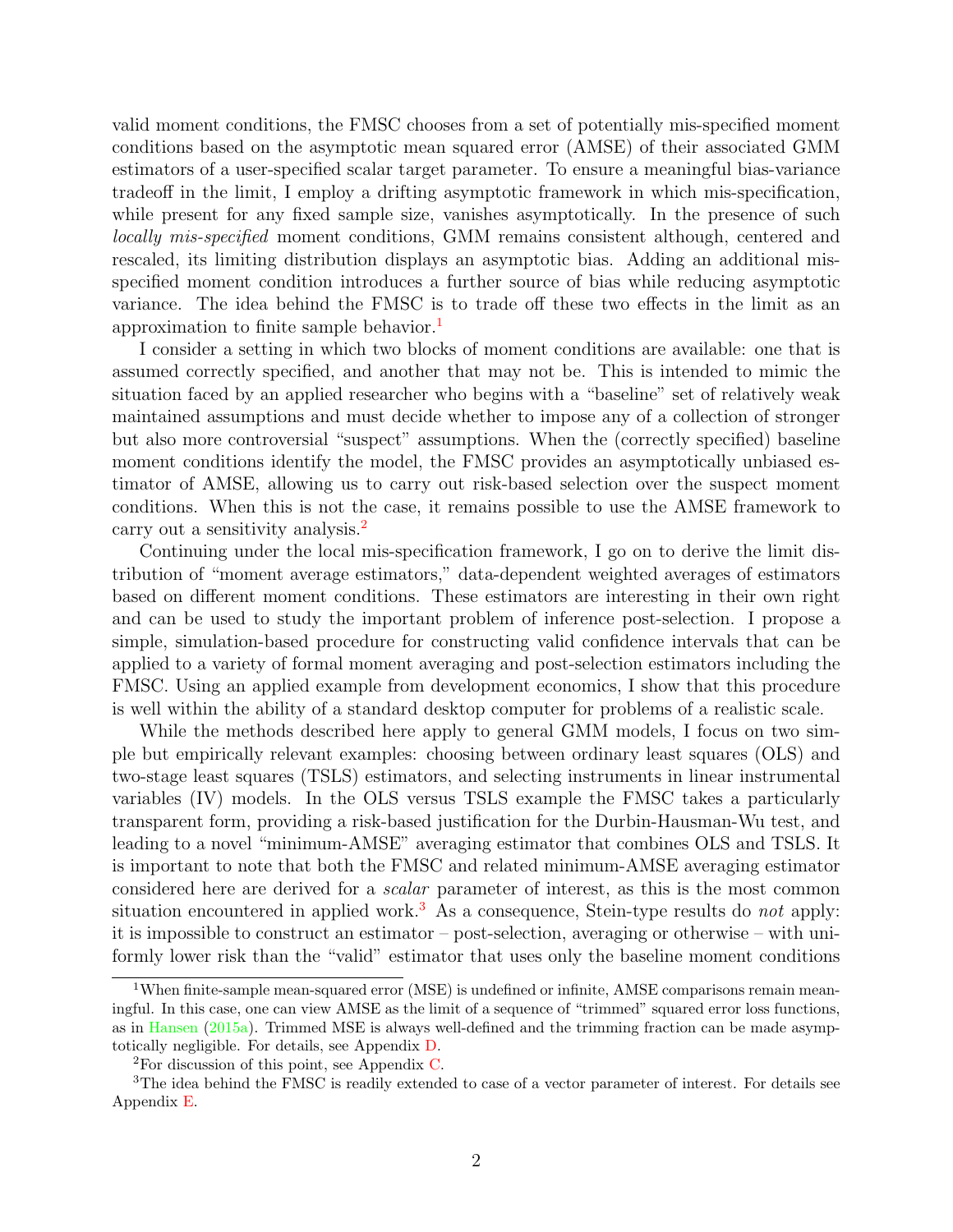in estimation. Nevertheless, it remains possible to achieve substantially lower risk than the valid estimator over large regions of the parameter space, particularly in settings where the additional moment conditions are highly informative and nearly correct. This is precisely the situation for which the FMSC is designed. Selection and averaging are not a panacea, but the methods presented in this paper can provide substantial gains in realistic settings, as demonstrated in the simulation results presented below.

My approach to moment selection is inspired by the focused information criterion of [Claeskens and Hjort](#page-58-0) [\(2003\)](#page-58-0), a model selection criterion for maximum likelihood estimation. Like [Claeskens and Hjort](#page-58-0) [\(2003\)](#page-58-0), I study AMSE-based selection under mis-specification in a drifting asymptotic framework. In contradistinction, however, I consider moment rather than model selection, and general GMM rather than maximum likelihood estimation. [Schorfheide](#page-61-0) [\(2005\)](#page-61-0) uses a similar approach to select over forecasts constructed from mis-specified vector autoregression models, developed independently of the FIC. Mine is by no means the first paper to consider GMM asymptotics under locally mis-specified moment conditions, an idea that dates at least as far back as [Newey](#page-61-1) [\(1985\)](#page-61-1). The idea of using this framework for AMSE-based moment selection, however, is novel.

The existing literature on moment selection under mis-specification is primarily concerned with consistent selection: the goal is to select all correctly specified moment conditions while eliminating all invalid ones with probability approaching one in the limit.[4](#page-3-0) This idea begins with [Andrews](#page-57-0) [\(1999\)](#page-57-0) and is extended by [Andrews and Lu](#page-58-1) [\(2001\)](#page-58-1) and [Hong et al.](#page-60-0) [\(2003\)](#page-60-0). More recently, [Liao](#page-60-1) [\(2013\)](#page-60-1) proposes a shrinkage procedure for consistent GMM moment selection and estimation. In contrast to these proposals, which examine only the validity of the moment conditions under consideration, the FMSC balances validity against relevance to minimize AMSE. Although [Hall and Peixe](#page-59-1) [\(2003\)](#page-59-1) and [Cheng and Liao](#page-58-2) [\(2013\)](#page-58-2) do consider relevance, their aim is to avoid including redundant moment conditions after consistently eliminating invalid ones. Some other papers that propose choosing, or combining, instruments to minimize MSE include [Donald and Newey](#page-59-2) [\(2001\)](#page-59-2), [Donald et al.](#page-59-3) [\(2009\)](#page-59-3), and [Kuersteiner](#page-60-2) [and Okui](#page-60-2) [\(2010\)](#page-60-2). Unlike the FMSC, however, these proposals consider the higher-order bias that arises from including many valid instruments rather than the first-order bias that arises from the use of invalid instruments.

Another important difference between the FMSC and the other proposals from the literature is the "F" – focus: rather than a single moment selection criterion, the FMSC is really a method of constructing application-specific moment selection criteria. To see the potential benefits of this approach consider, for example, a simple dynamic panel model. If your target parameter is a long-run effect while mine is a contemporaneous effect, there is no reason to suppose a priori that we should use the same moment conditions in estimation, even if we share the same model and dataset. The FMSC explicitly takes this difference of research goals into account.

Like Akaike's Information Criterion (AIC), the FMSC is a *conservative* rather than consistent selection procedure, as it *remains random* even in the limit. Although consistency is a crucial minimal property in many settings, the situation is more complex for model and moment selection: consistent and conservative selection procedures have different strengths,

<span id="page-3-0"></span><sup>4</sup>Under the local mis-specification asymptotics considered below, consistent moment selection criteria simply choose *all* available moment conditions. For details, see Theorem [4.2.](#page-17-0)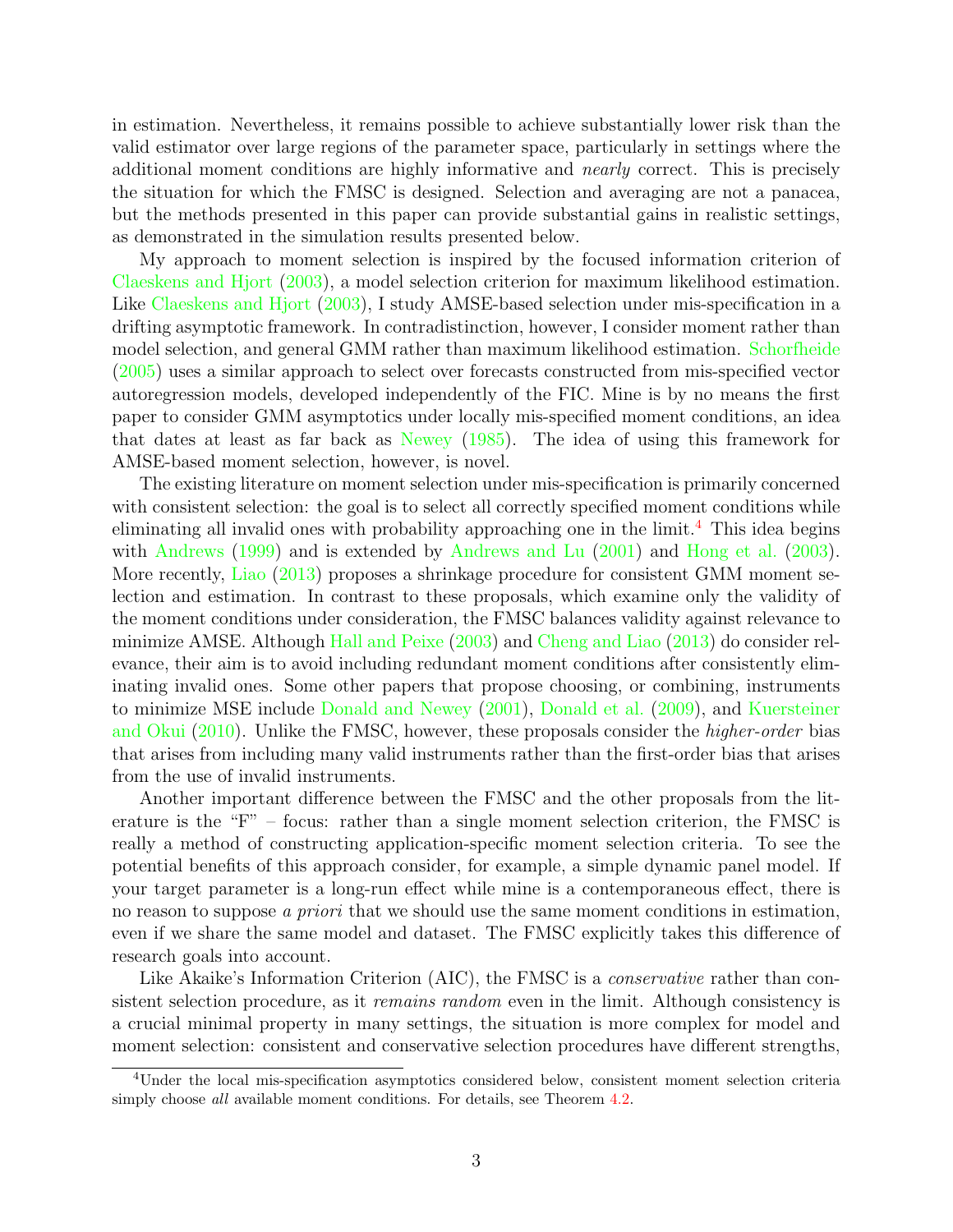but these strengths cannot be combined [\(Yang,](#page-61-2) [2005\)](#page-61-2). The motivation behind the FMSC is minimum-risk estimation. From this perspective, consistent selection criteria suffer from a serious defect: in general, unlike conservative criteria, they exhibit *unbounded* minimax risk (Leeb and Pötscher, [2008\)](#page-60-3). Moreover, as discussed in more detail below, the asymptotics of consistent selection paint a misleading picture of the effects of moment selection on inference. For these reasons, the fact that the FMSC is conservative rather than consistent is an asset in the present context.

Because it studies inference post-moment selection, this paper relates to a vast litera-ture on "pre-test" estimators. For an overview, see Leeb and Pötscher [\(2005,](#page-60-4) [2009\)](#page-60-5). There are several proposals to construct valid confidence intervals post-model selection, including [Kabaila](#page-60-6) [\(1998\)](#page-60-6), [Hjort and Claeskens](#page-59-4) [\(2003\)](#page-59-4) and [Kabaila and Leeb](#page-60-7) [\(2006\)](#page-60-7). To my knowledge, however, this is the first paper to treat the problem in general for post-moment selection and moment average estimators in the presence of mis-specification. Some related results appear in [Berkowitz et al.](#page-58-3) [\(2008\)](#page-58-3), [Berkowitz et al.](#page-58-4) [\(2012\)](#page-58-4), [Guggenberger](#page-59-5) [\(2010\)](#page-59-5), [Guggen](#page-59-6)[berger](#page-59-6) [\(2012\)](#page-59-6), [Guggenberger and Kumar](#page-59-7) [\(2012\)](#page-59-7), and [Caner](#page-58-5) [\(2014\)](#page-58-5). While I developed the simulation-based, two-stage confidence interval procedure described below by analogy to a suggestion in [Claeskens and Hjort](#page-58-6) [\(2008b\)](#page-58-6), Leeb and Pötscher [\(2014\)](#page-60-8) kindly pointed out that similar constructions have appeared in [Loh](#page-60-9) [\(1985\)](#page-60-9), [Berger and Boos](#page-58-7) [\(1994\)](#page-58-7), and [Silva](#page-61-3)[pulle](#page-61-3) [\(1996\)](#page-61-3). More recently, [McCloskey](#page-60-10) [\(2012\)](#page-60-10) takes a similar approach to study a class of non-standard testing problems.

The framework within which I study moment averaging is related to the frequentist model average estimators of [Hjort and Claeskens](#page-59-4) [\(2003\)](#page-59-4). Two other papers that consider weighting estimators based on different moment conditions are [Xiao](#page-61-4) [\(2010\)](#page-61-4) and [Chen et al.](#page-58-8) [\(2009\)](#page-58-8). Whereas these papers combine estimators computed using valid moment conditions to achieve a minimum variance estimator, I combine estimators computed using potentially invalid conditions with the aim of reducing estimator AMSE. A similar idea uderlies the combined moments (CM) estimator of [Judge and Mittelhammer](#page-60-11) [\(2007\)](#page-60-11), who emphasize that incorporating the information from an incorrect specification could lead to favorable bias-variance tradeoff. Unlike the FMSC, however, the CM estimator is not targeted to a particular research goal and does not explicitly aim to minimize AMSE. For a different approach to combining OLS and TSLS estimators, similar in spirit to the Stein-estimator and developed independently of the work presented here, see [Hansen](#page-59-8) [\(2015b\)](#page-59-8). [Cheng et al.](#page-58-9) [\(2014\)](#page-58-9) provide related results for Stein-type moment averaging in a GMM context with potentially mis-specified moment conditions. Both of these papers consider settings in which the parameter of interest is of sufficiently high dimension that averaging can yield uniform risk improvements. In contrast, I consider a setting with a scalar target parameter in which uniform improvements are unavailable.

A limitation of the results presented here is that they are based upon the assumption of strong identification and a fixed number of moment conditions. When I refer to a biasvariance tradeoff below, either in finite samples or asymptotically, I abstract from weak– and many–instruments considerations. In particular, my asymptotics are based on a classical first-order approximation with the addition of locally invalid moment conditions. Extending the idea behind the FMSC to allow for weak identification or a large number of moment conditions is a challenging topic that I leave for future research.

The remainder of the paper is organized as follows. Section [2](#page-5-0) describes the asymptotic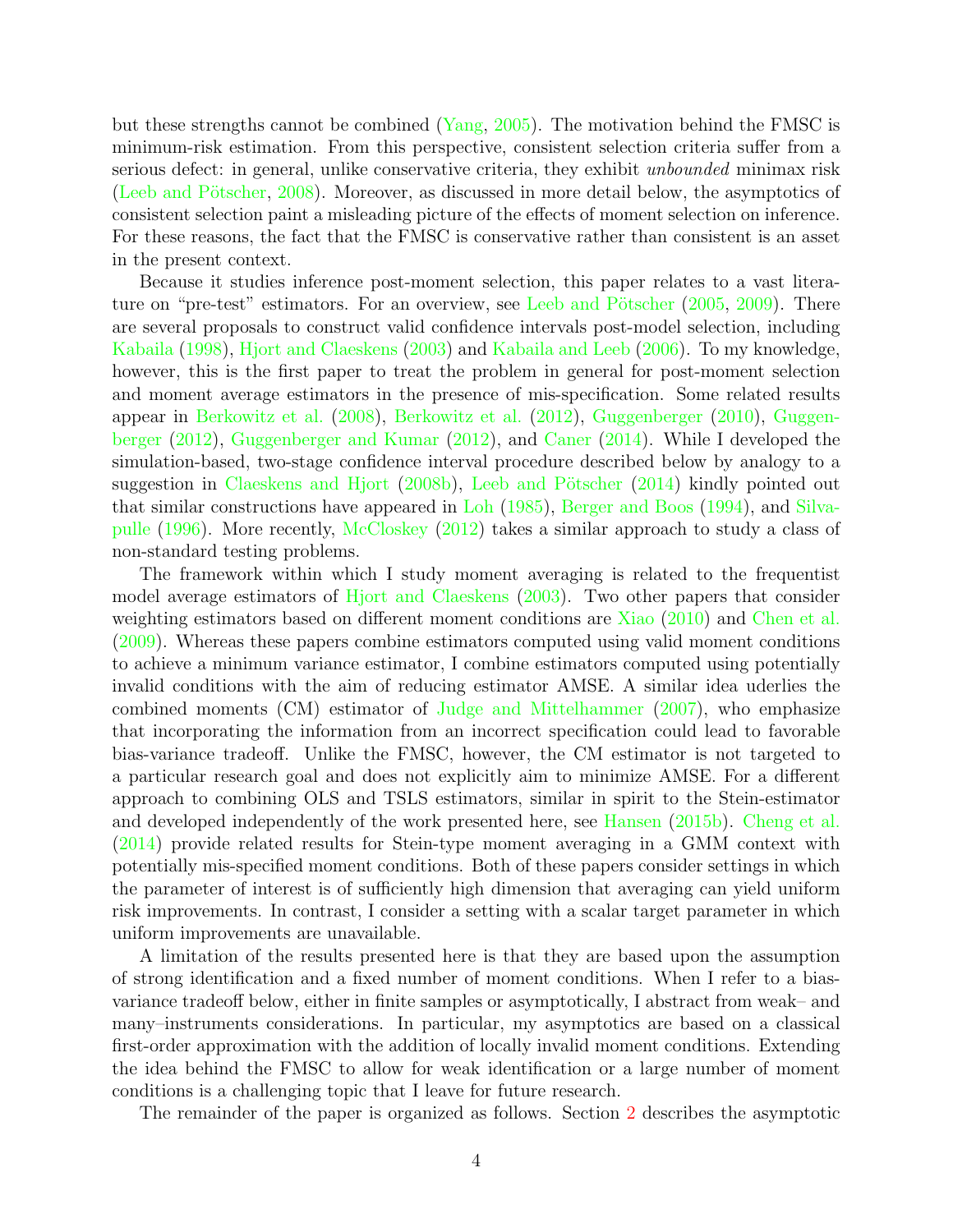framework and Section [3](#page-8-0) derives the FMSC, both in general and for two specific examples: OLS versus TSLS and choosing instrumental variables. Section [4](#page-15-0) studies moment average estimators and shows how they can be used to construct valid confidence intervals postmoment selection. Section [5](#page-31-0) presents simulation results and Section [6](#page-45-0) considers an empirical example from development economics. Proofs, computational details and supplementary material appear in the Appendix.

# <span id="page-5-0"></span>2 Assumptions and Asymptotic Framework

## 2.1 Local Mis-Specification

Let  $f(\cdot, \cdot)$  be a  $(p+q)$ -vector of moment functions of a random vector Z and an r-dimensional parameter vector  $\theta$ , partitioned according to  $f(\cdot, \cdot) = (g(\cdot, \cdot)', h(\cdot, \cdot)')'$  where  $g(\cdot, \cdot)$  and  $h(\cdot, \cdot)$ are  $p$ - and  $q$ -vectors of moment functions. The moment condition associated with  $q$  is assumed to be correct whereas that associated with  $h$  is locally mis-specified. More precisely,

<span id="page-5-1"></span>**Assumption 2.1** (Local Mis-Specification). Let  $\{Z_{ni}: 1 \le i \le n, n = 1, 2, ...\}$  be an iid triangular array of random vectors defined on a probability space  $(\Upsilon, \mathcal{F}, \mathbb{P})$  satisfying

- (a)  $E[g(Z_{ni}, \theta_0)] = 0,$
- (b)  $E[h(Z_{ni}, \theta_0)] = n^{-1/2}\tau$ , where  $\tau$  is an unknown constant vector,
- (c)  $\{f(Z_{ni}, \theta_0): 1 \leq i \leq n, n = 1, 2, \ldots\}$  is uniformly integrable, and

(d) 
$$
Z_{ni} \rightarrow_d Z_i
$$
.

For any fixed sample size n, the expectation of h evaluated at the true parameter value  $θ_0$  depends on the unknown constant vector  $τ$ . Unless all components of  $τ$  are zero, some of the moment conditions contained in  $h$  are mis-specified. In the limit however, this misof the moment conditions contained in *n* are mis-specified. In the filmt nowever, this mis-<br>specification vanishes, as  $\tau/\sqrt{n}$  converges to zero. Uniform integrability combined with weak convergence implies convergence of expectations, so that  $E[g(Z_i, \theta_0)] = 0$  and  $E[h(Z_i, \theta_0)] =$ 0. Because the limiting random vectors  $Z_i$  are identically distributed, I suppress the i subscript and simply write Z to denote their common marginal law, e.g.  $E[h(Z, \theta_0)] = 0$ . It is important to note that local mis-specification is not intended as a literal description of real-world datasets: it is merely a device that gives asymptotic bias-variance trade-off that mimics the finite-sample intuition. Moreover, while I work with an iid triangular array for simplicity, the results presented here can be adapted to handle dependent random variables.

## 2.2 Candidate GMM Estimators

Define the sample analogue of the expectations in Assumption [2.1](#page-5-1) as follows:

$$
f_n(\theta) = \frac{1}{n} \sum_{i=1}^n f(Z_{ni}, \theta) = \begin{bmatrix} g_n(\theta) \\ h_n(\theta) \end{bmatrix} = \begin{bmatrix} n^{-1} \sum_{i=1}^n g(Z_{ni}, \theta) \\ n^{-1} \sum_{i=1}^n h(Z_{ni}, \theta) \end{bmatrix}
$$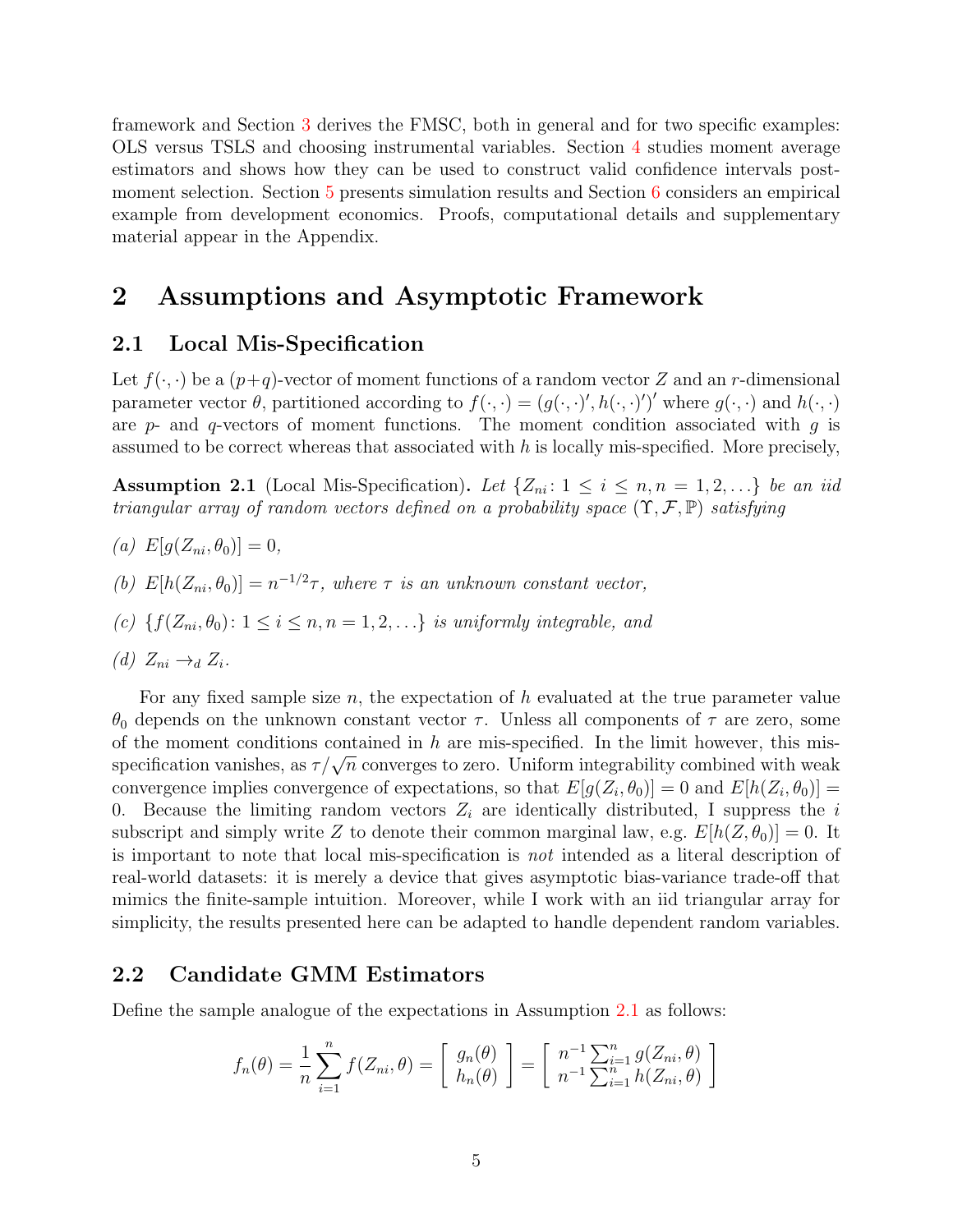where  $g_n$  is the sample analogue of the correctly specified moment conditions and  $h_n$  is that of the (potentially) mis-specified moment conditions. A candidate GMM estimator  $\theta_S$  uses some subset S of the moment conditions contained in f in estimation. Let  $|S|$  denote the number of moment conditions used and suppose that  $|S| > r$  so the GMM estimator is unique.<sup>[5](#page-6-0)</sup> Let  $\Xi_S$  be the  $|S| \times (p+q)$  moment selection matrix corresponding to S. That is,  $\Xi_S$  is a matrix of ones and zeros arranged such that  $\Xi_S f_n(\theta)$  contains only the sample moment conditions used to estimate  $\hat{\theta}_S$ . Thus, the GMM estimator of  $\theta$  based on moment set  $S$  is given by

$$
\widehat{\theta}_S = \underset{\theta \in \Theta}{\arg \min} \ \left[ \Xi_S f_n(\theta) \right]' \widetilde{W}_S \ \left[ \Xi_S f_n(\theta) \right].
$$

where  $\widetilde{W}_S$  is an  $|S| \times |S|$ , positive definite weight matrix. There are no restrictions placed on S other than the requirement that  $|S| > r$  so the GMM estimate is well-defined. In particular, S may exclude some or all of the valid moment conditions contained in g. While this may seem strange, it accommodates a wider range of examples, including choosing between OLS and TSLS estimators.

To consider the limit distribution of  $\hat{\theta}_s$ , we require some further notation. First define the derivative matrices

$$
G = E\left[\nabla_{\theta} g(Z, \theta_0)\right], \quad H = E\left[\nabla_{\theta} h(Z, \theta_0)\right], \quad F = (G', H')'
$$

and let  $\Omega = Var[f(Z, \theta_0)]$  where  $\Omega$  is partitioned into blocks  $\Omega_{gg}$ ,  $\Omega_{gh}$ ,  $\Omega_{hg}$ , and  $\Omega_{hh}$  conformably with the partition of  $f$  by  $g$  and  $h$ . Notice that each of these expressions involves the *limiting random variable Z* rather than  $Z_{ni}$ , so that the corresponding expectations are taken with respect to a distribution for which all moment conditions are correctly specified. Finally, to avoid repeatedly writing out pre- and post-multiplication by  $\Xi_s$ , define  $F_s = \Xi_s F$ and  $\Omega_S = \Xi_S \Omega \Xi_S'$ . The following high level assumptions are sufficient for the consistency and asymptotic normality of the candidate GMM estimator  $\widehat{\theta}_S$ .

<span id="page-6-1"></span>Assumption 2.2 (High Level Sufficient Conditions).

- (a)  $\theta_0$  lies in the interior of  $\Theta$ , a compact set
- (b)  $\widetilde{W}_S \rightarrow_p W_S$ , a positive definite matrix
- (c)  $W_S \Xi_S E[f(Z, \theta)] = 0$  if and only if  $\theta = \theta_0$
- (d)  $E[f(Z, \theta)]$  is continuous on  $\Theta$
- (e)  $\sup_{\theta \in \Theta} ||f_n(\theta) E[f(Z, \theta)]] \rightarrow_p 0$
- (f) f is Z-almost surely differentiable in an open neighborhood  $\mathcal B$  of  $\theta_0$
- $(g) \sup_{\theta \in \Theta} \|\nabla_{\theta}f_n(\theta) F(\theta)\| \to_n 0$

(h) 
$$
\sqrt{n} f_n(\theta_0) \rightarrow_d M + \begin{bmatrix} 0 \\ \tau \end{bmatrix}
$$
 where  $M \sim N_{p+q}(0, \Omega)$ 

<span id="page-6-0"></span><sup>&</sup>lt;sup>5</sup>Identifying  $\tau$  requires futher assumptions, as discussed in Section [2.3.](#page-7-0)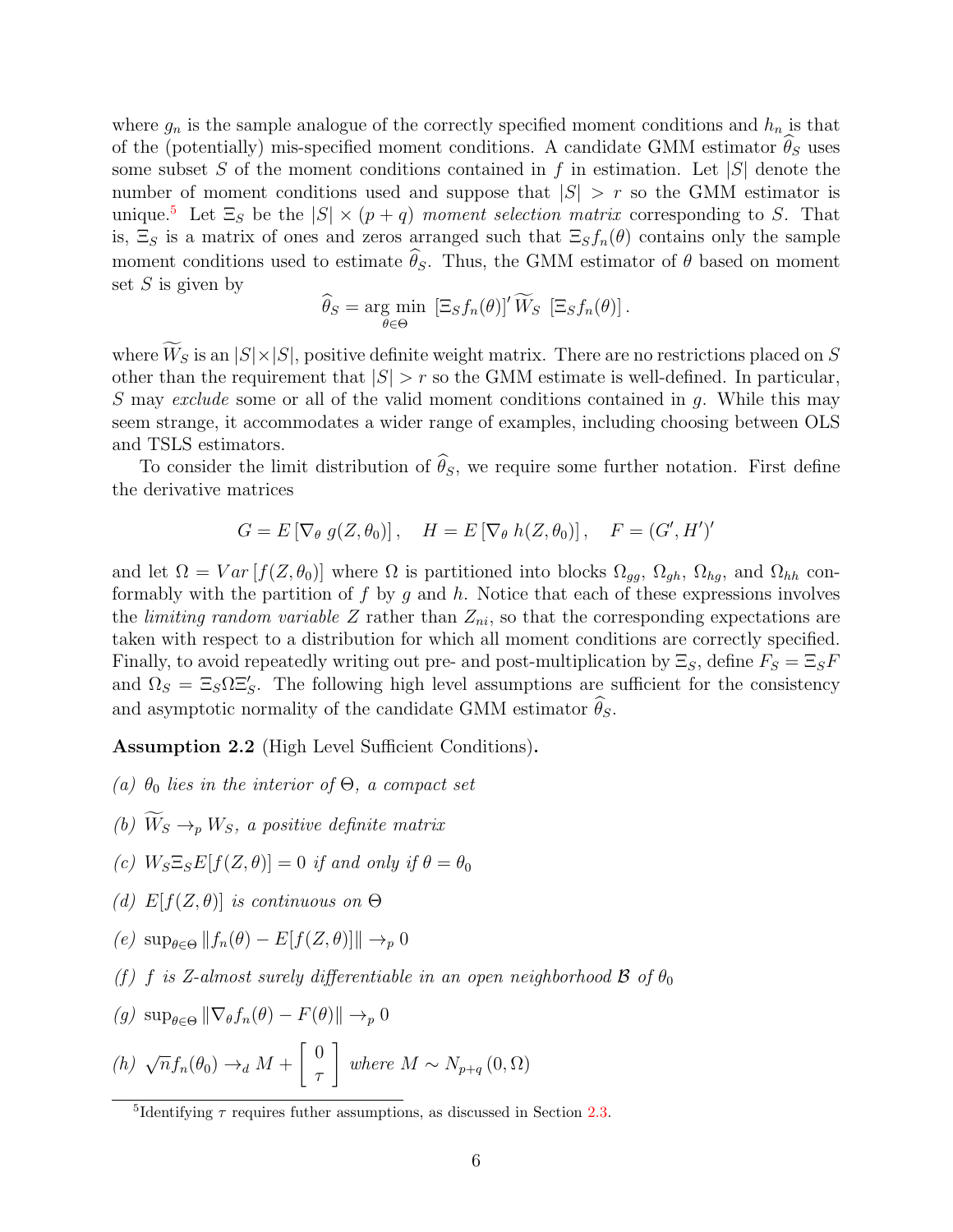(i)  $F'_{S}W_{S}F_{S}$  is invertible

Although Assumption [2.2](#page-6-1) closely approximates the standard regularity conditions for GMM estimation, establishing primitive conditions for Assumptions [2.2](#page-6-1) (d), (e), (g) and (h) is slightly more involved under local mis-specification. Low-level sufficient conditions for the two running examples considered in this paper appear in Appendix [F.](#page-54-1) For more general results, see [Andrews](#page-57-1) [\(1988\)](#page-57-1) Theorem 2 and [Andrews](#page-57-2) [\(1992\)](#page-57-2) Theorem 4. Notice that identification,  $(c)$ , and continuity,  $(d)$ , are conditions on the distribution of  $Z$ , the marginal law to which each  $Z_{ni}$  converges.

<span id="page-7-1"></span>**Theorem [2.1](#page-5-1)** (Consistency). Under Assumptions 2.1 and [2.2](#page-6-1) (a)–(e),  $\hat{\theta}_S \rightarrow_p \theta_0$ .

<span id="page-7-2"></span>Theorem 2.2 (Asymptotic Normality). Under Assumptions [2.1](#page-5-1) and [2.2](#page-6-1)

$$
\sqrt{n}(\widehat{\theta}_S - \theta_0) \rightarrow_d -K_S \Xi_S \left( \begin{bmatrix} M_g \\ M_h \end{bmatrix} + \begin{bmatrix} 0 \\ \tau \end{bmatrix} \right)
$$

where  $K_S = [F'_S W_S F_S]^{-1} F'_S W_S$ ,  $M = (M'_g, M'_h)'$ , and  $M \sim N(0, \Omega)$ .

As we see from Theorems [2.1](#page-7-1) and [2.2,](#page-7-2) any candidate GMM estimator  $\widehat{\theta}_S$  is consistent for  $\theta_0$  under local mis-specification. Unless S excludes all of the moment conditions contained in h, however,  $\hat{\theta}_S$  inherits an asymptotic bias from the mis-specification parameter  $\tau$ . The local mis-specification framework is useful precisely because it results in a limit distribution for  $\theta_S$  with both a bias and a variance. This captures in asymptotic form the bias-variance tradeoff that we see in finite sample simulations. In constrast, fixed mis-specification results in a degenerate bias-variance tradeoff in the limit: scaling up by  $\sqrt{n}$  to yield an asymptotic variance causes the bias component to diverge.

## <span id="page-7-0"></span>2.3 Identification

Any form of moment selection requires an identifying assumption: we need to make clear which parameter value  $\theta_0$  counts as the "truth." One approach, following [Andrews](#page-57-0) [\(1999\)](#page-57-0), is to assume that there exists a unique, maximal set of correctly specified moment conditions that identifies  $\theta_0$ . In the notation of the present paper<sup>[6](#page-7-3)</sup> this is equivalent to the following:

<span id="page-7-4"></span>**Assumption 2.3** [\(Andrews](#page-57-0) [\(1999\)](#page-57-0) Identification Condition). There exists a subset  $S_{max}$  of at least r moment conditions satisfying:

$$
(a) \ \Xi_{S_{max}} E[f(Z_{ni}, \theta_0)] = 0
$$

(b) For any  $S' \neq S_{max}$  such that  $\Xi_{S'}E[f(Z_{ni}, \theta')] = 0$  for some  $\theta' \in \Theta$ ,  $|S_{max}| > |S'|$ .

[Andrews and Lu](#page-58-1) [\(2001\)](#page-58-1) and [Hong et al.](#page-60-0) [\(2003\)](#page-60-0) take the same basic approach to identification, with appropriate modifications to allow for simultaneous model and moment selection. An advantage of Assumption [2.3](#page-7-4) is that, under fixed mis-specification, it allows consistent selection of  $S_{max}$  without any prior knowledge of which moment conditions are correct. In

<span id="page-7-3"></span> $6$ Although [Andrews](#page-57-0) [\(1999\)](#page-57-0), [Andrews and Lu](#page-58-1) [\(2001\)](#page-58-1), and [Hong et al.](#page-60-0) [\(2003\)](#page-60-0) consider fixed misspecification, we can view this as a version of local mis-specification in which  $\tau \to \infty$  sufficiently fast.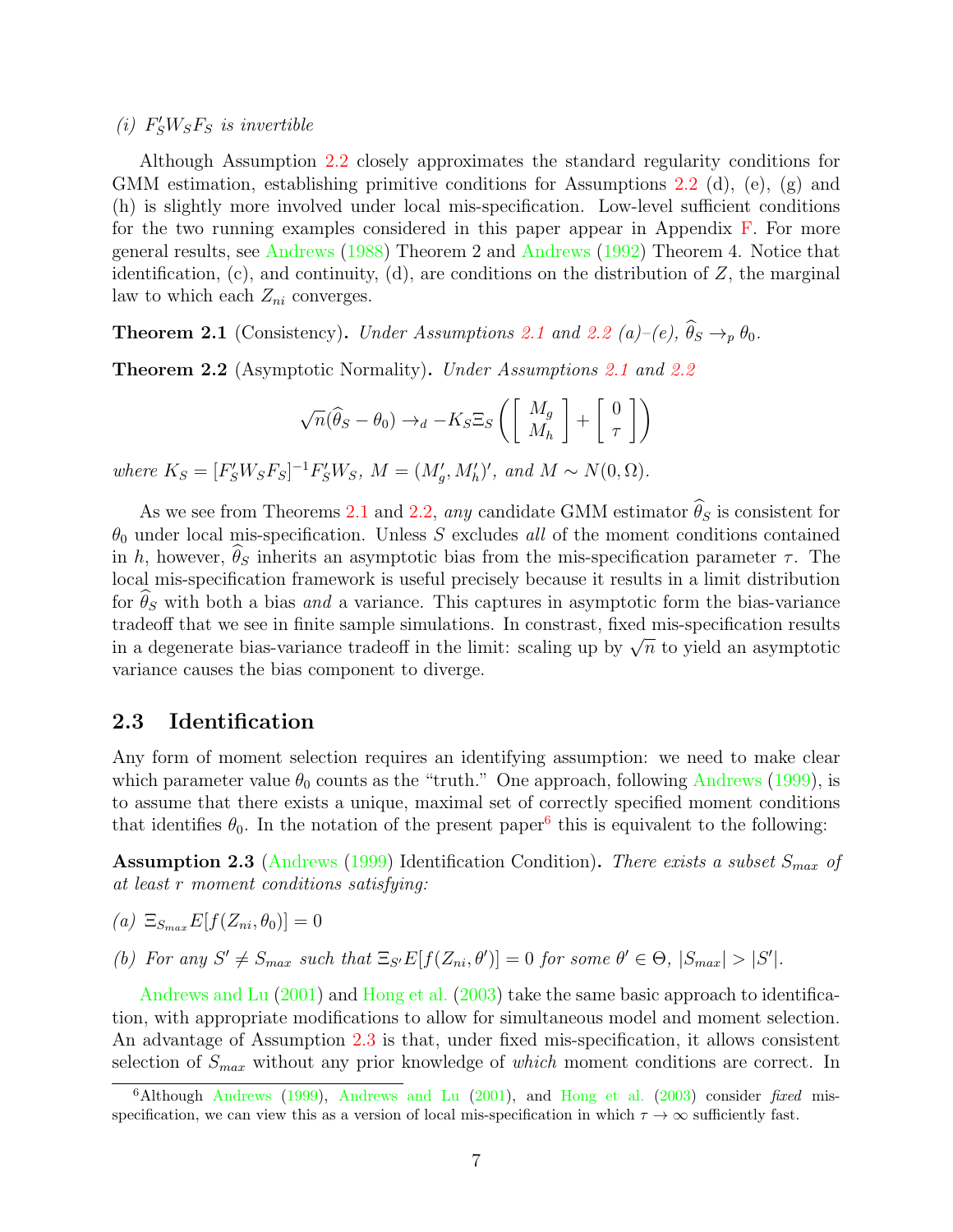the notation of the present paper this corresponds to having no moment conditions in the g block. As [Hall](#page-59-9) [\(2005,](#page-59-9) p. 254) points out, however, the second part of Assumption [2.3](#page-7-4) can fail even in very simple settings. When it does fail, the selected GMM estimator may no longer be consistent for  $\theta_0$ . A different approach to identification is to assume that there is a minimal set of at least r moment conditions known to be correctly specified. This is the approach I follow here, as do [Liao](#page-60-1) [\(2013\)](#page-60-1) and [Cheng and Liao](#page-58-2) [\(2013\)](#page-58-2).[7](#page-8-1)

<span id="page-8-2"></span>**Assumption 2.4** (FMSC Identification Condition). Let  $\widehat{\theta}_v$  denote the GMM estimator based solely on the moment conditions contained in the g–block

$$
\widehat{\theta}_v = \underset{\theta \in \Theta}{\arg \ min} \ g_n(\theta)' \widetilde{W}_v \ g_n(\theta)
$$

We call this the "valid estimator" and assume that it satisfies all the conditions of Assumption [2.2.](#page-6-1) Note that this implies  $p > r$ .

Assumption [2.4](#page-8-2) and Theorem [2.2](#page-7-2) immediately imply that the valid estimator shows no asymptotic bias.

<span id="page-8-4"></span>**Corollary 2.1** (Limit Distribution of Valid Estimator). Let  $S_v$  include only the moment conditions contained in g. Then, under Assumption [2.4](#page-8-2) we have

$$
\sqrt{n}\left(\widehat{\theta}_v - \theta_0\right) \to_d -K_v M_g
$$

by applying Theorem [2.2](#page-7-2) to  $S_v$ , where  $K_v = [G'W_vG]^{-1}G'W_v$  and  $M_g \sim N(0, \Omega_{gg})$ .

Both Assumptions [2.3](#page-7-4) and [2.4](#page-8-2) are strong, and neither fully nests the other. In the context of the present paper, Assumption [2.4](#page-8-2) is meant to represent a situation in which an applied research chooses between two groups of assumptions. The  $g$ -block contains the "baseline" assumptions while the  $h$ -block contains a set of stronger, more controversial "suspect" assumptions. The FMSC is designed for settings in which the  $h$ -block is expected to contain a substantial amount of information beyond that already contained in the  $q$ -block. The idea is that, if we knew the  $h$ -block was correctly specified, we would expect a large gain in efficiency by including it in estimation. This motivates the idea of trading off the variance reduction from including h against the potential increase in bias. If the  $h$ -block assumptions are nearly correct we may want to use them in estimation. Not all applications have the structure, but many do. Below, I consider two simple but empirically relevant examples: choosing between OLS and TSLS estimators and choosing instrumental variables.

# <span id="page-8-0"></span>3 The Focused Moment Selection Criterion

## 3.1 The General Case

The FMSC chooses among the potentially invalid moment conditions contained in h based on the estimator AMSE of a user-specified scalar target parameter.<sup>[8](#page-8-3)</sup> Denote this target

<span id="page-8-3"></span><span id="page-8-1"></span><sup>&</sup>lt;sup>7</sup>For a dicussion of why Assumption [2.4](#page-8-2) is necessary and how to proceed when it fails, see Appendix [C.](#page-53-1)

<sup>8</sup>Although I focus on the case of a scalar target parameter in the body of the paper, the same idea can be applied to a vector of target parameters. For details see Appendix [E.](#page-54-0)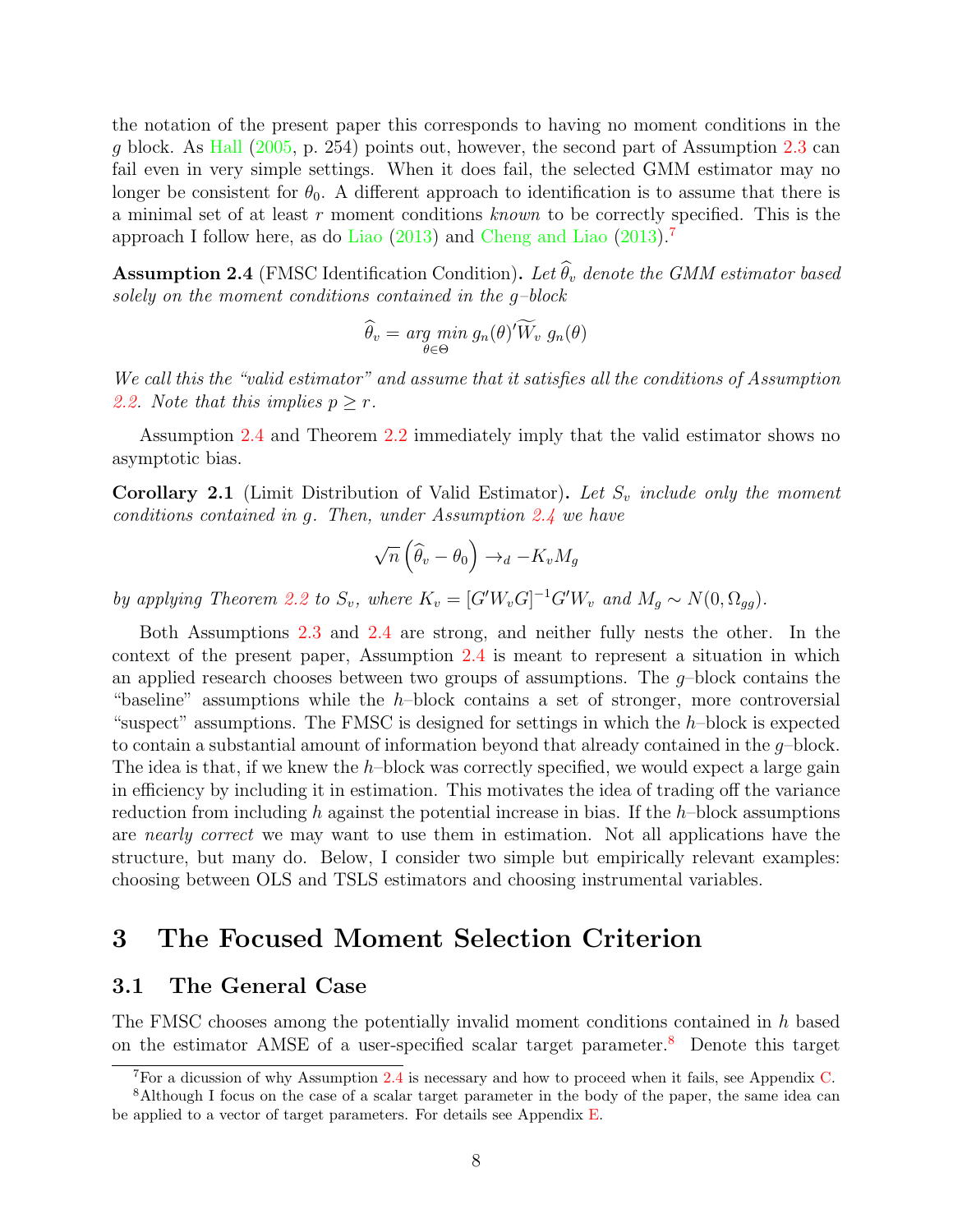parameter by  $\mu$ , a real-valued, Z-almost continuous function of the parameter vector  $\theta$  that is differentiable in a neighborhood of  $\theta_0$ . Further, define the GMM estimator of  $\mu$  based on  $\hat{\theta}_S$  by  $\hat{\mu}_S = \mu(\hat{\theta}_S)$  and the true value of  $\mu$  by  $\mu_0 = \mu(\theta_0)$ . Applying the Delta Method to Theorem [2.2](#page-7-2) gives the AMSE of  $\hat{\mu}_S$ .

<span id="page-9-1"></span>Corollary 3.1 (AMSE of Target Parameter). Under the hypotheses of Theorem [2.2,](#page-7-2)

$$
\sqrt{n} \left( \widehat{\mu}_S - \mu_0 \right) \to_d -\nabla_{\theta} \mu(\theta_0)' K_S \Xi_S \left( M + \begin{bmatrix} 0 \\ \tau \end{bmatrix} \right)
$$

where M is defined in Theorem [2.2.](#page-7-2) Hence,

$$
AMSE(\widehat{\mu}_S) = \nabla_{\theta} \mu(\theta_0)' K_S \Xi_S \left\{ \begin{bmatrix} 0 & 0 \\ 0 & \tau \tau' \end{bmatrix} + \Omega \right\} \Xi'_S K'_S \nabla_{\theta} \mu(\theta_0).
$$

For the valid estimator  $\widehat{\theta}_v$  we have  $K_v = [G'W_v G]^{-1} G'W_v$  and  $\Xi_v = [\begin{bmatrix} \mathbf{I}_p & \mathbf{0}_{p \times q} \end{bmatrix}]$ . Thus, the valid estimator  $\hat{\mu}_v$  of  $\mu$  has zero asymptotic bias. In contrast, any candidate estimator  $\hat{\mu}_S$ that includes moment conditions from  $h$  inherits an asymptotic bias from the corresponding elements of  $\tau$ , the extent and direction of which depends both on  $K_S$  and  $\nabla_{\theta} \mu(\theta_0)$ . The setting considered here, however, is one in which using moment conditions from  $h$  in estimation will reduce the asymptotic variance. In the nested case, where moment conditions from  $h$ are added to those of g, this follows automatically. The usual proof that adding moment conditions cannot increase asymptotic variance under efficient GMM (see for example [Hall,](#page-59-9) [2005,](#page-59-9) ch. 6) continues to hold under local mis-specification, because all moment conditions are correctly specified in the limit. In non-nested examples, for example when  $h$  contains OLS moment conditions and g contains IV moment conditions, however, this result does not apply because one would use h *instead of g*. In such examples, one must establish an analogous ordering of asymptotic variances by direct calculation, as I do below for the OLS versus IV example.

Using this framework for moment selection requires estimators of the unknown quantities:  $\theta_0$ ,  $K_S$ ,  $\Omega$ , and  $\tau$ . Under local mis-specification, the estimator of  $\theta$  under any moment set is consistent. A natural estimator is  $\hat{\theta}_v$ , although there are other possibilities. Recall that  $K_S = [F'_S W_S F_S]^{-1} F'_S W_S \Xi_S$ . Because it is simply the selection matrix defining moment set  $S$ ,  $\Xi_S$  is known. The remaining quantities  $F_S$  and  $W_S$  that make up  $K_S$  are consistently estimated by their sample analogues under Assumption [2.2.](#page-6-1) Similarly, consistent estimators of  $\Omega$  are readily available under local mis-specification, although the precise form depends on the situation.<sup>[9](#page-9-0)</sup> The only remaining unknown is  $\tau$ . Local mis-specification is essential for making meaningful comparisons of AMSE because it prevents the bias term from dominating the comparison. Unfortunately, it also prevents consistent estimation of the asymptotic bias parameter. Under Assumption [2.4,](#page-8-2) however, it remains possible to construct an asymptotically unbiased estimator  $\hat{\tau}$  of  $\tau$  by substituting  $\hat{\theta}_v$ , the estimator of  $\theta_0$  that uses only correctly specified moment conditions, into  $h_n$ , the sample analogue of the potentially mis-specified moment conditions. In other words,  $\hat{\tau} = \sqrt{n}h_n(\theta_v)$ .

<span id="page-9-0"></span><sup>9</sup>See Sections [3.2](#page-11-0) and [3.3](#page-13-0) for discussion of this point for the two running examples.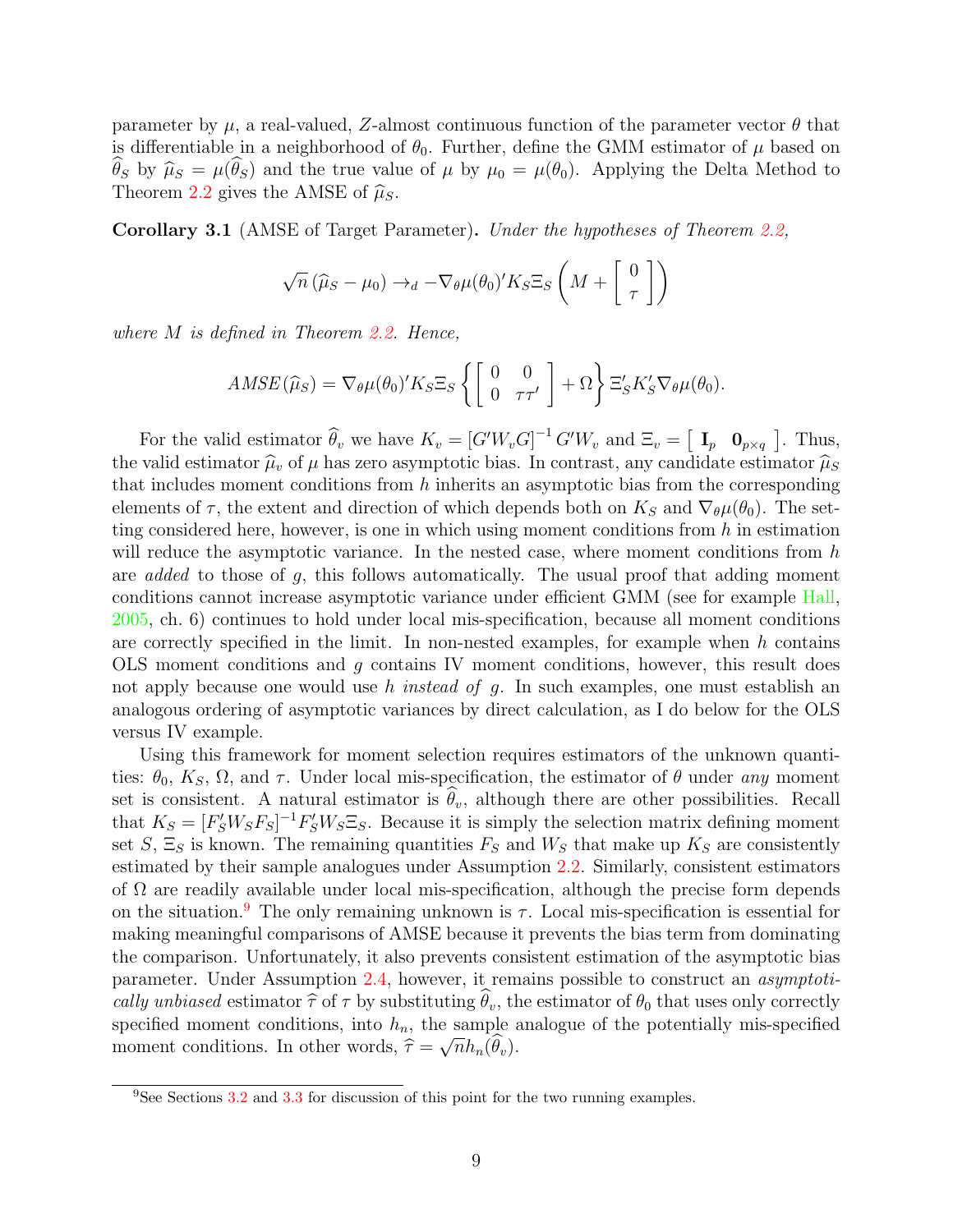<span id="page-10-3"></span>**Theorem 3.1** (Asymptotic Distribution of  $\hat{\tau}$ ). Let  $\hat{\tau} =$ <br>estimator, based only on the moment conditions contained √  $\overline{n}h_n(\theta_v)$  where  $\theta_v$  is the valid estimator, based only on the moment conditions contained in g. Then under Assumptions [2.1,](#page-5-1) [2.2](#page-6-1) and [2.4](#page-8-2)

$$
\widehat{\tau} \to_d \Psi \left( M + \begin{bmatrix} 0 \\ \tau \end{bmatrix} \right), \quad \Psi = \begin{bmatrix} -HK_v & \mathbf{I}_q \end{bmatrix}
$$

where  $K_v$  is defined in Corollary [2.1.](#page-8-4) Thus,  $\hat{\tau} \rightarrow_d (\Psi M + \tau) \sim N_q(\tau, \Psi \Omega \Psi')$ .

Returning to Corollary 3.[1,](#page-9-1) however, we see that it is  $\tau\tau'$  rather than  $\tau$  that enters the expression for AMSE. Although  $\hat{\tau}$  is an asymptotically unbiased estimator of  $\tau$ , the limiting expectation of  $\hat{\tau}\hat{\tau}'$  is not  $\tau\tau'$  because  $\hat{\tau}$  has an asymptotic variance. Subtracting a consistent estimate of the asymptotic variance removes this asymptotic bias estimate of the asymptotic variance removes this asymptotic bias.

<span id="page-10-2"></span>**Corollary 3.2** (Asymptotically Unbiased Estimator of  $\tau \tau'$ ). If  $\hat{\Omega}$  and  $\hat{\Psi}$  are consistent for  $\Omega$  and  $\Psi$ , then  $\hat{\tau}\hat{\tau}' - \hat{\Psi}\hat{\Omega}\hat{\Psi}$  is an asymptotically unbiased estimator of  $\tau\tau'$ .

It follows that

<span id="page-10-0"></span>
$$
\text{FMSC}_n(S) = \nabla_{\theta} \mu(\widehat{\theta})' \widehat{K}_S \Xi_S \left\{ \begin{bmatrix} 0 & 0 \\ 0 & \widehat{\tau}\widehat{\tau}' - \widehat{\Psi}\widehat{\Omega}\widehat{\Psi}' \end{bmatrix} + \widehat{\Omega} \right\} \Xi'_S \widehat{K}'_S \nabla_{\theta} \mu(\widehat{\theta}) \tag{1}
$$

provides an asymptotically unbiased estimator of AMSE. Given a set  $\mathscr S$  of candidate specifications, the FMSC selects the candidate  $S^*$  that *minimizes* the expression given in Equation [1,](#page-10-0) that is  $S^*_{FMSC} = \arg \min_{S \in \mathcal{S}} \text{FMSC}_n(S)$ .

At this point, it is worth taking a brief pause to survey the ground covered thus far. We began with a target parameter,  $\mu$ , a risk function, mean-squared error, and a collection of candidate estimators,  $\hat{\mu}_S$  for  $S \in \mathscr{S}$ . Our goal was to choose the estimator with the lowest risk. Because finite-sample distributions were unavailable, we resorted to an asymptotic experiment, local mis-specification, that preserved the bias-variance tradeoff embodied in our chosen risk function. We then calculated the risk of the *limit distribution* of  $\hat{\mu}_S$  to use as a stand-in for the finite-sample risk. This quantity involved several unknown parameters. We estimated these in such a way that the resulting asymptotic risk estimate would converge in distribution to a random variable with mean equal to the true asymptotic risk. The result was the FMSC: an asymptotically unbiased estimator of the AMSE of  $\hat{\mu}_S$ . Viewing the FMSC at this level of abstraction raises two questions. First, could we have chosen a risk function other than mean-squared error? Second, why should we use an *asymptotically* unbiased risk estimator?

The answer to the first question is a straightforward yes. The idea of using asymptotic risk as a stand-in for finite sample risk requires only that we can characterize the limit distribution of each  $\hat{\mu}_S$  and use it to evaluate the chosen risk function. [Claeskens et al.](#page-58-10) [\(2006\)](#page-58-10) and [Claeskens and Hjort](#page-58-11) [\(2008a\)](#page-58-11), for example, show how the FIC for model selection in maximum likelihood models can be extended from squared error to  $L_p$  and linex loss, respectively, in precisely this way. One could easily do the same for the FMSC although I do not consider this possibility further here. Answering the second question is more difficult. Under local mis-specification it is impossible to consistently estimate AMSE.<sup>[10](#page-10-1)</sup> If we merely

<span id="page-10-1"></span> $10$ This is not a defect of the FMSC: there is a fundamental trade-off between consistency and desirable risk properties. See Section [4](#page-15-0) for a discussion of this point.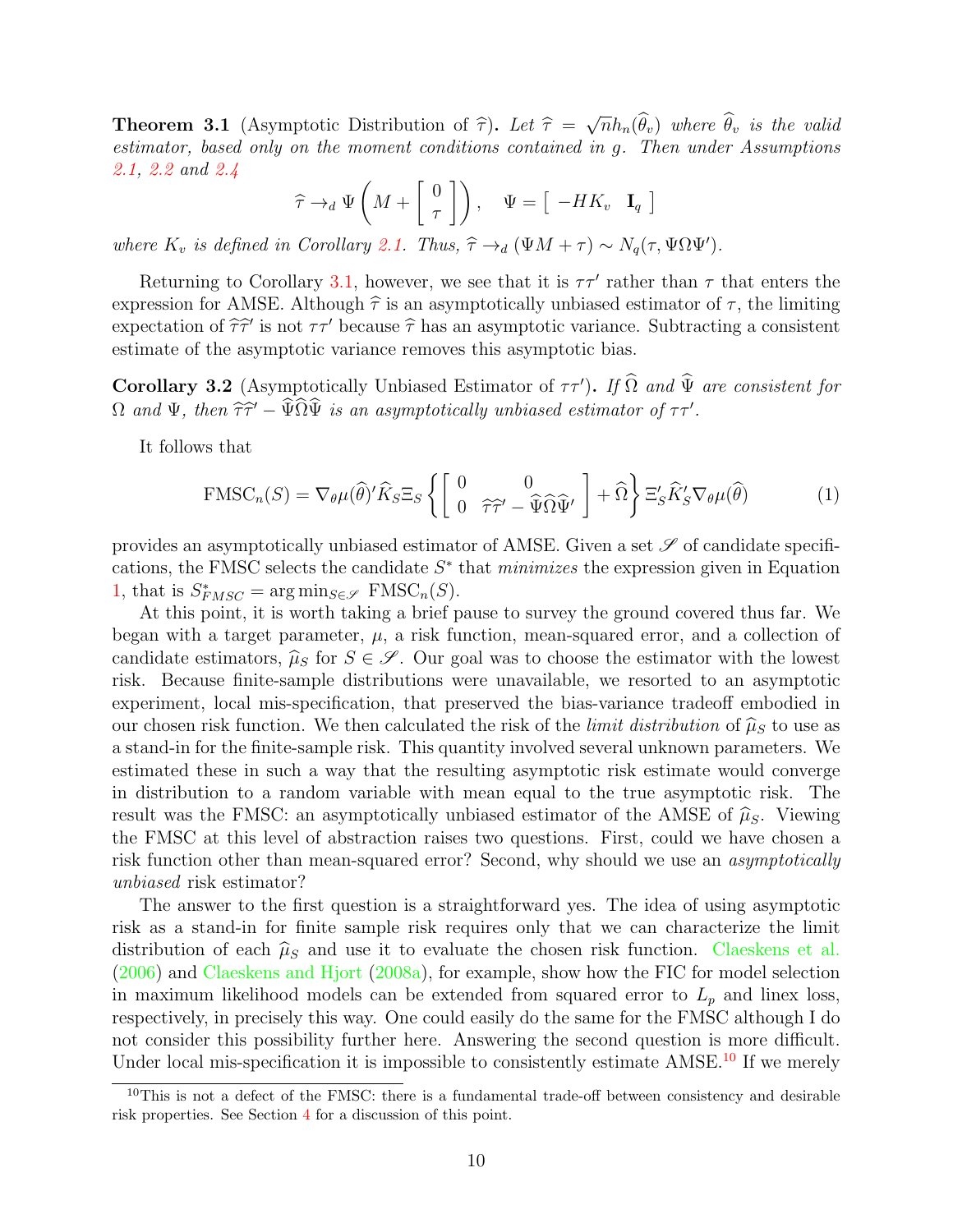use the plug-in estimator of the squared asymptotic bias based on  $\hat{\tau}$ , the resulting AMSE estimate will "overshoot" asymptotically. Accordingly, it seems natural to correct this bias as explained in Corollary [3.2.](#page-10-2) This is the same heuristic that underlies the classical AIC and TIC model selection criteria as well as more recent procedures such as those described in [Claeskens and Hjort](#page-58-0) [\(2003\)](#page-58-0) and [Schorfheide](#page-61-0) [\(2005\)](#page-61-0). Nevertheless, there could certainly be situations in which it makes sense to use a risk estimator other than the asymptotically unbiased one suggested here. If one wished to consider risk functions other than MSE, to take a simple example, it may not be possible to derive an asymptotically unbiased risk estimator. The plug-in estimator, however, is always available. Although I do not consider them further below, alternative risk estimators could be an interesting topic for future research.

## <span id="page-11-0"></span>3.2 OLS versus TSLS Example

The simplest interesting application of the FMSC is choosing between ordinary least squares (OLS) and two-stage least squares (TSLS) estimators of the effect  $\beta$  of a single endogenous regressor  $x$  on an outcome of interest  $y$ . The intuition is straightforward: because TSLS is a high-variance estimator, OLS will have a lower mean-squared error provided that  $x$  isn't too endogenous.<sup>[11](#page-11-1)</sup> To keep the presentation transparent, I work within an iid, homoskedastic setting for this example and assume, without loss of generality, that there are no exogenous regressors.[12](#page-11-2) Equivalently we may suppose that any exogenous regressors, including a constant, have been "projected out." Low-level sufficient conditions for all of the results in this section appear in Assumption  $F.1$  of Appendix [F.](#page-54-1) The data generating process is

$$
y_{ni} = \beta x_{ni} + \epsilon_{ni} \tag{2}
$$

$$
x_{ni} = \mathbf{z}_{ni}'\boldsymbol{\pi} + v_{ni} \tag{3}
$$

where  $\beta$  and  $\pi$  are unknown constants,  $z_{ni}$  is a vector of exogenous and relevant instruments,  $x_{ni}$  is the endogenous regressor,  $y_{ni}$  is the outcome of interest, and  $\epsilon_{ni}$ ,  $v_{ni}$  are unobservable error terms. All random variables in this system are mean zero, or equivalently all constant terms have been projected out. Stacking observations in the usual way, the estimators under consideration are  $\hat{\beta}_{OLS} = (\mathbf{x}'\mathbf{x})^{-1}\mathbf{x}'\mathbf{y}$  and  $\tilde{\beta}_{TSLS} = (\mathbf{x}'P_Z\mathbf{x})^{-1}\mathbf{x}'P_Z\mathbf{y}$  where we define  $P_Z = Z(Z'Z)^{-1}Z'.$ 

<span id="page-11-3"></span>**Theorem 3.2** (OLS and TSLS Limit Distributions). Let  $(\mathbf{z}_{ni}, v_{ni}, \epsilon_{ni})$  be a triangular array **Theorem 3.2** (OLS and 15LS Linni Distributions). Let  $(\mathbf{z}_{ni}, v_{ni}, \epsilon_{ni})$  be a triangular array of random variables such that  $E[\mathbf{z}_{ni}\epsilon_{ni}] = \mathbf{0}$ ,  $E[\mathbf{z}_{ni}v_{ni}] = \mathbf{0}$ , and  $E[\epsilon_{ni}v_{ni}] = \tau/\sqrt{n}$  for all n. Then, under standard regularity conditions, e.g. Assumption  $F.1$ ,

$$
\begin{bmatrix}\n\sqrt{n}(\widehat{\beta}_{OLS} - \beta) \\
\sqrt{n}(\widehat{\beta}_{TSLS} - \beta)\n\end{bmatrix} \stackrel{d}{\rightarrow} N\left(\begin{bmatrix}\n\tau/\sigma_x^2 \\
0\n\end{bmatrix}, \sigma_\epsilon^2 \begin{bmatrix}\n1/\sigma_x^2 & 1/\sigma_x^2 \\
1/\sigma_x^2 & 1/\gamma^2\n\end{bmatrix}\right)
$$
\n
$$
\sigma_z^2 + \sigma_z^2 \sim \sigma_z^2 - \sigma_z^2/\sigma_\epsilon \quad \text{Fig. g'}, \quad \forall \Omega, \quad \text{Fig. g'}, \quad \text{Fig. g'}, \quad \text{Fig. g'}, \quad \text{Fig. g'}, \quad \text{Fig. g'}, \quad \text{Fig. g'}, \quad \text{Fig. g'}, \quad \text{Fig. g'}, \quad \text{Fig. g'}, \quad \text{Fig. g'}, \quad \text{Fig. g'}, \quad \text{Fig. g'}, \quad \text{Fig. g'}, \quad \text{Fig. g'}, \quad \text{Fig. g'}, \quad \text{Fig. g'}, \quad \text{Fig. g'}, \quad \text{Fig. g'}, \quad \text{Fig. g'}, \quad \text{Fig. g'}, \quad \text{Fig. g'}, \quad \text{Fig. g'}, \quad \text{Fig. g'}, \quad \text{Fig. g'}, \quad \text{Fig. g'}, \quad \text{Fig. g'}, \quad \text{Fig. g'}, \quad \text{Fig. g'}, \quad \text{Fig. g'}, \quad \text{Fig. g'}, \quad \text{Fig. g'}, \quad \text{Fig. g'}, \quad \text{Fig. g'}, \quad \text{Fig. g'}, \quad \text{Fig. g'}, \quad \text{Fig. g'}, \quad \text{Fig. g'}, \quad \text{Fig. g'}, \quad \text{Fig. g'}, \quad \text{Fig. g'}, \quad \text{Fig. g'}, \quad \text{Fig. g'}, \quad \text{Fig. g'}, \quad \text{Fig. g'}, \quad \text{Fig. g'}, \quad \text{Fig. g'}, \quad \text{Fig. g'}, \quad \text{Fig. g'}, \quad \text{Fig. g'}, \quad \text{Fig. g'}, \quad \text{Fig. g'}, \quad \text{Fig. g'}, \quad \text{Fig. g'}, \quad \text{Fig. g'}, \quad \text{Fig. g'}, \quad \text{Fig. g'}, \quad \text{Fig. g'}, \quad \text{Fig. g'}, \quad \text{Fig. g'}, \quad \text{Fig. g'}, \quad \text{Fig. g'}, \quad \text{Fig. g'}, \quad \text{Fig. g'}, \quad \text{Fig. g
$$

where  $\sigma_x^2 = \gamma^2 + \sigma_v^2$ ,  $\gamma^2 = \pi' Q \pi$ ,  $E[\mathbf{z}_{ni} \mathbf{z}_{ni}'] \to Q$ ,  $E[v_{ni}^2] \to \sigma_v^2$ , and  $E[\epsilon_{ni}^2] \to \sigma_{\epsilon}^2$  as  $n \to \infty$ .

<span id="page-11-1"></span><sup>&</sup>lt;sup>11</sup>Because the moments of the TSLS estimator only exist up to the order of overidentificiation [\(Phillips,](#page-61-5) [1980\)](#page-61-5) mean-squared error should be understood to refer to "trimmed" mean-squared error when the number of instruments is two or fewer. For details, see Appendix [D.](#page-53-0)

<span id="page-11-2"></span><sup>&</sup>lt;sup>12</sup>The homoskedasticity assumption concerns the *limit* random variables: under local mis-specification there will be heteroskedasticity for fixed n. See Assumption  $F.1$  in Appendix [F](#page-54-1) for details.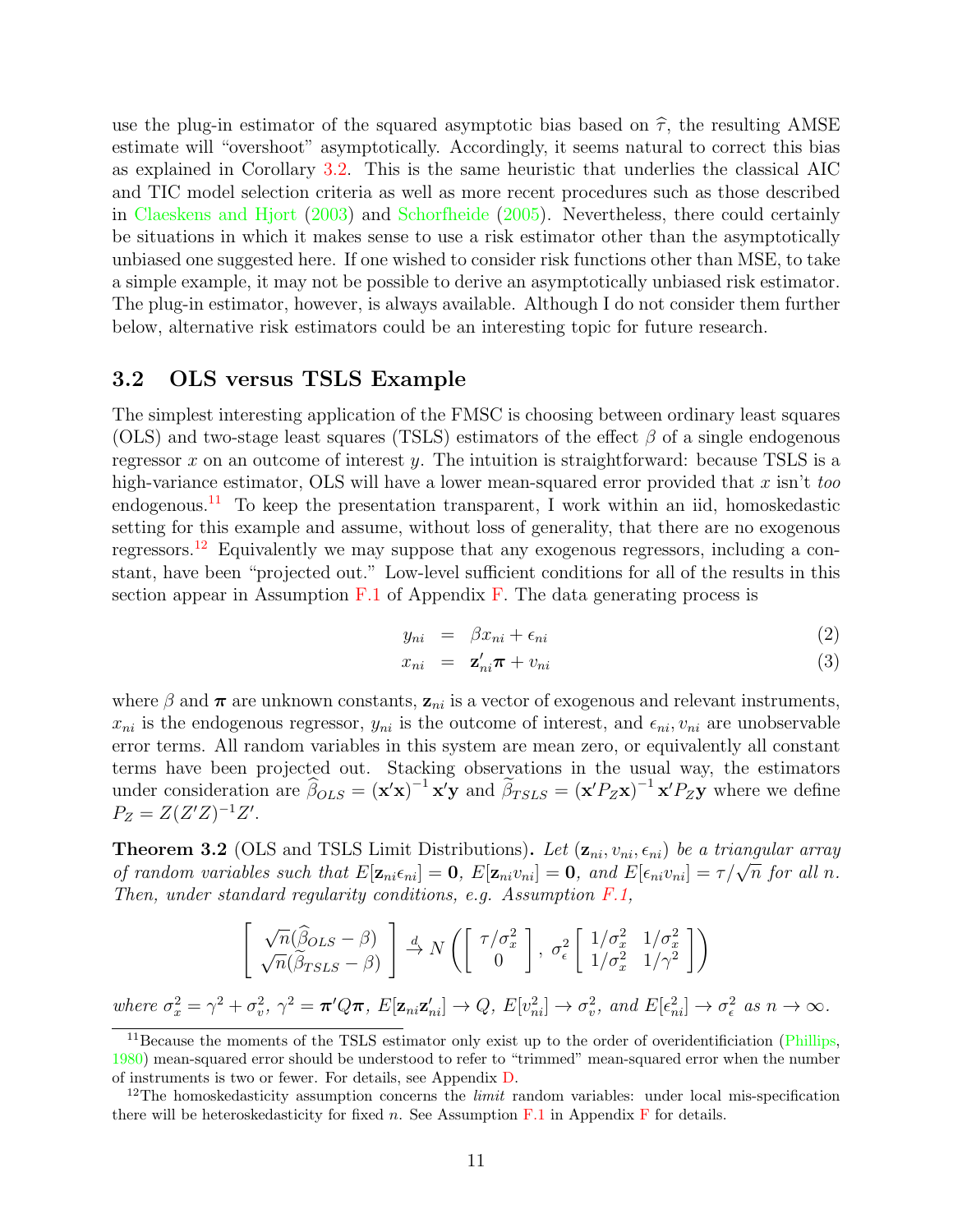We see immediately that, as expected, the variance of the OLS estimator is always strictly lower than that of the TSLS estimator since  $\sigma_{\epsilon}^2/\sigma_x^2 = \sigma_{\epsilon}^2/(\gamma^2 + \sigma_v^2)$ . Unless  $\tau = 0$ , however, OLS shows an asymptotic bias. In contrast, the TSLS estimator is asymptotically unbiased regardless of the value of  $\tau$ . Thus,

$$
AMSE(OLS) = \frac{\tau^2}{\sigma_x^4} + \frac{\sigma_\epsilon^2}{\sigma_x^2}, \quad AMSE(TSLS) = \frac{\sigma_\epsilon^2}{\gamma^2}.
$$

and rerranging, we see that the AMSE of the OLS estimator is strictly less than that of the TSLS estimator whenever  $\tau^2 < \sigma_x^2 \sigma_v^2 \sigma_v^2/\gamma^2$ . To estimate the unknowns required to turn this inequality into a moment selection procedure, I set

$$
\hat{\sigma}_x^2 = n^{-1} \mathbf{x}' \mathbf{x}, \quad \hat{\gamma}^2 = n^{-1} \mathbf{x}' Z (Z' Z)^{-1} Z' \mathbf{x}, \quad \hat{\sigma}_v^2 = \hat{\sigma}_x^2 - \hat{\gamma}^2
$$

and define

$$
\widehat{\sigma}_{\epsilon}^{2} = n^{-1} \left( \mathbf{y} - \mathbf{x} \widetilde{\beta}_{TSLS} \right)' \left( \mathbf{y} - \mathbf{x} \widetilde{\beta}_{TSLS} \right)
$$

Under local mis-specification each of these estimators is consistent for its population coun-terpart.<sup>[13](#page-12-0)</sup> All that remains is to estimate  $\tau^2$ . Specializing Theorem [3.1](#page-10-3) and Corollary [3.2](#page-10-2) to the present example gives the following result.

# <span id="page-12-1"></span>**Theorem 3.3.** Let  $\hat{\tau} = n^{-1/2} \mathbf{x}'(\mathbf{y} - \mathbf{x} \hat{\beta}_{TSLS})$ . Then, under the conditions of Theorem [3.2,](#page-11-3)  $\hat{\tau} \rightarrow_d N(\tau, V), \quad V = \sigma_{\epsilon}^2 \sigma_x^2 (\sigma_v^2 / \gamma^2).$

It follows that  $\hat{\tau}^2 - \hat{\sigma}_{\epsilon}^2 \hat{\sigma}_{x}^2 (\hat{\sigma}_{v}^2/\hat{\gamma}^2)$  is an asymptotically unbiased estimator of  $\tau^2$  and hence,<br>stituting into the AMSE inequality from above and rearranging, the EMSC instructs us substituting into the AMSE inequality from above and rearranging, the FMSC instructs us to choose OLS whenever  $\hat{T}_{FMSC} = \hat{\tau}^2/\hat{V} < 2$  where  $\hat{V} = \hat{\sigma}_v^2 \hat{\sigma}_\epsilon^2 \hat{\sigma}_x^2/\hat{\gamma}^2$ . The quantity  $\hat{T}_{FMSC}$ looks very much like a test statistic and indeed it can be viewed as such. By Theorem [3.3](#page-12-1) and the continuous mapping theorem,  $\hat{T}_{FMSC} \rightarrow_d \chi^2(1)$ . Thus, the FMSC can be viewed as a test of the null hypothesis  $H_0$ :  $\tau = 0$  against the two-sided alternative with a critical value of 2. This corresponds to a significance level of  $\alpha \approx 0.16$ . But how does this novel "test" compare to something more familiar, say the Durbin-Hausman-Wu (DHW) test? It turns out that in this particular example, although not in general, the FMSC is *numerically* equivalent to using OLS unless the DHW test rejects at the 16% level.

<span id="page-12-2"></span>Theorem 3.4. Under the conditions of Theorem [3.2,](#page-11-3) FMSC selection between the OLS and TSLS estimators is equivalent to a Durbin-Hausman-Wu pre-test with a critical value of 2.

The equivalence between FMSC selection and a DHW test in this example is helpful for two reasons. First, it provides a novel justification for the use of the DHW test to select between OLS and TSLS. So long as it is carried out with  $\alpha \approx 16\%$ , the DHW test is equivalent to selecting the estimator that minimizes an asymptotically unbiased estimator of AMSE. Note that this significance level differs from the more usual values of 5% or 10% in that it leads us to select TSLS more often: OLS should indeed be given the benefit of the doubt, but not by so wide a margin as traditional practice suggests. Second, this equivalence shows that the FMSC can be viewed as an extension of the idea behind the familiar DHW test to more general GMM environments.

<span id="page-12-0"></span><sup>&</sup>lt;sup>13</sup>While using the OLS residuals to estimate  $\sigma_{\epsilon}^2$  also provides a consistent estimate under local misspecification, the estimator based on the TSLS residuals should be more robust unless the instruments are quite weak.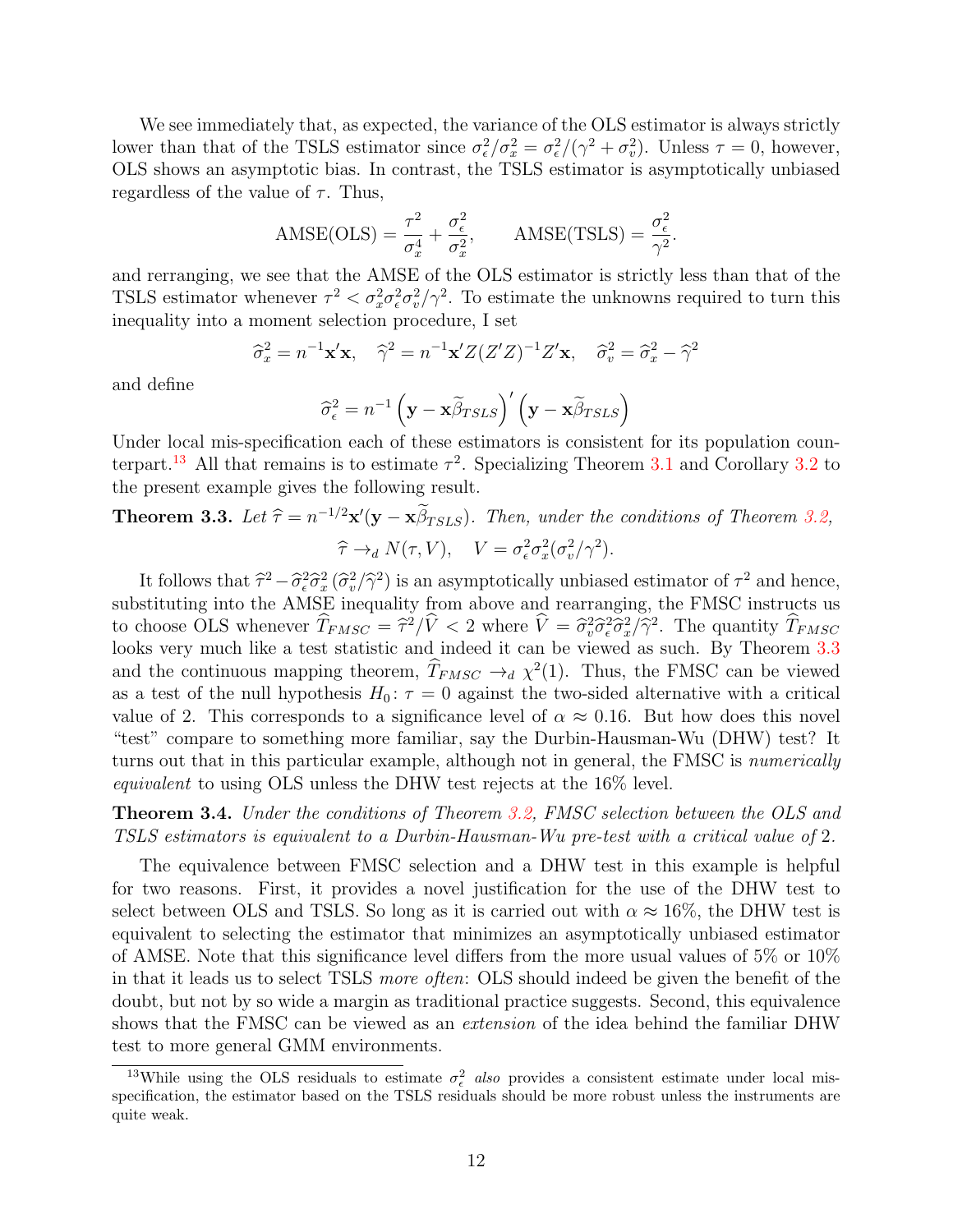## <span id="page-13-0"></span>3.3 Choosing Instrumental Variables Example

The OLS versus TSLS example is really a special case of instrument selection: if  $x$  is exogenous, it is clearly "its own best instrument." Viewed from this perspective, the FMSC amounts to trading off endogeneity against instrument strength. I now consider instrument selection in general for linear GMM estimators in an iid setting. Consider the following model:

$$
y_{ni} = \mathbf{x}'_{ni} \beta + \epsilon_{ni} \tag{4}
$$

$$
\mathbf{x}_{ni} = \Pi'_1 \mathbf{z}_{ni}^{(1)} + \Pi'_2 \mathbf{z}_{ni}^{(2)} + \mathbf{v}_{ni}
$$
\n
$$
(5)
$$

where  $y$  is an outcome of interest,  $x$  is an  $r$ -vector of regressors, some of which are endogenous,  $\mathbf{z}^{(1)}$  is a p-vector of instruments known to be exogenous, and  $\mathbf{z}^{(2)}$  is a q-vector of potentially endogenous instruments. The r-vector  $\beta$ ,  $p \times r$  matrix  $\Pi_1$ , and  $q \times r$  matrix  $\Pi_2$  contain unknown constants. Stacking observations in the usual way, we can write the system in matrix form as  $\mathbf{y} = X\beta + \boldsymbol{\epsilon}$  and  $X = Z\Pi + V$ , where  $Z = (Z_1, Z_2)$  and  $\Pi = (\Pi'_1, \Pi'_2)'$ .

In this example, the idea is that the instruments contained in  $Z_2$  are expected to be strong. If we were confident that they were exogenous, we would certainly use them in estimation. Yet the very fact that we expect them to be strongly correlated with x gives us reason to fear that they may be endogenous. The exact opposite is true of  $Z_1$ : these are the instruments that we are prepared to assume are exogenous. But when is such an assumption plausible? Precisely when the instruments contained in  $Z_1$  are not especially strong. Accordingly, the FMSC attempts to trade off a small increase in bias from using a slightly endogenous instrument against a larger decrease in variance from increased instrument strength. To this end, consider a general linear GMM estimator of the form

$$
\widehat{\beta}_S = (X'Z_S\widetilde{W}_SZ'_SX)^{-1}X'Z_S\widetilde{W}_SZ'_S\mathbf{y}
$$

where S indexes the instruments used in estimation,  $Z'_{S} = \Xi_{S}Z'$  is the matrix containing only those instruments included in  $S$ ,  $|S|$  is the number of instruments used in estimation and  $W_S$  is an  $|S| \times |S|$  positive definite weighting matrix.

<span id="page-13-1"></span>**Theorem 3.5** (Choosing IVs Limit Distribution). Let  $(\mathbf{z}_{ni}, v_{ni}, \epsilon_{ni})$  be a triangular array **Theorem 3.3** (Choosing IVS Limit Distribution). Let  $(\mathbf{z}_{ni}, v_{ni}, \epsilon_{ni})$  be a triangular array of random variables such that  $E[\mathbf{z}_{ni}\epsilon_{ni}] = \mathbf{0}$ ,  $E[\mathbf{z}_{ni}v_{ni}] = \mathbf{0}$ , and  $E[\epsilon_{ni}v_{ni}] = \tau/\sqrt{n}$  for all n. Suppose further that  $\tilde{W}_S \rightarrow_p W_S > 0$ . Then, under standard regularity conditions, e.g. Assumption [F.2,](#page-55-0)

$$
\sqrt{n}\left(\widehat{\beta}_S-\beta\right) \stackrel{d}{\rightarrow} -K_S \Xi_S \left(\left[\begin{array}{c}\mathbf{0}\\ \boldsymbol{\tau}\end{array}\right]+M\right)
$$

where

$$
-K_S = \left(\Pi'Q_S W_S Q'_S \Pi\right)^{-1} \Pi' Q_S W_S
$$

$$
M \sim N(\mathbf{0}, \Omega), \ Q_S = Q\Xi'_S, \ E[\mathbf{z}_{ni}\mathbf{z}'_{ni}] \to Q \ and \ E[\epsilon_{ni}^2 \mathbf{z}_{ni}\mathbf{z}'_{ni}] \to \Omega \ as \ n \to \infty
$$

To implement the FMSC for this example, we simply need to specialize Equation [1.](#page-10-0) To simplify the notation, let

<span id="page-13-2"></span>
$$
\Xi_1 = \left[ \begin{array}{cc} I_p & 0_{p \times q} \end{array} \right], \quad \Xi_2 = \left[ \begin{array}{cc} 0_{q \times p} & I_q \end{array} \right] \tag{6}
$$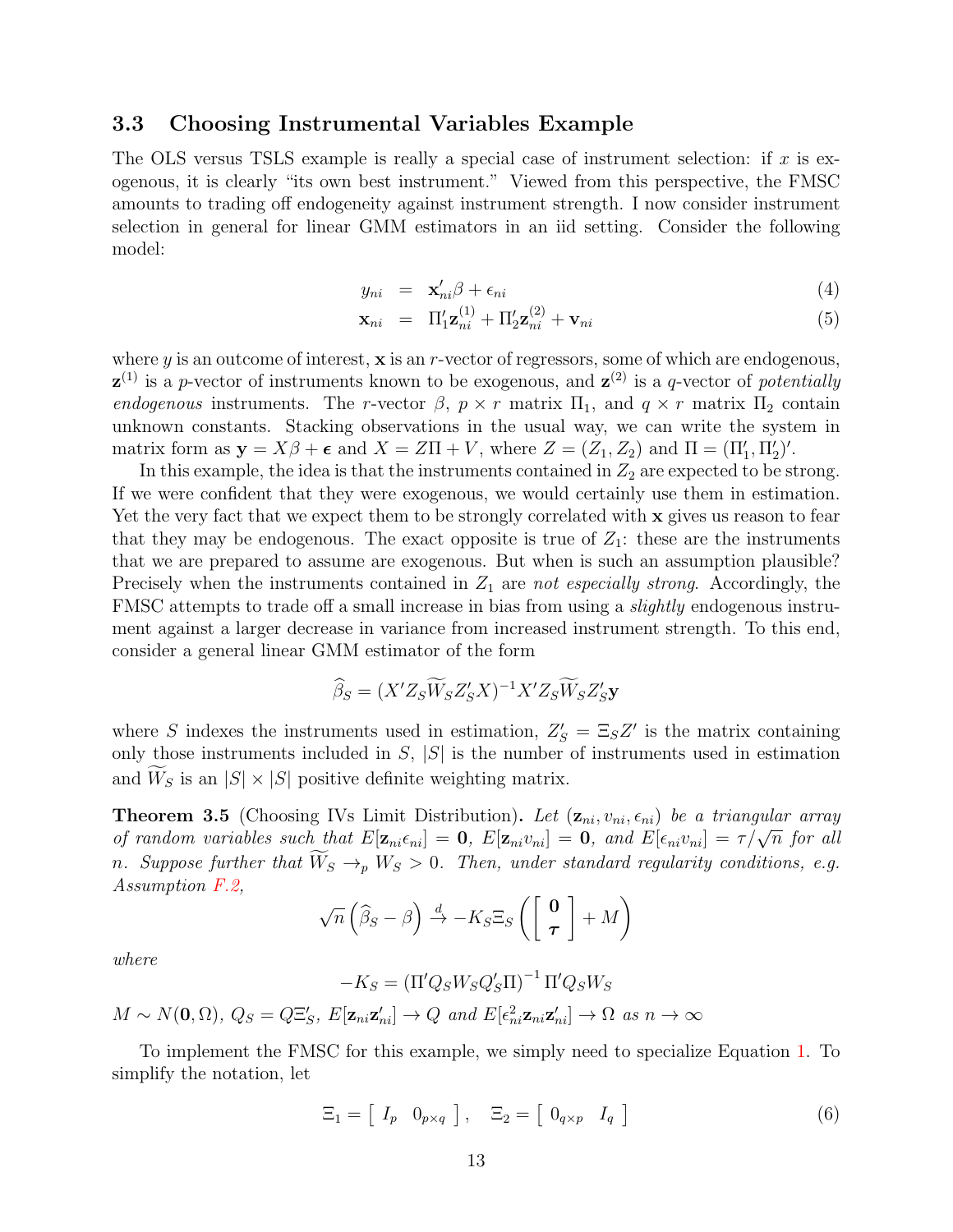where  $0_{m \times n}$  denotes an  $m \times n$  matrix of zeros and  $I_m$  denotes the  $m \times m$  identity matrix. Using this convention,  $Z_1 = Z\Xi'_1$  and  $Z_2 = Z\Xi'_2$ . In this example the valid estimator, defined in Assumption [2.4,](#page-8-2) is given by

<span id="page-14-1"></span>
$$
\widehat{\beta}_v = \left( X' Z_1 \widetilde{W}_v Z_1' X \right)^{-1} X' Z_1 \widetilde{W}_v Z_1' \mathbf{y} \tag{7}
$$

and we estimate  $\nabla_{\beta}\mu(\beta)$  with  $\nabla_{\beta}\mu(\widehat{\beta}_v)$ . Similarly,

$$
-\widehat{K}_S = n\left(X'Z\Xi'_S\widetilde{W}_S\Xi_S Z'X\right)^{-1}X'Z\Xi'_S\widetilde{W}_S
$$

is the natural consistent estimator of  $-K_S$  in this setting.<sup>[14](#page-14-0)</sup> Since  $\Xi_S$  is known, the only remaining quantities from Equation [1](#page-10-0) are  $\hat{\tau}$ ,  $\hat{\Psi}$  and  $\hat{\Omega}$ . The following result specializes Theorem [3.1](#page-10-3) to the present example.

**Theorem 3.6.** Let  $\hat{\tau} = n^{-1/2} Z_2'(\mathbf{y} - X\hat{\beta}_v)$  where  $\hat{\beta}_v$  is as defined in Equation [7.](#page-14-1) Under the conditions of Theorem 2.5 we have  $\hat{\tau}$  to  $\tau$  where M is defined in Theorem 2.5 conditions of Theorem [3.5](#page-13-1) we have  $\hat{\tau} \rightarrow_d \tau + \Psi M$  where M is defined in Theorem [3.5,](#page-13-1)

$$
\Psi = \left[ -\Xi_2 Q \Pi K_v \quad I_q \right] \n-K_v = \left( \Pi' Q \Xi'_1 W_v \Xi_1 Q' \Pi \right)^{-1} \Pi' Q \Xi'_1 W_v
$$

 $W_v$  is the probability limit of the weighting matrix from Equation [7,](#page-14-1)  $I_q$  is the  $q \times q$  identity matrix,  $\Xi_1$  is defined in Equation [6,](#page-13-2) and  $E[\mathbf{z}_{ni} \mathbf{z}_{ni}'] \rightarrow Q$ .

Using this result, I construct the asymptotically unbiased estimator  $\hat{\tau}\hat{\tau}' - \hat{\Psi}\Omega\hat{\Psi}'$  of  $\tau\tau'$ from

$$
\widehat{\Psi} = \left[ \begin{array}{cc} -n^{-1}Z_2'X \left( -\widehat{K}_v \right) & I_q \end{array} \right], \quad -\widehat{K}_v = n \left( X'Z_1\widetilde{W}_vZ_1'X \right)^{-1} X'Z_1\widetilde{W}_v
$$

All that remains before substituting values into Equation [1](#page-10-0) is to estimate  $\Omega$ . There are many possible ways to proceed, depending on the problem at hand and the assumptions one is willing to make. In the simulation and empirical examples discussed below I examine the TSLS estimator, that is  $\overline{W}_S = (\Xi_S Z' Z \Xi_S)^{-1}$ , and estimate  $\Omega$  as follows. For all specifications except the valid estimator  $\widehat{\beta}_v$ , I employ the centered, heteroskedasticity-consistent estimator

$$
\widehat{\Omega}_S = \frac{1}{n} \sum_{i=1}^n u_i(\widehat{\beta}_S)^2 \mathbf{z}_{iS} \mathbf{z}'_{iS} - \left(\frac{1}{n} \sum_{i=1}^n u_i(\widehat{\beta}_S) \mathbf{z}_{iS}\right) \left(\frac{1}{n} \sum_{i=1}^n u_i(\widehat{\beta}_S) \mathbf{z}'_{iS}\right)
$$
(8)

where  $u_i(\beta) = y_i - \mathbf{x}_i' \beta$ ,  $\widehat{\beta}_S = (X'Z_S(Z_S'Z_S)^{-1}Z'_S X)^{-1}X'Z_S(Z'_S Z_S)^{-1}Z'_S \mathbf{y}$ ,  $\mathbf{z}_{iS} = \Xi_S \mathbf{z}_i$  and  $Z'_S = \Xi_S Z'$ . Centering allows moment functions to have non-zero means. While the local mis-specification framework implies that these means tend to zero in the limit, they are non-zero for any fixed sample size. Centering accounts for this fact, and thus provides added robustness. Since the valid estimator  $\beta_v$  has no asymptotic bias, the AMSE of any target parameter based on this estimator equals its asymptotic variance. Accordingly, I use

$$
\widetilde{\Omega}_{11} = n^{-1} \sum_{i=1}^{n} u_i(\widehat{\beta}_v)^2 \mathbf{z}_{1i} \mathbf{z}'_{1i}
$$
\n(9)

<span id="page-14-0"></span><sup>&</sup>lt;sup>14</sup>The negative sign is squared in the FMSC expression and hence disappears. I write it here only to be consistent with the notation of Theorem [2.2.](#page-7-2)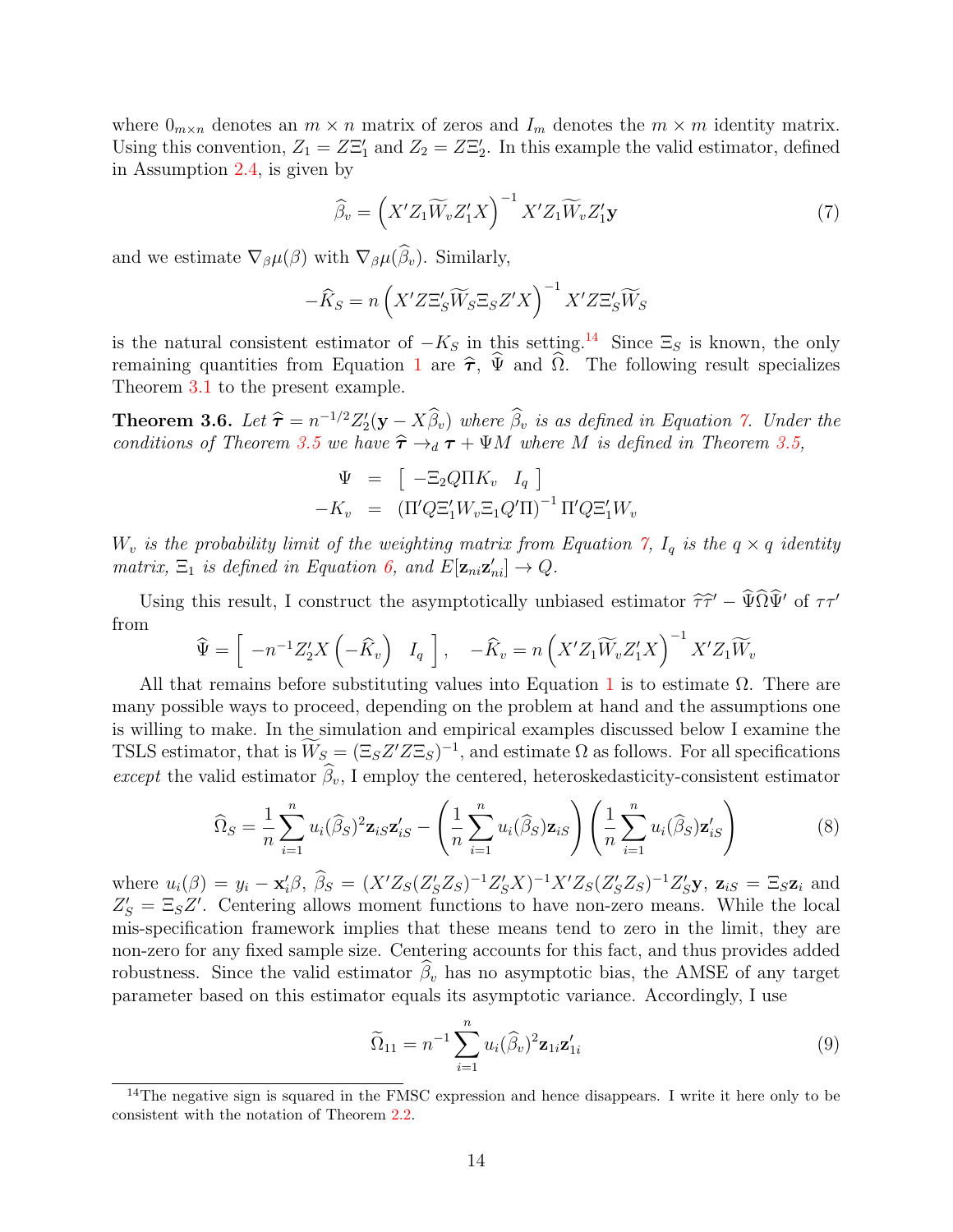rather than the  $(p \times p)$  upper left sub-matrix of  $\widehat{\Omega}$  to estimate this quantity. This imposes the assumption that all instruments in  $Z_1$  are valid so that no centering is needed, providing greater precision.

## <span id="page-15-0"></span>4 Moment Averaging & Post-Selection Estimators

Because it is constructed from  $\hat{\tau}$ , the FMSC is a random variable, even in the limit. Combining Corollary [3.2](#page-10-2) with Equation [1](#page-10-0) gives the following.

<span id="page-15-2"></span>Corollary 4.1 (Limit Distribution of FMSC). Under Assumptions [2.1,](#page-5-1) [2.2](#page-6-1) and [2.4,](#page-8-2) we have  $FMSC_n(S) \rightarrow_d FMSC_S(\tau, M)$ , where

$$
FMSC_S(\tau, M) = \nabla_{\theta}\mu(\theta_0)'K_S \Xi_S \left\{ \begin{bmatrix} 0 & 0 \\ 0 & B(\tau, M) \end{bmatrix} + \Omega \right\} \Xi'_S K'_S \nabla_{\theta}\mu(\theta_0)
$$
  

$$
B(\tau, M) = (\Psi M + \tau)(\Psi M + \tau)' - \Psi \Omega \Psi'.
$$

This corollary implies that the FMSC is a "conservative" rather than "consistent" selection procedure. While this lack of consistency may sound like serious defect, it is in fact a desirable feature of the FMSC for two reasons. First, as discussed above, the goal of the FMSC is not to select only correctly specified moment conditions: it is to choose an estimator with a low finite-sample MSE as approximated by AMSE. In fact, the goal of consistent selection is very much at odds with that of controlling estimator risk. As explained by [Yang](#page-61-2)  $(2005)$  and Leeb and Pötscher  $(2008)$ , the worst-case risk of a consistent selection procedure diverges with sample size.[15](#page-15-1) Second, while we know from both simulation studies [\(Demetrescu et al.,](#page-59-10) [2011\)](#page-59-10) and analytical examples (Leeb and Pötscher,  $2005$ ) that selection can dramatically change the sampling distribution of our estimators, invalidating traditional confidence intervals, the asymptotics of consistent selection give the misleading impression that this problem can be ignored. The point is not that conservative criteria are immune to the effects of selection on inference: it is that conservative criteria can be studied using asymptotics that more accurately represent the phenomena encountered in finite samples.

There are two main problems with traditional confidence intervals naïvely applied postmoment selection. First, they ignore model selection uncertainty. If the data had been slightly different, we would have chosen a different set of moment conditions. Accordingly, because traditional intervals condition on the selected model, they are too short. Second, traditional confidence intervals ignore the fact that selection is carried out over potentially invalid moment conditions. Even if our goal were to eliminate all mis-specified moment conditions, for example by using a consistent criterion such as the GMM-BIC of [Andrews](#page-57-0) [\(1999\)](#page-57-0), in finite-samples we would not always be successful. Because of this, our intervals will be incorrectly centered.

To account for these two effects, we need a way to represent a non-normal sampling distribution in our limit theory, and this rules out consistent selection. The key point is that the post-selection estimator is a randomly-weighted average of the individual candidate

<span id="page-15-1"></span><sup>15</sup>This fact is readily apparent from the results of the simulation study from Section [5.2:](#page-32-0) the consistent criteria, GMM-BIC and HQ, have the highest worst-case RMSE, while the conservative criteria, FMSC and GMM-AIC, have the lowest.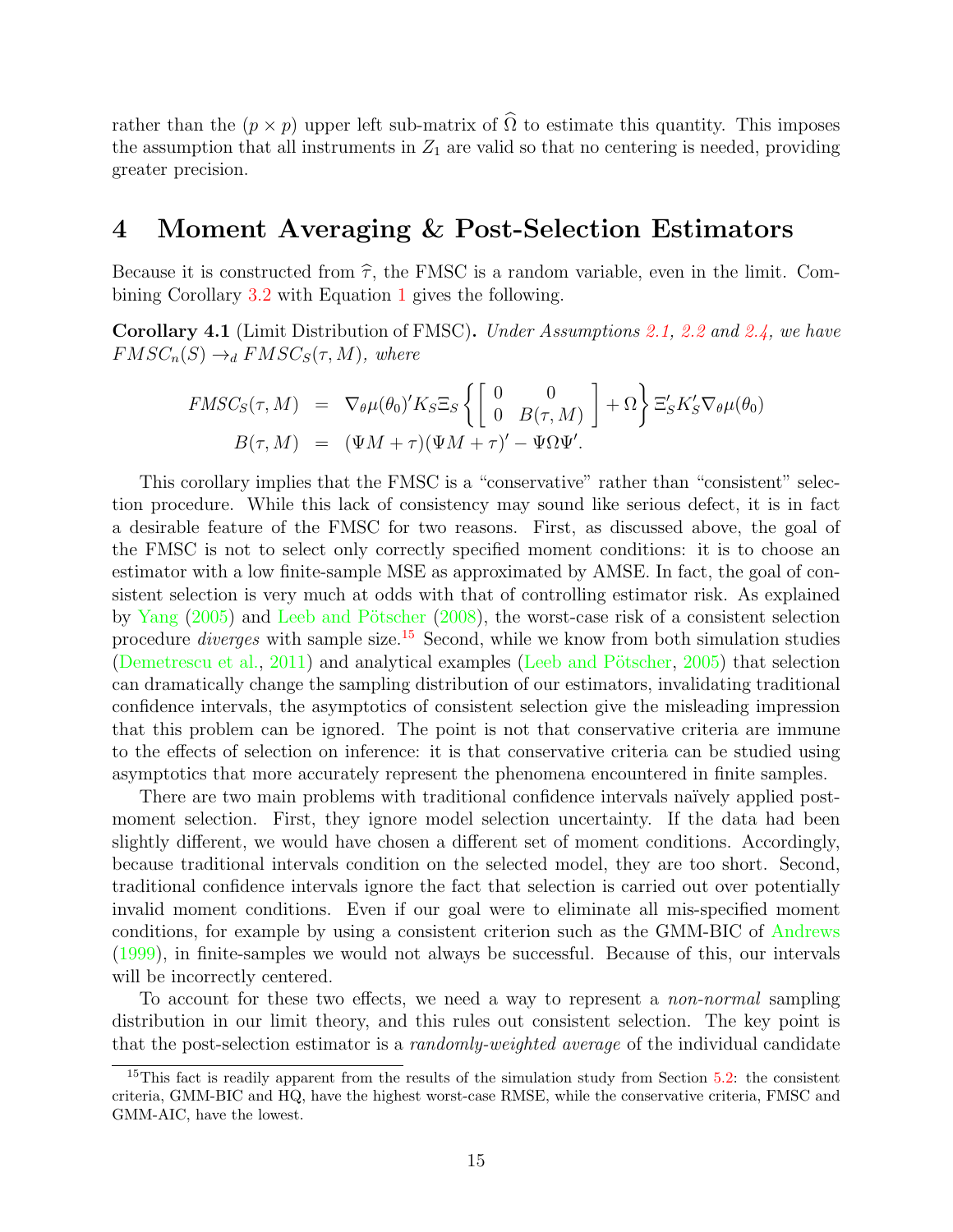estimators, some of which are centered away from  $\theta_0$ . Thus, although the candidate estimators are asymptotically normal, the post-selection estimator follows a mixture distribution. Because they choose a single candidate with probability approaching one in the limit, consistent selection procedures make it impossible to represent this phenomenon. In contrast, conservative selection procedures remain random even as the sample size goes to infinity, allowing us to derive a non-normal limit distribution and, ultimately, to carry out valid inference post-moment selection. In the remainder of this section, I derive the asymptotic distribution of generic "moment average" estimators and use them to propose a two-step, simulation-based procedure for constructing valid confidence intervals post-moment selection. For certain examples it is possible to analytically characterize the limit distribution of a post-FMSC estimator without resorting to simulation-based methods. I explore this possibility in detail for my two running examples: OLS versus TSLS and choosing instrumental variables. I also briefly consider genuine moment average estimators which may have important advantages over selection.

## 4.1 Moment Average Estimators

A generic moment average estimator takes the form

<span id="page-16-2"></span>
$$
\widehat{\mu} = \sum_{S \in \mathscr{S}} \widehat{\omega}_S \widehat{\mu}_S \tag{10}
$$

where  $\hat{\mu}_S = \mu(\hat{\theta}_S)$  is the estimator of the target parameter  $\mu$  under moment set S,  $\mathscr{S}$  is the collection of all moment sets under consideration, and  $\hat{\omega}_S$  is shorthand for the value of a data-dependent weight function  $\hat{\omega}_S = \omega(\cdot, \cdot)$  evaluated at moment set S and the sample observations  $Z_{n1}, \ldots, Z_{nn}$ . As above  $\mu(\cdot)$  is a R-valued, Z-almost surely continuous function of  $\theta$  that is differentiable in an open neighborhood of  $\theta_0$ . When  $\hat{\omega}_s$  is an indicator, taking on the value one at the moment set moment set that minimizes some moment selection criterion,  $\hat{\mu}$  is a post-moment selection estimator. To characterize the limit distribution of  $\widehat{\mu}$ , I impose the following conditions on  $\widehat{\omega}_s$ .

<span id="page-16-0"></span>Assumption 4.1 (Conditions on the Weights).

- (a)  $\sum_{S \in \mathscr{S}} \widehat{\omega}_S = 1$ , almost surely
- (b) For each  $S \in \mathscr{S}$ ,  $\widehat{\omega}_S \rightarrow_d \varphi_S(\tau, M)$ , an almost-surely continuous function of  $\tau$ , M and consistently estimable constants only.

<span id="page-16-1"></span>Corollary 4.2 (Asymptotic Distribution of Moment-Average Estimators). Under Assumption  $\angle 4.1$  $\angle 4.1$  and the conditions of Theorem [2.2,](#page-7-2)

$$
\sqrt{n}(\widehat{\mu}-\mu_0) \to_d \Lambda(\tau) = -\nabla_{\theta}\mu(\theta_0)' \left[\sum_{S \in \mathscr{S}} \varphi_S(\tau, M) K_S \Xi_S \right] \left(M + \begin{bmatrix} 0 \\ \tau \end{bmatrix}\right).
$$

Notice that the limit random variable from Corollary [4.2,](#page-16-1) denoted  $\Lambda(\tau)$ , is a *randomly* weighted average of the multivariate normal vector M. Hence,  $\Lambda(\tau)$  is non-normal. This is precisely the behavior for which we set out to construct an asymptotic representation.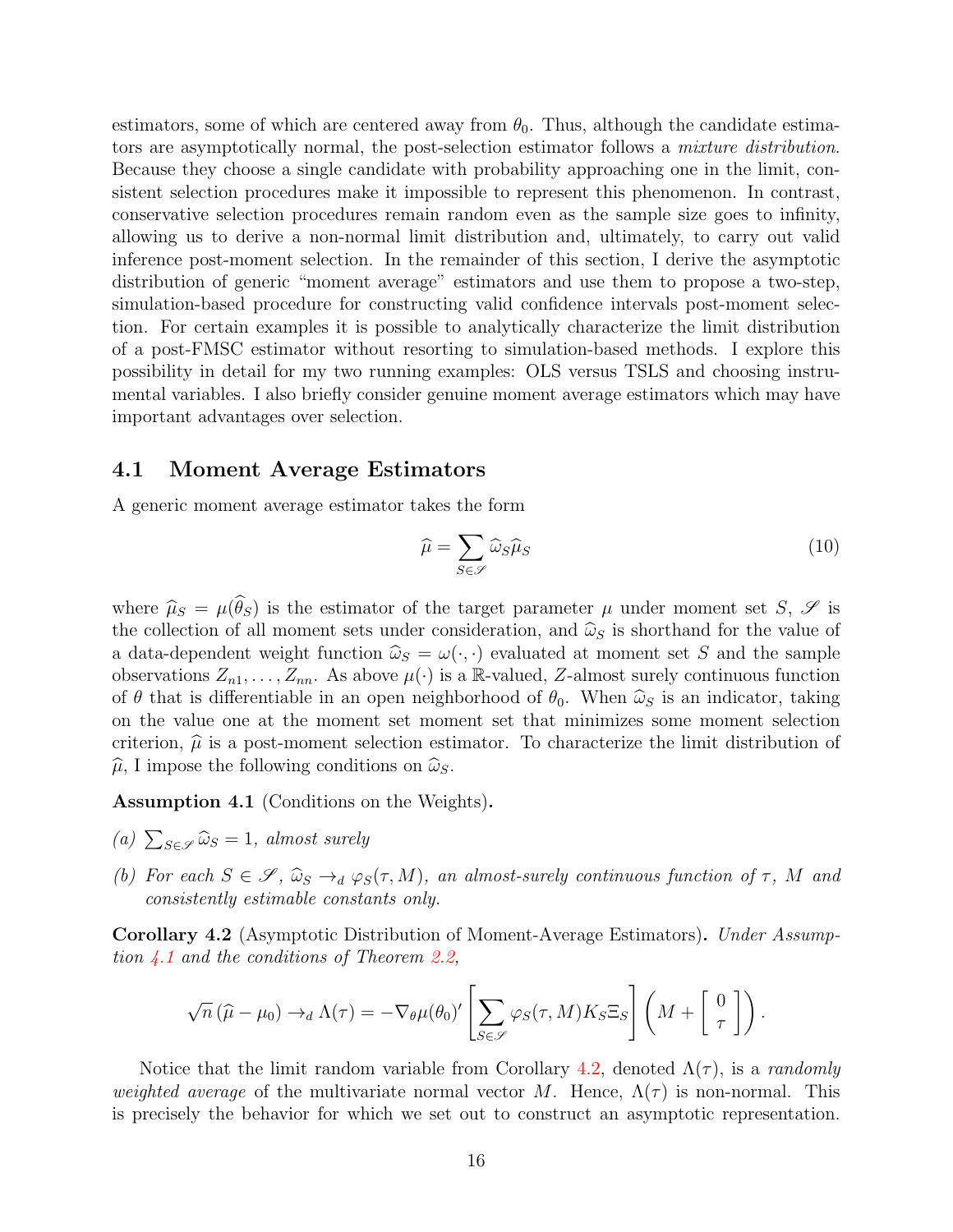The conditions of Assumption [4.1](#page-16-0) are fairly mild. Requiring that the weights sum to one ensures that  $\hat{\mu}$  is a consistent estimator of  $\mu_0$  and leads to a simpler expression for the limit distribution. While somewhat less transparent, the second condition is satisfied by weighting schemes based on a number of familiar moment selection criteria. It follows immediately from Corollary [4.1,](#page-15-2) for example, that the FMSC converges in distribution to a function of  $\tau$ , M and consistently estimable constants only. The same is true for the J-test statistic, as seen from the following result.

<span id="page-17-2"></span>Theorem 4.1 (Distribution of J-Statistic under Local Mis-Specification). Define the J-test statistic as per usual by  $J_n(S) = n \left[ \Xi_S f_n(\widehat{\theta}_S) \right]' \widehat{\Omega}^{-1} \left[ \Xi_S f_n(\widehat{\theta}_S) \right]$  where  $\widehat{\Omega}_S^{-1}$  is a consistent estimator of  $\Omega_S^{-1}$  $S^{-1}$ . Then, under the conditions of Theorem [2.2,](#page-7-2) we have  $J_n(S) \to_d J_S(\tau, M)$ where

$$
J_S(\tau, M) = [\Omega_S^{-1/2}(M_S + \tau_S)]'(I - P_S)[\Omega_S^{-1/2} \Xi_S(M_S + \tau_S)],
$$

 $M_S = \Xi_S M$ ,  $\tau_S' = (0', \tau') \Xi_S'$ , and  $P_S$  is the projection matrix formed from the GMM identifying restrictions  $\Omega_S^{-1/2}F_S$ .

Hence, normalized weights constructed from almost-surely continuous functions of either the FMSC or the J-test statistic satisfy Assumption [4.1.](#page-16-0)

Post-selection estimators are merely a special case of moment average estimators. To see why, consider the weight function

$$
\widehat{\omega}_{S}^{MSC} = \mathbf{1} \left\{ \text{MSC}_n(S) = \min_{S' \in \mathcal{S}} \text{MSC}_n(S') \right\}
$$

where  $MSC_n(S)$  is the value of some moment selection criterion evaluated at the sample observations  $Z_{n_1} \ldots, Z_{nn}$ . Now suppose  $\text{MSC}_n(S) \to_d \text{MSC}_S(\tau, M)$ , a function of  $\tau$ , M and consistently estimable constants only. Then, so long as the probability of ties,  $P\left\{\text{MSC}_S(\tau, M) = \text{MSC}_{S'}(\tau, M)\right\}$ , is zero for all  $S \neq S'$ , the continuous mapping theorem gives

$$
\widehat{\omega}_{S}^{MSC} \to_d \mathbf{1} \left\{ \text{MSC}_S(\tau, M) = \min_{S' \in \mathcal{S}} \text{MSC}_{S'}(\tau, M) \right\}
$$

satisfying Assumption [4.1](#page-16-0) (b). Thus, post-selection estimators based on the FMSC, a downward J-test procedure, or the GMM moment selection criteria of [Andrews](#page-57-0) [\(1999\)](#page-57-0) all fall within the ambit of [4.2.](#page-16-1) The consistent criteria of [Andrews](#page-57-0) [\(1999\)](#page-57-0), however, are not partic-ularly interesting under local mis-specification.<sup>[16](#page-17-1)</sup> Intuitively, because they aim to select all valid moment conditions w.p.a.1, we would expect that under Assumption [2.1](#page-5-1) they simply choose the full moment set in the limit. The following result shows that this intuition is correct.

<span id="page-17-0"></span>**Theorem 4.2** (Consistent Criteria under Local Mis-Specification). Consider a moment selection criterion of the form  $MSC(S) = J_n(S) - h(|S|)\kappa_n$ , where h is strictly increasing,  $\lim_{n\to\infty} \kappa_n = \infty$ , and  $\kappa_n = o(n)$ . Under the conditions of Theorem [2.2,](#page-7-2) MSC(S) selects the full moment set with probability approaching one.

The preceding result is a special case of a more general phenomenon: consistent selection procedures cannot detect model violations of order  $O(n^{-1/2})$ .

<span id="page-17-1"></span> $16$ For more discussion of these criteria, see Section [5.2](#page-32-0) below.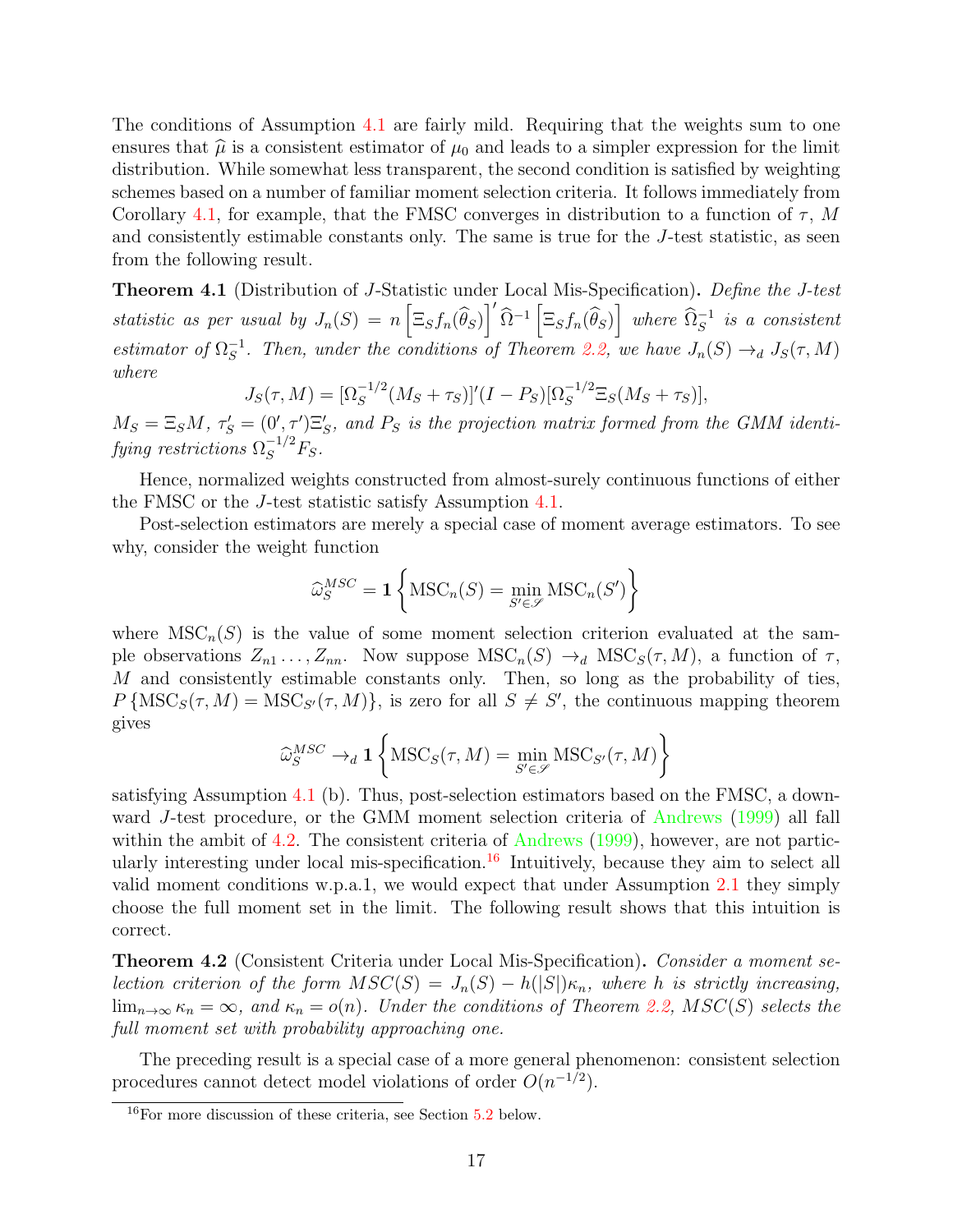## <span id="page-18-1"></span>4.2 Moment Averaging for the OLS versus TSLS Example

Moment selection is a somewhat crude procedure: it gives full weight to the estimator that minimizes the moment selection criterion no matter how close its nearest competitor lies. Accordingly, when competing moment sets have similar criterion values in the population, sampling variation can be *magnified* in the selected estimator. This motivates the idea of averaging estimators based on different moment conditions rather than selecting them. Indeed, in some settings it is possible to derive averaging estimators with uniformly lower risk than the "valid" estimator via Stein-type arguments (e.g. [Hansen](#page-59-8) [\(2015b\)](#page-59-8) and [Cheng](#page-58-9) [et al.](#page-58-9) [\(2014\)](#page-58-9)). In the case of a scalar target parameter, however, such results are unavailable and hence cannot be used to guide the construction of moment averaging weights for the setting considered in this paper.

So how should one construct weights for a scalar target parameter? One possibility is to adapt a proposal from [Buckland et al.](#page-58-12) [\(1997\)](#page-58-12), who suggest averaging a collection of competing maximum likelihood estimator with weights of the form  $w_k = \exp(-I_k/2)/\sum_{i=1}^K \exp(-I_i/2)$ where  $I_k$  is an information criterion evaluated for model k, and i indexes the set of K candidate models. This expression, constructed by an analogy with Bayesian model averaging, gives more weight to models with lower values of the information criterion but non-zero weight to all models. Applying a slightly more general form of this idea, suggested by [Claeskens and Hjort](#page-58-6) [\(2008b\)](#page-58-6), to the moment selection criteria examined above we might consider weights of the form

$$
\widehat{\omega}_S = \exp\left\{-\frac{\kappa}{2}\text{MSC}(S)\right\} / \sum_{S' \in \mathscr{S}} \exp\left\{-\frac{\kappa}{2}\text{MSC}(S')\right\}
$$

where  $\text{MSC}(\cdot)$  is a moment selection criterion and the parameter  $\kappa \geq 0$  varies the uniformity of the weighting. As  $\kappa \to 0$  the weights become more uniform; as  $\kappa \to \infty$  they approach the moment selection procedure given by minimizing the corresponding criterion. Setting  $\kappa = 1$ gives the [Buckland et al.](#page-58-12) [\(1997\)](#page-58-12) weights.

Some preliminary simulation results, reported in an earlier draft of this paper, suggest that exponential weighting can indeed provide MSE improvements. The difficulty, however, lies in choosing an appropriate value for  $\kappa$ . In at least some applications, however, there is a compelling alternative to the exponential weighting scheme: one can instead derive weights analytically to minimize AMSE within the FMSC framework. This immediately suggests a plug-in estimator of the optimal weights along the lines of the FMSC estimate of AMSE. To illustrate this idea, I revisit the OLS versus TSLS example from Section [3.2.](#page-11-0) Let  $\beta(\omega)$  be a convex combination of the OLS and TSLS estimators, namely

$$
\tilde{\beta}(\omega) = \omega \hat{\beta}_{OLS} + (1 - \omega)\tilde{\beta}_{TSLS}
$$
\n(11)

where  $\omega \in [0, 1]$  is the weight given to the OLS estimator.

<span id="page-18-0"></span>Theorem 4.3. Under the conditions of Theorem [3.2,](#page-11-3) the AMSE of the weighted-average estimator  $\sqrt{n}$   $\left[\widehat{\beta}(\omega) - \beta\right]$  is minimized over  $\omega \in [0, 1]$  by taking  $\omega = \omega^*$  where

$$
\omega^* = \left[1 + \frac{\tau^2/\sigma_x^4}{\sigma_\epsilon^2 (1/\gamma^2 - 1/\sigma_x^2)}\right]^{-1} = \left[1 + \frac{ABIAS(OLS)^2}{AVAR(TSLS) - AVAR(OLS)}\right]^{-1}.
$$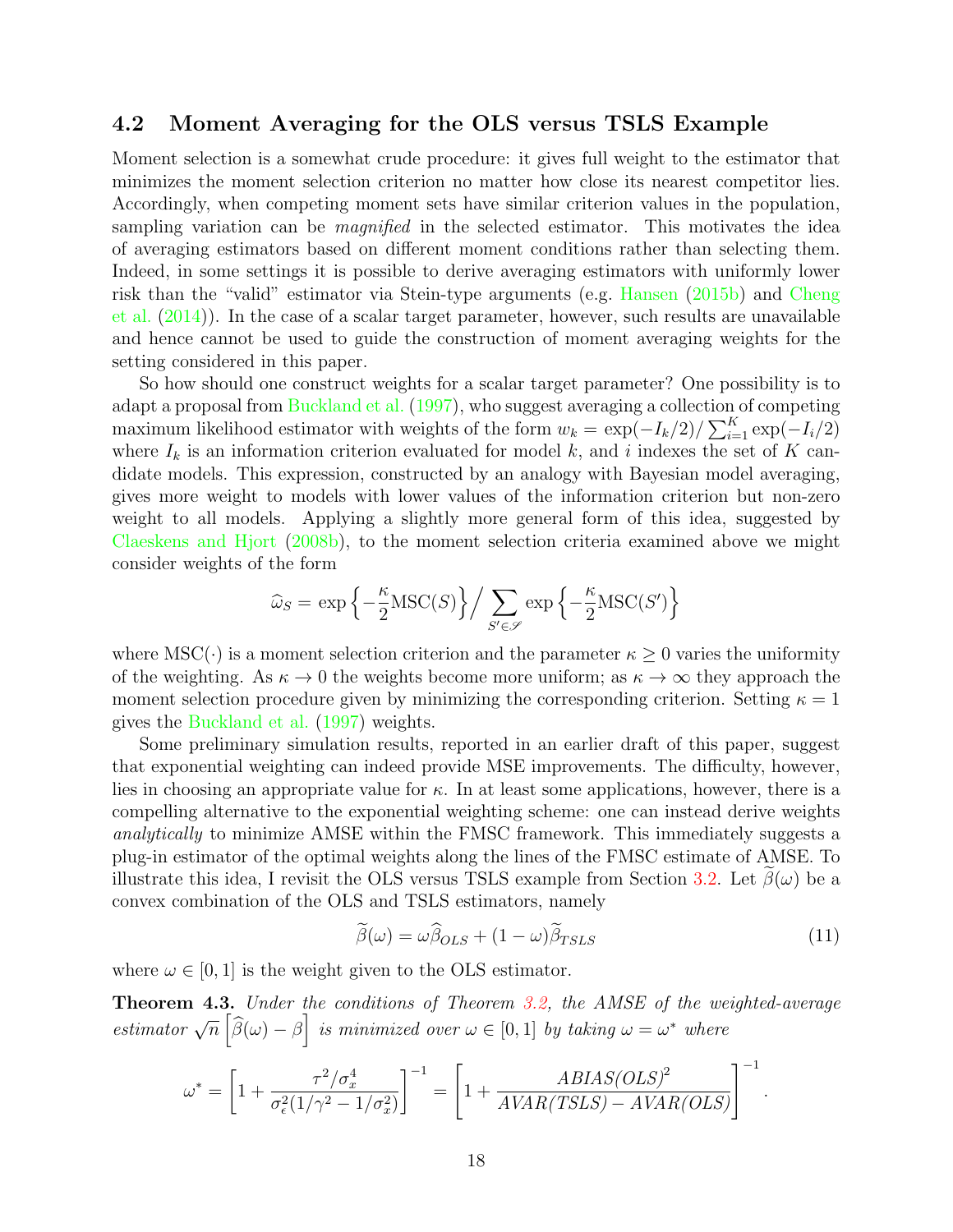The preceding result has several important consequences. First, since the variance of the TSLS estimator is always strictly greater than that of the OLS estimator, the optimal value of  $\omega$  cannot be zero. No matter how strong the endogeneity of x, as measured by  $\tau$ , we should always give some weight to the OLS estimator. Second, when  $\tau = 0$  the optimal value of  $\omega$  is one. If x is exogenous, OLS is strictly preferable to TSLS. Third, the optimal weights depend on the strength of the instruments **z** as measured by  $\gamma$ . All else equal, the stronger the instruments, the less weight we should give to OLS. To operationalize the AMSE-optimal averaging estimator suggested from Theorem [4.3,](#page-18-0) I define the plug-in estimator

<span id="page-19-3"></span>
$$
\widehat{\beta}_{AVG}^* = \widehat{\omega}^* \widehat{\beta}_{OLS} + (1 - \widehat{\omega}^*) \widetilde{\beta}_{TSLS}
$$
\n(12)

where

<span id="page-19-4"></span>
$$
\widehat{\omega}^* = \left[1 + \frac{\max\left\{0, \left(\widehat{\tau}^2 - \widehat{\sigma}_{\epsilon}^2 \widehat{\sigma}_x^2 (\widehat{\sigma}_x^2 / \widehat{\gamma}^2 - 1)/\widehat{\sigma}_x^4\right\}}{\widehat{\sigma}_{\epsilon}^2 (1/\widehat{\gamma}^2 - 1/\widehat{\sigma}_x^2)}\right]^{-1} \tag{13}
$$

This expression employs the same consistent estimators of  $\sigma_x^2$ ,  $\gamma$  and  $\sigma_{\epsilon}$  as the FMSC expres-sions from Section [3.2.](#page-11-0) To ensure that  $\hat{\omega}^*$  lies in the interval  $[0, 1]$ , however, I use a *positive* part estimator for  $\tau^2$ , namely max $\{0, \hat{\tau}^2 - \hat{V}\}$  rather than  $\hat{\tau}^2 - \hat{V}$ .<sup>[17](#page-19-0)</sup> In the following section , namely max $\{0, \hat{\tau}\}$ I show how one can construct a valid confidence interval for  $\hat{\beta}^*$  and related estimators.

## 4.3 Valid Confidence Intervals

While Corollary [4.2](#page-16-1) characterizes the limiting behavior of moment-average, and hence postselection estimators, the limiting random variable  $\Lambda(\tau)$  is a complicated function of the normal random vector  $M$ . Because this distribution is analytically intractable, I adapt a suggestion from [Claeskens and Hjort](#page-58-6) [\(2008b\)](#page-58-6) and approximate it by simulation. The result is a conservative procedure that provides asymptotically valid confidence intervals for moment average and hence post-conservative selection estimators.[18](#page-19-1)

First, suppose that  $K_S$ ,  $\varphi_S$ ,  $\theta_0$ ,  $\Omega$  and  $\tau$  were known. Then, by simulating from M, as defined in Theorem [2.2,](#page-7-2) the distribution of  $\Lambda(\tau)$ , defined in Corollary [4.2,](#page-16-1) could be approximated to arbitrary precision. To operationalize this procedure one can substitute consistent estimators of  $K_S$ ,  $\theta_0$ , and  $\Omega$ , e.g. those used to calculate FMSC. To estimate  $\varphi_S$ , we first need to derive the limit distribution of  $\hat{\omega}_s$ , the data-based weights specified by the user. As an example, consider the case of moment selection based on the FMSC. Here  $\hat{\omega}_S$  is simply the indicator function

<span id="page-19-2"></span>
$$
\widehat{\omega}_S = \mathbf{1} \left\{ \text{FMSC}_n(S) = \min_{S' \in \mathcal{S}} \text{FMSC}_n(S') \right\} \tag{14}
$$

To estimate  $\varphi_S$ , first substitute consistent estimators of  $\Omega$ ,  $K_S$  and  $\theta_0$  into  $\text{FMSC}_S(\tau, M)$ , defined in Corollary [4.1,](#page-15-2) yielding,

$$
\widehat{\text{FMSC}}_S(\tau, M) = \nabla_{\theta} \mu(\widehat{\theta})' \widehat{K}_S \Xi_S \left\{ \begin{bmatrix} 0 & 0 \\ 0 & \widehat{\mathcal{B}}(\tau, M) \end{bmatrix} + \widehat{\Omega} \right\} \Xi'_S \widehat{K}'_S \nabla_{\theta} \mu(\widehat{\theta}) \tag{15}
$$

<span id="page-19-1"></span><span id="page-19-0"></span><sup>&</sup>lt;sup>17</sup>While  $\hat{\tau}^2 - \hat{V}$  is an asymptotically unbiased estimator of  $\tau^2$  it can be negative.

<sup>&</sup>lt;sup>18</sup>Although I originally developed this procedure by analogy to [Claeskens and Hjort](#page-58-6) [\(2008b\)](#page-58-6), [Leeb and](#page-60-8) Pötscher  $(2014)$  kindly pointed out that constructions of the kind given here have appeared elsewhere in the statistics literature, notably in [Loh](#page-60-9) [\(1985\)](#page-60-9), [Berger and Boos](#page-58-7) [\(1994\)](#page-58-7), and [Silvapulle](#page-61-3) [\(1996\)](#page-61-3). More recently, [McCloskey](#page-60-10) [\(2012\)](#page-60-10) uses a similar approach to study non-standard testing problems.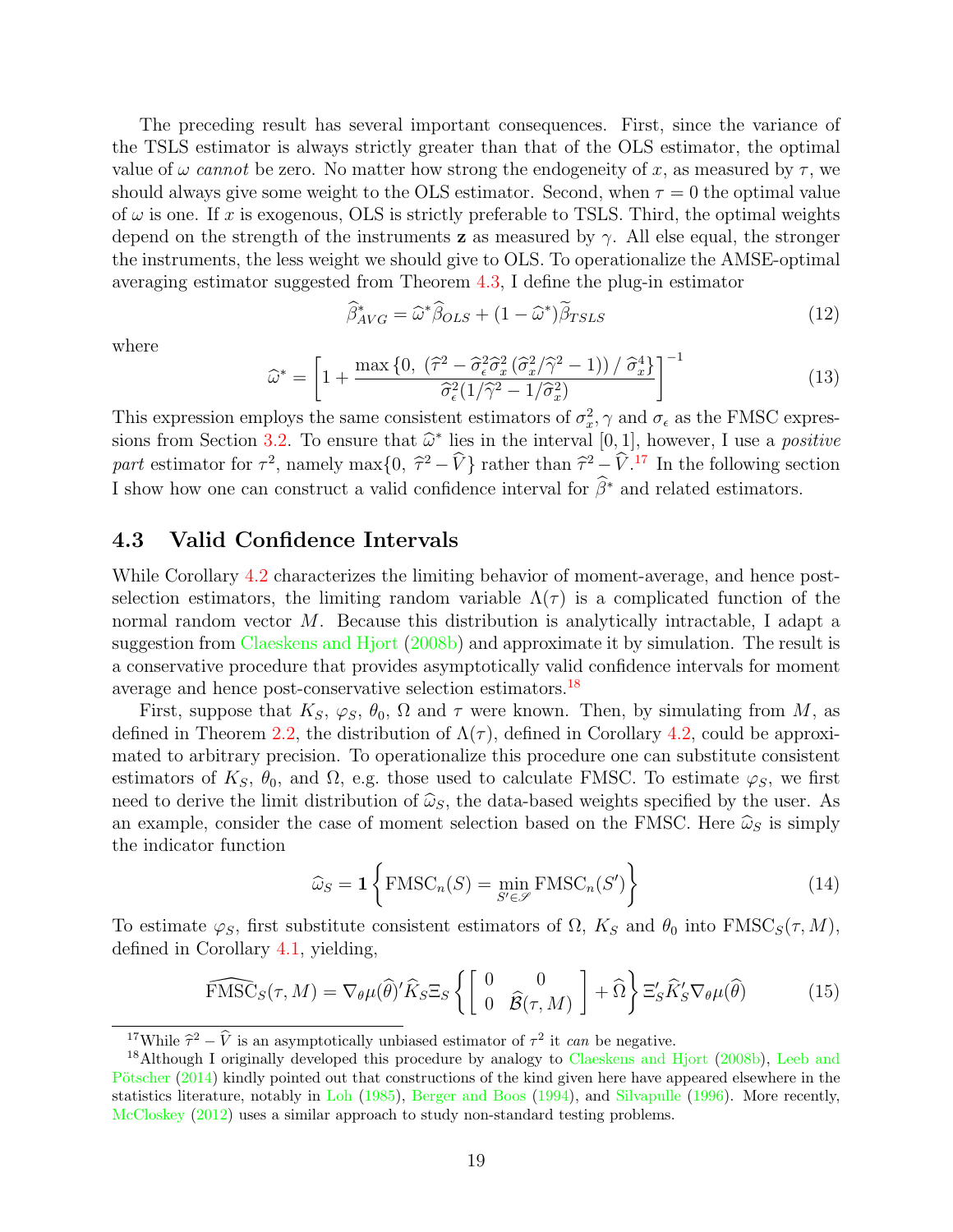where

$$
\widehat{\mathcal{B}}(\tau, M) = (\widehat{\Psi}M + \tau)(\widehat{\Psi}M + \tau)' - \widehat{\Psi}\widehat{\Omega}\widehat{\Psi}
$$
\n(16)

Combining this with Equation [14,](#page-19-2)

$$
\widehat{\varphi}_S(\tau, M) = \mathbf{1} \left\{ \widehat{\text{FMSC}}_S(\tau, M) = \min_{S' \in \mathscr{S}} \widehat{\text{FMSC}}_{S'}(\tau, M) \right\}.
$$
 (17)

For GMM-AIC moment selection or selection based on a downward J-test,  $\varphi_S(\cdot, \cdot)$  may be estimated analogously, following Theorem [4.1.](#page-17-2)

Although simulating draws from  $M$ , defined in Theorem [2.2,](#page-7-2) requires only an estimate of  $\Omega$ , the limit  $\varphi_S$  of the weight function also depends on  $\tau$ . As discussed above, no consistent estimator of  $\tau$  is available under local mis-specification: the estimator  $\hat{\tau}$  has a non-degenerate limit distribution (see Theorem [3.1\)](#page-10-3). Thus, substituting  $\hat{\tau}$  for  $\tau$  will give erroneous results by failing to account for the uncertainty that enters through  $\hat{\tau}$ . The solution is to use a two-stage procedure. First construct a  $100(1 - \delta)\%$  confidence region  $\mathscr{T}(\hat{\tau}, \delta)$  for  $\tau$  using Theorem [3.1.](#page-10-3) Then, for each  $\tau^* \in \mathcal{T}(\hat{\tau}, \delta)$  simulate from the distribution of  $\Lambda(\tau^*)$ , defined<br>in Corollary 4.2, to obtain a collection of  $(1-\alpha) \times 100\%$  confidence intervals indexed by in Corollary [4.2,](#page-16-1) to obtain a *collection* of  $(1 - \alpha) \times 100\%$  confidence intervals indexed by  $\tau^*$ . Taking the lower and upper bounds of these yields a *conservative* confidence interval for  $\hat{\mu}$ , as defined in Equation [10.](#page-16-2) This interval has asymptotic coverage probability of at least  $(1 - \alpha - \delta) \times 100\%$ . The precise algorithm is as follows.

<span id="page-20-0"></span>**Algorithm 4.1** (Simulation-based Confidence Interval for  $\widehat{\mu}$ ).

- 1. For each  $\tau^* \in \mathscr{T}(\hat{\tau}, \delta)$ 
	- (i) Generate J independent draws  $M_j \sim N_{p+q}(0, \widehat{\Omega})$
	- (ii) Set  $\Lambda_j(\tau^*) = -\nabla_\theta \mu(\widehat{\theta})' \left[ \sum_{S \in \mathscr{S}} \widehat{\varphi}_S(\tau^*, M_j) \widehat{K}_S \Xi_S \right] (M_j + \tau^*)$
	- (iii) Using the draws  $\{\Lambda_j(\tau^*)\}_{j=1}^J$ , calculate  $\hat{a}(\tau^*)$ ,  $\hat{b}(\tau^*)$  such that

$$
P\left\{\widehat{a}(\tau^*) \le \Lambda(\tau^*) \le \widehat{b}(\tau^*)\right\} = 1 - \alpha
$$

2. Set  $\hat{a}_{min}(\hat{\tau}) = \min_{\tau^* \in \mathcal{F}(\hat{\tau},\delta)} \hat{a}(\tau^*)$  and  $\hat{b}_{max}(\hat{\tau}) = \max_{\tau^* \in \mathcal{F}(\hat{\tau},\delta)} \hat{b}(\tau^*)$ 

3. The confidence interval for 
$$
\mu
$$
 is  $CI_{sim} = \left[\widehat{\mu} - \frac{\widehat{b}_{max}(\widehat{\tau})}{\sqrt{n}}, \widehat{\mu} - \frac{\widehat{a}_{min}(\widehat{\tau})}{\sqrt{n}}\right]$ 

<span id="page-20-1"></span>**Theorem 4.4** (Simulation-based Confidence Interval for  $\hat{\mu}$ ). Let  $\hat{\Psi}$ ,  $\hat{\Omega}$ ,  $\hat{\theta}$ ,  $\hat{K}_S$ ,  $\hat{\varphi}_S$  be consistent estimators of  $\Psi$ ,  $\Omega$ ,  $\theta_0$ ,  $K_S$ ,  $\varphi_S$  and define  $\Delta_n(\hat{\tau}, \tau^*) = (\hat{\tau} - \tau^*)' (\hat{\Psi} \hat{\Omega} \hat{\Psi}')^{-1} (\hat{\tau} - \tau^*)$ <br>and  $\mathcal{I}(\hat{\tau}, \delta) = \int \tau^* \cdot \Delta_n(\hat{\tau}, \tau^*) \leq \chi^2(\delta) \cdot \int \psi \, \text{d}x \, \chi^2(\delta) \, d\sigma$  and the 1  $\delta$  quant and  $\mathcal{T}(\hat{\tau},\delta) = \{\tau^*: \Delta_n(\hat{\tau},\tau^*) \leq \chi_q^2(\delta)\}\$  where  $\chi_q^2(\delta)$  denotes the  $1-\delta$  quantile of a  $\chi^2$  dis-<br>tribution with a degree of freedom. Then the interval  $CI$  defined in Algorithm 1.1 has tribution with q degrees of freedom. Then, the interval  $CI_{sim}$  defined in Algorithm [4.1](#page-20-0) has asymptotic coverage probability no less than  $1 - (\alpha + \delta)$  as  $J, n \to \infty$ .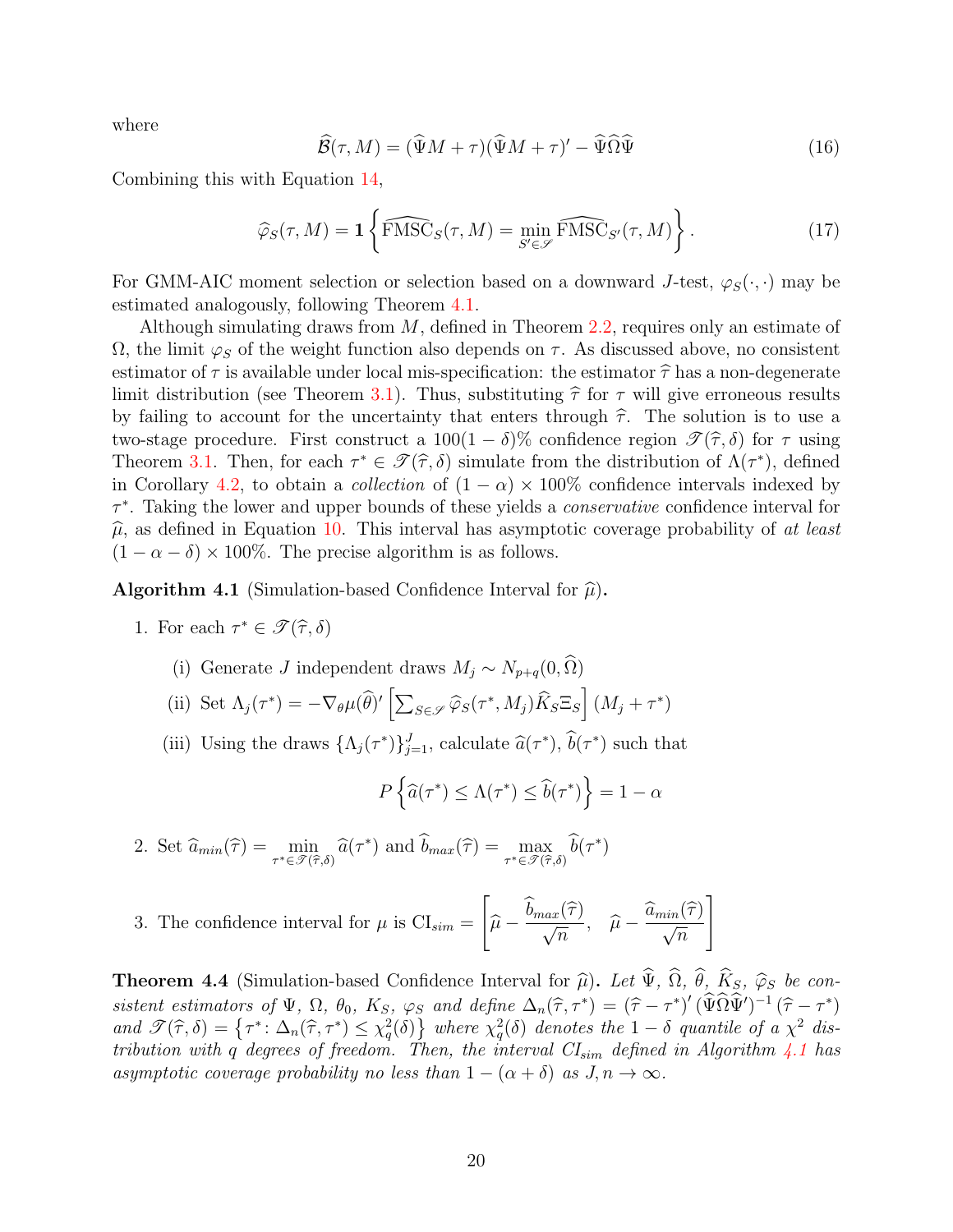## <span id="page-21-1"></span>4.4 A Special Case of Post-FMSC Inference

Corollary [4.2](#page-16-1) is sufficiently general to cover a wide range of moment selection and averaging procedures, but this same generality makes the confidence interval procedure given in Algorithm [4.1](#page-20-0) somewhat less than intuitive. In this section I specialize the results on moment average estimators from above to the two examples of FMSC selection that appear in the simulation studies described below in Section [5:](#page-31-0) OLS versus TSLS and choosing instrumental variables. The structure of these examples allows us to bypass Algorithm [4.1](#page-20-0) and characterize the asymptotic properties of various proposals for post-FMSC inference directly, clearly illustrating the relevant trade-offs between coverage and width. Because this section presents asymptotic results, I treat any consistently estimable quantity that appears in a limit distribution as known. Unfortunately the bias parameter  $\tau$  remains unknown even in the limit. This is the main complication of post-FMSC inference and the focus of this section.

First recall the OLS versus TSLS example from Section [3.2.](#page-11-0) The joint limit distribution for this case is as follows

$$
\left[\begin{array}{c} \sqrt{n}\left(\widehat{\beta}_{OLS}-\beta\right) \\ \sqrt{n}\left(\widehat{\beta}_{TSLS}-\beta\right) \\ \widehat{\tau} \end{array}\right] \xrightarrow{d} N \left(\left[\begin{array}{c} \tau/\sigma_x^2 \\ 0 \\ \tau \end{array}\right], \sigma_{\epsilon}^2 \left[\begin{array}{cc} 1/\sigma_x^2 & 1/\sigma_x^2 & 0 \\ 1/\sigma_x^2 & 1/\gamma^2 & -\sigma_v^2/\gamma^2 \\ 0 & -\sigma_v^2/\gamma^2 & \sigma_x^2\sigma_v^2/\gamma^2 \end{array}\right]\right).
$$

Second, consider a slightly simplified version of the choosing instrumental variables example from Section [3.3,](#page-13-0) namely

$$
y_{ni} = \beta x_{ni} + \epsilon_{ni}
$$
  

$$
x_{ni} = \gamma w_{ni} + \mathbf{z}'_{ni} \boldsymbol{\pi} + v_{ni}
$$

where  $x$  is the endogenous regressor of interest,  $z$  is a vector of exogenous instruments, and w is a single potentially endogenous instrument. Without loss of generality I assume that  $w$ and z are uncorrelated and that all random variables are mean zero. For simplicity, I further assume that the errors satisfy the same kind of asymptotic homoskedasticity condition used in the OLS versus TSLS example so that TSLS is the efficient GMM estimator. Let the "Full" estimator denote the TSLS estimator using  $w$  and  $z$  and the "Valid" estimator denote the TSLS estimator using only z. Then we have,

$$
\begin{bmatrix}\n\sqrt{n}\left(\widehat{\beta}_{Full} - \beta\right) \\
\sqrt{n}\left(\widehat{\beta}_{Valid} - \beta\right)\n\end{bmatrix}\n\stackrel{d}{\rightarrow} N\left(\begin{bmatrix}\n\tau\gamma/q_F^2 \\
0 \\
\tau\n\end{bmatrix}, \sigma_\epsilon^2\n\begin{bmatrix}\n1/q_F^2 & 1/q_F^2 & 0 \\
1/q_F^2 & 1/q_V^2 & -\gamma\sigma_w^2/q_V^2 \\
0 & -\gamma\sigma_w^2/q_V^2 & \sigma_w^2 q_F^2/q_V^2\n\end{bmatrix}\right)
$$

 $\overline{a}$ 

where  $q_F^2 = \gamma^2 \sigma_w^2 + q_V^2$ ,  $q_V^2 = \pi' \Sigma_{zz} \pi$ ,  $\Sigma_{zz}$  is the covariance matrix of the valid instruments z, and  $\sigma_w^2$  is the variance of the "suspect" instrument w. After some algebraic manipulations we see that both of these examples share the same structure, namely

<span id="page-21-0"></span>
$$
\left[\begin{array}{c}\n\sqrt{n}\left(\widehat{\beta}-\beta\right) \\
\sqrt{n}\left(\widehat{\beta}-\beta\right) \\
\widehat{\tau}\n\end{array}\right] \stackrel{d}{\rightarrow} \left[\begin{array}{c} U \\ V \\ T \end{array}\right] \sim N\left(\left[\begin{array}{c} c\tau \\ 0 \\ \tau \end{array}\right], \left[\begin{array}{cc} \eta^2 & \eta^2 & 0 \\ \eta^2 & \eta^2 + c^2\sigma^2 & -c\sigma^2 \\ 0 & -c\sigma^2 & \sigma^2 \end{array}\right]\right) \tag{18}
$$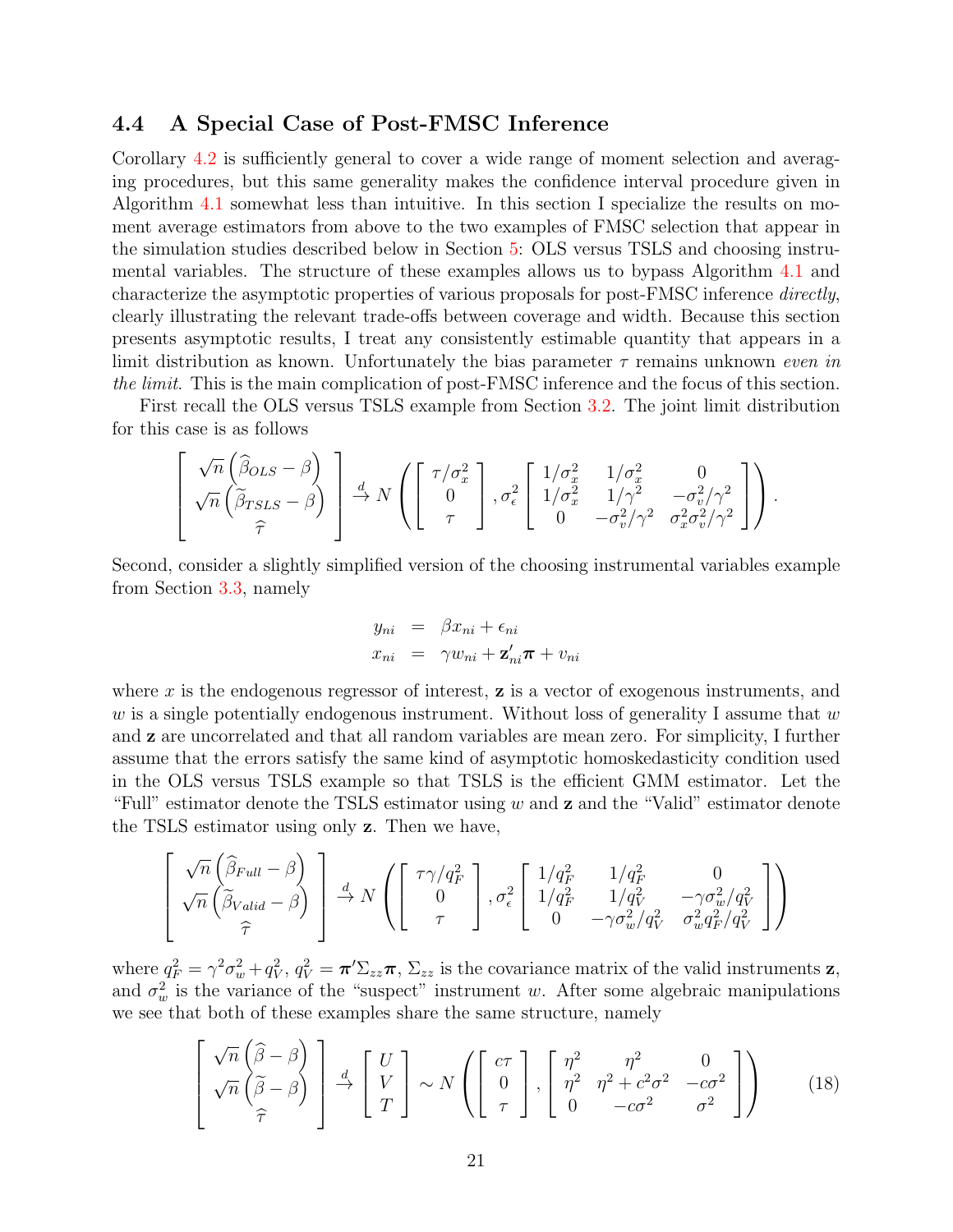where  $\hat{\beta}$  denotes the low variance but possibly biased estimator, and  $\tilde{\beta}$  denotes the higher variance but unbiased estimator. For any example with a limit distribution that takes this form, simple algebra shows that FMSC selection amounts to choosing  $\beta$  whenever  $|\hat{\tau}| < \sqrt{2\sigma}$ , and choosing  $\tilde{\beta}$  otherwise, in other words

$$
\sqrt{n}(\widehat{\beta}_{FMSC} - \beta) = \mathbf{1}\left\{|\widehat{\tau}| < \sigma\sqrt{2}\right\}\sqrt{n}(\widehat{\beta} - \beta) + \mathbf{1}\left\{|\widehat{\tau}| \geq \sigma\sqrt{2}\right\}\sqrt{n}(\widetilde{\beta} - \beta)
$$

and so by the Continuous Mapping Theorem,

<span id="page-22-0"></span>
$$
\sqrt{n}(\widehat{\beta}_{FMSC} - \beta) \stackrel{d}{\to} \mathbf{1}\left\{|T| < \sigma\sqrt{2}\right\}U + \mathbf{1}\left\{|T| \geq \sigma\sqrt{2}\right\}V. \tag{19}
$$

To better understand the implications of Equation [19,](#page-22-0) it is helpful to re-express the limit distribution from Equation [18](#page-21-0) in terms of the marginal distribution of T and the conditional distribution of U and V given T. We have  $T \sim N(\tau, \sigma^2)$  and by direct calculation

$$
\begin{bmatrix} U \\ V \end{bmatrix} (T = t) \sim N \left( \begin{bmatrix} c\tau \\ c\tau - ct \end{bmatrix}, \eta^2 \begin{bmatrix} 1 & 1 \\ 1 & 1 \end{bmatrix} \right)
$$
 (20)

which is a *singular distribution*. Crucially U is independent of T, but conditional on T the random variables U and V are perfectly correlated with the same variance. Given  $T$ , the only difference between U and V is that the mean of V is shifted by a distance that depends on the realization t of T. Thus, the conditional distribution of  $V$  shows a random bias: on average V has mean zero because the mean of T is  $\tau$  but any particular realization t of T will not in general equal  $\tau$ . Using the form of the conditional distributions we can express the distribution of  $(U, V, T)'$  from Equation [18](#page-21-0) in a more transparent form as

$$
T = \sigma Z_1 + \tau
$$
  
\n
$$
U = \eta Z_2 + c\tau
$$
  
\n
$$
V = \eta Z_2 - c\sigma Z_1
$$

where  $Z_1, Z_2$  are iid standard normal random variables. Combined with Equation [19,](#page-22-0) this representation allows us to tabulate the asymptotic distribution,  $F_{FMSC}$ , of the post-FMSC estimator directly for any example that takes the form of Equation [18](#page-21-0) rather than approximating it by simulation as in Algorithm [4.1.](#page-20-0) We have:

<span id="page-22-1"></span>
$$
F_{FMSC}(x) = G(x) + H_1(x) + H_2(x)
$$
\n(21)

$$
G(x) = \Phi\left(\frac{x - c\tau}{\eta}\right) \left[ \Phi(\sqrt{2} - \tau/\sigma) - \Phi(-\sqrt{2} - \tau/\sigma) \right]
$$
 (22)

$$
H_1(x) = \frac{1}{\sigma} \int_{-\infty}^{-\sigma\sqrt{2}-\tau} \Phi\left(\frac{x+ct}{\eta}\right) \varphi(t/\sigma) dt \qquad (23)
$$

$$
H_2(x) = \frac{1}{\sigma} \int_{\sigma\sqrt{2}-\tau}^{+\infty} \Phi\left(\frac{x+ct}{\eta}\right) \varphi(t/\sigma) dt \qquad (24)
$$

where  $\Phi$  is the CDF and  $\varphi$  the pdf of a standard normal random variable. Note that the limit distribution of the post-FMSC distribution depends on  $\tau$  in addition to the consistently estimable quantities  $\sigma, \eta, c$  although I supress this dependence to simplify the notation. While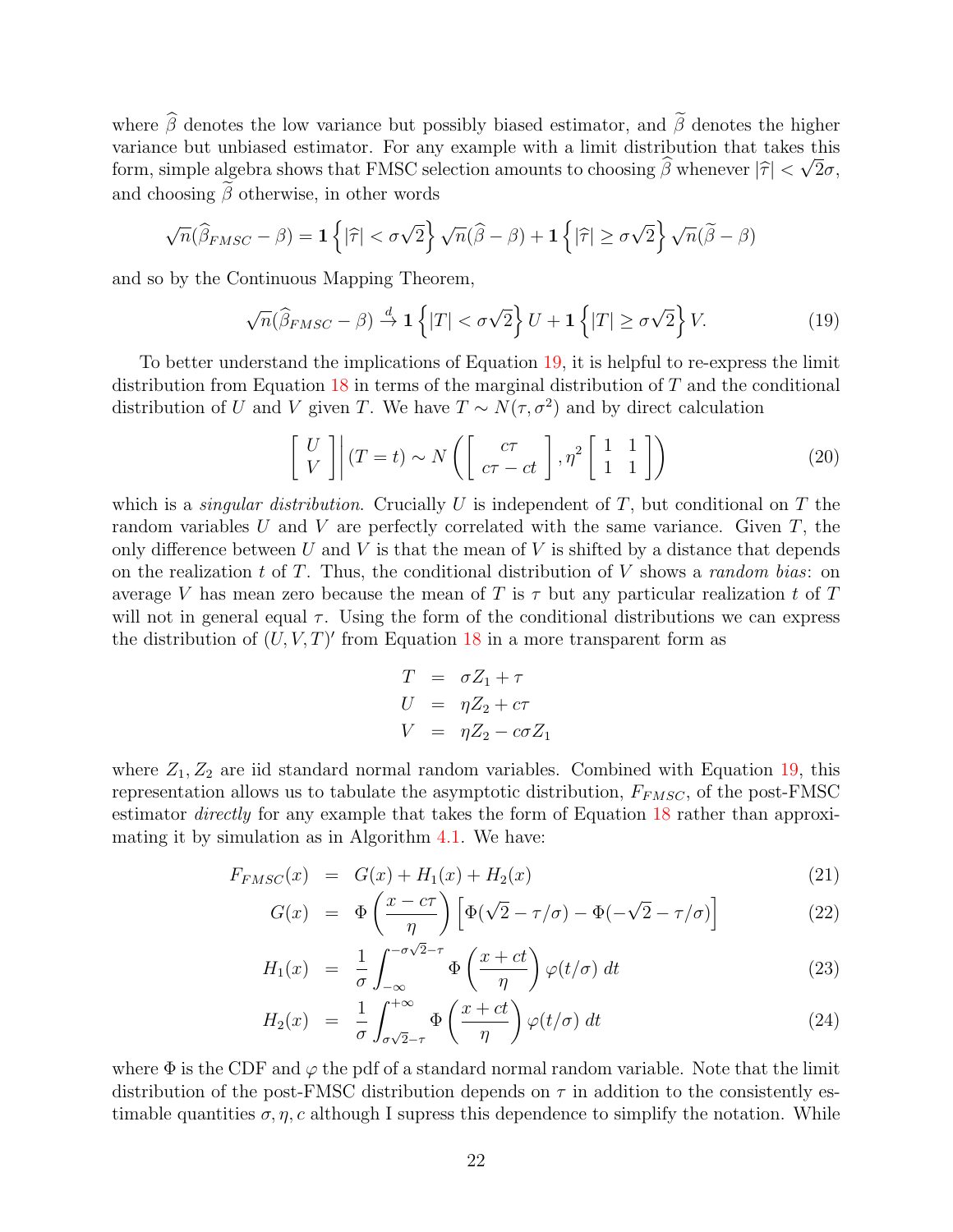these expressions lack a closed form, there are various fast and extremely accurate numerical routines for evaluating integrals of the form taken by  $H_1$  and  $H_2$ . Armed with a numerical routine to evaluate  $F_{FMSC}$  it is straightforward to evaluate the corresponding quantile function  $Q_{FMSC}$  using a root-finder by analytically bounding  $G, H_1$  and  $H_2$ . I provide numerical routines to evaluate both  $F_{FMSC}$  and  $Q_{FMSC}$  along with various related quantities in my R package fmscr. [19](#page-23-0)

The ability to compute  $F_{FMSC}$  and  $Q_{FMSC}$  allows us to answer a number of important questions about post-FMSC inference for any example of the form given in Equation [18.](#page-21-0) To begin, suppose that we were to carry out FMSC selection and then construct a  $(1-\alpha) \times 100\%$ confidence interval conditional in the selected estimator, completely ignoring the effects of the moment selection step. What would be the resulting asymptotic coverage probability and width of such a "naive" confidence interval procedure? Using calculations similar to those used above in the expression for  $F_{FMSC}$ , we find that the coverage probability of this naive interval is given by

$$
CP_{Naive}(\alpha) = G(u_{\alpha}) - G(-u_{\alpha}) + H_1(\ell_{\alpha}) - H_2(-\ell_{\alpha}) + H_2(\ell_{\alpha}) - H_2(-\ell_{\alpha})
$$
  
\n
$$
u_{\alpha} = z_{1-\alpha/2} \eta
$$
  
\n
$$
\ell_{\alpha} = z_{1-\alpha/2} \sqrt{\eta^2 + c^2 \sigma^2}
$$

where  $z_{1-\alpha/2} = \Phi^{-1}(1-\alpha/2)$  and G,  $H_1$ ,  $H_2$  are as defined in Equations [23–24.](#page-22-1) And since the width of this naive CI equals that of the textbook interval for  $\hat{\beta}$  when  $|\hat{\tau}| < \sigma \sqrt{\frac{1}{n}}$ 2 and that of the textbook interval for  $\tilde{\beta}$  otherwise, we have

$$
\frac{E\left[\text{Width}_{\text{Naive}}(\alpha)\right]}{\text{Width}_{\text{Valid}}(\alpha)} = 1 + \left[\Phi(\sqrt{2} - \tau/\sigma) - \Phi(-\sqrt{2} - \tau/\sigma)\right] \left(\sqrt{\frac{\eta^2}{\eta^2 + c^2 \sigma^2}} - 1\right)
$$

where Width $_{Valid}(\alpha)$  is the width of a standard, textbook confidence interval for  $\tilde{\beta}$ .

To evaluate these expressions we need values for  $c, \eta^2, \sigma^2$  and  $\tau$ . For the remainder of this section I will consider the parameter values that correspond to the simulation experiments presented below in Section [5.](#page-31-0) For the OLS versus TSLS example we have  $c = 1, \eta^2 = 1$ and  $\sigma^2 = (1 - \pi^2)/\pi^2$  where  $\pi^2$  denotes the population first-stage R-squared for the TSLS estimator. For the choosing IVs example we have  $c = \gamma/(\gamma^2 + 1/9)$ ,  $\eta^2 = 1/(\gamma^2 + 1/9)$  and  $\sigma^2 = 1 + 9\gamma^2$  where  $\gamma^2$  is the increase in the population first-stage R-squared of the TSLS estimator from *adding* w to the instrument set.<sup>[20](#page-23-1)</sup>

Table [1](#page-24-0) presents the asymptotic coverage probability and Table [2](#page-25-0) the expected relative width of the naive confidence interval procedure for a variety of values of  $\tau$  and  $\alpha$  for each of the two examples. For the OLS versus TSLS example, I allow  $\pi^2$  to vary while for the choosing IVs example I allow  $\gamma^2$  to vary. Note that the relative expected width does not depend on  $\alpha$ . In terms of coverage probability, the naive interval performs very poorly: in some regions of the parameter space the actual coverage is very close to the nominal level, while in others it is far lower. These striking size distortions, which echo the findings of [Guggenberger](#page-59-5) [\(2010\)](#page-59-5) and [Guggenberger](#page-59-6) [\(2012\)](#page-59-6), provide a strong argument against the use

<span id="page-23-0"></span><sup>&</sup>lt;sup>19</sup>This package is open-source and freely available from <https://github.com/fditraglia/fmscr>.

<span id="page-23-1"></span><sup>&</sup>lt;sup>20</sup>The population first-stage R-squared with only **z** in the instument set  $1/9$ .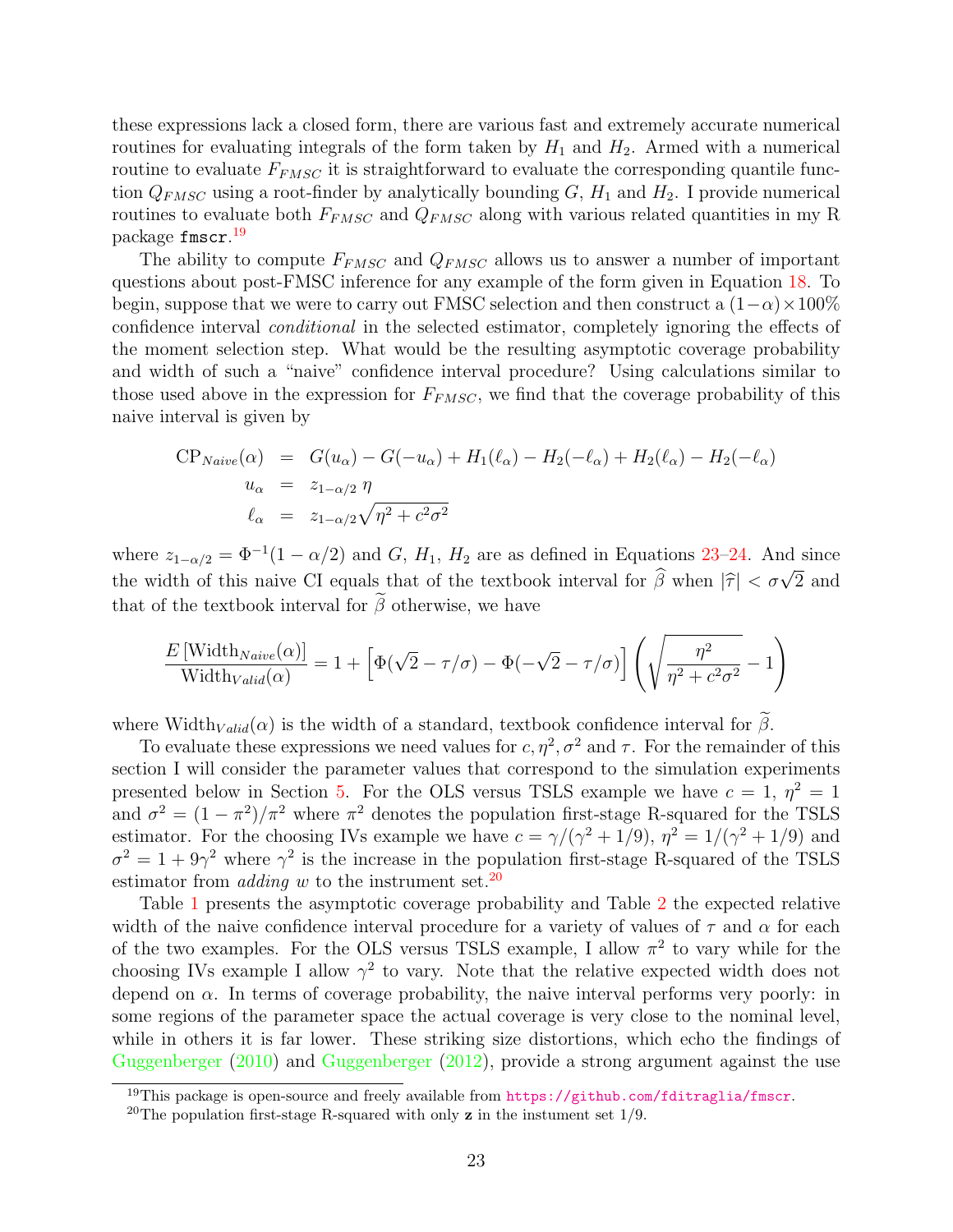<span id="page-24-0"></span>

|         |               |                |              |                | (a) OLS versus TSLS |                |                |            |                 |                |              | (b) Choosing IVs |        |                |                |
|---------|---------------|----------------|--------------|----------------|---------------------|----------------|----------------|------------|-----------------|----------------|--------------|------------------|--------|----------------|----------------|
|         |               |                |              |                | $\tau$              |                |                |            |                 |                |              |                  | $\tau$ |                |                |
|         | $\alpha=0.05$ | $\overline{0}$ | $\mathbf{1}$ | $\overline{2}$ | 3                   | $\overline{4}$ | $\overline{5}$ |            | $\alpha = 0.05$ | $\overline{0}$ | 1            | $\overline{2}$   | 3      | $\overline{4}$ | $\overline{5}$ |
|         | 0.1           | 91             | 81           | 57             | 41                  | 45             | 58             |            | 0.1             | 93             | 89           | 84               | 85     | 91             | 94             |
| $\pi^2$ | 0.2           | 91             | 83           | 63             | 58                  | 70             | 84             | $\gamma^2$ | 0.2             | 92             | 87           | 76               | 74     | 83             | 91             |
|         | 0.3           | 92             | 84           | 69             | 73                  | 86             | 93             |            | 0.3             | 92             | 85           | 71               | 65     | 74             | 86             |
|         | 0.4           | 92             | 85           | 76             | 84                  | 93             | 95             |            | 0.4             | 91             | 85           | 68               | 59     | 67             | 80             |
|         |               |                |              |                |                     |                |                |            |                 |                |              |                  |        |                |                |
|         |               |                |              | $\tau$         |                     |                |                |            |                 |                |              | $\tau$           |        |                |                |
|         | $\alpha=0.1$  | $\theta$       | $\mathbf{1}$ | $\overline{2}$ | 3                   | $\overline{4}$ | $\bf 5$        |            | $\alpha = 0.1$  | $\overline{0}$ | $\mathbf{1}$ | $\overline{2}$   | 3      | 4              | $\overline{5}$ |
|         | 0.1           | 83             | 70           | 45             | 35                  | 42             | 55             |            | 0.1             | 87             | 82           | 76               | 79     | 86             | 89             |
| $\pi^2$ | 0.2           | 84             | 72           | 53             | 52                  | 67             | 81             | $\gamma^2$ | 0.2             | 85             | 78           | 66               | 67     | 79             | 87             |
|         | 0.3           | 85             | 74           | 60             | 68                  | 83             | 89             |            | 0.3             | 84             | 76           | 61               | $59\,$ | 71             | 82             |
|         | 0.4           | 86             | 76           | 68             | 80                  | 89             | 90             |            | 0.4             | 84             | 75           | 57               | 52     | 63             | 77             |
|         |               |                |              |                |                     |                |                |            |                 |                |              |                  |        |                |                |
|         |               |                |              | $\tau$         |                     |                |                |            |                 |                |              | $\tau$           |        |                |                |
|         | $\alpha=0.2$  | $\overline{0}$ | $\mathbf{1}$ | $\overline{2}$ | 3                   | $\overline{4}$ | $\mathbf 5$    |            | $\alpha = 0.2$  | $\theta$       | $\mathbf{1}$ | $\overline{2}$   | 3      | 4              | $\overline{5}$ |
|         | 0.1           | 70             | 54           | 31             | 27                  | 37             | $50\,$         |            | 0.1             | 75             | 69           | 64               | 70     | 77             | 80             |
| $\pi^2$ | 0.2           | 71             | 57           | 39             | 45                  | 62             | 74             | $\gamma^2$ | 0.2             | 73             | 64           | 53               | 59     | 71             | 78             |
|         | 0.3           | 73             | 59           | 49             | 61                  | 75             | 79             |            | 0.3             | 72             | 62           | 47               | 50     | 64             | 75             |
|         | 0.4           | 74             | 62           | 58             | 72                  | 79             | 80             |            | 0.4             | 72             | 60           | 43               | 44     | 58             | 71             |

of the naive interval. Its attraction, of course, is width: the naive interval can be dramatically shorter than the corresponding "textbook" confidence interval for the valid estimator.

Table 1: Asymptotic coverage probability of Naive  $(1 - \alpha) \times 100\%$  confidence interval.

Is there any way to construct a post-FMSC confidence interval that does not suffer from the egregious size distortions of the naive interval but is still shorter than the textbook interval for the valid estimator? As a first step towards answering this question, Table [3](#page-26-0) presents the relative width of the shortest possible infeasible post-FMSC confidence interval constructed directly from  $Q_{FMSC}$ . This interval has asymptotic coverage probability exactly equal to its nominal level as it correctly accounts for the effect of moment selection on the asymptotic distribution of the estimators. Unfortunately it cannot be used in practice because it requires knowledge of  $\tau$ , for which no consistent estimator exists. As such, this interval serves as a benchmark against which to judge various feasible procedures that do not require knowledge of  $\tau$ . For certain parameter values this interval is indeed shorter than the valid interval but the improvement is not uniform. Just as the FMSC itself cannot provide a uniform reduction in AMSE relative to the valid estimator, the infeasible post-FMSC cannot provide a corresponding reduction in width. In both cases, however, improvements are possible when  $\tau$  is expected to be small, the setting in which this paper assumes that an applied researcher finds herself. The potential reductions in width can be particularly dramatic for larger values of  $\alpha$ . The question remains: is there any way to capture these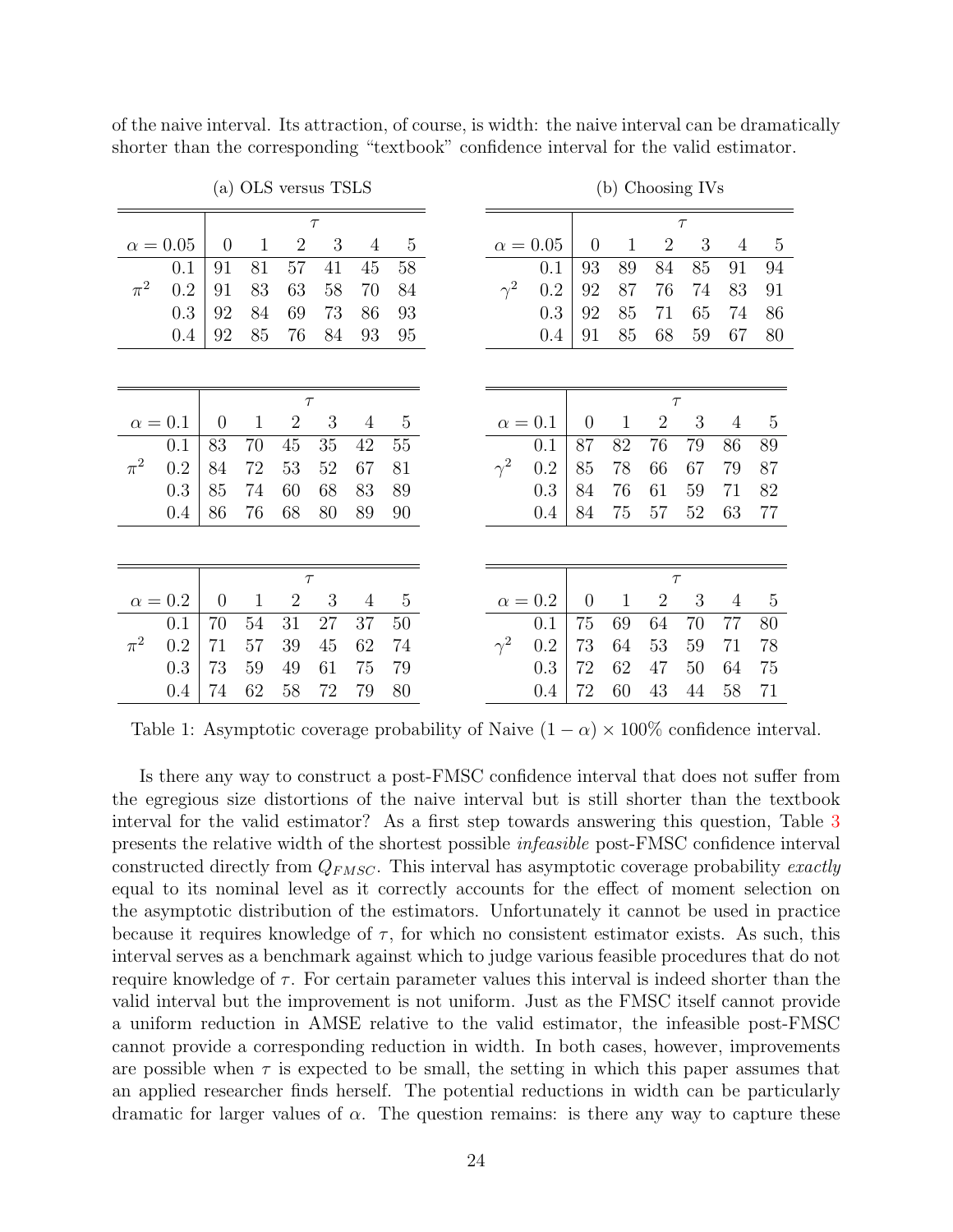<span id="page-25-0"></span>

|         |     |    | (a) OLS versus TSLS |    |    |    |         |          |       |    |    | (b) Choosing IVs            |    |    |               |
|---------|-----|----|---------------------|----|----|----|---------|----------|-------|----|----|-----------------------------|----|----|---------------|
|         |     |    |                     |    |    |    |         |          |       |    |    |                             |    |    |               |
|         |     |    |                     | 2  | 3  | 4  | $\cdot$ |          |       |    |    | $\mathcal{D}_{\mathcal{L}}$ | 3  |    | $\mathcal{D}$ |
|         | 0.1 | 42 | 44                  | 48 | 55 | 64 | 73      |          | (0.1) |    | 80 | 87                          | 94 | 98 | 100           |
| $\pi^2$ | 0.2 | 53 | 56                  | 64 | 74 | 85 | 92      | $\sim^2$ | 0.2   | 66 | 69 | 77                          | 86 | 93 | 98            |
|         | 0.3 | 62 | 66                  | 76 | 87 | 95 | 99      |          | 0.3   | 60 | 62 | 69                          | 79 | 88 | 94            |
|         | 0.4 | 69 | 74                  | 85 | 94 | 99 | 100     |          | 0.4   | 55 |    | 64                          | 73 | 83 | 90            |

Table 2: Asymptotic expected width of naive confidence interval relative to that of the valid estimator. Values are given in percentage points.

#### gains using a feasible procedure?

Although no consistent estimator of  $\tau$  exists,  $\hat{\tau}$  provides an asymptotically unbiased estimator. I now consider two different ways to use  $\hat{\tau}$  to construct a post-FMSC confidence interval. The first is equivalent to the two-step procedure given in Algorithm [4.1](#page-20-0) but uses exact calculations rather than simulations to evaluate  $Q_{FMSC}$ , following the derivations given above. This procedure first constructs a  $(1 - \alpha_1) \times 100\%$  confidence interval for  $\hat{\tau}$ . For each  $\tau^*$  in this interval it then constructs a  $(1 - \alpha_2) \times 100\%$  based on  $Q_{FMSC}$  and then takes the upper and lower bounds over all of the resulting intervals. This interval is guaranteed to have asymptotic coverage probability of at least  $1 - (\alpha_1 + \alpha_2)$  by an argument essentially identical to the proof of Theorem [4.4.](#page-20-1) As we are free when using this method to choose any pair  $(\alpha_1, \alpha_2)$  such that  $\alpha_1 + \alpha_2 = \alpha$ , I experimented with three possibilities:  $\alpha_1 = \alpha_2 = \alpha/2$ , followed by  $\alpha_1 = \alpha/4, \alpha_2 = 3\alpha/4$  and  $\alpha_1 = 3\alpha/4, \alpha_2 = \alpha/4$ . Setting  $\alpha_1 = \alpha/4$  produced the shortest intervals so I report only results for the middle configuration here.<sup>[21](#page-25-1)</sup> Additional results are available on request. As we see from Table [4](#page-27-0) for the OLS versus TSLS example and Table [5](#page-28-0) for the choosing IVs example, this procedure delivers on its promise that asymptotic coverage will never fall below  $1-\alpha$ . Protection against under-coverage, however, comes at the expense of extreme conservatism, particularly for larger values of  $\alpha$ . The two-step procedure yields asymptotic coverage that is systematically too large and hence cannot produce an interval shorter than the textbook CI for the valid estimator.

To address this problem, I now consider an alternative one-step procedure. Rather than first constructing a confidence region for  $\tau$  and then taking upper and lower bounds, this method simply assumes that  $\hat{\tau}$  is exactly equal to  $\tau$  and then constructs a confidence interval from  $Q_{FMSC}$  exactly as in the infeasible interval described above.<sup>[22](#page-25-2)</sup> Note that Theorem [4.4](#page-20-1) does not apply to this one-step interval: it comes with no generic guarantee of uniform coverage performance. For any example that take the form of Equation [18,](#page-21-0) however, we can directly calculate the asymptotic coverage and expected relative width of this procedure to determine precisely how it performs over relevant regions of the parameter space. Tables [6](#page-29-0)

<span id="page-25-1"></span><sup>21</sup>For the two-step procedure I take lower and upper bounds over a collection of equal-tailed intervals. It does not necessarily follow that the bounds over these intervals would be tigher if each interval in the collection were constructed to be a short as possible.

<span id="page-25-2"></span><sup>&</sup>lt;sup>22</sup>As in the construction of the naive interval, I take the shortest possible interval based on  $Q_{FMSC}$  rather than an equal-tailed interval. Additional results for an equal-tailed version of this one-step procedure are available upon request. Their performance is similar.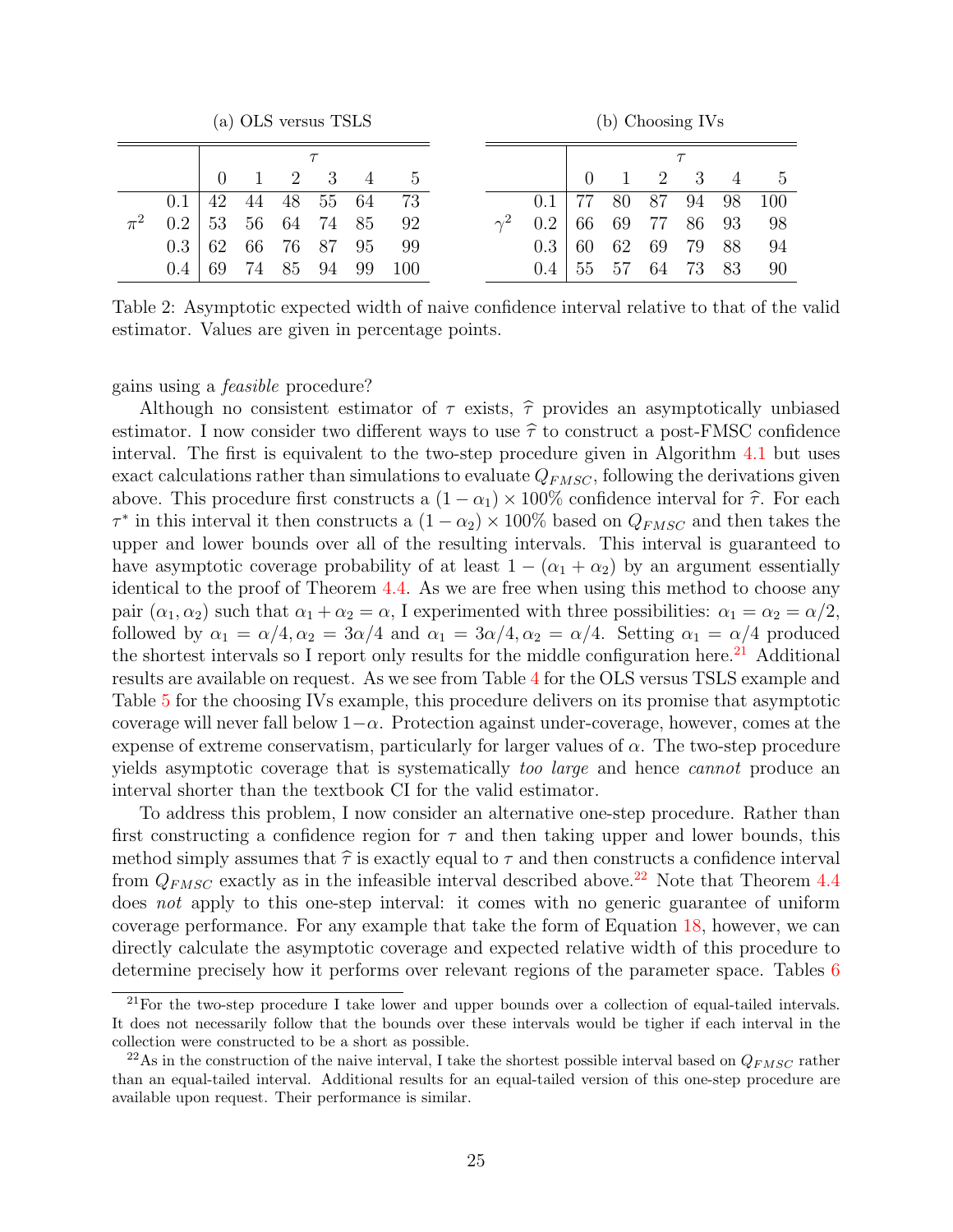(a) OLS versus TSLS

(b) Choosing IVs

<span id="page-26-0"></span>

|         |                 |                |              |                | $\tau$ |                |                |                |                 |                  |              |                | $\tau$ |                |                |
|---------|-----------------|----------------|--------------|----------------|--------|----------------|----------------|----------------|-----------------|------------------|--------------|----------------|--------|----------------|----------------|
|         | $\alpha = 0.05$ | $\overline{0}$ | $\mathbf{1}$ | $\mathbf{2}$   | 3      | $\overline{4}$ | $\overline{5}$ |                | $\alpha = 0.05$ | $\boldsymbol{0}$ | $\mathbf{1}$ | $\overline{2}$ | 3      | $\overline{4}$ | $\overline{5}$ |
|         | 0.1             | 99             | 92           | 85             | 89     | 95             | 101            |                | 0.1             | 92               | 97           | 106            | 111    | 109            | 102            |
| $\pi^2$ | 0.2             | 97             | 91           | 94             | 102    | 110            | 117            | $\gamma^2$     | 0.2             | 93               | 94           | 101            | 109    | 115            | 114            |
|         | 0.3             | 94             | 94           | 102            | 111    | 117            | 109            |                | 0.3             | 95               | 93           | 97             | 105    | 112            | 117            |
|         | 0.4             | 92             | 97           | 107            | 114    | 107            | 100            |                | 0.4             | 97               | 92           | 94             | 101    | 108            | 115            |
|         |                 |                |              |                |        |                |                |                |                 |                  |              |                |        |                |                |
|         |                 |                |              |                |        |                |                |                |                 |                  |              |                |        |                |                |
|         |                 |                |              |                | $\tau$ |                |                |                |                 |                  |              |                | $\tau$ |                |                |
|         | $\alpha=0.1$    | $\overline{0}$ | $\mathbf{1}$ | $\overline{2}$ | 3      | $\overline{4}$ | $\mathbf 5$    | $\alpha = 0.1$ |                 | $\overline{0}$   | $\mathbf{1}$ | $\overline{2}$ | 3      | 4              | $\overline{5}$ |
|         | 0.1             | 88             | 81           | 85             | 91     | 99             | 107            |                | 0.1             | 89               | 97           | 108            | 113    | 108            | 101            |
| $\pi^2$ | 0.2             | 89             | 88           | 97             | 107    | 116            | 123            | $\gamma^2$     | $\rm 0.2$       | 86               | 93           | 104            | 113    | 118            | 109            |
|         | 0.3             | 86             | 93           | 105            | 115    | 119            | 103            |                | 0.3             | 86               | 90           | 100            | 109    | 117            | 121            |
|         | 0.4             | 87             | 98           | 111            | 116    | 104            | 100            |                | 0.4             | 88               | 88           | 96             | 105    | 114            | 121            |
|         |                 |                |              |                |        |                |                |                |                 |                  |              |                |        |                |                |
|         |                 |                |              |                | $\tau$ |                |                |                |                 |                  |              |                | $\tau$ |                |                |
|         | $\alpha = 0.2$  | $\overline{0}$ | $\mathbf{1}$ | $\overline{2}$ | 3      | $\overline{4}$ | $\bf 5$        | $\alpha = 0.2$ |                 | $\boldsymbol{0}$ | $\mathbf{1}$ | $\mathbf{2}$   | 3      | 4              | $\overline{5}$ |
|         | 0.1             | 48             | 55           | 84             | 96     | 106            | 116            |                | 0.1             | 86               | 96           | 111            | 115    | 105            | 101            |
| $\pi^2$ | 0.2             | 65             | 80           | 101            | 114    | 125            | 117            | $\gamma^2$     | 0.2             | 78               | 89           | 108            | 119    | 118            | 104            |
|         | 0.3             | 74             | 90           | 111            | 123    | 112            | 101            |                | 0.3             | 72               | 84           | 103            | 116    | 125            | 112            |
|         | $0.4\,$         | 80             | 97           | 116            | 115    | 102            | 100            |                | $0.4\,$         | 67               | 79           | 99             | 112    | 123            | 128            |

Table 3: Width of shortest possible  $(1-\alpha) \times 100\%$  post-FMSC confidence interval constructed directly from  $Q_{FMSC}$  using knowledge of  $\tau$ . This interval is infeasible as no consistent estimator of  $\tau$  exists. Values are given in percentage points.

and [7](#page-30-0) do exactly this. We see that the one-step interval effectively "splits the difference" between the two-step interval and the naive procedure. While it can under-cover, the size distortions are fairly small, particularly for  $\alpha = 0.1$  and 0.05. At the same time, when  $\tau$  is relatively small this procedure can yield shorter intervals. While a full investigation of this phenomenon is beyond the scope of the present paper, these calculations suggest a plausible way forward for post-FMSC inference that is less conservative than the two-step procedure from Algorithm [4.1](#page-20-0) by directly calculating the relevant quantities from the limit distribution of interest. One could imagine specifying a maximum allowable size distortion over some relevant region of the parameter space and then designing a confidence interval to minimize width. This could be a one-step interval or possibly a two-step interval in which one allows the sum  $\alpha_1 + \alpha_2$  to be less than  $\alpha$ . Just as the FMSC aims to achieve a favorable tradeoff between bias and variance, such a confidence interval procedure could aim to achieve a favorable trade-off between width and coverage. It would also be interesting to pursue analogous calculations for the minimum AMSE averaging estimator from Section [4.2.](#page-18-1)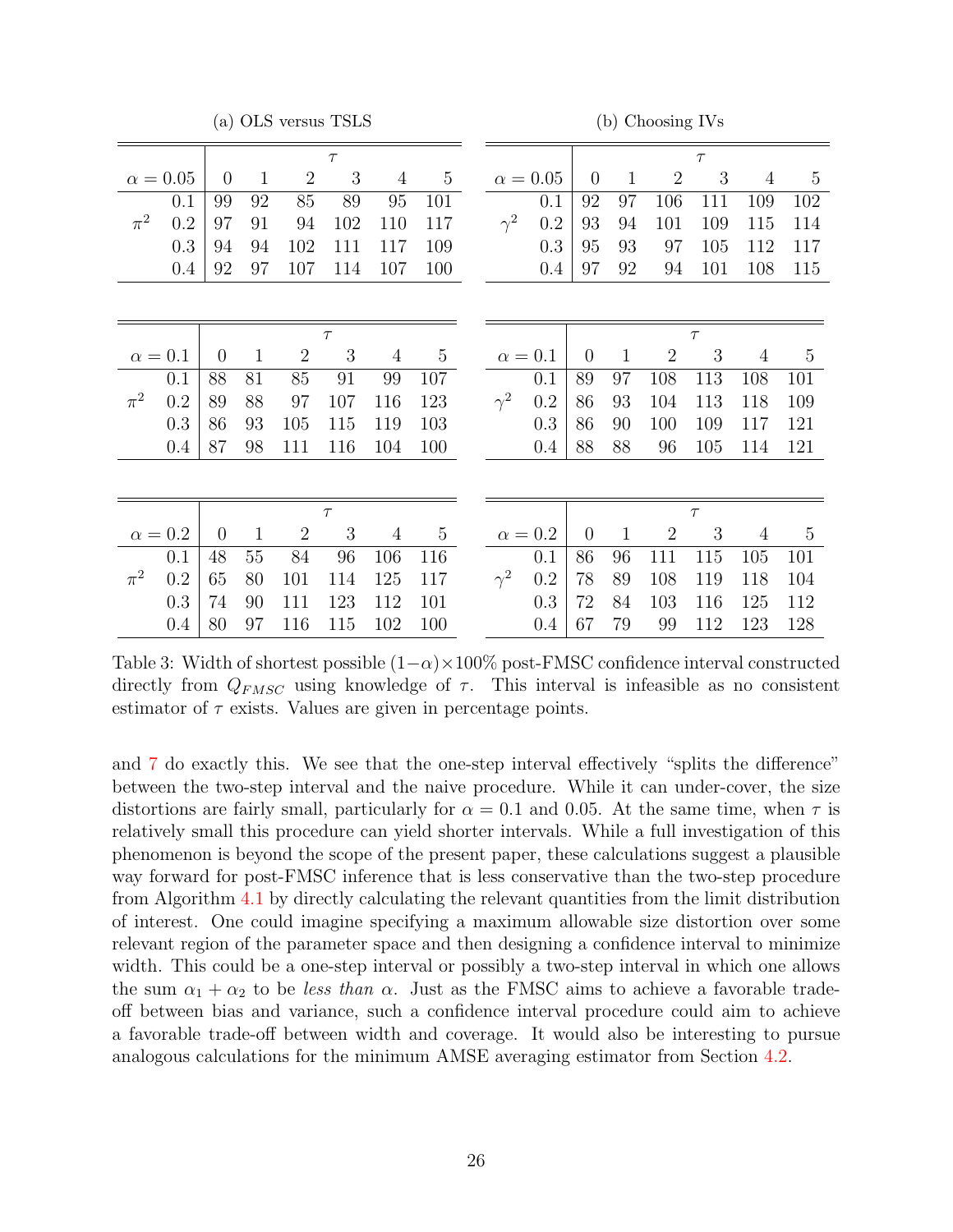<span id="page-27-0"></span>

|                 | $\tau$         |              |                |    |                |                |         |                |                |              | $\tau$         |        |                |                |
|-----------------|----------------|--------------|----------------|----|----------------|----------------|---------|----------------|----------------|--------------|----------------|--------|----------------|----------------|
| $\alpha = 0.05$ | $\overline{0}$ | $\mathbf{1}$ | $\overline{2}$ | 3  | $\overline{4}$ | $\overline{5}$ |         | $\alpha=0.05$  | $\overline{0}$ | $\mathbf{1}$ | $\overline{2}$ | 3      | $\overline{4}$ | $\mathbf 5$    |
| 0.1             | 97             | 97           | 97             | 98 | 98             | 98             |         | 0.1            | 114            | 115          | 117            | 119    | 123            | 126            |
| $\pi^2$<br>0.2  | 97             | 97           | 98             | 97 | 97             | 97             | $\pi^2$ | 0.2            | 116            | 117          | 120            | 121    | 125            | 126            |
| 0.3             | 98             | 98           | 98             | 97 | 96             | 97             |         | 0.3            | 117            | 117          | 120            | 122    | 123            | 123            |
| 0.4             | 98             | 98           | 97             | 96 | 97             | 98             |         | 0.4            | 116            | 118          | 120            | 121    | 121            | 120            |
|                 |                |              |                |    |                |                |         |                |                |              |                |        |                |                |
|                 |                |              |                |    |                |                |         |                |                |              |                |        |                |                |
|                 |                |              | $\tau$         |    |                |                |         |                |                |              |                | $\tau$ |                |                |
| $\alpha=0.1$    | $\theta$       | $\mathbf{1}$ | $\overline{2}$ | 3  | $\overline{4}$ | $\overline{5}$ |         | $\alpha=0.1$   | $\overline{0}$ | $\mathbf{1}$ | $\overline{2}$ | 3      | $\overline{4}$ | $5\,$          |
| 0.1             | 94             | 95           | 96             | 96 | 95             | 94             |         | 0.1            | 121            | 123          | 125            | 128    | 129            | 131            |
| $\pi^2$<br>0.2  | 95             | 96           | 96             | 95 | 94             | 93             | $\pi^2$ | 0.2            | 122            | 124          | 126            | 129    | 130            | 131            |
| 0.3             | 96             | 96           | 95             | 94 | 92             | 94             |         | 0.3            | 123            | 125          | 126            | 127    | 128            | 128            |
| 0.4             | 96             | 95           | 94             | 92 | 94             | 95             |         | 0.4            | 123            | 123          | 124            | 125    | 125            | 123            |
|                 |                |              |                |    |                |                |         |                |                |              |                |        |                |                |
|                 |                |              |                |    |                |                |         |                |                |              |                |        |                |                |
|                 |                |              | $\tau$         |    |                |                |         |                |                |              | $\tau$         |        |                |                |
| $\alpha = 0.2$  | $\overline{0}$ | $\mathbf{1}$ | $\overline{2}$ | 3  | $\overline{4}$ | $\overline{5}$ |         | $\alpha = 0.2$ | $\theta$       | $\mathbf{1}$ | $\overline{2}$ | 3      | $\overline{4}$ | $\overline{5}$ |
| 0.1             | 91             | 92           | 92             | 91 | 90             | 90             |         | 0.1            | 135            | 139          | 140            | 140    | 144            | 145            |
| $\pi^2$<br>0.2  | 93             | 92           | 91             | 89 | 87             | 85             | $\pi^2$ | 0.2            | 136            | 136          | 137            | 139    | 141            | 141            |
| 0.3             | 93             | 92           | 89             | 86 | 85             | 89             |         | 0.3            | 135            | 135          | 136            | 137    | 136            | 135            |
|                 |                |              |                |    |                |                |         |                |                |              |                |        |                |                |

(a) Coverage Probability

(b) Relative Width

Table 4: OLS versus TSLS Example: Asymptotic coverage and expected relative width of two-step confidence interval with  $\alpha_1 = \alpha/4, \alpha_2 = 3\alpha/4.$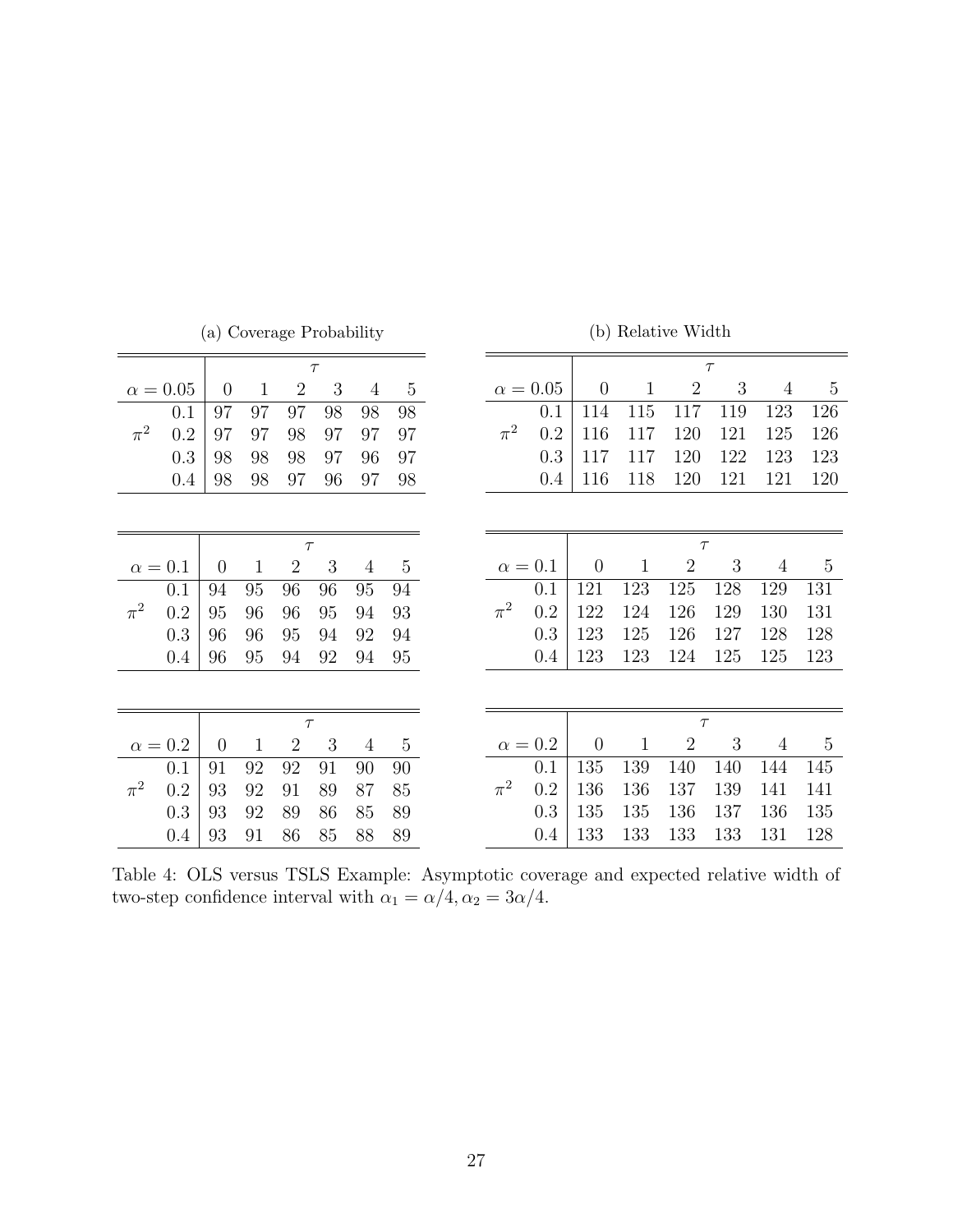<span id="page-28-0"></span>

|                |                 |                |              |                | $\tau$ |                |                |            |                 |                |              |                | $\tau$ |                |                |
|----------------|-----------------|----------------|--------------|----------------|--------|----------------|----------------|------------|-----------------|----------------|--------------|----------------|--------|----------------|----------------|
|                | $\alpha = 0.05$ | $\overline{0}$ | $\mathbf{1}$ | $\overline{2}$ | 3      | $\overline{4}$ | $\overline{5}$ |            | $\alpha = 0.05$ | $\overline{0}$ | $\mathbf{1}$ | $\overline{2}$ | 3      | $\overline{4}$ | $\bf 5$        |
|                | 0.1             | 98             | 98           | 97             | 96     | 96             | 97             |            | 0.1             | 117            | 117          | 118            | 118    | 118            | 118            |
| $\gamma^2$     | 0.2             | 98             | 98           | 98             | 97     | 96             | 96             | $\gamma^2$ | 0.2             | 117            | 117          | 119            | 121    | 121            | 122            |
|                | 0.3             | 98             | 98           | 98             | 97     | 97             | 96             |            | 0.3             | 117            | 117          | 119            | 122    | 123            | 124            |
|                | 0.4             | 97             | 97           | 98             | 98     | 97             | 97             |            | 0.4             | 116            | 116          | 119            | 122    | 124            | 125            |
|                |                 |                |              |                |        |                |                |            |                 |                |              |                |        |                |                |
|                |                 |                |              |                |        |                |                |            |                 |                |              |                |        |                |                |
|                |                 |                |              | $\tau$         |        |                |                |            |                 |                |              | $\tau$         |        |                |                |
| $\alpha=0.1$   |                 | $\overline{0}$ | $\mathbf{1}$ | $\overline{2}$ | 3      | $\overline{4}$ | $\overline{5}$ |            | $\alpha = 0.1$  | $\overline{0}$ | $\mathbf{1}$ | $\overline{2}$ | 3      | $\overline{4}$ | $\overline{5}$ |
|                | 0.1             | 96             | 96           | 94             | 93     | 93             | 94             |            | 0.1             | 122            | 122          | 122            | 122    | 121            | 121            |
| $\gamma^2$     | 0.2             | 96             | 96           | 95             | 94     | 93             | 93             | $\gamma^2$ | 0.2             | 123            | 124          | 125            | 126    | 126            | 126            |
|                | 0.3             | 96             | 96           | 95             | 95     | 93             | 92             |            | $0.3\,$         | 123            | 123          | 125            | 128    | 128            | 129            |
|                | 0.4             | 95             | 96           | 96             | 95     | 94             | 93             |            | 0.4             | 122            | 123          | 126            | 128    | 130            | 131            |
|                |                 |                |              |                |        |                |                |            |                 |                |              |                |        |                |                |
|                |                 |                |              |                |        |                |                |            |                 |                |              |                |        |                |                |
|                |                 |                |              | $\tau$         |        |                |                |            |                 |                |              | $\tau$         |        |                |                |
| $\alpha = 0.2$ |                 | $\overline{0}$ | $\mathbf{1}$ | $\overline{2}$ | 3      | $\overline{4}$ | $\overline{5}$ |            | $\alpha = 0.2$  | $\theta$       | $\mathbf{1}$ | $\overline{2}$ | 3      | $\overline{4}$ | $\overline{5}$ |
|                | 0.1             | 93             | 91           | 87             | 85     | 87             | 88             |            | 0.1             | 131            | 130          | 129            | 129    | 128            | 127            |
| $\gamma^2$     | 0.2             | 93             | 92           | 89             | 86     | 85             | 87             | $\gamma^2$ | 0.2             | 134            | 134          | 134            | 134    | 134            | 134            |
|                | 0.3             | 93             | 92           | 90             | 88     | 85             | 85             |            | 0.3             | 135            | 135          | 136            | 137    | 138            | 138            |
|                | 0.4             | 93             | 92           | 91             | 89     | 87             | 85             |            | 0.4             | 136            | 136          | 138            | 138    | 140            | 140            |

(a) Coverage Probability

(b) Relative Width

Table 5: Choosing IVs Example: Asymptotic coverage and expected relative width of twostep confidence interval with  $\alpha_1 = \alpha/4, \alpha_2 = 3\alpha/4.$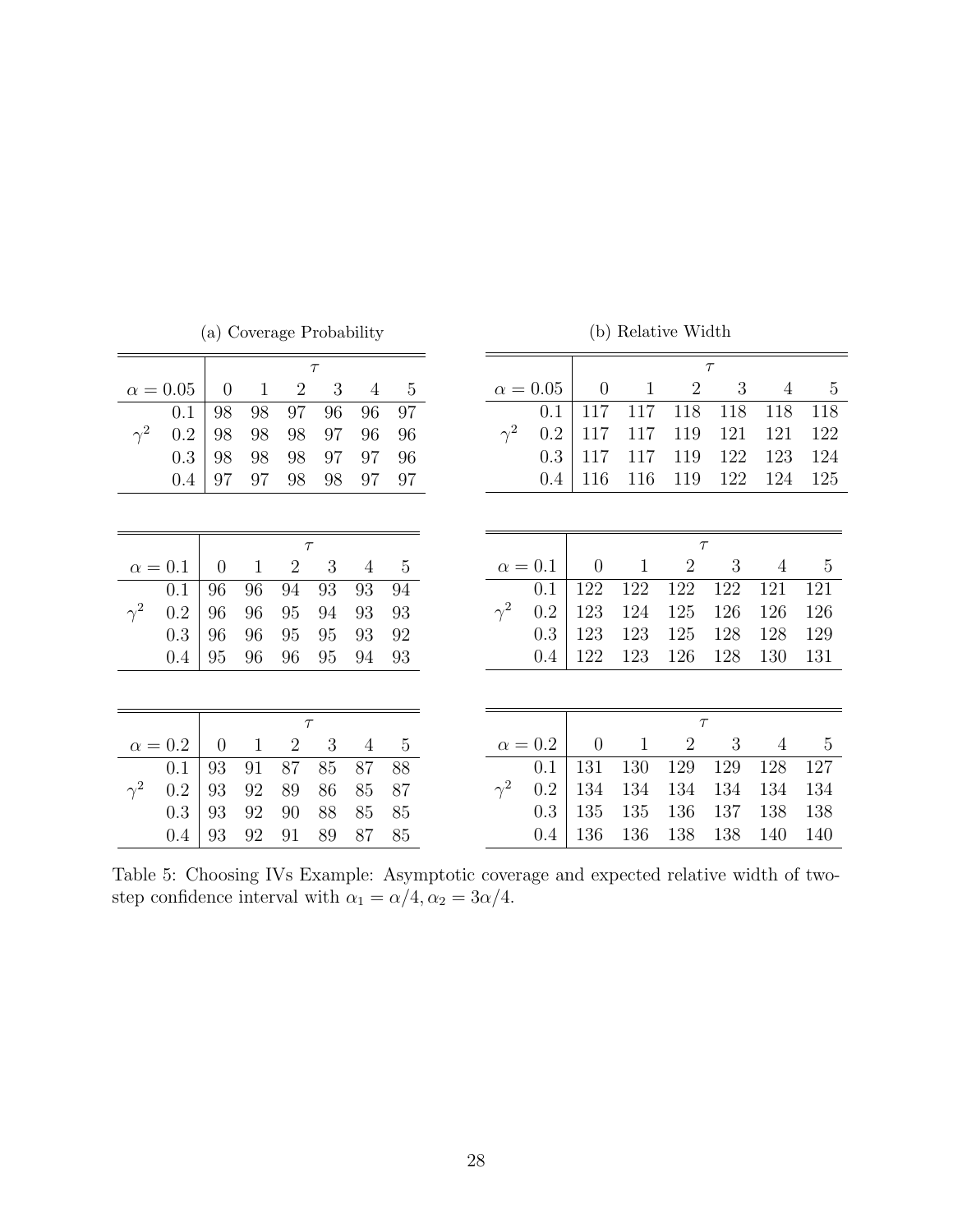<span id="page-29-0"></span>

|         |                 |                |              |                | $\tau$ |                |                |         |                 |                |              |                | $\tau$ |                |                |
|---------|-----------------|----------------|--------------|----------------|--------|----------------|----------------|---------|-----------------|----------------|--------------|----------------|--------|----------------|----------------|
|         | $\alpha = 0.05$ | $\overline{0}$ | $\mathbf{1}$ | $\overline{2}$ | 3      | $\overline{4}$ | $\mathbf 5$    |         | $\alpha = 0.05$ | $\overline{0}$ | $\mathbf{1}$ | $\overline{2}$ | 3      | $\overline{4}$ | $\overline{5}$ |
|         | 0.1             | 93             | 94           | 95             | 94     | 91             | 90             |         | 0.1             | 93             | 93           | 95             | 97     | 99             | 102            |
| $\pi^2$ | 0.2             | 95             | 95           | 95             | 93     | 91             | 91             | $\pi^2$ | 0.2             | 96             | 97           | 99             | 104    | 106            | 109            |
|         | 0.3             | 95             | 96           | 94             | 92     | 92             | 94             |         | 0.3             | 97             | 99           | 102            | 106    | 108            | 107            |
|         | 0.4             | 96             | 95           | 94             | 93     | 95             | 95             |         | 0.4             | 98             | 100          | 105            | 108    | 106            | 103            |
|         |                 |                |              |                |        |                |                |         |                 |                |              |                |        |                |                |
|         |                 |                |              |                |        |                |                |         |                 |                |              |                |        |                |                |
|         |                 |                |              | $\tau$         |        |                |                |         |                 |                |              |                | $\tau$ |                |                |
|         | $\alpha = 0.1$  | $\overline{0}$ | $\mathbf{1}$ | $\overline{2}$ | 3      | 4              | $\overline{5}$ |         | $\alpha=0.1$    | $\overline{0}$ | $\mathbf{1}$ | $\overline{2}$ | 3      | $\overline{4}$ | $\bf 5$        |
|         | 0.1             | 89             | 89           | 88             | 86     | 82             | 80             |         | 0.1             | 90             | 91           | 92             | 97     | 99             | 102            |
| $\pi^2$ | 0.2             | 91             | 91           | 88             | 85     | 83             | 85             | $\pi^2$ | 0.2             | 94             | 96           | 100            | 105    | 108            | 110            |
|         | $0.3\,$         | 92             | 91           | 87             | 85     | 87             | 90             |         | 0.3             | 96             | 100          | 104            | 108    | 109            | 106            |
|         | 0.4             | 92             | 90           | 87             | 87     | 90             | 91             |         | 0.4             | 97             | 101          | 106            | 108    | 106            | 103            |
|         |                 |                |              |                |        |                |                |         |                 |                |              |                |        |                |                |
|         |                 |                |              |                |        |                |                |         |                 |                |              |                |        |                |                |
|         |                 |                |              | $\tau$         |        |                |                |         |                 |                |              |                | $\tau$ |                |                |
|         | $\alpha=0.2$    | $\overline{0}$ | $\mathbf{1}$ | $\overline{2}$ | 3      | $\overline{4}$ | $\mathbf 5$    |         | $\alpha=0.2$    | $\theta$       | $\mathbf{1}$ | $\overline{2}$ | 3      | $\overline{4}$ | $\bf 5$        |
|         | 0.1             | 84             | 80           | 71             | 67     | 65             | 64             |         | 0.1             | 83             | 84           | 87             | 93     | 99             | 103            |
| $\pi^2$ | 0.2             | 85             | 80           | 71             | 70     | 70             | 76             | $\pi^2$ | 0.2             | 91             | 92           | 96             | 105    | 109            | 110            |
|         | 0.3             | 84             | 79           | 73             | 72     | 78             | 81             |         | 0.3             | 93             | 97           | 104            | 109    | 108            | 106            |
|         | 0.4             | 84             | 79           | 74             | 77     | 81             | 81             |         | 0.4             | 95             | 100          | 107            | 108    | 105            | 102            |

(a) Coverage Probability

(b) Relative Width

Table 6: OLS vs TSLS Example: Asymptotic coverage probability and expected relative width of 1-step confidence interval constructed by substituting  $\tau = \hat{\tau}$  into  $Q_{FMSC}$ . Results are for the shortest possible interval, as in the infeasible procedure.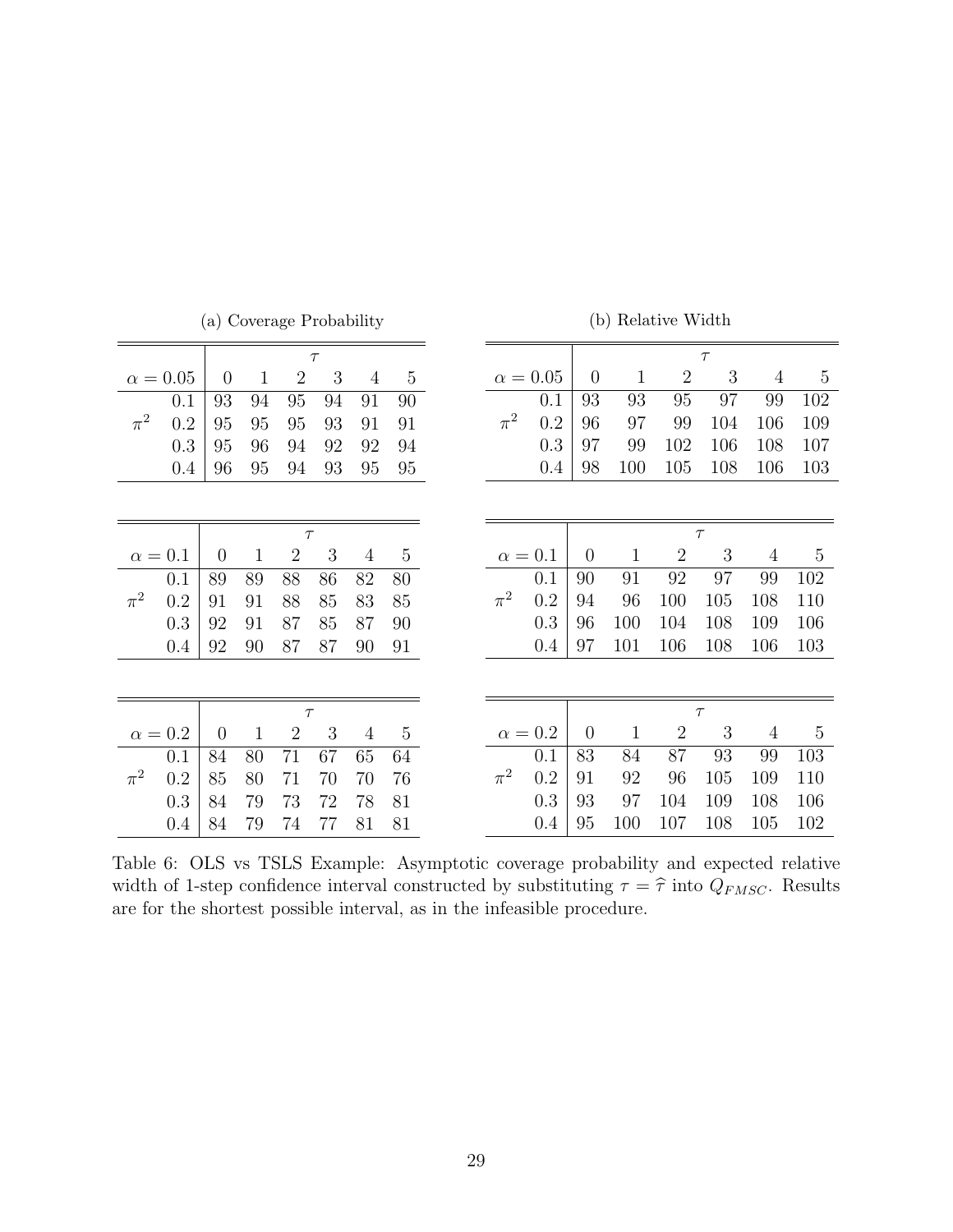<span id="page-30-0"></span>

|            |                 |                |              |                | $\tau$ |                |                |            |                 |                  |             |                  | $\tau$ |                |     |
|------------|-----------------|----------------|--------------|----------------|--------|----------------|----------------|------------|-----------------|------------------|-------------|------------------|--------|----------------|-----|
|            | $\alpha = 0.05$ | $\overline{0}$ | $\mathbf{1}$ | $\overline{2}$ | 3      | $\overline{4}$ | $\mathbf 5$    |            | $\alpha = 0.05$ | $\boldsymbol{0}$ | $\mathbf 1$ | $\overline{2}$   | 3      | $\overline{4}$ |     |
|            | 0.1             | 96             | 95           | 94             | 93     | 94             | 95             |            | 0.1             | 98               | 100         | 104              | 106    | 106            |     |
| $\gamma^2$ | 0.2             | 96             | 96           | 95             | 93     | 93             | 94             | $\gamma^2$ | 0.2             | 97               | 99          | 103              | 106    | 108            |     |
|            | 0.3             | 95             | 95           | 95             | 93     | 92             | 92             |            | 0.3             | 97               | 98          | 101              | 104    | 107            |     |
|            | 0.4             | 95             | 95           | 95             | 94     | 92             | 91             |            | 0.4             | 97               | 97          | 99               | 103    | 106            |     |
|            |                 |                |              |                |        |                |                |            |                 |                  |             |                  |        |                |     |
|            |                 |                |              | $\tau$         |        |                |                |            |                 |                  |             |                  | $\tau$ |                |     |
|            | $\alpha = 0.1$  | $\theta$       | $\mathbf{1}$ | $\overline{2}$ | 3      | $\overline{4}$ | $\overline{5}$ |            | $\alpha = 0.1$  | $\theta$         | $\mathbf 1$ | $\overline{2}$   | 3      | $\overline{4}$ |     |
|            | 0.1             | 92             | 90           | 88             | 88     | 89             | 91             |            | 0.1             | 98               | 100         | 104              | 107    | 106            | 104 |
| $\gamma^2$ | $0.2\,$         | 92             | 91           | 88             | 86     | 86             | 89             | $\gamma^2$ | 0.2             | 97               | 98          | 103              | 107    | 109            | 107 |
|            | 0.3             | 92             | 91           | 89             | 86     | 85             | 87             |            | 0.3             | 96               | 97          | 101              | 105    | 108            | 109 |
|            | 0.4             | 91             | 91           | 89             | 86     | 84             | 84             |            | 0.4             | 95               | 96          | 100              | 103    | 107            | 109 |
|            |                 |                |              |                |        |                |                |            |                 |                  |             |                  |        |                |     |
|            |                 |                |              | $\tau$         |        |                |                |            |                 |                  |             |                  | $\tau$ |                |     |
|            | $\alpha = 0.2$  | $\overline{0}$ | $\mathbf{1}$ | $\overline{2}$ | 3      | $\overline{4}$ | $5\,$          |            | $\alpha = 0.2$  | $\overline{0}$   | $\mathbf 1$ | $\boldsymbol{2}$ | 3      | $\overline{4}$ |     |
|            | 0.1             | 83             | 80           | 76             | 77     | 80             | 81             |            | 0.1             | 98               | 100         | 105              | 107    | 106            | 103 |
| $\gamma^2$ | 0.2             | 84             | 80           | 75             | 73     | 76             | 80             | $\gamma^2$ | 0.2             | 94               | 97          | 104              | 108    | 109            | 107 |
|            | 0.3             | 85             | 81           | 75             | 71     | 72             | 77             |            | 0.3             | 93               | 96          | 101              | 106    | 109            | 109 |
|            | $0.4\,$         | 84             | 80           | 73             | 72     | 69             | 74             |            | 0.4             | 89               | 93          | 97               | 105    | 108            | 110 |

(a) Coverage Probability

(b) Relative Width

Table 7: Choosing IVs Example: Asymptotic coverage probability and expected relative width of 1-step confidence interval constructed by substituting  $\tau = \hat{\tau}$  into  $Q_{FMSC}$ . Results are for the shortest possible interval, as in the infeasible procedure.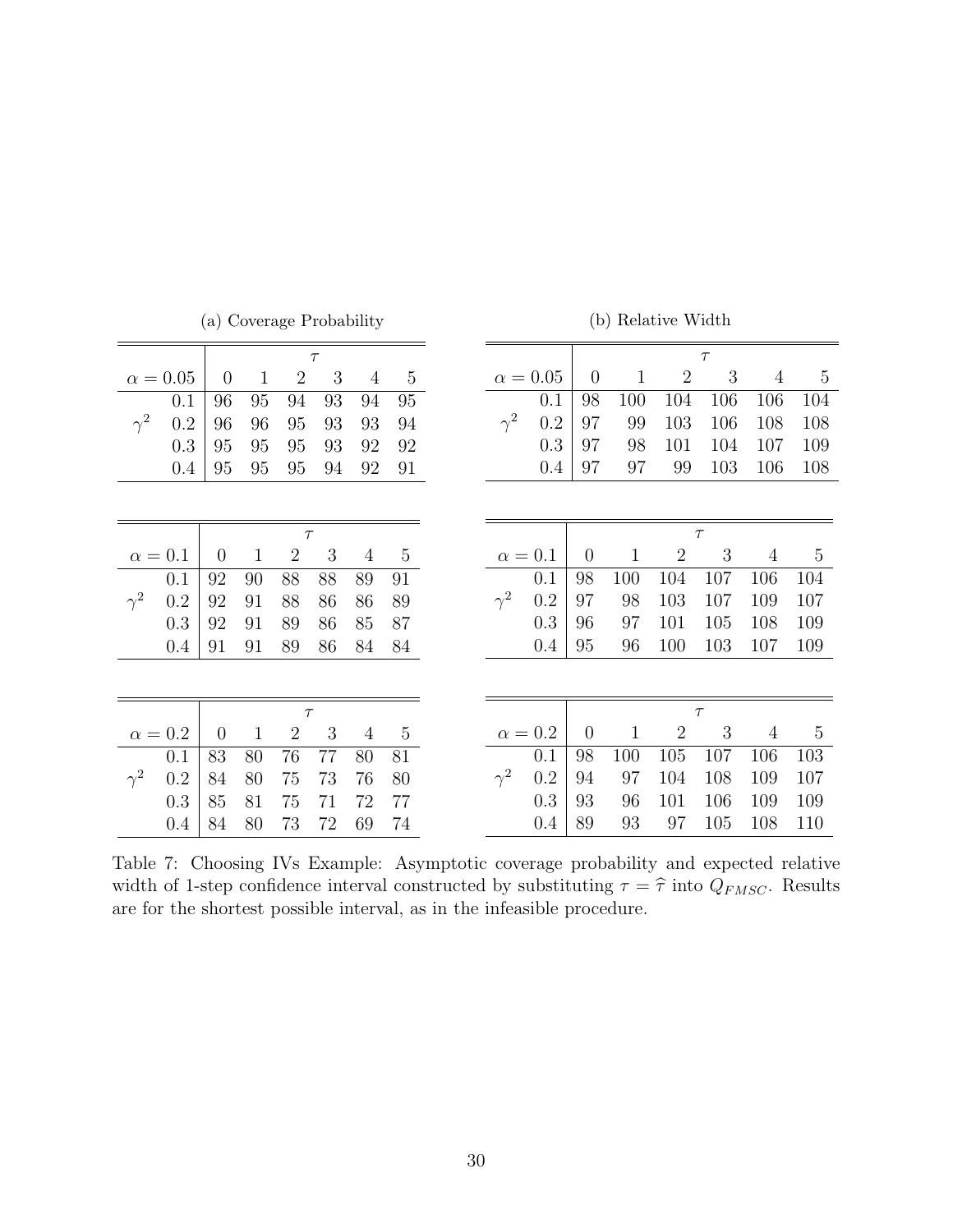## <span id="page-31-0"></span>5 Simulation Results

## <span id="page-31-3"></span>5.1 OLS versus TSLS Example

I begin by examining the performance of the FMSC and averaging estimator in the OLS versus TSLS example. All calculations in this section are based on the formulas from Sections [3.2](#page-11-0) and [4.2](#page-18-1) with 10,000 simulation replications. The data generating process is given by

<span id="page-31-4"></span>
$$
y_i = 0.5x_i + \epsilon_i \tag{25}
$$

$$
x_i = \pi (z_{1i} + z_{2i} + z_{3i}) + v_i \tag{26}
$$

with  $(\epsilon_i, v_i, z_{1i}, z_{2i}, z_{3i}) \sim \text{iid } N(0, \mathcal{S})$ 

<span id="page-31-5"></span>
$$
\mathcal{S} = \left[ \begin{array}{cc} \mathcal{S}_1 & 0 \\ 0 & \mathcal{S}_2 \end{array} \right], \quad \mathcal{S}_1 = \left[ \begin{array}{cc} 1 & \rho \\ \rho & 1 - \pi^2 \end{array} \right], \quad \mathcal{S}_2 = I_3/3 \tag{27}
$$

for  $i = 1, \ldots, N$  where N,  $\rho$  and  $\pi$  vary over a grid. The goal is to estimate the effect of x on  $y$ , in this case 0.5, with minimum MSE either by choosing between OLS and TSLS estimators or by averaging them. To ensure that the finite-sample MSE of the TSLS estimator exists, this DGP includes three instruments leading to two overidentifying restrictions [\(Phillips,](#page-61-5) [1980\)](#page-61-5).<sup>[23](#page-31-1)</sup> This design satisfies regularity conditions that are sufficient for Theorem  $3.2 - in$  $3.2 - in$ particular it satisfies Assumption  $F.1$  – and keeps the variance of x fixed at one so that  $\pi = Corr(x_i, z_{1i} + z_{2i} + z_{3i})$  and  $\rho = Corr(x_i, \epsilon_i)$ . The first-stage R-squared is simply  $1 - \sigma_v^2/\sigma_x^2 = \pi^2$  so that larger values of  $|\pi|$  *reduce* the variance of the TSLS estimator. Since  $\rho$  controls the endogeneity of x, larger values of  $|\rho|$  *increase* the bias of the OLS estimator.

Figure [1](#page-33-0) compares the root mean-squared error (RMSE) of the post-FMSC estimator to those of the simple OLS and TSLS estimators. For any values of N and  $\pi$  there is a value of  $\rho$  below which OLS outperforms TSLS. As N and  $\pi$  increase this value approaches zero; as they decrease it approaches one. Although the first two moments of the TSLS estimator exist in this simulation design, none of its higher moments do. This fact is clearly evident for small values of N and  $\pi$ : even with 10,000 simulation replications, the RMSE of the TSLS estimator shows a noticable degree of simulation error unlike those of the OLS and post-FMSC estimators. The FMSC represents a compromise between OLS and TSLS. When the RMSE of TSLS is high, the FMSC behaves more like OLS; when the RMSE of OLS is high it behaves more like TSLS. Because the FMSC is itself a random variable, however, it sometimes makes moment selection mistakes. $24$  For this reason it does not attain an RMSE equal to the lower envelope of the OLS and TSLS estimators. The larger the RMSE difference between OLS and TSLS, however, the closer the FMSC comes to this lower envelope: costly mistakes are rare. Because this example involves a scalar target parameter, no selection or averaging scheme can provide a uniform improvement over the TSLS estimator. The FMSC is specifically intended for situations in which an applied researcher fears that her "baseline" assumptions may be too weak and consequently considers adding one or more "controversial" assumptions. In this case, she fears that the exogenous instruments  $z_1, z_2, z_3$ 

<span id="page-31-1"></span><sup>&</sup>lt;sup>23</sup>Alternatively, one could use fewer instruments in the DGP and use work with trimmed MSE, as described in Appendix [D.](#page-53-0)

<span id="page-31-2"></span> $24$ For more discussion of this point, see Section [4.](#page-15-0)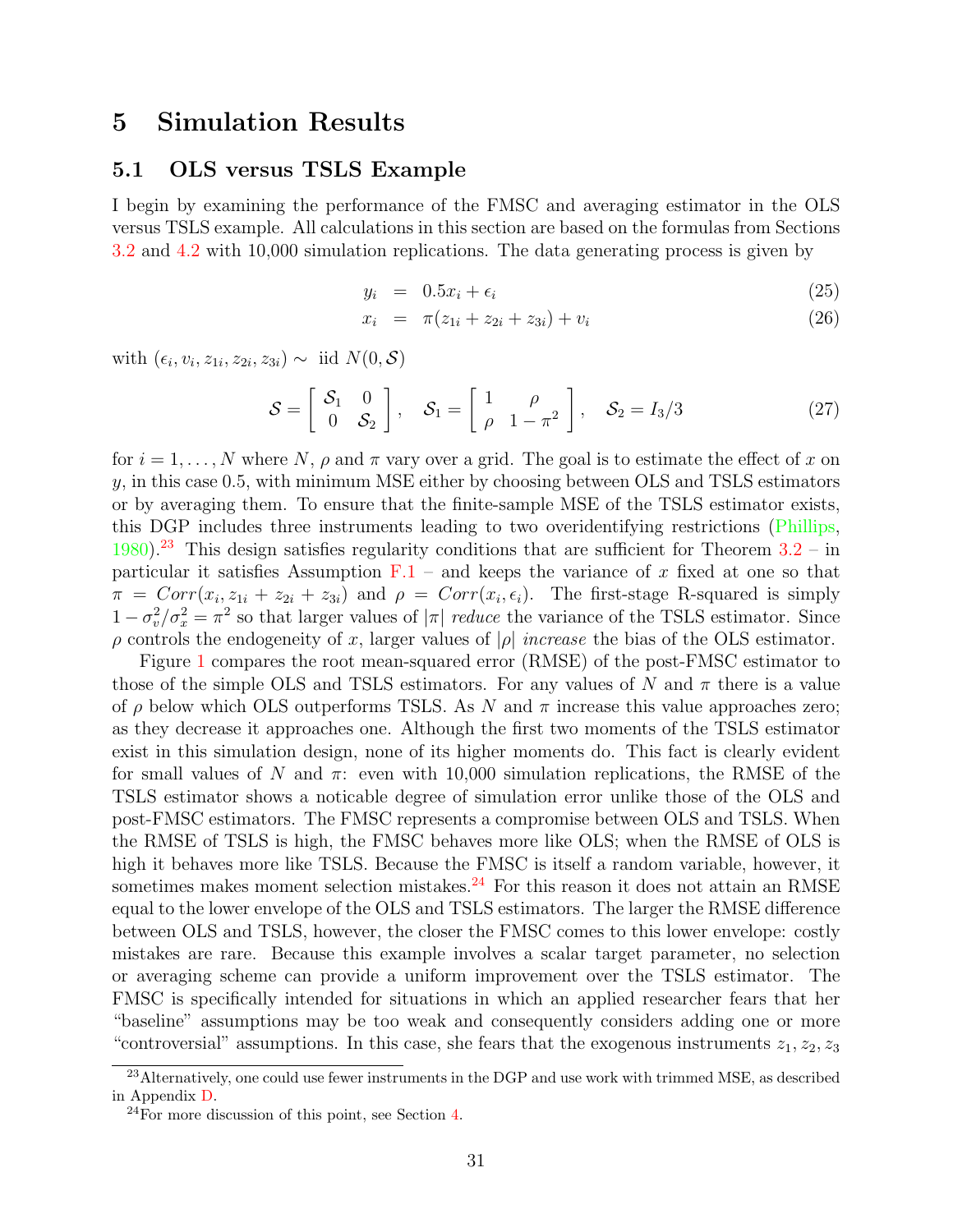are not particularly strong,  $\pi$  is small relative to N, and thus entertains the assumption that x is exogenous. It is precisely in these situations that the FMSC can provide large performance gains over TSLS.

As shown above, the FMSC takes a very special form in this example: it is equivalent to a DHW test with  $\alpha \approx 0.16$  $\alpha \approx 0.16$  $\alpha \approx 0.16$ . Accordingly, Figure 1 compares the RMSE of the post-FMSC estimator to those of DHW pre-test estimators with significance levels  $\alpha = 0.05$  and  $\alpha = 0.1$ , indicated in the legend by DHW95 and DHW90. Since these three procedures differ only in their critical values, they show similar qualitative behavior. When  $\rho$  is sufficiently close to zero, we saw from Figure [1](#page-33-0) that OLS has a lower RMSE than TSLS. Since DHW95 and DHW90 require a higher burden of proof to reject OLS in favor of TSLS, they outperform FMSC in this region of the parameter space. When  $\rho$  crosses the threshold beyond which TSLS has a lower RMSE than OLS, the tables are turned: FMSC outperforms DHW95 and DHW90. As  $\rho$  increases further, relative to sample size and  $\pi$ , the three procedures become indistinguishable in terms of RMSE. In addition to comparing the FMSC to DHW pre-test estimators, Figure [2](#page-34-0) also presents the finite-sample RMSE of the minimum-AMSE moment average estimator presented in Equations [12](#page-19-3) and [13.](#page-19-4) The performance of the moment average estimator is very strong: it provides the lowest worst-case RMSE and improves uniformly on the FMSC for all but the largest values of  $\rho$ .

## <span id="page-32-0"></span>5.2 Choosing Instrumental Variables Example

I now evaluate the performance of FMSC in the instrument selection example described in Section [3.3](#page-13-0) using the following simulation design:

<span id="page-32-1"></span>
$$
y_i = 0.5x_i + \epsilon_i \tag{28}
$$

$$
x_i = (z_{1i} + z_{2i} + z_{3i})/3 + \gamma w_i + v_i \tag{29}
$$

for  $i = 1, 2, ..., N$  where  $(\epsilon_i, v_i, w_i, z_{i1}, z_{2i}, z_{3i})' \sim$  iid  $N(0, V)$  with

<span id="page-32-2"></span>
$$
\mathcal{V} = \begin{bmatrix} \mathcal{V}_1 & 0 \\ 0 & \mathcal{V}_2 \end{bmatrix}, \quad \mathcal{V}_1 = \begin{bmatrix} 1 & (0.5 - \gamma \rho) & \rho \\ (0.5 - \gamma \rho) & (8/9 - \gamma^2) & 0 \\ \rho & 0 & 1 \end{bmatrix}, \quad \mathcal{V}_2 = I_3/3 \tag{30}
$$

This setup keeps the variance of x fixed at one and the endogeneity of x,  $Cor(x, \epsilon)$ , fixed at 0.5 while allowing the relevance,  $\gamma = Cor(x, w)$ , and endogeneity,  $\rho = Cor(w, \epsilon)$ , of the instrument w to vary. The instruments  $z_1, z_2, z_3$  are valid and exogenous: they have firststage coefficients of  $1/3$  and are uncorrelated with the second stage error  $\epsilon$ . The additional instrument w is only relevant if  $\gamma \neq 0$  and is only exogenous if  $\rho = 0$ . Since x has unit variance, the first-stage R-squared for this simulation design is simply  $1 - \sigma_v^2 = 1/9 + \gamma^2$ . Hence, when  $\gamma = 0$ , so that w is irrelevant, the first-stage R-squared is just over 0.11. Increasing  $\gamma$  increases the R-squared of the first-stage. This design satisfies the sufficient conditions for Theorem [3.5](#page-13-1) given in Assumption [F.2.](#page-55-0) When  $\gamma = 0$ , it is a special case of the DGP from Section  $5.1$ .

As in Section [5.1,](#page-31-3) the goal of moment selection in this exercise is to estimate the effect of x on y, as before 0.5, with minimum MSE. In this case, however, the choice is between two TSLS estimators rather than OLS and TSLS: the *valid* estimator uses only  $z_1, z_2$ , and  $z_3$  as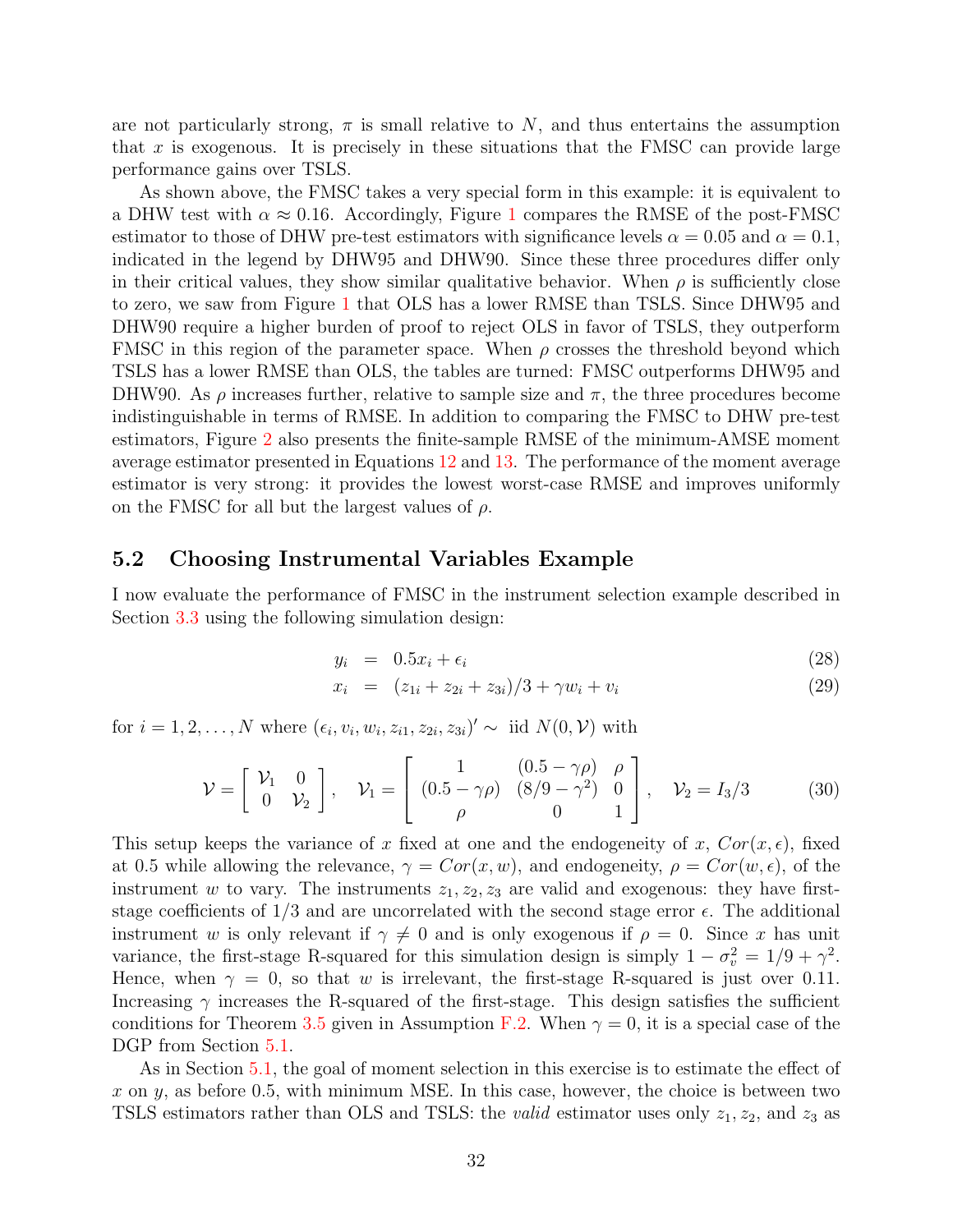<span id="page-33-0"></span>

Figure 1: RMSE values for the two-stage least squares (TSLS) estimator, the ordinary least squares (OLS) estimator, and the post-Focused Moment Selection Criterion (FMSC) estimator based on 10,000 simulation draws from the DGP given in Equations [26–](#page-31-4)[27](#page-31-5) using the formulas described in Section [3.2.](#page-11-0)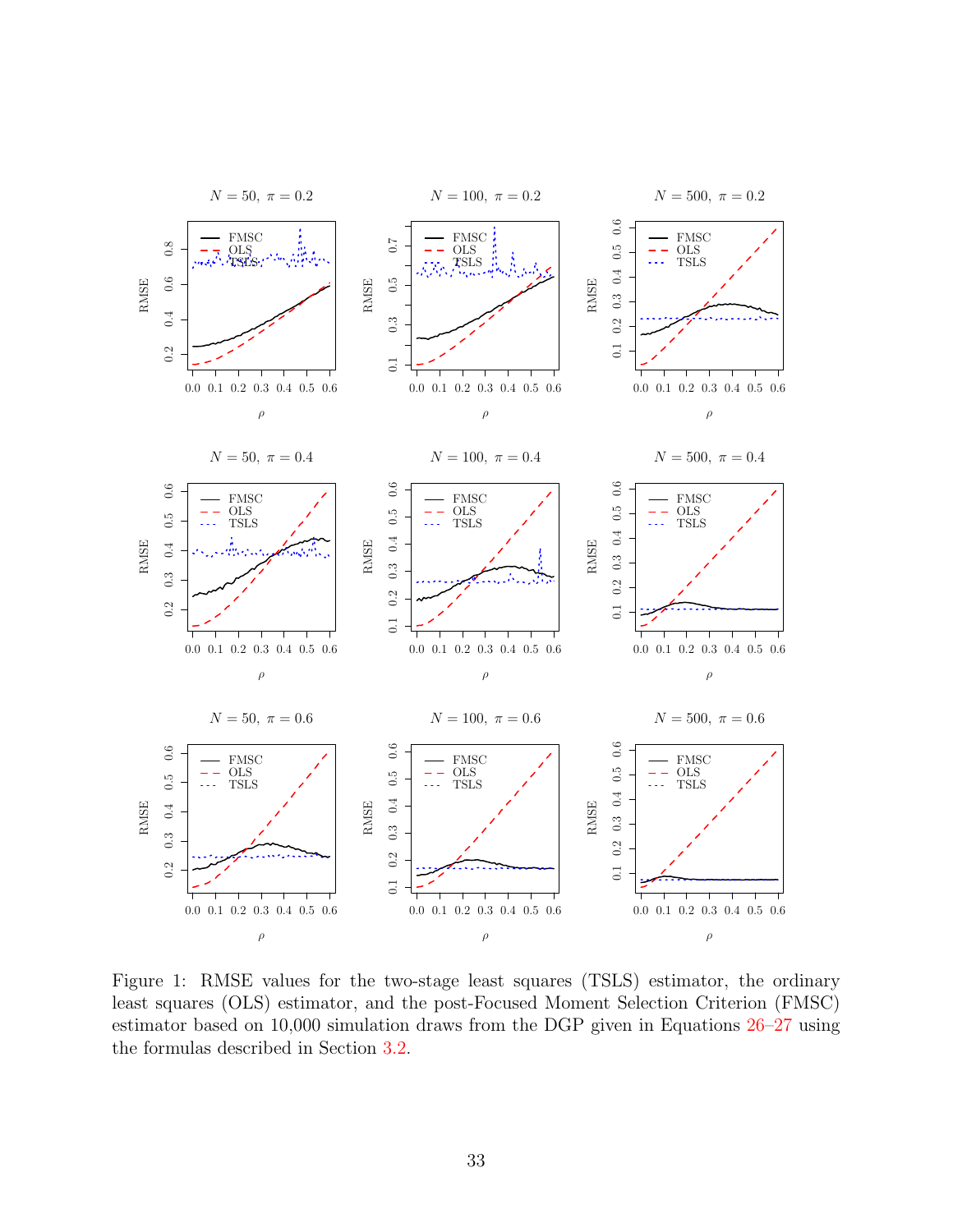<span id="page-34-0"></span>

Figure 2: RMSE values for the post-Focused Moment Selection Criterion (FMSC) estimator, Durbin-Hausman-Wu pre-test estimators with  $\alpha = 0.1$  (DWH90) and  $\alpha = 0.05$  (DHW95), and the minmum-AMSE averaging estimator, based on 10,000 simulation draws from the DGP given in Equations  $26-27$  $26-27$  using the formulas described in Sections [3.2](#page-11-0) and [4.2.](#page-18-1)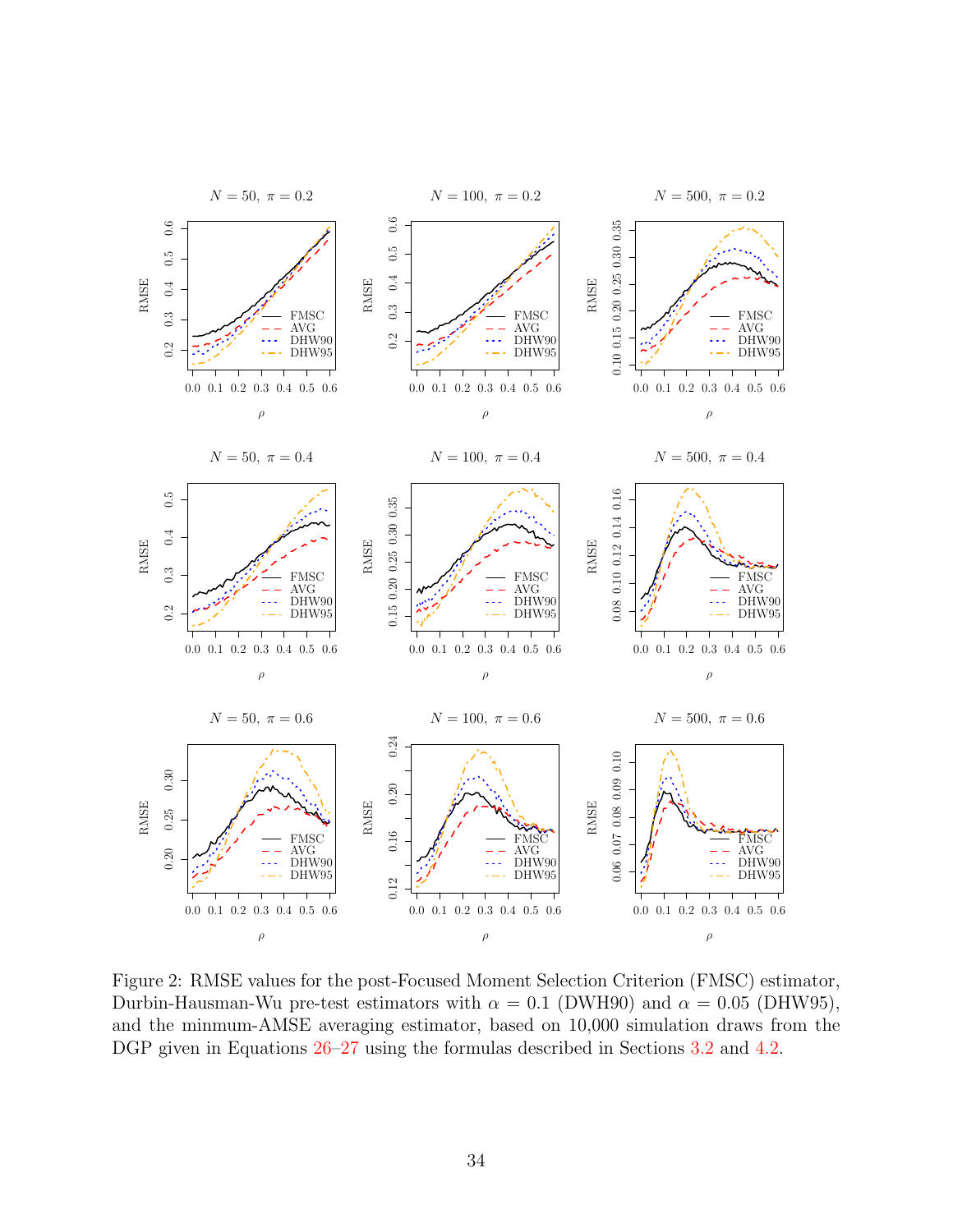instruments, while the full estimator uses  $z_1, z_2, z_3$ , and w. The inclusion of  $z_1, z_2$  and  $z_3$  in both moment sets means that the order of over-identification is two for the valid estimator and three for the full estimator. Because the moments of the TSLS estimator only exist up to the order of over-identification [\(Phillips,](#page-61-5) [1980\)](#page-61-5), this ensures that the small-sample MSE is well-defined.[25](#page-35-0) All estimators in this section are calculated via TSLS without a constant term using the expressions from Section [3.3](#page-13-0) and 20,000 simulation replications.

Figure [3](#page-36-0) presents RMSE values for the valid estimator, the full estimator, and the post-FMSC estimator for various combinations of  $\gamma$ ,  $\rho$ , and N. The results are broadly similar to those from the OLS versus TSLS example presented in Figure [1.](#page-33-0) For any combination  $(\gamma, N)$ there is a positive value of  $\rho$  below which the full estimator yields a lower RMSE than the full estimator. As the sample size increases, this cutoff becomes smaller; as  $\gamma$  increases, it becomes larger. As in the OLS versus TSLS example, the post-FMSC estimator represents a compromise between the two estimators over which the FMSC selects. Unlike in the previous example, however, when N is sufficiently small there is a range of values for  $\rho$  within which the FMSC yields a lower RMSE than both the valid and full estimators. This comes from the fact that the valid estimator is quite erratic for small sample sizes. Such behavior is unsurprising given that its first stage is not especially strong, R-squared  $\approx 11\%$ , and it has only two moments. In contrast, the full estimator has three moments and a stronger first stage. As in the OLS versus TSLS example, the post-FMSC estimator does not uniformly outperform the valid estimator for all parameter values, although it does for smaller sample sizes. The FMSC never performs much worse than the valid estimator, however, and often performs substantially better, particularly for small sample sizes.

I now compare the FMSC to the GMM moment selection criteria of [Andrews](#page-57-0) [\(1999\)](#page-57-0), which take the form  $MSC(S) = J_n(S) - h(|S|)\kappa_n$ , where  $J_n(S)$  is the J-test statistic under moment set S and  $-h(|S|)\kappa_n$  is a "bonus term" that rewards the inclusion of more moment conditions. For each member of this family we choose the moment set that *minimizes* MSC(S). If we take  $h(|S|) = (p + |S| - r)$ , then  $\kappa_n = \log n$  gives a GMM analogue of Schwarz's Bayesian Information Criterion (GMM-BIC) while  $\kappa_n = 2.01 \log \log n$  gives an analogue of the Hannan-Quinn Information Criterion (GMM-HQ), and  $\kappa_n = 2$  gives an analogue of Akaike's Information Criterion (GMM-AIC). Like the maximum likelihood model selection criteria upon which they are based, the GMM-BIC and GMM-HQ are consistent provided that Assumption [2.3](#page-7-4) holds, while the GMM-AIC, like the FMSC, is conservative. Figure [4](#page-38-0) gives the RMSE values for the post-FMSC estimator alongside those of the post-GMM-BIC, HQ and AIC estimators. I calculate the J-test statistic using a centered covariance matrix estimator, following the recommendation of [Andrews](#page-57-0) [\(1999\)](#page-57-0). For small sample sizes, the GMM-BIC, AIC and HQ are quite erratic: indded for  $N = 50$  the FMSC has a uniformly smaller RMSE. This problem comes from the fact that the J-test statistic can be very badly behaved in small samples.<sup>[26](#page-35-1)</sup> As the sample size becomes larger, the classic tradeoff between consistent and conservative selection emerges. For the smallest values of  $\rho$ the consistent criteria outperform the conservative criteria; for moderate values the situation is reversed. The consistent criteria, however, have the highest worst-case RMSE. For a dis-

<span id="page-35-0"></span><sup>25</sup>Alternatively, one could use fewer instruments for the valid estimator and compare the results using trimmed MSE. For details, see Appendix [D.](#page-53-0)

<span id="page-35-1"></span> $^{26}$ For more details, see Appendix [G.1.](#page-55-1)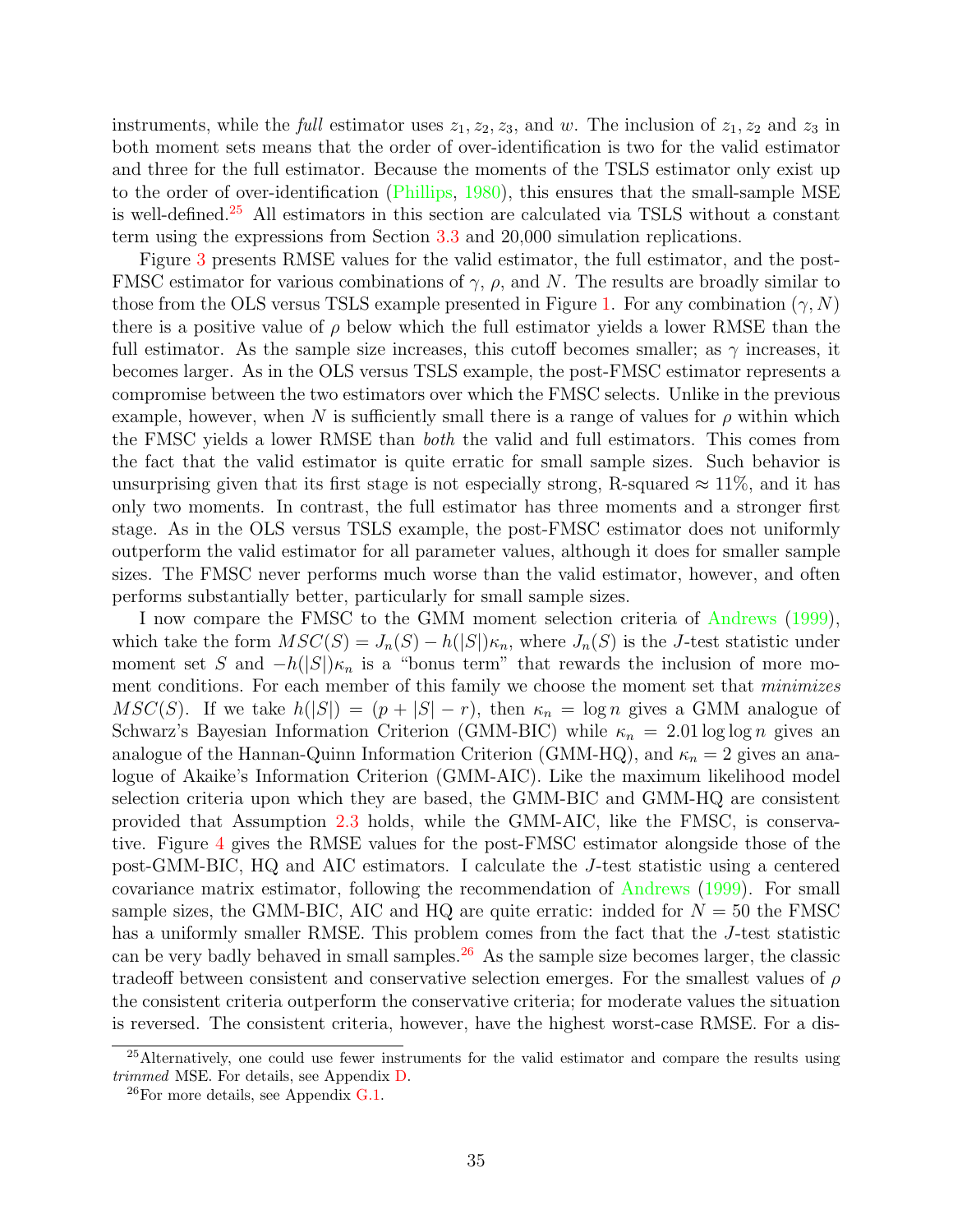<span id="page-36-0"></span>

Figure 3: RMSE values for the valid estimator, including only  $(z_1, z_2, z_3)$ , the full estimator, including  $(z_1, z_2, z_3, w)$ , and the post-Focused Moment Selection Criterion (FMSC) estimator based on 20,000 simulation draws from the DGP given in Equations [29–](#page-32-1)[30](#page-32-2) using the formulas described in Sections [3.3.](#page-13-0)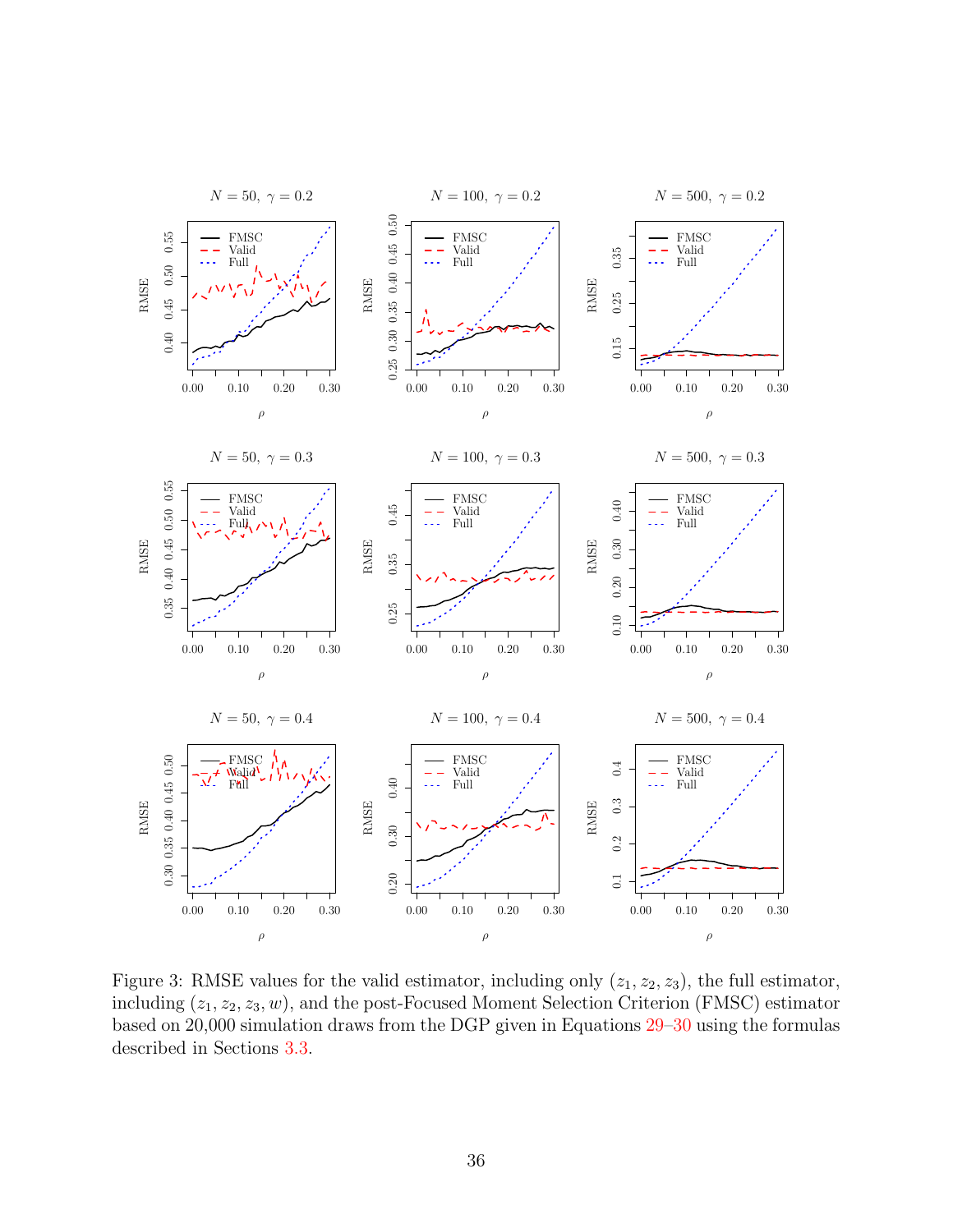cussion of a combined strategy based on the GMM information criteria of [Andrews](#page-57-0) [\(1999\)](#page-57-0) and the canonical correlations information criteria of [Hall and Peixe](#page-59-1) [\(2003\)](#page-59-1), see Appendix [G.2.](#page-57-3) For a comparison with the downward J-test, see Appendix [G.1.](#page-55-1)

## <span id="page-37-0"></span>5.3 Confidence Interval Simulations

I now revisit the simulation experiments introduced above in Sections [5.1](#page-31-3) and [5.2](#page-32-0) to evaluate the finite-sample performance of the confidence intervals whose asymptotic performance was studied in Section [4.4](#page-21-1) above. All results in this section are based on 1000 simulation replications from the relevant DGP. Coverage probabilities and relative widths are all given in percentage points, rounded to the nearest whole percent. In the interest of brevity I present only results for  $N = 100$ . Likewise, for the two-step confidence intervals I present results only for  $\alpha_1 = \alpha/4, \alpha_2 = 3\alpha/4$ . Simulation results for  $N = 50$  and 500 and other configurations of  $\alpha_1, \alpha_2$  are available upon request. Taking  $N = 100$  has the advantage of making the tables in this section directly comparable to those of Section [4.4.](#page-21-1) Because I set making the tables in this section directly comparable to those of Section 4.4. Because I set  $\sigma_x^2 = \sigma_{\epsilon}^2 = 1$  in both simulation experiments, this implies that  $\sqrt{N} \rho = Cor(x_i, \epsilon_i) = \tau$  in the OLS versus TSLS example and when  $N = 100$ , taking  $\rho \in \{0, 0.1, \ldots, 0.5\}$  is the finite-sample analogue of  $\tau \in \{0, 1, \ldots, 5\}$ .

To begin, Tables [8](#page-39-0) and [9](#page-40-0) present the coverage probability and average relative width of a naive confidence interval that ignores the effects of moment selection on inference. These are the finite-sample analogues of Tables [1](#page-24-0) and [2.](#page-25-0) For the OLS versus IV example, expected relative width is calculated relative to a textbook confidence interval for the TSLS estimator while for the choosing IVs example it is calculated relative to a textbook confidence interval for the valid estimator that excludes  $w$  from the instrument set. As in the asymptotic calculations presented above, we find that the naive procedure suffers from severe size distortions but results in much shorter intervals. Tables [10](#page-41-0) and [11](#page-42-0) present coverage probabilities and average relative width of the two-step confidence interval procedure with  $\alpha_1 = \alpha/4$  and  $\alpha_2 = 3\alpha/4$  $\alpha_2 = 3\alpha/4$ , the finite sample analogues to Tables 4 and [5.](#page-28-0) With a small allowance for sampling variability, we see that the 2-step intervals indeed provide uniform coverage no lower than their nominal level but result in wider intervals than simply using TSLS or the valid estimator, respectively. Results for other configurations of  $\alpha_1, \alpha_2$ , available upon request, result in even wider intervals. Finally, Tables [12](#page-43-0) and [12,](#page-43-0) the finite-sample analogues of Tables [6](#page-29-0) and [7](#page-30-0) present results for the one-step confidence interval that assumes  $\hat{\tau} = \tau$ . As expected from the asymptotic calculations, this interval presents a good trade-off between the naive and 2-step CIs: it can yield shorter intervals with far smaller size distortions.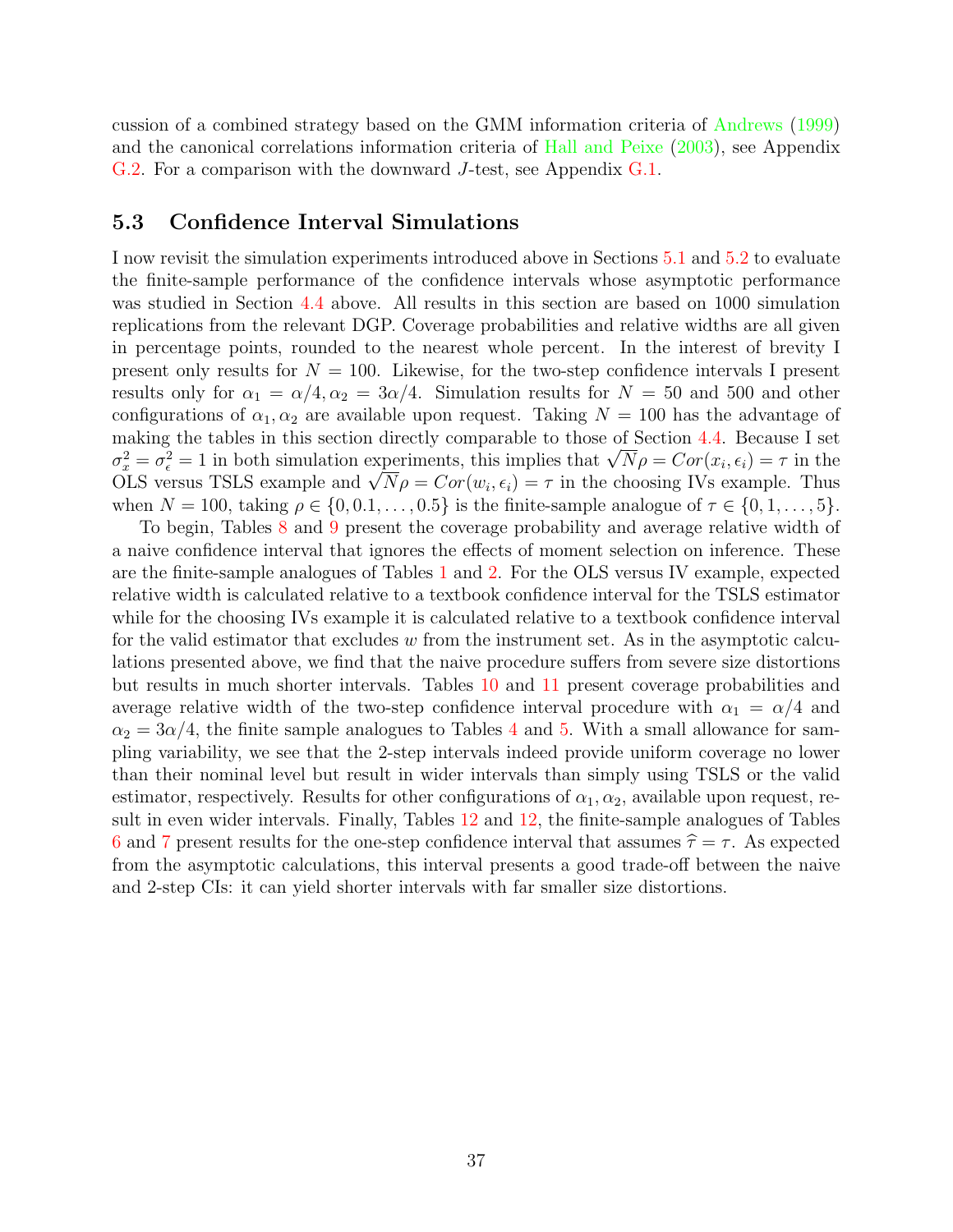<span id="page-38-0"></span>

Figure 4: RMSE values for the post-Focused Moment Selection Criterion (FMSC) estimator and the GMM-BIC, HQ, and AIC estimators based on 20,000 simulation draws from the DGP given in Equations [29–](#page-32-1)[30](#page-32-2) using the formulas described in Sections [3.3.](#page-13-0)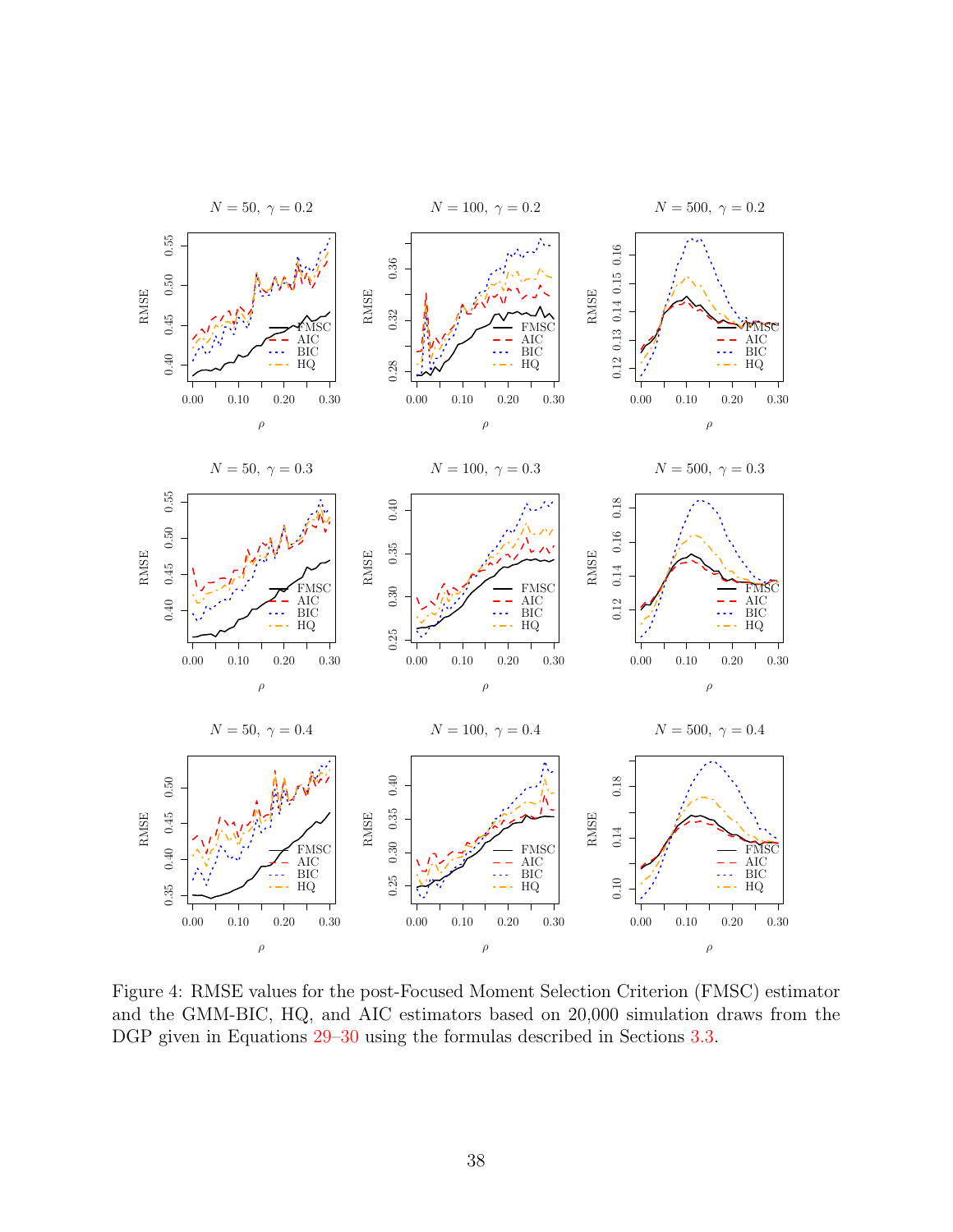<span id="page-39-0"></span>

|         |                 |                |     |     | (a) Coverage Probability |     |         |         |                 |                | (b) Average Relative Width |         |        |         |     |
|---------|-----------------|----------------|-----|-----|--------------------------|-----|---------|---------|-----------------|----------------|----------------------------|---------|--------|---------|-----|
|         |                 |                |     |     | $\rho$                   |     |         |         |                 |                |                            |         | $\rho$ |         |     |
|         | $\alpha = 0.05$ | $\overline{0}$ | 0.1 | 0.2 | 0.3                      | 0.4 | 0.5     |         | $\alpha = 0.05$ | $\overline{0}$ | 0.1                        | 0.2     | 0.3    | $0.4\,$ | 0.5 |
|         | 0.1             | 92             | 83  | 56  | 36                       | 38  | $55\,$  |         | 0.1             | 39             | 37                         | 31      | 50     | 56      | 69  |
| $\pi^2$ | 0.2             | 91             | 84  | 63  | 56                       | 73  | 85      | $\pi^2$ | 0.2             | 52             | 54                         | 64      | 74     | 86      | 95  |
|         | 0.3             | 92             | 85  | 70  | 73                       | 88  | 93      |         | 0.3             | 60             | 65                         | 75      | 87     | 96      | 100 |
|         | 0.4             | 93             | 85  | 76  | 83                       | 93  | 94      |         | 0.4             | 68             | 73                         | 84      | 95     | 100     | 100 |
|         |                 |                |     |     |                          |     |         |         |                 |                |                            |         |        |         |     |
|         |                 |                |     |     |                          |     |         |         |                 |                |                            |         |        |         |     |
|         |                 |                |     |     | $\rho$                   |     |         |         |                 |                |                            |         | $\rho$ |         |     |
|         | $\alpha=0.1$    | $\overline{0}$ | 0.1 | 0.2 | 0.3                      | 0.4 | 0.5     |         | $\alpha=0.1$    | $\overline{0}$ | 0.1                        | 0.2     | 0.3    | 0.4     | 0.5 |
|         | 0.1             | 87             | 73  | 42  | 33                       | 41  | $54\,$  |         | 0.1             | 38             | $39\,$                     | 43      | 49     | 54      | 69  |
| $\pi^2$ | 0.2             | 85             | 76  | 50  | 53                       | 73  | 83      | $\pi^2$ | 0.2             | 52             | 55                         | 61      | 74     | 87      | 95  |
|         | 0.3             | 86             | 75  | 63  | 71                       | 86  | 88      |         | 0.3             | 61             | 65                         | 76      | 88     | 97      | 100 |
|         | 0.4             | 86             | 74  | 68  | 83                       | 89  | 89      |         | 0.4             | 69             | 74                         | 85      | 95     | 100     | 100 |
|         |                 |                |     |     |                          |     |         |         |                 |                |                            |         |        |         |     |
|         |                 |                |     |     |                          |     |         |         |                 |                |                            |         |        |         |     |
|         |                 |                |     |     | $\rho$                   |     |         |         |                 |                |                            |         | $\rho$ |         |     |
|         | $\alpha = 0.2$  | $\overline{0}$ | 0.1 | 0.2 | $0.3\,$                  | 0.4 | $0.5\,$ |         | $\alpha=0.2$    | $\overline{0}$ | 0.1                        | $0.2\,$ | 0.3    | 0.4     | 0.5 |
|         | 0.1             | 72             | 57  | 29  | 26                       | 38  | 53      |         | 0.1             | 40             | 41                         | 40      | 49     | 57      | 68  |
| $\pi^2$ | 0.2             | 74             | 59  | 40  | 45                       | 65  | 77      | $\pi^2$ | 0.2             | 52             | 55                         | 63      | 73     | 86      | 95  |
|         | $0.3\,$         | 74             | 59  | 46  | 62                       | 78  | 79      |         | $0.3\,$         | 61             | 65                         | 74      | 88     | 96      | 99  |
|         | 0.4             | 75             | 61  | 59  | 74                       | 81  | 78      |         | 0.4             | 69             | 73                         | 85      | 95     | 100     | 100 |

(b) Average Relative Width

Table 8: Naive CI, OLS vs IV Example,  ${\cal N}=100$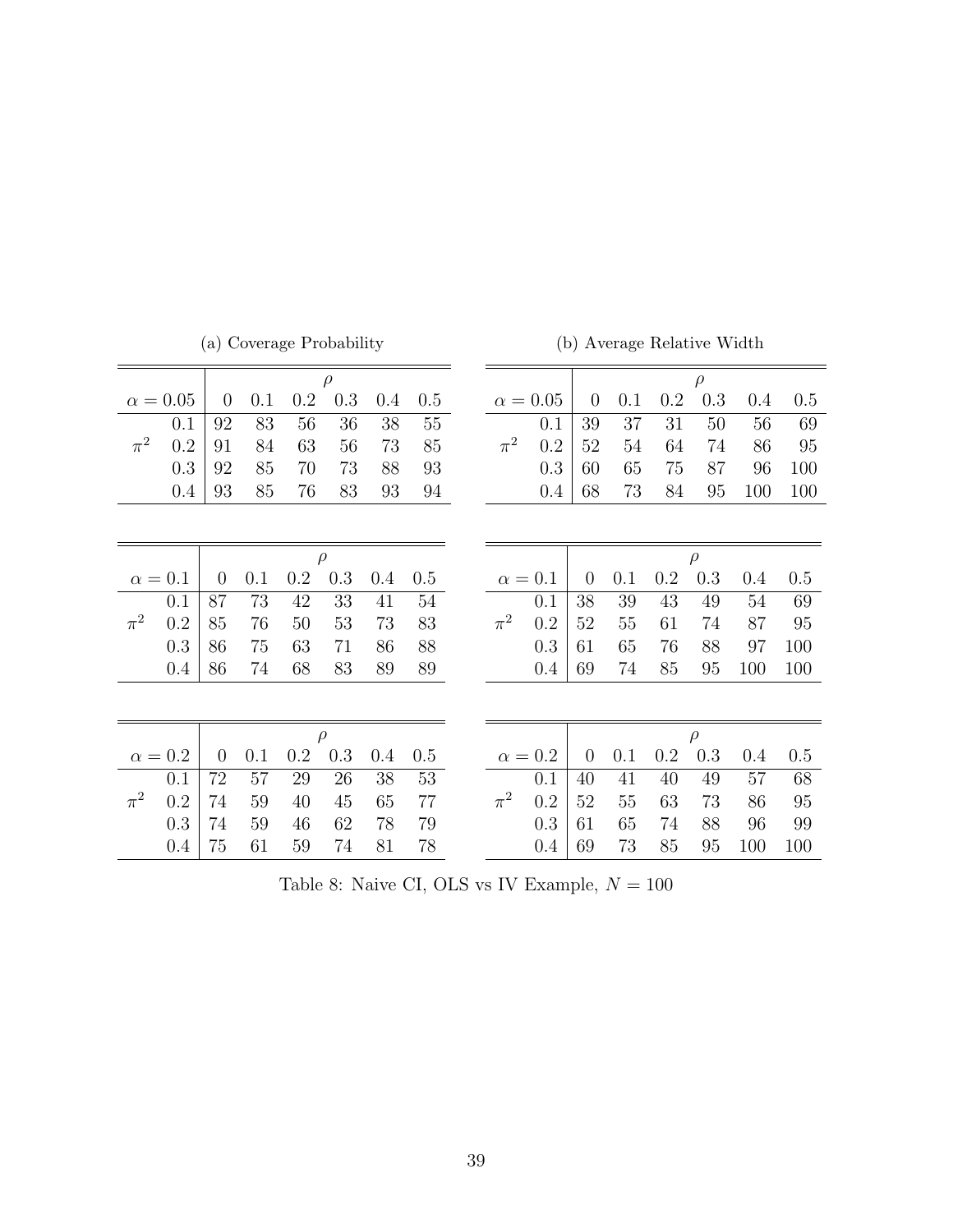<span id="page-40-0"></span>

|            |               |                | (a) Coverage Probability |     |        |     |                   |            |                 |                | (b) Average Relative Width |         |         |     |     |
|------------|---------------|----------------|--------------------------|-----|--------|-----|-------------------|------------|-----------------|----------------|----------------------------|---------|---------|-----|-----|
|            |               |                |                          |     | $\rho$ |     |                   |            |                 |                |                            |         | $\rho$  |     |     |
|            | $\alpha=0.05$ | $\overline{0}$ | 0.1                      | 0.2 | 0.3    | 0.4 | 0.5               |            | $\alpha = 0.05$ | $\overline{0}$ | 0.1                        | $0.2\,$ | 0.3     | 0.4 | 0.5 |
|            | 0.1           | 90             | 80                       | 77  | 83     | 88  | $\boldsymbol{93}$ |            | 0.1             | 72             | 72                         | 80      | 91      | 97  | 99  |
| $\gamma^2$ | 0.2           | 89             | 78                       | 66  | 69     | 82  | 92                | $\gamma^2$ | 0.2             | 62             | 61                         | 72      | 83      | 91  | 98  |
|            | 0.3           | 87             | 78                       | 59  | 60     | 77  | 86                |            | 0.3             | 56             | 54                         | 58      | 71      | 87  | 94  |
|            | 0.4           | 89             | 77                       | 55  | 50     | 67  | 81                |            | 0.4             | 49             | 47                         | 53      | 67      | 80  | 87  |
|            |               |                |                          |     |        |     |                   |            |                 |                |                            |         |         |     |     |
|            |               |                |                          |     |        |     |                   |            |                 |                |                            |         |         |     |     |
|            |               |                |                          |     | $\rho$ |     |                   |            |                 |                |                            |         | $\rho$  |     |     |
|            | $\alpha=0.1$  | $\theta$       | 0.1                      | 0.2 | 0.3    | 0.4 | 0.5               |            | $\alpha = 0.1$  | $\overline{0}$ | 0.1                        | 0.2     | 0.3     | 0.4 | 0.5 |
|            | 0.1           | 84             | 72                       | 73  | 77     | 86  | 89                |            | 0.1             | 71             | 67                         | 81      | 91      | 99  | 98  |
| $\gamma^2$ | 0.2           | 83             | 72                       | 58  | 66     | 78  | 86                | $\gamma^2$ | 0.2             | 60             | 61                         | 67      | 78      | 89  | 92  |
|            | 0.3           | 84             | 70                       | 51  | 55     | 73  | 82                |            | 0.3             | 55             | 54                         | 59      | 72      | 82  | 94  |
|            | 0.4           | 81             | 65                       | 46  | 48     | 63  | 78                |            | 0.4             | 51             | 47                         | $55\,$  | 68      | 78  | 89  |
|            |               |                |                          |     |        |     |                   |            |                 |                |                            |         |         |     |     |
|            |               |                |                          |     |        |     |                   |            |                 |                |                            |         |         |     |     |
|            |               |                |                          |     | $\rho$ |     |                   |            |                 |                |                            |         | $\rho$  |     |     |
|            | $\alpha=0.2$  | $\overline{0}$ | 0.1                      | 0.2 | 0.3    | 0.4 | 0.5               |            | $\alpha = 0.2$  | $\overline{0}$ | 0.1                        | 0.2     | $0.3\,$ | 0.4 | 0.5 |
|            | 0.1           | 76             | 63                       | 60  | 70     | 77  | 79                |            | 0.1             | 71             | 71                         | 79      | 92      | 96  | 98  |
| $\gamma^2$ | 0.2           | 75             | 59                       | 49  | 58     | 73  | 77                | $\gamma^2$ | 0.2             | 60             | 60                         | 68      | 81      | 91  | 97  |
|            | 0.3           | 69             | 54                       | 39  | 48     | 67  | 76                |            | 0.3             | 55             | 56                         | 61      | 72      | 84  | 95  |
|            | 0.4           | 71             | 53                       | 34  | 40     | 57  | 74                |            | 0.4             | 51             | 48                         | 53      | 64      | 78  | 89  |

Table 9: Naive CI, Choosing IVs Example,  ${\cal N}=100$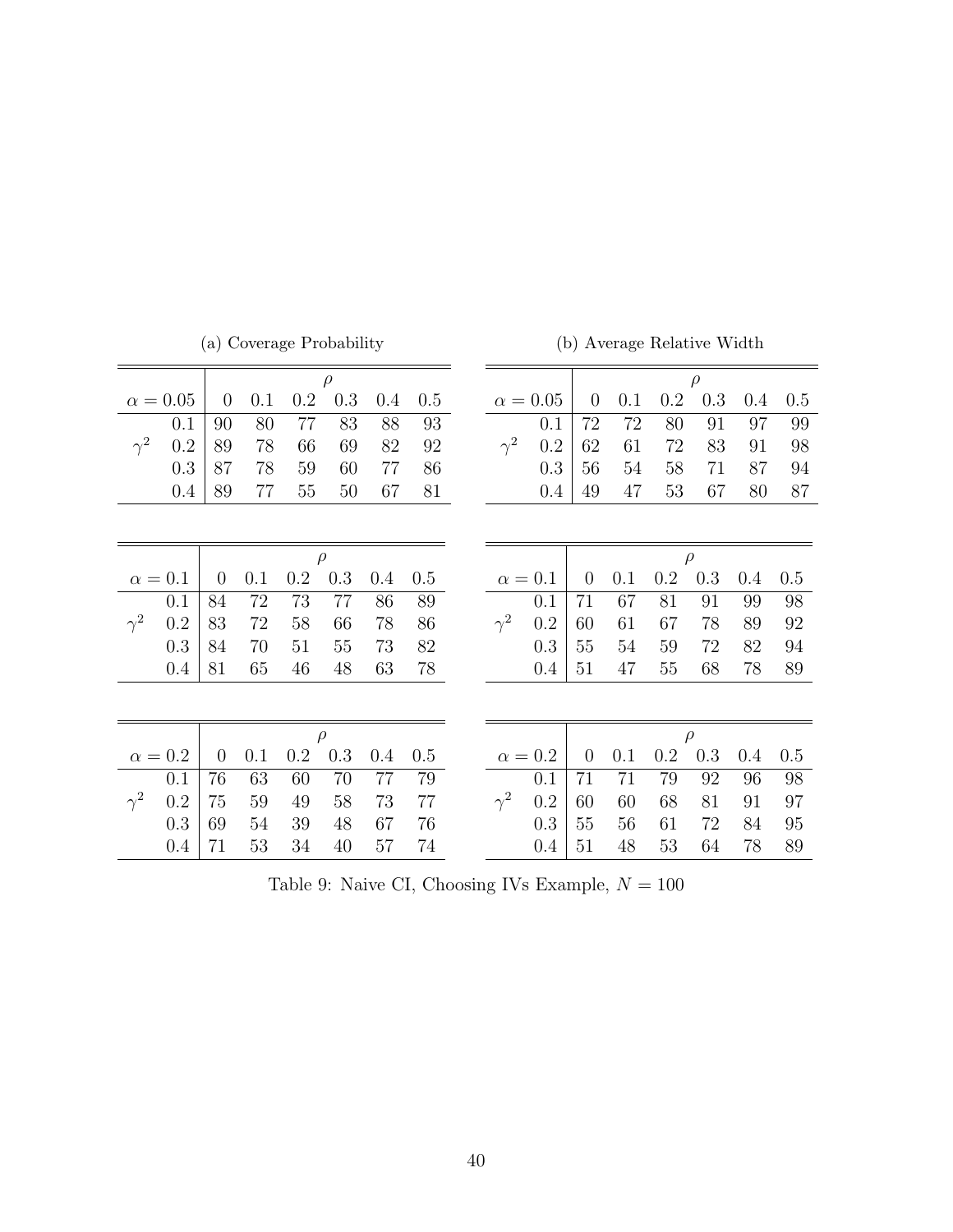<span id="page-41-0"></span>

|         |                 |                |     | (a) Coverage Probability |        |     |     |         |                | (b) Average Relative Width |     |        |        |     |     |
|---------|-----------------|----------------|-----|--------------------------|--------|-----|-----|---------|----------------|----------------------------|-----|--------|--------|-----|-----|
|         |                 |                |     |                          | $\rho$ |     |     |         |                |                            |     |        | $\rho$ |     |     |
|         | $\alpha = 0.05$ | $\theta$       | 0.1 | 0.2                      | 0.3    | 0.4 | 0.5 |         | $\alpha=0.05$  | $\overline{0}$             | 0.1 | 0.2    | 0.3    | 0.4 | 0.5 |
|         | 0.1             | 98             | 99  | 99                       | 98     | 95  | 90  |         | 0.1            | 113                        | 114 | 113    | 119    | 121 | 124 |
| $\pi^2$ | 0.2             | 97             | 99  | 99                       | 98     | 94  | 94  | $\pi^2$ | 0.2            | 115                        | 117 | 120    | 123    | 125 | 126 |
|         | 0.3             | 98             | 98  | 98                       | 96     | 95  | 98  |         | 0.3            | 117                        | 117 | 121    | 122    | 123 | 124 |
|         | 0.4             | 97             | 98  | 97                       | 94     | 96  | 98  |         | 0.4            | 117                        | 118 | 120    | 121    | 121 | 121 |
|         |                 |                |     |                          |        |     |     |         |                |                            |     |        |        |     |     |
|         |                 |                |     |                          |        |     |     |         |                |                            |     |        |        |     |     |
|         |                 |                |     |                          | $\rho$ |     |     |         |                |                            |     | $\rho$ |        |     |     |
|         | $\alpha=0.1$    | $\theta$       | 0.1 | 0.2                      | 0.3    | 0.4 | 0.5 |         | $\alpha = 0.1$ | $\overline{0}$             | 0.1 | 0.2    | 0.3    | 0.4 | 0.5 |
|         | 0.1             | 97             | 97  | 98                       | 97     | 92  | 88  |         | 0.1            | 121                        | 123 | 124    | 127    | 128 | 133 |
| $\pi^2$ | 0.2             | 95             | 96  | 95                       | 92     | 90  | 92  | $\pi^2$ | 0.2            | 123                        | 125 | 126    | 129    | 131 | 132 |
|         | 0.3             | 95             | 96  | 95                       | 91     | 94  | 96  |         | 0.3            | 122                        | 123 | 126    | 128    | 128 | 128 |
|         | 0.4             | 95             | 95  | 92                       | 93     | 95  | 95  |         | 0.4            | 122                        | 124 | 124    | 125    | 125 | 125 |
|         |                 |                |     |                          |        |     |     |         |                |                            |     |        |        |     |     |
|         |                 |                |     |                          |        |     |     |         |                |                            |     |        |        |     |     |
|         |                 |                |     |                          | $\rho$ |     |     |         |                |                            |     | $\rho$ |        |     |     |
|         | $\alpha=0.2$    | $\overline{0}$ | 0.1 | 0.2                      | 0.3    | 0.4 | 0.5 |         | $\alpha = 0.2$ | $\overline{0}$             | 0.1 | 0.2    | 0.3    | 0.4 | 0.5 |
|         | 0.1             | 92             | 93  | 93                       | 92     | 86  | 83  |         | 0.1            | 138                        | 139 | 137    | 142    | 144 | 146 |
| $\pi^2$ | 0.2             | 93             | 92  | 89                       | 85     | 85  | 89  | $\pi^2$ | 0.2            | 136                        | 137 | 138    | 140    | 142 | 142 |
|         | 0.3             | 91             | 92  | 87                       | 85     | 88  | 91  |         | 0.3            | 135                        | 135 | 136    | 137    | 137 | 137 |
|         | 0.4             | 92             | 89  | 84                       | 87     | 90  | 90  |         | 0.4            | 133                        | 133 | 133    | 133    | 133 | 132 |

 $\left(\cdot\right)$  Course  $\mathbf{D}_{\text{ref}}$  belief

 $(b)$  Average Relative Width

Table 10: 2-step CI,  $\alpha_1=\alpha/4, \alpha_2=3\alpha/4,$  OLS vs IV Example,  $N=100$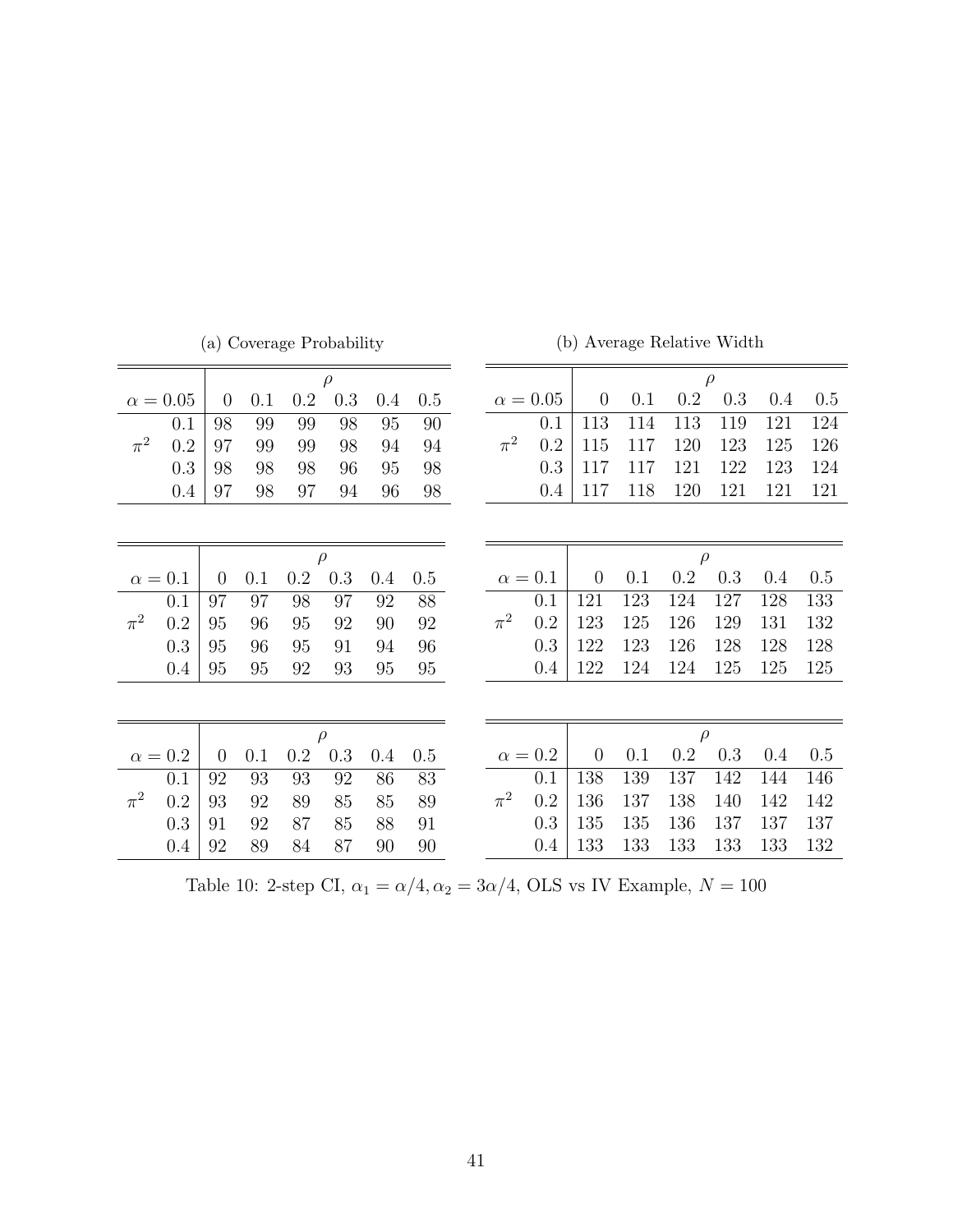<span id="page-42-0"></span>

|            |                 |                |     |         | (a) Coverage Probability |     |        |                 |     | (b) Average Relative Width |     |        |        |     |     |
|------------|-----------------|----------------|-----|---------|--------------------------|-----|--------|-----------------|-----|----------------------------|-----|--------|--------|-----|-----|
|            |                 |                |     |         | $\rho$                   |     |        |                 |     |                            |     |        | $\rho$ |     |     |
|            | $\alpha = 0.05$ | $\overline{0}$ | 0.1 | $0.2\,$ | $0.3\,$                  | 0.4 | 0.5    | $\alpha = 0.05$ |     | $\theta$                   | 0.1 | 0.2    | 0.3    | 0.4 | 0.5 |
|            | 0.1             | 96             | 95  | 94      | 94                       | 95  | 96     |                 | 0.1 | 116                        | 117 | 118    | 118    | 118 | 118 |
| $\gamma^2$ | 0.2             | 95             | 95  | 94      | 93                       | 93  | 97     | $\gamma^2$      | 0.2 | 116                        | 117 | 120    | 121    | 121 | 122 |
|            | 0.3             | 94             | 97  | 94      | 94                       | 94  | 96     |                 | 0.3 | 115                        | 116 | 119    | 121    | 123 | 124 |
|            | 0.4             | 95             | 96  | 95      | 93                       | 94  | 94     |                 | 0.4 | 114                        | 115 | 119    | 121    | 124 | 125 |
|            |                 |                |     |         |                          |     |        |                 |     |                            |     |        |        |     |     |
|            |                 |                |     |         | $\rho$                   |     |        |                 |     |                            |     | $\rho$ |        |     |     |
|            | $\alpha = 0.1$  | $\overline{0}$ | 0.1 | 0.2     | 0.3                      | 0.4 | 0.5    | $\alpha = 0.1$  |     | $\overline{0}$             | 0.1 | 0.2    | 0.3    | 0.4 | 0.5 |
|            | 0.1             | 92             | 90  | 90      | 89                       | 93  | $95\,$ |                 | 0.1 | 121                        | 121 | 122    | 122    | 122 | 122 |
| $\gamma^2$ | 0.2             | 92             | 94  | 91      | 90                       | 92  | 93     | $\gamma^2$      | 0.2 | 122                        | 123 | 125    | 126    | 127 | 125 |
|            | 0.3             | 93             | 93  | 93      | 90                       | 90  | 93     |                 | 0.3 | 122                        | 123 | 126    | 127    | 128 | 129 |
|            | 0.4             | 90             | 94  | 93      | 91                       | 87  | 90     |                 | 0.4 | 122                        | 123 | 126    | 128    | 130 | 131 |
|            |                 |                |     |         |                          |     |        |                 |     |                            |     |        |        |     |     |
|            |                 |                |     |         | $\rho$                   |     |        |                 |     |                            |     | $\rho$ |        |     |     |
|            | $\alpha=0.2$    | $\overline{0}$ | 0.1 | 0.2     | 0.3                      | 0.4 | 0.5    | $\alpha = 0.2$  |     | $\overline{0}$             | 0.1 | 0.2    | 0.3    | 0.4 | 0.5 |
|            | 0.1             | 88             | 87  | 83      | 82                       | 88  | 90     |                 | 0.1 | 131                        | 131 | 130    | 130    | 131 | 129 |
| $\gamma^2$ | 0.2             | 91             | 88  | 86      | 85                       | 87  | 89     | $\gamma^2$      | 0.2 | 134                        | 134 | 135    | 136    | 136 | 135 |
|            | 0.3             | 87             | 88  | 87      | 84                       | 86  | 89     |                 | 0.3 | 135                        | 136 | 137    | 138    | 139 | 139 |
|            | 0.4             | 88             | 91  | 88      | 84                       | 82  | 88     |                 | 0.4 | 135                        | 137 | 139    | 140    | 140 | 141 |

Table 11: 2-step CI,  $\alpha_1 = \alpha/4, \alpha_2 = 3\alpha/4,$  Choosing IVs Example,  $N=100$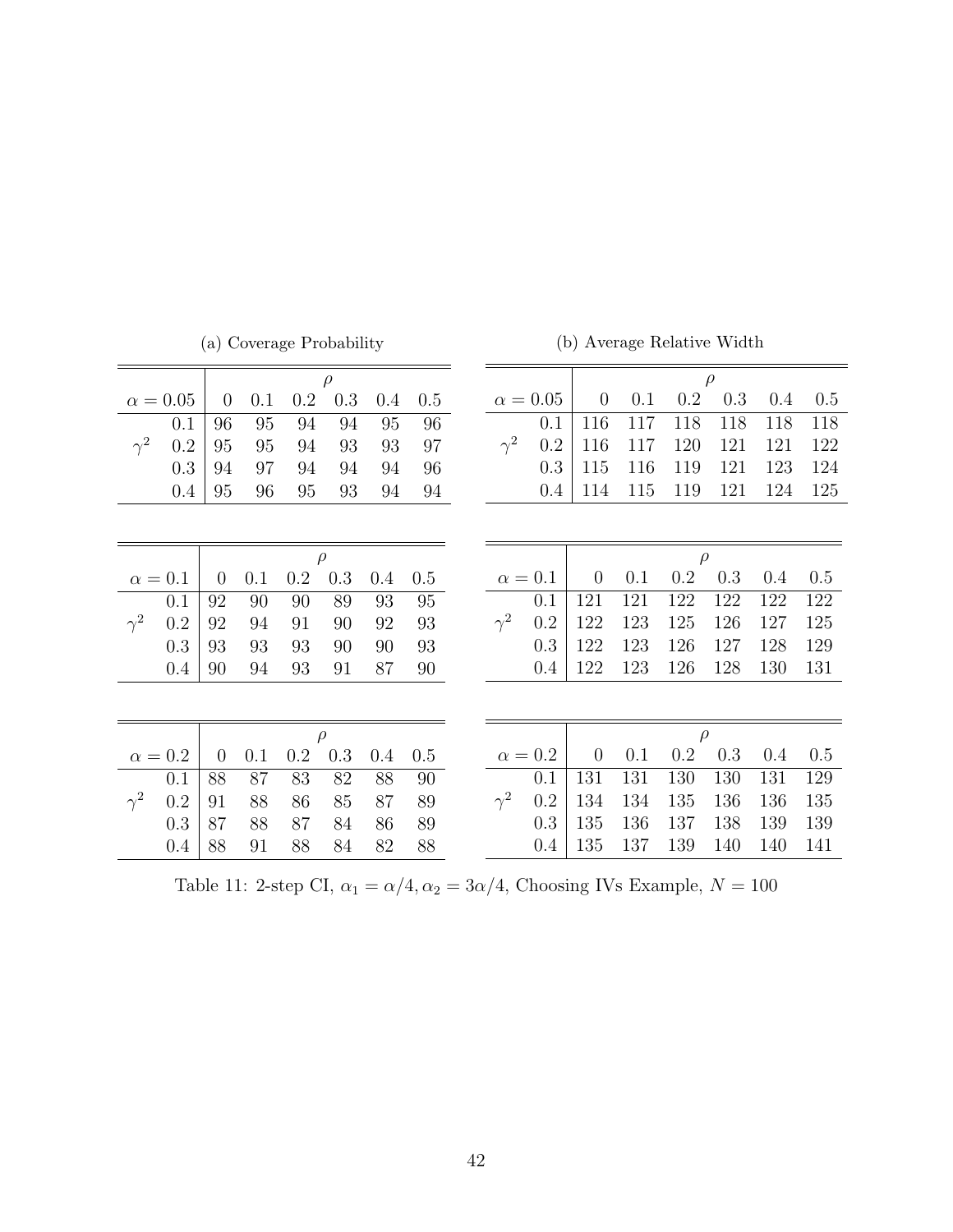<span id="page-43-0"></span>

|         |               |                | (a) Coverage Probability |     |        |         |     |         |                 |                |     |     | (b) Average Relative Width |     |     |
|---------|---------------|----------------|--------------------------|-----|--------|---------|-----|---------|-----------------|----------------|-----|-----|----------------------------|-----|-----|
|         |               |                |                          |     | $\rho$ |         |     |         |                 |                |     |     | $\rho$                     |     |     |
|         | $\alpha=0.05$ | $\overline{0}$ | 0.1                      | 0.2 | 0.3    | $0.4\,$ | 0.5 |         | $\alpha = 0.05$ | $\overline{0}$ | 0.1 | 0.2 | 0.3                        | 0.4 | 0.5 |
|         | 0.1           | 95             | 97                       | 97  | 93     | 80      | 72  |         | 0.1             | 92             | 91  | 94  | 94                         | 95  | 99  |
| $\pi^2$ | 0.2           | 95             | 98                       | 94  | 88     | 84      | 89  | $\pi^2$ | 0.2             | 96             | 96  | 99  | 102                        | 107 | 112 |
|         | 0.3           | 96             | 96                       | 95  | 88     | 91      | 96  |         | 0.3             | 97             | 98  | 103 | 107                        | 111 | 110 |
|         | 0.4           | 96             | 96                       | 92  | 90     | 96      | 95  |         | 0.4             | 98             | 100 | 105 | 109                        | 108 | 102 |
|         |               |                |                          |     |        |         |     |         |                 |                |     |     |                            |     |     |
|         |               |                |                          |     | $\rho$ |         |     |         |                 |                |     |     | $\rho$                     |     |     |
|         | $\alpha=0.1$  | $\overline{0}$ | 0.1                      | 0.2 | 0.3    | 0.4     | 0.5 |         | $\alpha=0.1$    | $\overline{0}$ | 0.1 | 0.2 | 0.3                        | 0.4 | 0.5 |
|         | 0.1           | 94             | 93                       | 91  | 82     | 73      | 68  |         | 0.1             | 88             | 89  | 91  | 93                         | 95  | 102 |
| $\pi^2$ | 0.2           | 91             | 92                       | 87  | 79     | 81      | 88  | $\pi^2$ | 0.2             | 94             | 96  | 99  | 105                        | 110 | 114 |
|         | 0.3           | 93             | 91                       | 86  | 82     | 90      | 93  |         | 0.3             | 95             | 98  | 104 | 110                        | 111 | 107 |
|         | 0.4           | 91             | 90                       | 85  | 89     | 92      | 90  |         | 0.4             | 97             | 101 | 106 | 110                        | 106 | 101 |
|         |               |                |                          |     |        |         |     |         |                 |                |     |     |                            |     |     |
|         |               |                |                          |     | $\rho$ |         |     |         |                 |                |     |     | $\rho$                     |     |     |
|         | $\alpha=0.2$  | $\overline{0}$ | 0.1                      | 0.2 | 0.3    | 0.4     | 0.5 |         | $\alpha = 0.2$  | $\theta$       | 0.1 | 0.2 | 0.3                        | 0.4 | 0.5 |
|         | 0.1           | 83             | 79                       | 72  | 64     | 61      | 63  |         | 0.1             | 81             | 83  | 81  | 91                         | 97  | 105 |
| $\pi^2$ | 0.2           | 86             | 81                       | 70  | 67     | 75      | 83  | $\pi^2$ | 0.2             | 89             | 91  | 98  | 106                        | 113 | 114 |
|         | 0.3           | 84             | 80                       | 73  | 75     | 84      | 82  |         | 0.3             | 93             | 96  | 104 | 111                        | 111 | 105 |
|         | 0.4           | 83             | 78                       | 75  | 81     | 84      | 78  |         | 0.4             | 96             | 99  | 108 | 110                        | 105 | 101 |

(b) Average Relative Width

Table 12: 1-step Shortest CI, OLS vs IV Example,  ${\cal N}=100$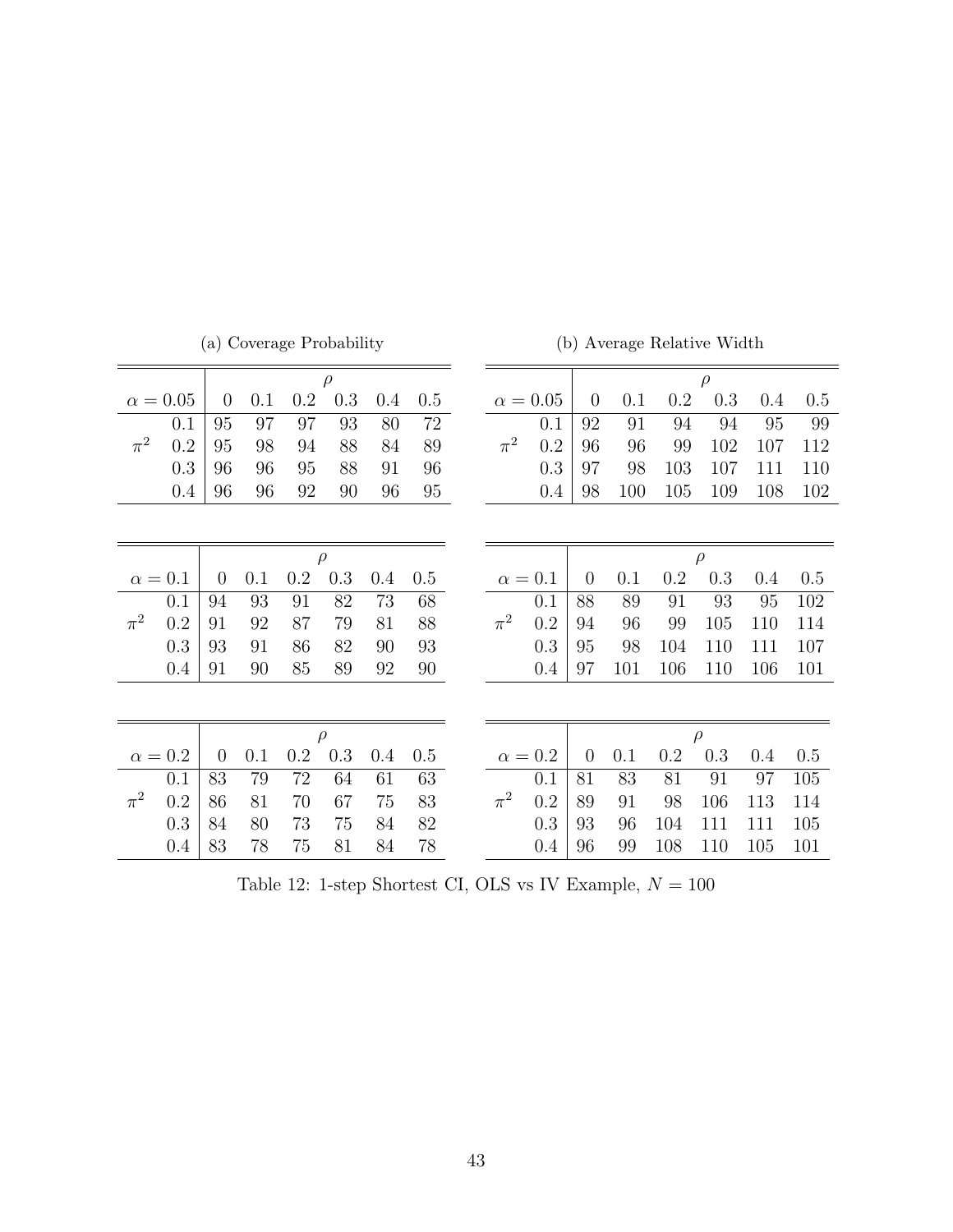| (a) Coverage Probability |                |                |     |     | (b) Average Relative Width |     |     |            |                 |                |     |     |        |     |     |
|--------------------------|----------------|----------------|-----|-----|----------------------------|-----|-----|------------|-----------------|----------------|-----|-----|--------|-----|-----|
|                          |                |                |     |     | $\rho$                     |     |     |            |                 |                |     |     | $\rho$ |     |     |
|                          | $\alpha=0.05$  | $\overline{0}$ | 0.1 | 0.2 | 0.3                        | 0.4 | 0.5 |            | $\alpha = 0.05$ | $\overline{0}$ | 0.1 | 0.2 | 0.3    | 0.4 | 0.5 |
|                          | 0.1            | 93             | 90  | 89  | 89                         | 92  | 94  |            | 0.1             | 97             | 99  | 102 | 106    | 107 | 106 |
| $\gamma^2$               | 0.2            | 93             | 92  | 89  | 85                         | 90  | 95  | $\gamma^2$ | 0.2             | 97             | 97  | 101 | 104    | 108 | 109 |
|                          | 0.3            | 92             | 93  | 88  | 86                         | 88  | 92  |            | 0.3             | 96             | 95  | 97  | 101    | 106 | 110 |
|                          | 0.4            | 94             | 94  | 90  | 83                         | 83  | 87  |            | 0.4             | 94             | 94  | 96  | 99     | 104 | 108 |
|                          |                |                |     |     |                            |     |     |            |                 |                |     |     |        |     |     |
|                          |                |                |     |     |                            |     |     |            |                 |                |     |     |        |     |     |
|                          |                |                |     |     | $\rho$                     |     |     |            |                 |                |     |     | $\rho$ |     |     |
|                          | $\alpha = 0.1$ | $\overline{0}$ | 0.1 | 0.2 | $0.3\,$                    | 0.4 | 0.5 |            | $\alpha = 0.1$  | $\overline{0}$ | 0.1 | 0.2 | 0.3    | 0.4 | 0.5 |
|                          | 0.1            | 89             | 84  | 84  | 85                         | 90  | 91  |            | 0.1             | 97             | 96  | 104 | 108    | 108 | 105 |
| $\gamma^2$               | 0.2            | 90             | 89  | 82  | 81                         | 86  | 90  | $\gamma^2$ | 0.2             | 95             | 96  | 100 | 105    | 109 | 107 |
|                          | 0.3            | 90             | 89  | 83  | 78                         | 82  | 88  |            | 0.3             | 94             | 94  | 98  | 103    | 107 | 111 |
|                          | 0.4            | 87             | 89  | 82  | 78                         | 77  | 85  |            | 0.4             | 93             | 92  | 96  | 102    | 106 | 110 |
|                          |                |                |     |     |                            |     |     |            |                 |                |     |     |        |     |     |
|                          |                |                |     |     |                            |     |     |            |                 |                |     |     |        |     |     |
|                          |                |                |     |     | $\rho$                     |     |     |            |                 |                |     |     | $\rho$ |     |     |
|                          | $\alpha=0.2$   | $\overline{0}$ | 0.1 | 0.2 | 0.3                        | 0.4 | 0.5 |            | $\alpha = 0.2$  | $\overline{0}$ | 0.1 | 0.2 | 0.3    | 0.4 | 0.5 |
|                          | 0.1            | 81             | 76  | 73  | 76                         | 80  | 80  |            | 0.1             | 95             | 98  | 104 | 110    | 109 | 104 |
| $\gamma^2$               | 0.2            | 83             | 77  | 74  | 75                         | 80  | 80  | $\gamma^2$ | 0.2             | 90             | 95  | 102 | 110    | 113 | 109 |
|                          | 0.3            | 80             | 74  | 69  | 69                         | 78  | 82  |            | 0.3             | 90             | 93  | 99  | 105    | 111 | 113 |
|                          | 0.4            | 81             | 76  | 68  | 67                         | 70  | 80  |            | 0.4             | 87             | 89  | 95  | 103    | 109 | 113 |

(b) Average Relative Width

Table 13: 1-step Shortest CI, Choosing IVs Example,  ${\cal N}=100$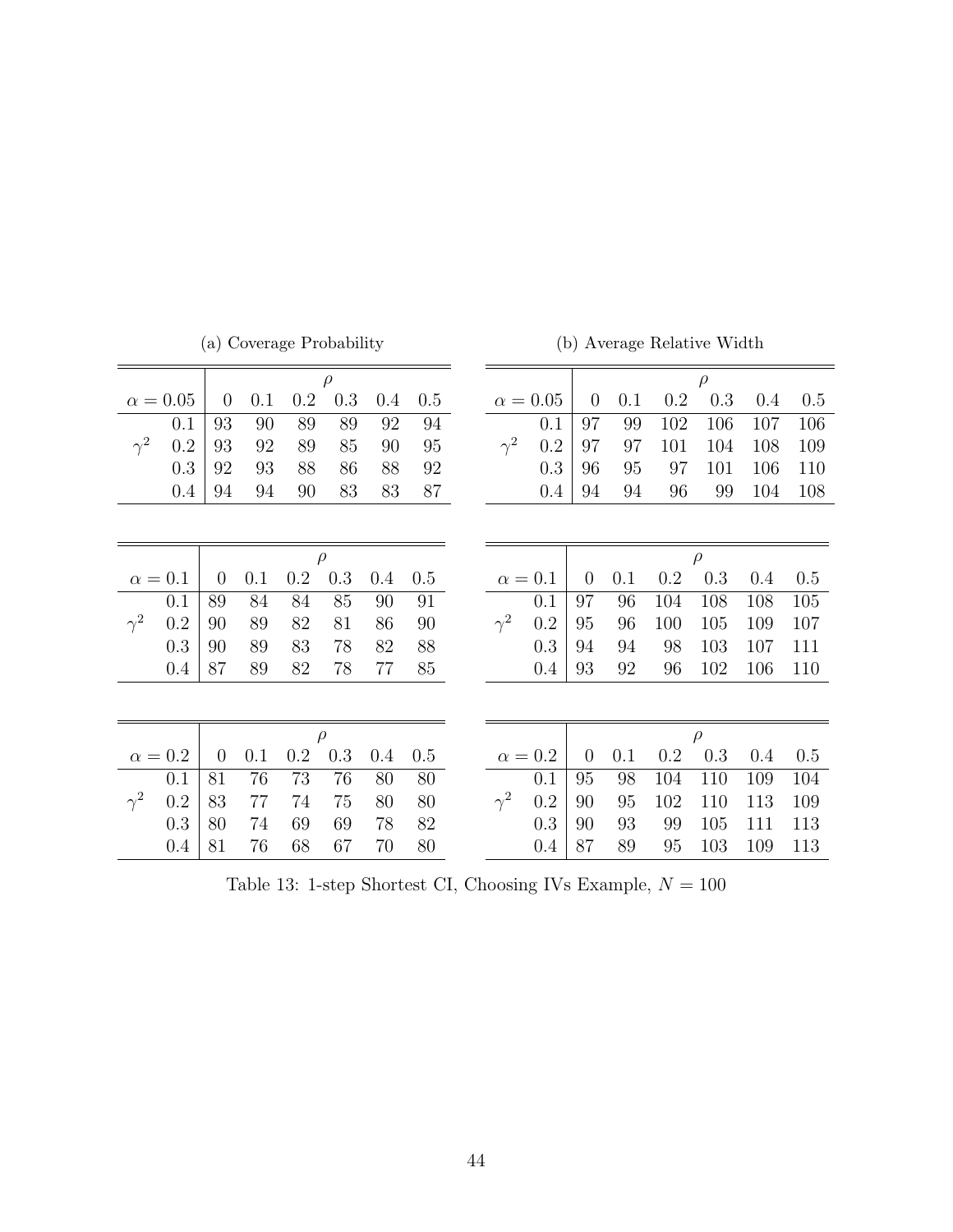# <span id="page-45-0"></span>6 Empirical Example: Geography or Institutions?

[Carstensen and Gundlach](#page-58-13) [\(2006\)](#page-58-13) address a controversial question from the development literature: what is the causal effect of geography on income per capita after controlling for the quality of institutions? This is a question of great interest to policymakers as it likely to be much easier for an NGO to design an effective intervention to redress a difference in geographic endowments than to influence the quality of a nation's governance from outside. A number of well-known studies find little or no direct effect of geographic endowments [\(Acemoglu et al.,](#page-57-4) [2001;](#page-57-4) [Easterly and Levine,](#page-59-11) [2003;](#page-59-11) [Rodrik et al.,](#page-61-6) [2004\)](#page-61-6). [Sachs](#page-61-7) [\(2003\)](#page-61-7), on the other hand, shows that malaria transmission, a variable largely driven by ecological conditions, directly influences the level of per capita income, even after controlling for institutions. Because malaria transmission is very likely endogenous, Sachs uses a measure of "malaria ecology," constructed to be exogenous both to present economic conditions and public health interventions, as an instrument. [Carstensen and Gundlach](#page-58-13) [\(2006\)](#page-58-13) extend Sachs's work using the following baseline regression for a sample of 44 countries:

$$
Ingdpc_i = \beta_1 + \beta_2 \cdot institutions_i + \beta_3 \cdot malaria_i + \epsilon_i \tag{31}
$$

This model augments the baseline specification of [Acemoglu et al.](#page-57-4) [\(2001\)](#page-57-4) to include a direct effect of malaria transmission which, like institutions, is treated as endogenous.<sup>[27](#page-45-1)</sup> Considering a variety of measures of both institutions and malaria transmission, and a number of instrument sets, [Carstensen and Gundlach](#page-58-13) [\(2006\)](#page-58-13) find large negative effects of malaria transmission, lending support to Sach's conclusion.

In this section, I revisit and expand upon the instrument selection exercise given in Table 2 of [Carstensen and Gundlach](#page-58-13) [\(2006\)](#page-58-13) using the FMSC and corrected confidence intervals described above. All results in this section are calculated by TSLS using the formulas from Section [3.3](#page-13-0) and the variables described in Table  $14$ , with  $\ln g dp c$  as the outcome variable and rule and malfal as measures of institutions and malaria transmission. I this exercise I imagine two hypothetical econometricians. The first, like [Sachs](#page-61-7) [\(2003\)](#page-61-7) and [Carstensen and](#page-58-13) [Gundlach](#page-58-13) [\(2006\)](#page-58-13), seeks the best possible estimate of the causal effect of malaria transmission,  $\beta_3$ , after controlling for institutions by selecting over a number of possible instruments. The second, in contrast, seeks the best possible estimate of the causal effect of institutions,  $\beta_2$ , after controlling for malaria transmission by selecting over the same collection of instruments. After estimating their desired target parameters, both econometricians also wish to report valid confidence intervals that account for the additional uncertainty introduced by instrument selection. For the purposes of this example, to illustrate the results relevant to each of my hypothetical researchers, I take each of  $\beta_2$  and  $\beta_3$  in turn as the target parameter. A researcher interested in *both*  $\beta_2$  and  $\beta_3$ , however, should not proceed in this fashion, as it could lead to contradictory inferences. Instead, she should define a target parameter that includes both  $\beta_2$  and  $\beta_3$ , for example  $\mu = w\beta_2 + (1 - w)\beta_3$ . For more details on the case of a vector target parameter, see Appendix [E.](#page-54-0)

To apply the FMSC to the present example, we require a minimum of two valid instruments besides the constant term. Based on the arguments given by [Acemoglu et al.](#page-57-4) [\(2001\)](#page-57-4)

<span id="page-45-1"></span> $^{27}$ Due to a lack of data for certain instruments, [Carstensen and Gundlach](#page-58-13) [\(2006\)](#page-58-13) work with a smaller sample of countries than [Acemoglu et al.](#page-57-4)  $(2001)$ .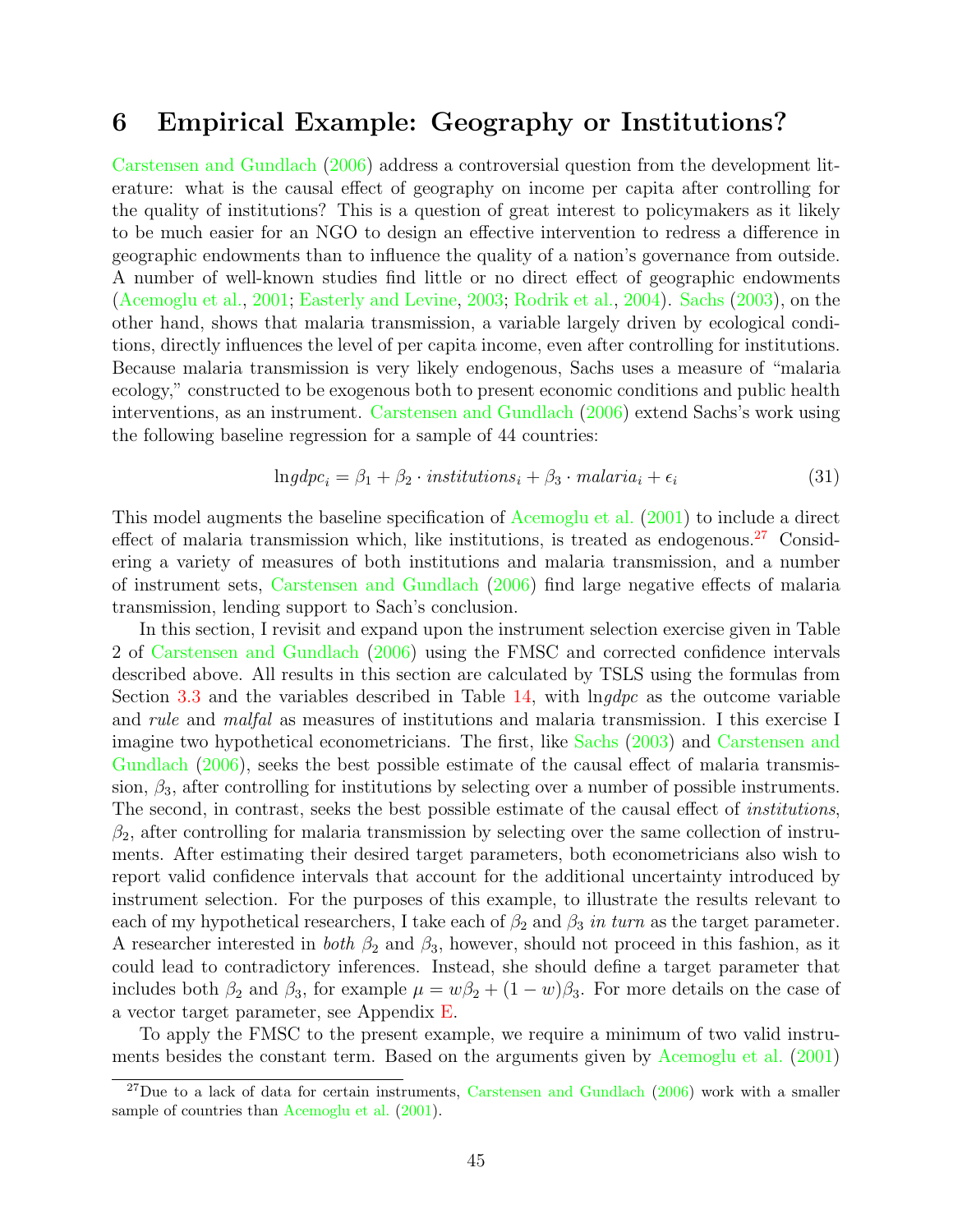<span id="page-46-0"></span>

| Name              | Description                                                   |                 |
|-------------------|---------------------------------------------------------------|-----------------|
| ln qdpc           | Real GDP/capita at PPP, 1995 International Dollars            | Outcome         |
| rule              | Institutional quality (Average Governance Indicator)          | Regressor       |
| malfal            | Fraction of population at risk of malaria transmission, 1994  | Regressor       |
| ln mort           | Log settler mortality (per 1000 settlers), early 19th century | <b>Baseline</b> |
| maleco            | Index of stability of malaria transmission                    | <b>Baseline</b> |
| frost             | Prop. of land receiving at least 5 days of frost in winter    | Climate         |
| humid             | Highest temp. in month with highest avg. afternoon humidity   | Climate         |
| latitude          | Distance from equator (absolute value of latitude in degrees) | Climate         |
| $\emph{currfrac}$ | Fraction of pop. that speaks major West. European Language    | Europe          |
| $\emph{engfrac}$  | Fraction of pop. that speaks English                          | Europe          |
| $\cos t$          | Proportion of land area within 100km of sea coast             | Openness        |
| trade             | Log Frankel-Romer predicted trade share                       | <i>Openness</i> |

Table 14: Description of variables for Empirical Example.

and [Sachs](#page-61-7) [\(2003\)](#page-61-7), I proceed under the assumption that lnmort and maleco, measures of early settler mortality and malaria ecology, are exogenous. Rather than selecting over all 128 possible instrument sets, I consider eight specifications formed from the four instrument blocks defined by [Carstensen and Gundlach](#page-58-13) [\(2006\)](#page-58-13). The baseline block contains lnmort, maleco and a constant; the climate block contains frost, humid, and latitude; the Europe block contains eurfrac and engfrac; and the openness block contains coast and trade. Full descriptions of these variables appear in Table [14.](#page-46-0) Table [15](#page-47-0) lists the eight instrument sets considered here, along with TSLS estimates and traditional 95% confidence intervals for each.<sup>[28](#page-46-1)</sup>

Table [16](#page-48-0) presents FMSC and "positive-part" FMSC results for instrument sets 1–8. The positive-part FMSC sets a negative squared bias estimate to zero when estimating AMSE. If the squared bias estimate is positive, FMSC and positive-part FMSC coincide; if the squared bias estimate is negative, positive-part FMSC is strictly greater than FMSC. Additional simulation results for the choosing instrumental variables experiment from Section [5.2,](#page-32-0) available upon request, reveal that the positive-part FMSC never performs worse than the ordinary FMSC and sometimes performs slightly better, suggesting that it may be preferable in real-world applications. For each criterion the table presents two cases: the first takes the effect of malfal, a measure of malaria transmission, as the target parameter while the second uses the effect of *rule*, a measure of institutions. In each case the two best instrument sets are numbers 5 (baseline, climate and Europe) and 8 (all instruments). When the target parameter is the coefficient on malfal, 8 is the clear winner under both the plain-vanilla and positive-part FMSC, leading to an estimate of −1.08 for the effect of malaria transmission on per-capita income. When the target parameter is the coefficient on rule, however, instrument sets 5 and 8 are virtually indistinguishable. Indeed, while the plain-vanilla FMSC selects instrument set 8, leading to an estimate of 0.84 for the effect of instutitions on per-capita income, the positive-part FMSC selects instrument set 5, leading to an estimate of 0.93. Thus the FMSC methodology shows that, while helpful for estimating the effect of malaria transmission, the openness instruments coast and trade provide essentially no additional

<span id="page-46-1"></span><sup>&</sup>lt;sup>28</sup>The results for the baseline instrument presented in panel 1 of Table [15](#page-47-0) are slightly different from those in [Carstensen and Gundlach](#page-58-13) [\(2006\)](#page-58-13) as I exclude Vietnam to keep the sample fixed across instrument sets.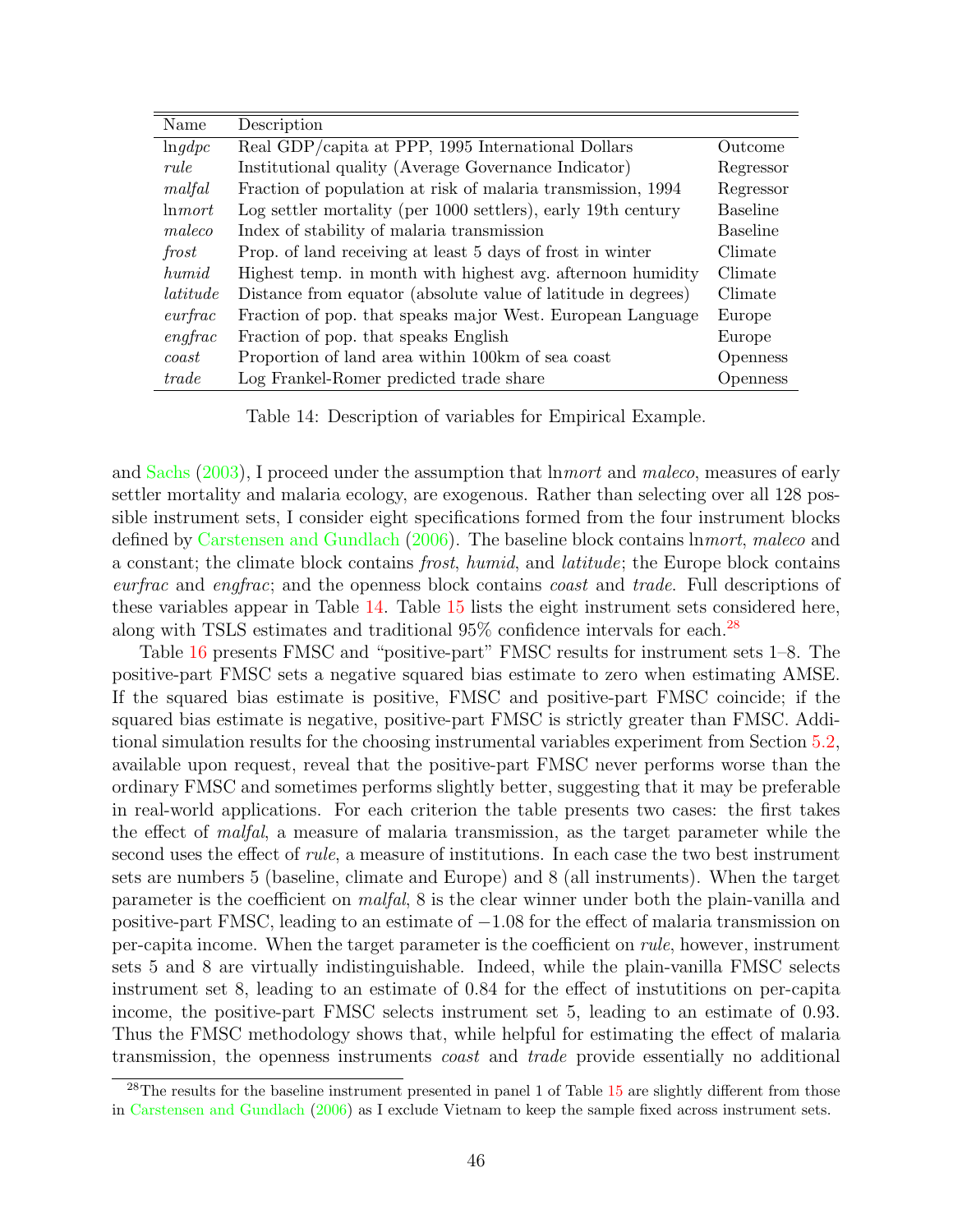<span id="page-47-0"></span>

|           | $\mathbf{1}$    |                 | $\overline{2}$  |                 | $\overline{3}$  |                 | $\overline{4}$  |                 |
|-----------|-----------------|-----------------|-----------------|-----------------|-----------------|-----------------|-----------------|-----------------|
|           | rule            | malfal          | rule            | malfal          | rule            | malfal          | rule            | malfal          |
| coeff.    | 0.89            | $-1.04$         | 0.97            | $-0.90$         | 0.81            | $-1.09$         | 0.86            | $-1.14$         |
| <b>SE</b> | 0.18            | 0.31            | 0.16            | 0.29            | 0.16            | 0.29            | 0.16            | 0.27            |
| lower     | 0.53            | $-1.66$         | 0.65            | $-1.48$         | 0.49            | $-1.67$         | 0.55            | $-1.69$         |
| upper     | 1.25            | $-0.42$         | 1.30            | $-0.32$         | 1.13            | $-0.51$         | 1.18            | $-0.59$         |
|           |                 | <b>Baseline</b> |                 | <b>Baseline</b> |                 | <b>Baseline</b> |                 | <b>Baseline</b> |
|           |                 |                 |                 | Climate         |                 |                 |                 |                 |
|           |                 |                 |                 |                 |                 | Openness        |                 |                 |
|           |                 |                 |                 |                 |                 |                 |                 | Europe          |
|           |                 |                 |                 |                 |                 |                 |                 |                 |
|           |                 | 5               |                 | 6               |                 | $\overline{7}$  |                 | 8               |
|           | rule            | malfal          | rule            | malfal          | rule            | malfal          | rule            | malfal          |
| coeff.    | 0.93            | $-1.02$         | 0.86            | $-0.98$         | 0.81            | $-1.16$         | 0.84            | $-1.08$         |
| <b>SE</b> | 0.15            | 0.26            | 0.14            | 0.27            | 0.15            | 0.27            | 0.13            | 0.25            |
| lower     | 0.63            | $-1.54$         | 0.59            | $-1.53$         | 0.51            | $-1.70$         | 0.57            | $-1.58$         |
| upper     | 1.22            | $-0.49$         | 1.14            | $-0.43$         | 1.11            | $-0.62$         | 1.10            | $-0.58$         |
|           | <b>Baseline</b> |                 | <b>Baseline</b> |                 | <b>Baseline</b> |                 | <b>Baseline</b> |                 |
|           | Climate         |                 | Climate         |                 |                 |                 | Climate         |                 |
|           |                 |                 | Openness        |                 | Openness        |                 | Openness        |                 |
| Europe    |                 |                 |                 |                 |                 | Europe          |                 | Europe          |

Table 15: Two-stage least squares estimation results for all instrument sets.

information for studying the effect of institutions.

Table [17](#page-48-1) presents three alternative post-selection confidence intervals for each of the instrument selection exercises from Table [16:](#page-48-0) Naïve, 1-Step, and 2-Step. The Naïve intervals are standard, nominal 95% confidence intervals that ignore the effects of instrument selection. These are constructed by identifying the selected instrument set from Table [16](#page-48-0) and simply reporting the corresponding nominal 95% interval from Table [15](#page-47-0) unaltered. The 1-Step intervals are simulation-based nominal 95% intervals constructed using a simplified, and less computationally intensive, version of the procedure given in Algorithm [4.1.](#page-20-0) Rather than taking the minimum lower confidence limit and maximum upper confidence limit over all values in a given confidence region for  $\tau$ , this procedure simply assumes that the estimated value  $\hat{\tau}$  is exactly correct, and generates simulations for  $\Lambda$  under this assumption. Neither the Na¨ıve nor the 1-Step procedures yield valid 95% confidence intervals. They are provided merely for comparison with the 2-Step procedure, which fully implements Algorithm [4.1](#page-20-0) with  $\alpha = \delta = 0.025$  and  $J = 10,000$ . As explained above, the 2-Step interval is guaranteed to have asymptotic coverage probability of at least  $1 - \alpha - \delta$ , in this case 95%. From the 2-Step intervals, we see that both of our two hypothetical econometricians would report a statistically significant result even after accounting for the effects of instrument selection on inference.

Although this example uses a simple model and a relatively small number of observa-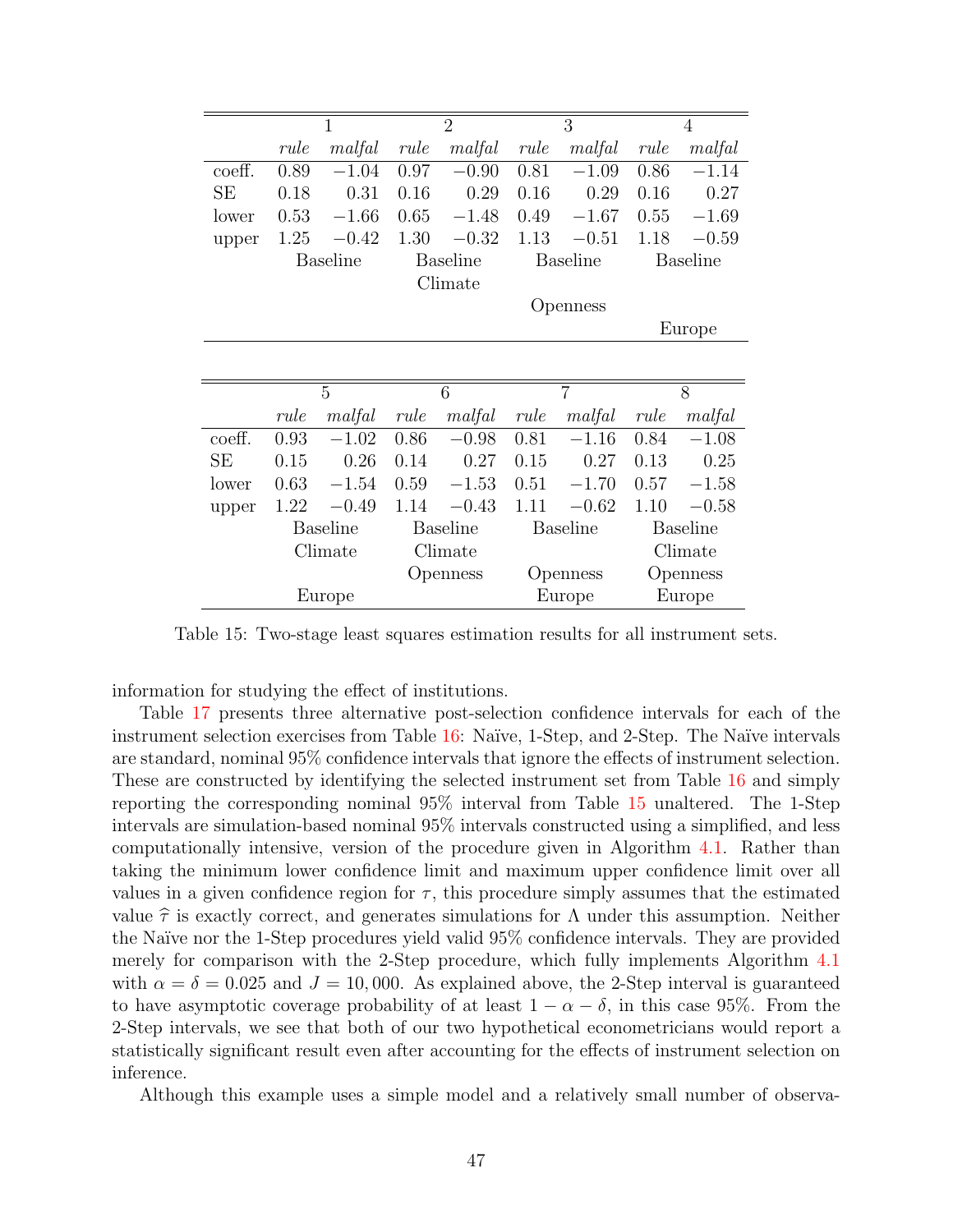<span id="page-48-0"></span>

|                       |      | $\mu$ = mal fal |                 |             | $\mu = rule$ |                 |
|-----------------------|------|-----------------|-----------------|-------------|--------------|-----------------|
|                       | FMSC | posFMSC         | $\widehat{\mu}$ | <b>FMSC</b> | posFMSC      | $\widehat{\mu}$ |
| Valid                 | 3.03 | 3.03            | $-1.04$         | 1.27        | 1.27         | 0.89            |
| (2) Climate           | 3.07 | 3.07            | $-0.90$         | 1.00        | 1.00         | 0.97            |
| 3) Openness           | 2.30 | 2.42            | $-1.09$         | 1.21        | 1.21         | 0.81            |
| $(4)$ Europe          | 1.82 | 2.15            | $-1.14$         | 0.52        | 0.73         | 0.86            |
| (5) Climate, Europe   | 0.85 | 2.03            | $-1.02$         | 0.25        | 0.59         | 0.93            |
| (6) Climate, Openness | 1.85 | 2.30            | $-0.98$         | 0.45        | 0.84         | 0.86            |
| Openness, Europe      | 1.63 | 1.80            | $-1.16$         | 0.75        | 0.75         | 0.81            |
| Full                  | 0.53 | 1.69            | $-1.08$         | 0.23        | 0.62         | 0.84            |

<span id="page-48-1"></span>Table 16: FMSC and and positive-part FMSC values corresponding to the instrument sets from Table [15](#page-47-0)

|        |                  | $\mu$ = malfal                                                  | $\mu = rule$                  |         |  |  |
|--------|------------------|-----------------------------------------------------------------|-------------------------------|---------|--|--|
|        | <b>FMSC</b>      | posFMSC                                                         | FMSC                          | posFMSC |  |  |
| Naïve  | $(-1.66, -0.50)$ | $(-1.66, -0.50)$                                                | $(0.53, 1.14)$ $(0.59, 1.27)$ |         |  |  |
| 1-Step |                  | $(-1.58, -0.61)$ $(-1.57, -0.62)$                               | $(0.53, 1.12)$ $(0.64, 1.21)$ |         |  |  |
| 2-Step |                  | $(-1.69, -0.48)$ $(-1.69, -0.48)$ $(0.45, 1.22)$ $(0.54, 1.31)$ |                               |         |  |  |

Table 17: Post-selection CIs for the instrument selection exercise from Table [16.](#page-48-0)

tions, it nevertheless provides a realistic proof of concept for FMSC instrument selection and post-selection inference because the computational complexity of the procedures described above is determined almost *entirely* by the dimension, q, of  $\tau$ . This is because the 2-Step confidence interval procedure requires us to carry out two  $q$ -dimensional constrained optimization problems with a stochastic objective function: one for each confidence limit. Fixing q, the number of instrument sets under consideration is far less important because we can pre-compute any quantities that do not depend on  $\tau^*$ . With  $q = 7$ , this example presents the kind of computational challenge that one would reasonably expect to encounter in practice yet is well within the ability of a standard desktop computer using off-the-shelf optimization routines. Running on a single core it took just over ten minutes to generate all of the results for the empirical example in this paper. For more computational details, including a description of the packages used, see Appendix [B.](#page-52-0)

# 7 Conclusion

This paper has introduced the FMSC, a proposal to choose moment conditions using AMSE. The criterion performs well in simulations, and the framework used to derive it allows us to construct valid confidence intervals for post-selection and moment-average estimators. Although simulation-based, this procedure remains feasible for problems of a realistic scale without the need for specialized computing resources, as demonstrated in the empirical example above. Moment selection is not a panacea, but the FMSC and related confidence interval procedures can yield sizeable benefits in empirically relevant settings, making them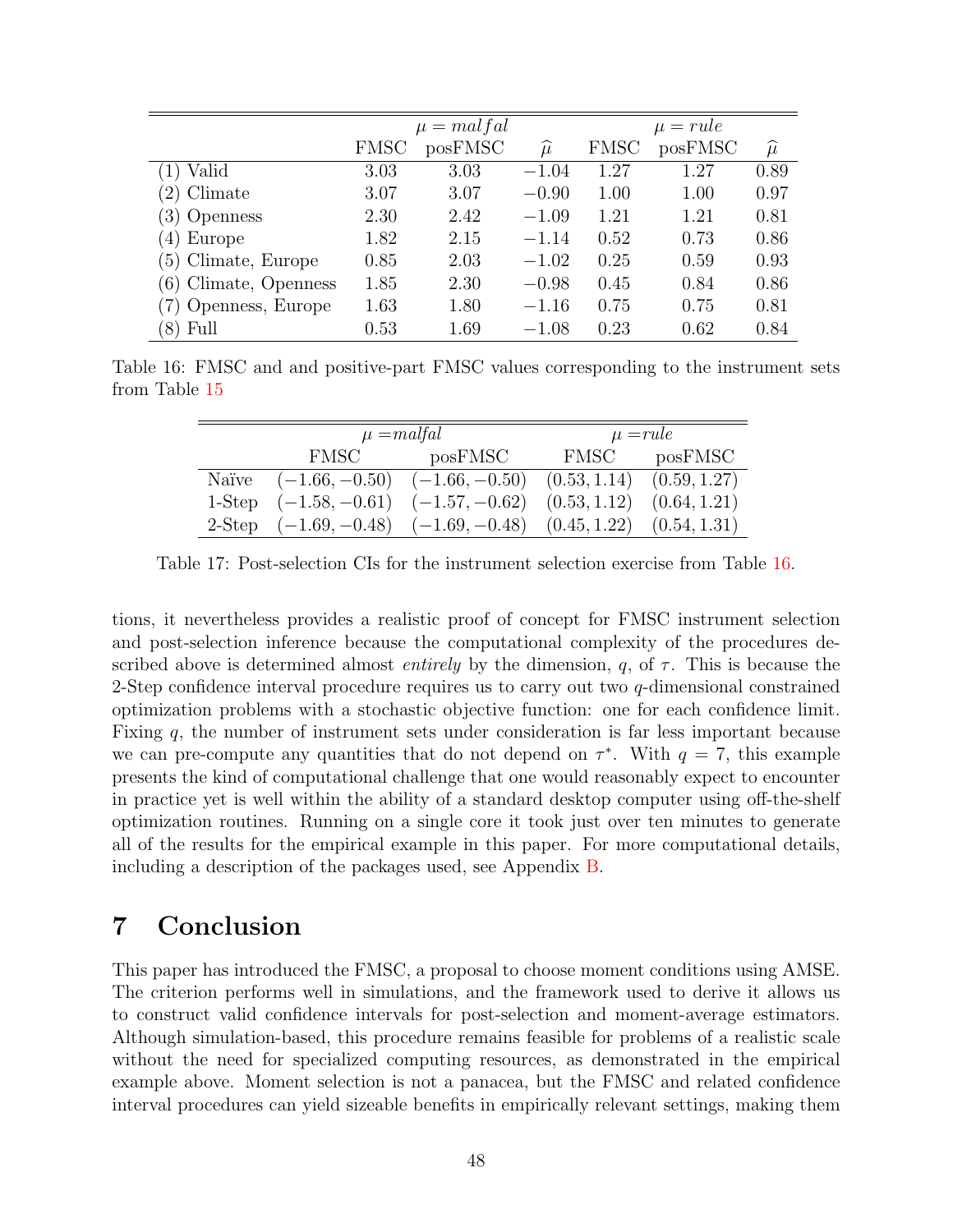a valuable complement to existing methods. While the discussion here concentrates on two cross-section examples, the FMSC could prove useful in any context in which moment conditions arise from more than one source. In a panel model, for example, the assumption of contemporaneously exogenous instruments may be plausible while that of predetermined instruments is more dubious. Using the FMSC, we could assess whether the extra information contained in the lagged instruments outweighs their potential invalidity. Work in progress explores this idea in both static and dynamic panel settings by extending the FMSC to allow for simultaneous moment and model selection. Other potentially fruitful extensions include the consideration of risk functions other than MSE, and an explicit treatment of weak identification and many moment conditions.

# A Proofs

**Proof of Theorems [2.1,](#page-7-1) [2.2.](#page-7-2)** Essentially identical to the proofs of [Newey and McFadden](#page-61-8) [\(1994\)](#page-61-8) Theorems 2.6 and 3.1.  $\Box$ 

**Proof of Theorems [3.2,](#page-11-3) [3.5.](#page-13-1)** The proofs of both results are similar and standard, so I provide only a sketch of the argument for Theorem [3.5.](#page-13-1) First substitute the DGP into the provide only a sketch of the argument for Theorem 5.5. First substitute the DGF filto the expression for  $\hat{\beta}_S$  and rearrange so that the left-hand side becomes  $\sqrt{n}(\beta_S - \beta)$ . The righthand side has two factors: the first converges in probability to  $-K<sub>S</sub>$  by an  $L<sub>2</sub>$  argument and the second converges in distribution to  $M + (0', \tau')'$  by the Lindeberg-Feller Central Limit Theorem.  $\Box$ 

Proof of Theorem [3.1.](#page-10-3) By a mean-value expansion:

$$
\begin{aligned}\n\widehat{\tau} &= \sqrt{n}h_n\left(\widehat{\theta}_v\right) = \sqrt{n}h_n(\theta_0) + H\sqrt{n}\left(\widehat{\theta}_v - \theta_0\right) + o_p(1) \\
&= -HK_v\sqrt{n}g_n(\theta_0) + \mathbf{I}_q\sqrt{n}h_n(\theta_0) + o_p(1) \\
&= \Psi\sqrt{n}f_n(\theta_0) + o_p(1)\n\end{aligned}
$$

The result follows since  $\sqrt{n} f_n(\theta_0) \rightarrow_d M + (0', \tau')'$  under Assumption [2.2](#page-6-1) (h).

Proof of Corollary [3.2.](#page-10-2) By Theorem [3.1](#page-10-3) and the Continuous Mapping Theorem, we have  $\hat{\tau}\hat{\tau}' \rightarrow_d UU'$  where  $U = \Psi M + \tau$ . Since  $E[M] = 0$ ,  $E[UU'] = \Psi\Omega\Psi' + \tau\tau'.$  $\Box$ 

 $\Box$ 

Proof of Theorem [3.4.](#page-12-2) By Theorem [3.3,](#page-12-1)  $\sqrt{n}(\widehat{\beta}_{OLS} - \widetilde{\beta}_{TSLS}) \rightarrow_d N(\tau/\sigma_x^2, \Sigma)$  where  $\Sigma =$  $\sigma_{\epsilon}^2 (1/\gamma^2 - 1/\sigma_x^2)$ . Thus, under  $H_0: \tau = 0$ , the DHW test statistic

$$
\widehat{T}_{DHW} = n\widehat{\Sigma}^{-1}(\widehat{\beta}_{OLS} - \widetilde{\beta}_{TSLS})^2 = \frac{n(\widehat{\beta}_{OLS} - \widetilde{\beta}_{TSLS})^2}{\widehat{\sigma}_{\epsilon}^2(1/\widehat{\gamma}^2 - 1/\widehat{\sigma}_{x}^2)}
$$

converges in distribution to a  $\chi^2(1)$  random variable. Now, rewriting  $\hat{V}$ , we find that

$$
\widehat{V} = \widehat{\sigma}_{\epsilon}^{2} \widehat{\sigma}_{x}^{2} \left( \frac{\widehat{\sigma}_{v}^{2}}{\widehat{\gamma}^{2}} \right) = \widehat{\sigma}_{\epsilon}^{2} \widehat{\sigma}_{x}^{2} \left( \frac{\widehat{\sigma}_{x}^{2} - \widehat{\gamma}^{2}}{\widehat{\gamma}^{2}} \right) = \widehat{\sigma}_{\epsilon}^{2} \widehat{\sigma}_{x}^{4} \left( \frac{1}{\widehat{\gamma}^{2}} - \frac{1}{\widehat{\sigma}_{x}^{2}} \right) = \widehat{\sigma}_{x}^{4} \widehat{\Sigma}
$$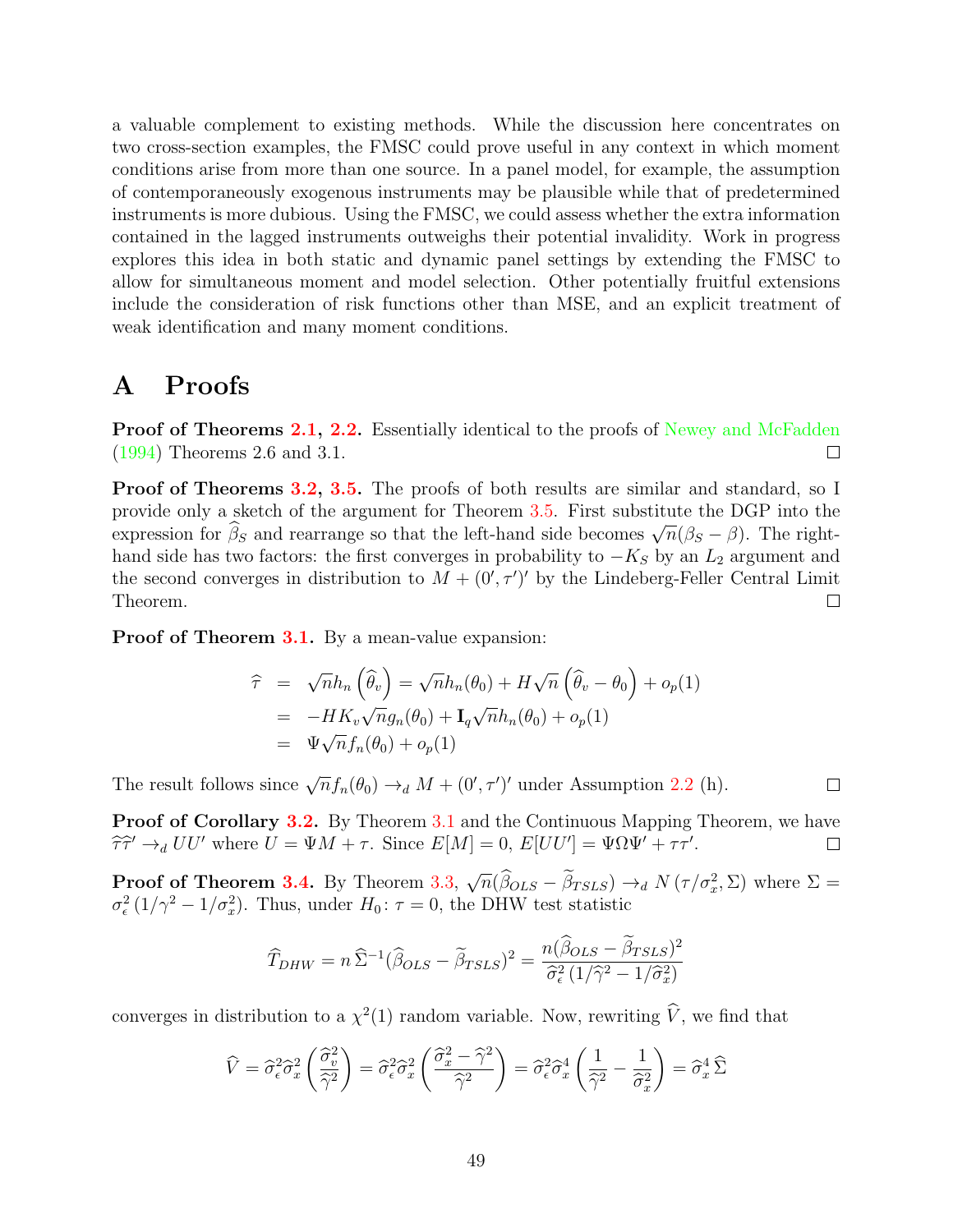using the fact that  $\hat{\sigma}_v = \hat{\sigma}_x^2 - \hat{\gamma}^2$ . Thus, to show that  $\hat{T}_{FMSC} = \hat{T}_{DHW}$ , all that remains is to establish that  $\hat{\tau}^2 = n \hat{\sigma}_x^4 (\hat{\beta}_{OLS} - \hat{\beta}_{TSLS})^2$ , which we obtain as follows:

$$
\widehat{\tau}^2 = \left[ n^{-1/2} \mathbf{x}'(\mathbf{y} - \mathbf{x}\widetilde{\beta}) \right]^2 = n^{-1} \left[ \mathbf{x}'\mathbf{x} \left( \widehat{\beta} - \widetilde{\beta} \right) \right]^2 = n^{-1} \left[ n\widehat{\sigma}_x^2 \left( \widehat{\beta} - \widetilde{\beta} \right) \right]^2.
$$

 $\Box$ 

 $\Box$ 

Proof of Corollary [4.2.](#page-16-1) Because the weights sum to one

$$
\sqrt{n}(\widehat{\mu}-\mu_0)=\sqrt{n}\left[\left(\sum_{S\in\mathscr{S}}\widehat{\omega}_S\widehat{\mu}_S\right)-\mu_0\right]=\sum_{S\in\mathscr{S}}\left[\widehat{\omega}_S\sqrt{n}\left(\widehat{\mu}_S-\mu_0\right)\right].
$$

By Corollary [3.1,](#page-9-1) we have

$$
\sqrt{n} \left( \widehat{\mu}_S - \mu_0 \right) \to_d -\nabla_{\theta} \mu(\theta_0)' K_S \Xi_S \left( M + \begin{bmatrix} 0 \\ \tau \end{bmatrix} \right)
$$

and by the assumptions of this Corollary we find that  $\hat{\omega}_S \to_d \varphi_S(\tau, M)$  for each  $S \in \mathscr{S}$ , where  $\varphi_S(\tau, M)$  is a function of M and constants only. Hence  $\hat{\omega}_S \to_d \varphi_{S(\tau, M)}$  for each  $S \in \mathcal{S}$ ,<br>where  $\varphi_S(\tau, M)$  is a function of M and constants only. Hence  $\hat{\omega}_S$  and  $\sqrt{n} (\hat{\mu}_S - \mu_0)$  converge<br>iointly in jointly in distribution to their respective functions of M, for all  $S \in \mathscr{S}$ . The result follows by application of the Continuous Mapping Theorem.  $\Box$ 

Proof of Theorem [4.3.](#page-18-0) Since the weights sum to one, by Theorem [3.2](#page-11-3)

$$
\sqrt{n}\left[\widehat{\beta}(\omega)-\beta\right] \stackrel{d}{\to} N\left(\text{Bias}\left[\widehat{\beta}(\omega)\right], Var\left[\widehat{\beta}(\omega)\right]\right)
$$

where

Bias 
$$
\left[\widehat{\beta}(\omega)\right] = \omega \left(\frac{\tau}{\sigma_x^2}\right)
$$
  
\nVar  $\left[\widehat{\beta}(\omega)\right] = \frac{\sigma_{\epsilon}^2}{\sigma_x^2} \left[ (2\omega^2 - \omega) \left(\frac{\sigma_x^2}{\gamma^2} - 1\right) + \frac{\sigma_x^2}{\gamma^2} \right]$ 

and accordingly

$$
\text{AMSE}\left[\widehat{\beta}(\omega)\right] = \omega^2 \left(\frac{\tau^2}{\sigma_x^4}\right) + (\omega^2 - 2\omega) \left(\frac{\sigma_\epsilon^2}{\sigma_x^2}\right) \left(\frac{\sigma_x^2}{\gamma^2} - 1\right) + \frac{\sigma_\epsilon^2}{\gamma^2}.
$$

The preceding expression is a globally convex function of  $\omega$ . Taking the first order condition and rearranging, we find that the unique global minimizer is

$$
\omega^* = \left[1 + \frac{\tau^2/\sigma_x^4}{\sigma_{\epsilon}^2 (1/\gamma^2 - 1/\sigma_x^2)}\right]^{-1} = \left[1 + \frac{\text{ABIAS(OLS)}^2}{\text{AVAR(TSLS)} - \text{AVAR(OLS)}}\right]^{-1}.
$$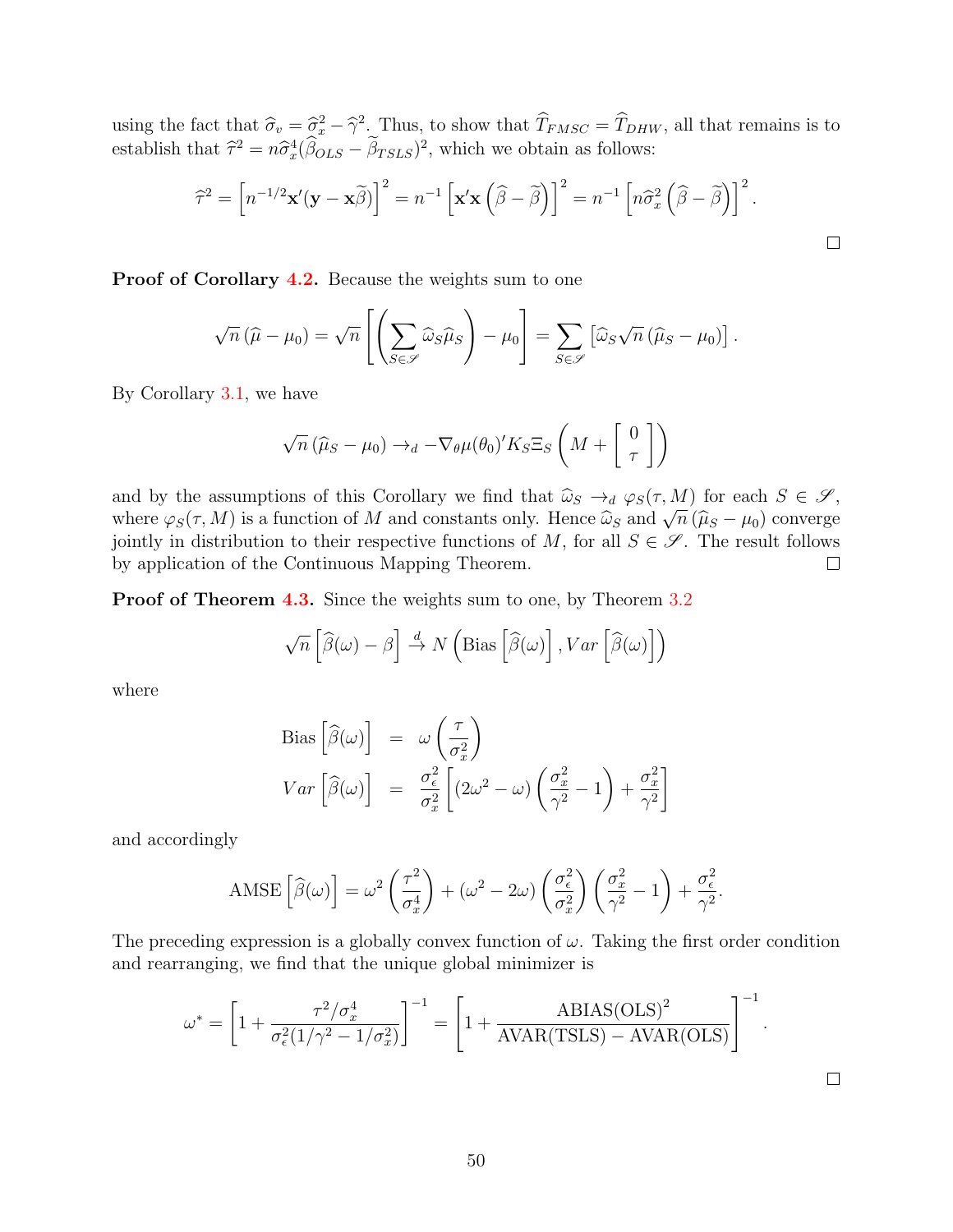Proof of Theorem [4.1.](#page-17-2) By a mean-value expansion,

$$
\sqrt{n}\left[\Xi_S f_n\left(\widehat{\theta}_S\right)\right] = \sqrt{n}\left[\Xi_S f_n(\theta_0)\right] + F_S \sqrt{n}\left(\widehat{\theta}_S - \theta_0\right) + o_p(1).
$$

Since  $\sqrt{n} \left( \widehat{\theta}_S - \theta_0 \right) \rightarrow_p - \left( F_S' W_S F_S \right)^{-1} F_S' W_S$ 

$$
\sqrt{n}\left[\Xi_S f_n(\widehat{\theta}_S)\right] = \left[I - F_S\left(F'_S W_S F_S\right)^{-1} F'_S W_S\right] \sqrt{n}\left[\Xi_S f_n(\theta_0)\right] + o_p(1).
$$

 $\overline{n}$  [ $\Xi_S f_n(\theta_0)$ ], we have

Thus, for estimation using the efficient weighting matrix

$$
\widehat{\Omega}_S^{-1/2}\sqrt{n}\left[\Xi_S f_n\left(\widehat{\theta}_S\right)\right]\to_d \left[I-P_S\right]\Omega_S^{-1/2}\Xi_S\left(M+\left[\begin{array}{c}0\\\tau\end{array}\right]\right)
$$

by Assumption [2.2](#page-6-1) (h), where  $\widehat{\Omega}_S^{-1/2}$  is a consistent estimator of  $\Omega_S^{-1/2}$  and  $P_S$  is the projection matrix based on  $\Omega_S^{-1/2}F_S$ , the identifying restrictions.<sup>[29](#page-51-0)</sup> The result follows by combining and rearranging these expressions.  $\Box$ 

**Proof of Theorem [4.2.](#page-17-0)** Let  $S_1$  and  $S_2$  be arbitrary moment sets in  $\mathscr S$  and let  $|S|$  denote the cardinality of S. Further, define  $\Delta_n(S_1, S_2) = MSC(S_1) - MSC(S_2)$  By Theorem [4.1,](#page-17-2)  $J_n(S) = O_p(1), S \in \mathscr{S}$ , thus

$$
\Delta_n(S_1, S_2) = [J_n(S_1) - J_n(S_2)] - [h (p + |S_1|) - h (p + |S_2|)] \kappa_n
$$
  
=  $O_p(1) - C \kappa_n$ 

where  $C = [h (p + |S_1|) - h (p + |S_2|)]$ . Since h is strictly increasing, C is positive for  $|S_1|$  $|S_2|$ , negative for  $|S_1| < |S_2|$ , and zero for  $|S_1| = |S_2|$ . Hence:

$$
|S_1| > |S_2| \implies \Delta_n(S_1, S_2) \to -\infty
$$
  
\n
$$
|S_1| = |S_2| \implies \Delta_n(S_1, S_2) = O_p(1)
$$
  
\n
$$
|S_1| < |S_2| \implies \Delta_n(S_1, S_2) \to \infty
$$

The result follows because the full moment set contains more moment conditions than any other moment set S.  $\Box$ 

Proof of Theorem [4.4.](#page-20-1) By Theorem [3.1](#page-10-3) and Corollary [4.2,](#page-16-1)

$$
P\{\mu_0 \in \text{CI}_{sim}\}\rightarrow P\{a_{min} \leq \Lambda(\tau) \leq b_{max}\}\
$$

where  $a(\tau^*), b(\tau^*)$  define a collection of  $(1-\alpha) \times 100\%$  intervals indexed by  $\tau^*$ , each of which is constructed under the assumption that  $\tau = \tau^*$ 

$$
P\left\{a(\tau^*) \le \Lambda(\tau^*) \le b(\tau^*)\right\} = 1 - \alpha
$$

<span id="page-51-0"></span> $29$ See [Hall](#page-59-9)  $(2005)$ , Chapter 3.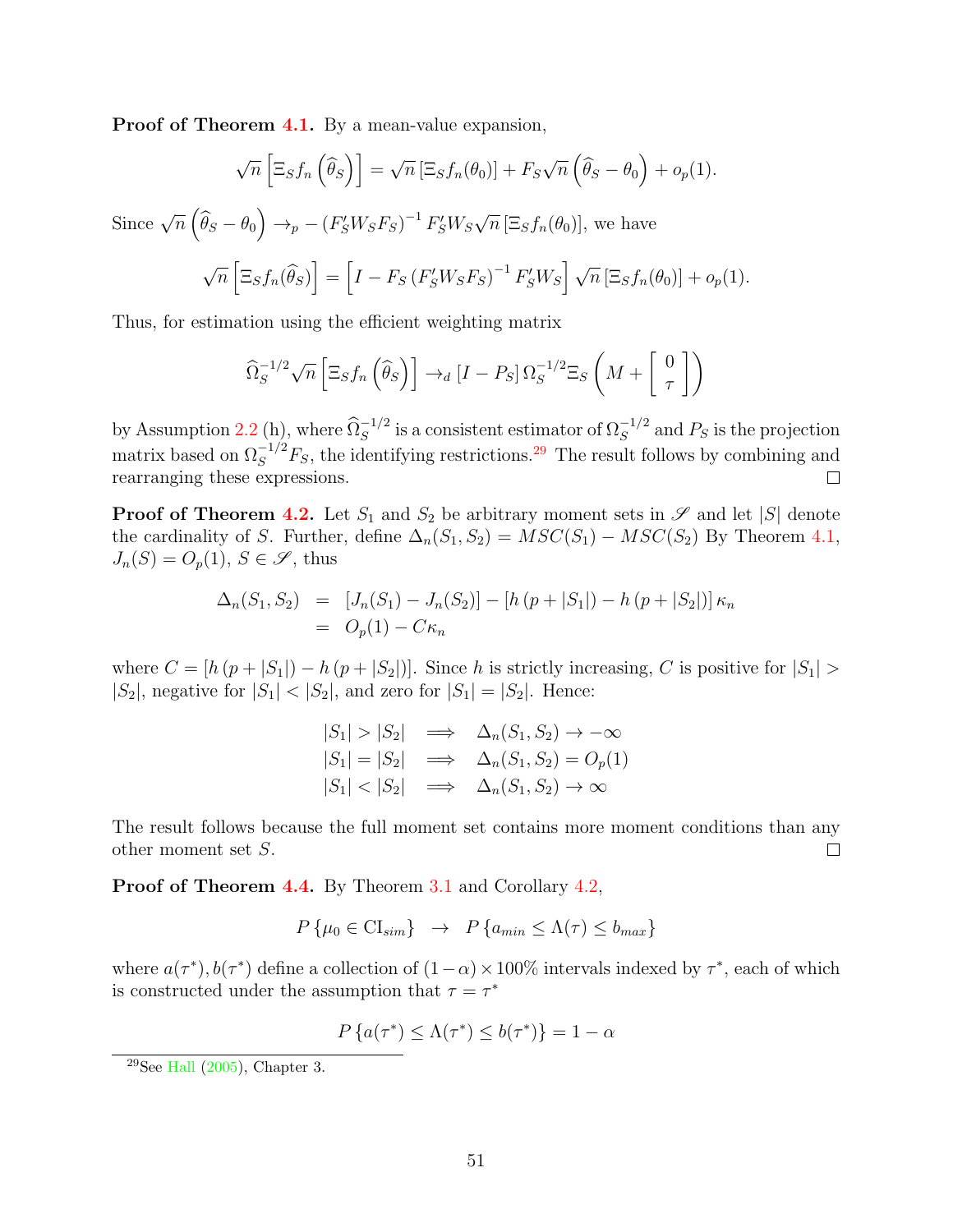and we define the shorthand  $a_{min}$ ,  $b_{max}$  as follows

$$
a_{min}(\Psi M + \tau) = \min \{a(\tau^*): \tau^* \in \mathcal{T}(\Psi M + \tau, \delta)\}
$$
  
\n
$$
b_{max}(\Psi M + \tau) = \max \{b(\tau^*): \tau^* \in \mathcal{T}(\Psi M + \tau, \delta)\}
$$
  
\n
$$
\mathcal{T}(\Psi M + \tau, \delta) = \{\tau^* : \Delta(\tau, \tau^*) \leq \chi_q^2(\delta)\}
$$
  
\n
$$
\Delta(\tau, \tau^*) = (\Psi M + \tau - \tau^*)'(\Psi \Omega \Psi')^{-1}(\Psi M + \tau - \tau^*)
$$

Now, let  $A = \{\Delta(\tau, \tau) \leq \chi_q^2(\delta)\}\$  where  $\chi_q^2(\delta)$  is the  $1-\delta$  quantile of a  $\chi_q^2$  random variable. This is the event that the *limiting version* of the confidence region for  $\tau$  contains the true bias parameter. Since  $\Delta(\tau,\tau) \sim \chi_q^2$ ,  $P(A) = 1 - \delta$ . For every  $\tau^* \in \mathscr{T}(\Psi M + \tau, \delta)$  we have

$$
P[{a(\tau^*) \leq \Lambda(\tau^*) \leq b(\tau^*) } \cap A] + P[{a(\tau^*) \leq \Lambda(\tau) \leq b(\tau^*) } \cap A^c] = 1 - \alpha
$$

by decomposing  $P\{a(\tau^*)\leq \Lambda(\tau^*)\leq b(\tau^*)\}$  into the sum of mutually exclusive events. But since

$$
P\left[\left\{a(\tau^*)\leq \Lambda(\tau^*)\leq b(\tau^*)\right\}\cap A^c\right]\leq P(A^c)=\delta
$$

we see that

$$
P\left[\left\{a(\tau^*) \le \Lambda(\tau^*) \le b(\tau^*)\right\} \cap A\right] \ge 1 - \alpha - \delta
$$

for every  $\tau^* \in \mathcal{T}(\Psi M + \tau, \delta)$ . Now, by definition, if A occurs then the true bias parameter  $\tau$  is contained in  $\mathscr{T}(\Psi M + \tau, \delta)$  and hence

$$
P\left[\left\{a(\tau)\leq\Lambda(\tau)\leq b(\tau)\right\}\cap A\right]\geq 1-\alpha-\delta.
$$

But when  $\tau \in \mathscr{T}(\Psi M + \tau, \delta)$ ,  $a_{min} \leq a(\tau)$  and  $b(\tau) \leq b_{max}$ . It follows that

$$
\{a(\tau) \le \Lambda(\tau) \le b(\tau)\} \cap A \subseteq \{a_{min} \le \Lambda(\tau) \le b_{max}\}\
$$

and therefore

$$
1 - \alpha - \delta \le P\left[\left\{a(\tau^*) \le \Lambda(\tau^*) \le b(\tau^*)\right\} \cap A\right] \le P\left[\left\{a_{min} \le \Lambda(\tau) \le b_{max}\right\}\right]
$$

as asserted.

# <span id="page-52-0"></span>B Computational Details

This paper is fully replicable using freely available, open-source software. For full source code and replication details, see <https://github.com/fditraglia/fmsc>. Results for the simulation studies and empirical example were generated using  $R(R)$  Core Team, [2014\)](#page-61-9) and C++ via the Rcpp [\(Eddelbuettel,](#page-59-12) [2013;](#page-59-12) Eddelbuettel and François, [2011\)](#page-59-13) and RcppArmadillo [\(Eddelbuettel and Sanderson,](#page-59-14) [2014\)](#page-59-14) packages. RcppArmadillo provides an interface to the Armadillo C++ linear algebra library [\(Sanderson,](#page-61-10) [2010\)](#page-61-10). All figures in the paper were converted to tikz using the tikzDevice package [\(Sharpsteen and Bracken,](#page-61-11) [2013\)](#page-61-11). Confidence interval calculations for Sections [4.4](#page-21-1) and [5.3](#page-37-0) rely routines from my R package fmscr, available from <https://github.com/fditraglia/fmscr>. The simulation-based intervals for the empirical example from Section [6](#page-45-0) were constructed following Algorithm [4.1](#page-20-0) with  $J = 10,000$ using a mesh-adaptive search algorithm provided by the NOMAD C++ optimization package [\(Abramson et al.,](#page-57-5) [2013;](#page-57-5) [Audet et al.,](#page-58-14) [2009;](#page-58-14) [Le Digabel,](#page-60-12) [2011\)](#page-60-12), called from R using the crs package [\(Racine and Nie,](#page-61-12) [2014\)](#page-61-12). TSLS results for Table [15](#page-47-0) were generated using version 3.1-4 of the sem package [\(Fox et al.,](#page-59-15) [2014\)](#page-59-15).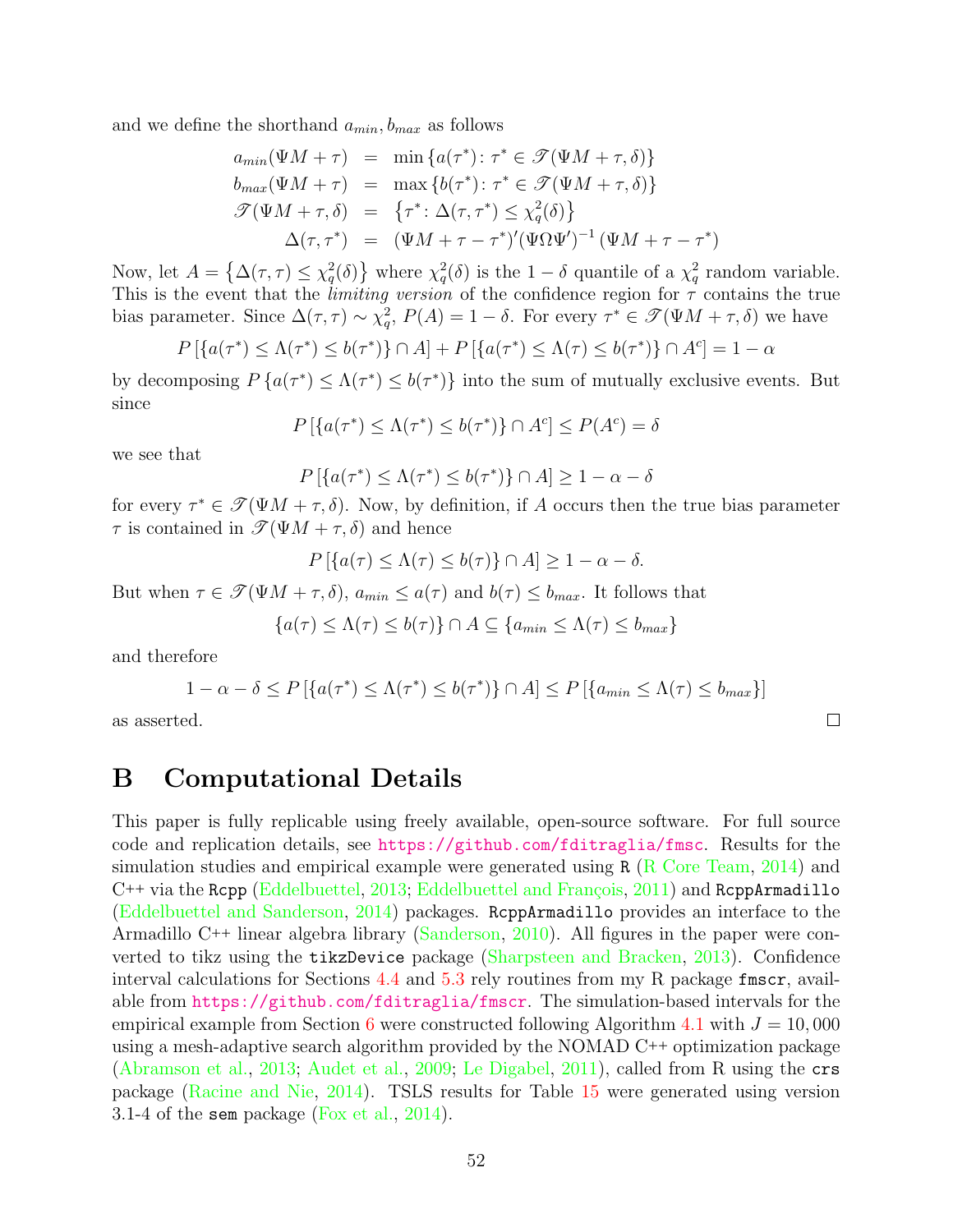# <span id="page-53-1"></span>C Failure of the Identification Condition

When there are fewer moment conditions in the g-block than elements of the parameter vector  $\theta$ , i.e. when  $r > p$ , Assumption [2.4](#page-8-2) fails:  $\theta_0$  is not estimable by  $\hat{\theta}_v$  so  $\hat{\tau}$  is an infeasible estimator of  $\tau$ . A naïve approach to this problem would be to substitute another consistent estimator of  $\theta_0$  and proceed analogously. Unfortunately, this approach fails. To understand why, consider the case in which all moment conditions are potentially invalid so that the g–block is empty. Letting  $\theta_f$  denote the estimator based on the full set of moment conditions  $\text{in } h,$  $\sqrt{n}h_n(\hat{\theta}_f) \rightarrow_d \Gamma \mathcal{N}_q(\tau, \Omega)$  where  $\Gamma = \mathbf{I}_q - H (H'WH)^{-1} H'W$ , using an argument similar to that in the proof of Theorem [3.1.](#page-10-3) The mean,  $\Gamma \tau$ , of the resulting limit distribution does not equal  $\tau$ , and because  $\Gamma$  has rank  $q - r$  we cannot pre-multiply by its inverse to extract an estimate of  $\tau$ . Intuitively,  $q - r$  over-identifying restrictions are insufficient to estimate a q-vector:  $\tau$  cannot be estimated without a minimum of r valid moment conditions. However, the limiting distribution of  $\sqrt{n}h_n(\hat{\theta}_f)$  partially identifies  $\tau$  even when we have no valid moment conditions at our disposal. A combination of this information with prior restrictions on the magnitude of the components of  $\tau$  allows the use of the FMSC framework to carry out a sensitivity analysis when  $r > p$ . For example, the worst-case estimate of AMSE over values of  $\tau$  in the identified region could still allow certain moment sets to be ruled out. This idea shares similarities with [Kraay](#page-60-13) [\(2012\)](#page-60-13) and [Conley et al.](#page-59-16) [\(2012\)](#page-59-16), two recent papers that suggest methods for evaluating the robustness of conclusions drawn from IV regressions when the instruments used may be invalid.

# <span id="page-53-0"></span>D Trimmed MSE

Even in situations where finite sample MSE does not exist, it is still meaningful to consider comparisons of asymptotic MSE. To make the connection between the finite-sample and limit experiment a bit tidier in this case we can work in terms of trimmed MSE, following [Hansen](#page-59-0) [\(2015a\)](#page-59-0). To this end, define

$$
MSE_n(\widehat{\mu}_S, \zeta) = E \left[ \min \left\{ n(\widehat{\mu} - \mu_0)^2, \zeta \right\} \right]
$$
  

$$
AMSE(\widehat{\mu}_S) = \lim_{\zeta \to \infty} \liminf_{n \to \infty} MSE_n(\widehat{\mu}_S, \zeta)
$$

where  $\zeta$  is a positive constant that bounds the expectation for finite n. By Corollary [3.1](#page-9-1)  $\sqrt{n}(\hat{\mu}_S - \mu_0) \rightarrow_d \Lambda$  where  $\Lambda$  is a normally distributed random variable. Thus, by Lemma 1 of [Hansen](#page-59-0) [\(2015a\)](#page-59-0), we have  $AMSE(\hat{\mu}_S) = E[\Lambda^2]$ . In other words, working with a sequence<br>of trimped MSE functions lower AMSE unchanged while ensuring that finite sample right of trimmed MSE functions leaves AMSE unchanged while ensuring that finite-sample risk is bounded. This justifies the approximation  $MSE_n(\hat{\mu}_S, \zeta) \approx E[\Lambda^2]$  for large n and  $\zeta$ . In a simulation exercise in which ordinary MSE does not evid. for example instrumental variables simulation exercise in which ordinary MSE does not exist, for example instrumental variables with a single instrument, one could remove the largest 1% of simulation draws in absolute value and evaluate the performance of the FMSC against the empirical MSE calculated for the remaining draws.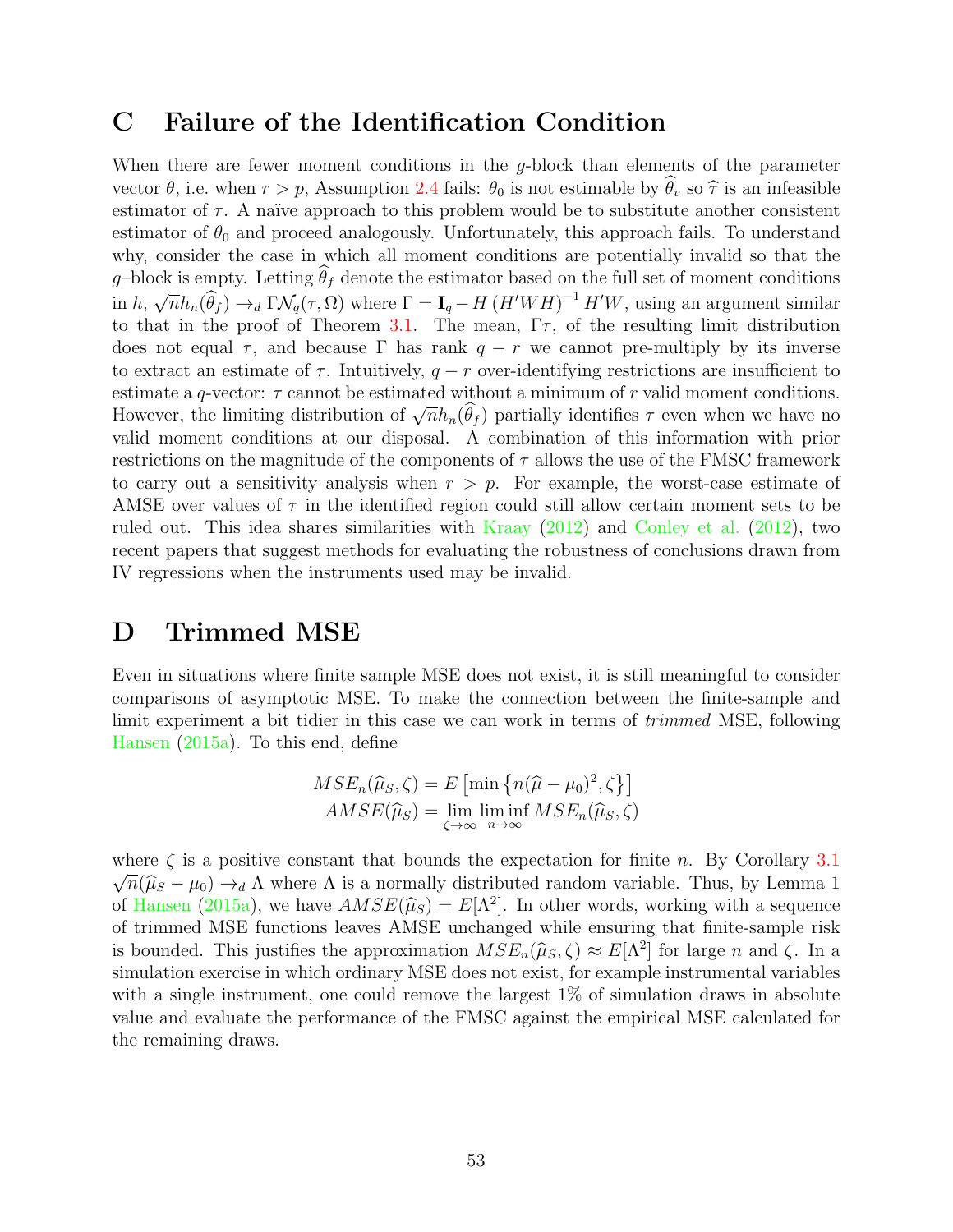# <span id="page-54-0"></span>E The Case of Multiple Target Parameters

The fundamental idea behind the FMSC is to approximate finite-sample risk with asymptotic risk under local mis-specification. Although the discussion given above is restricted to a scalar target parameter, the same basic idea is easily extended to accomodate a vector of target parameters. All that is required is to specify an appropriate risk function. Consider a generic weighted quadratic risk function of the form

$$
R(\widehat{\theta}_S, W) = E\left[\left(\widehat{\theta}_S - \theta_0\right)' W \left(\widehat{\theta} - \theta_0\right)\right]
$$

where W is a positive semi-definite matrix. The finite-sample distribution of  $\widehat{\theta}$  is, in general, unknown, but by Theorem [2.2](#page-7-2)  $\sqrt{n} \left( \widehat{\theta}_S - \theta_0 \right) \rightarrow_d U_S$  where

$$
U_S = -K_S \Xi_S \left( M + \left[ \begin{array}{c} 0 \\ \tau \end{array} \right] \right)
$$

and  $M \sim N(0, \Omega)$  so we instead consider the *asymptotic risk* 

$$
AR(\widehat{\theta}_S, W) = E[U'_S W U_S] = \text{trace}\left\{ W^{1/2} K_S \Xi_S \left( \begin{bmatrix} 0 & 0 \\ 0 & \tau \tau' \end{bmatrix} + \Omega \right) \Xi'_S K'_S W^{1/2} \right\}
$$

where  $W^{1/2}$  is the symmetric, positive semi-definite square root of W. To construct an asymptotically unbiased estimator of  $AR(\theta_S, W)$  we substitute consistent estimators of  $\Omega$ and  $K_S$  and the asymptotically unbiased estimator of  $\hat{\tau}\hat{\tau}'$  from Corollary [3.2](#page-10-2) yielding

$$
\widehat{AR}\left(\widehat{\theta}_{S},W\right) = \text{trace}\left\{W^{1/2}\widehat{K}_{S}\Xi_{S}\left(\begin{bmatrix}0 & 0\\ 0 & \widehat{\tau}\widehat{\tau}' - \widehat{\Psi}\widehat{\Omega}\widehat{\Psi}\end{bmatrix} + \Omega\right)\Xi'_{S}\widehat{K}'_{S}W^{1/2}\right\}
$$

which is nearly identical to the expression for the FMSC given in Equation [1.](#page-10-0) The only difference is the presence of the weighting matrix  $W$  and the trace operator in place of the vector of derivatives  $\nabla_{\theta} \mu(\theta)$ . When W is a diagonal matrix this difference disappears completely as this effectively amounts to defining a target parameter that is a weighted average of some subset of the elements of  $\theta$ . In this case the FMSC can be used without modification simply by defining the function  $\mu$  appropriately.

# <span id="page-54-1"></span>F Low-Level Sufficient Conditions

<span id="page-54-2"></span>**Assumption F.1** (Sufficient Conditions for Theorem [3.2\)](#page-11-3). Let  $\{(\mathbf{z}_{ni}, v_{ni}, \epsilon_{ni}): 1 \leq i \leq n, n =$  $1, 2, \ldots$  be a triangular array of random variables such that

(a)  $(z_{ni}, v_{ni}, \epsilon_{ni}) \sim$  iid and mean zero within each row of the array (i.e. for fixed n)

(b) 
$$
E[\mathbf{z}_{ni}\epsilon_{ni}] = \mathbf{0}
$$
,  $E[\mathbf{z}_{ni}v_{ni}] = \mathbf{0}$ , and  $E[\epsilon_{ni}v_{ni}] = \tau/\sqrt{n}$  for all n

(c)  $E[|\mathbf{z}_{ni}|^{4+\eta}] < C$ ,  $E[|\epsilon_{ni}|^{4+\eta}] < C$ , and  $E[|v_{ni}|^{4+\eta}] < C$  for some  $\eta > 0$ ,  $C < \infty$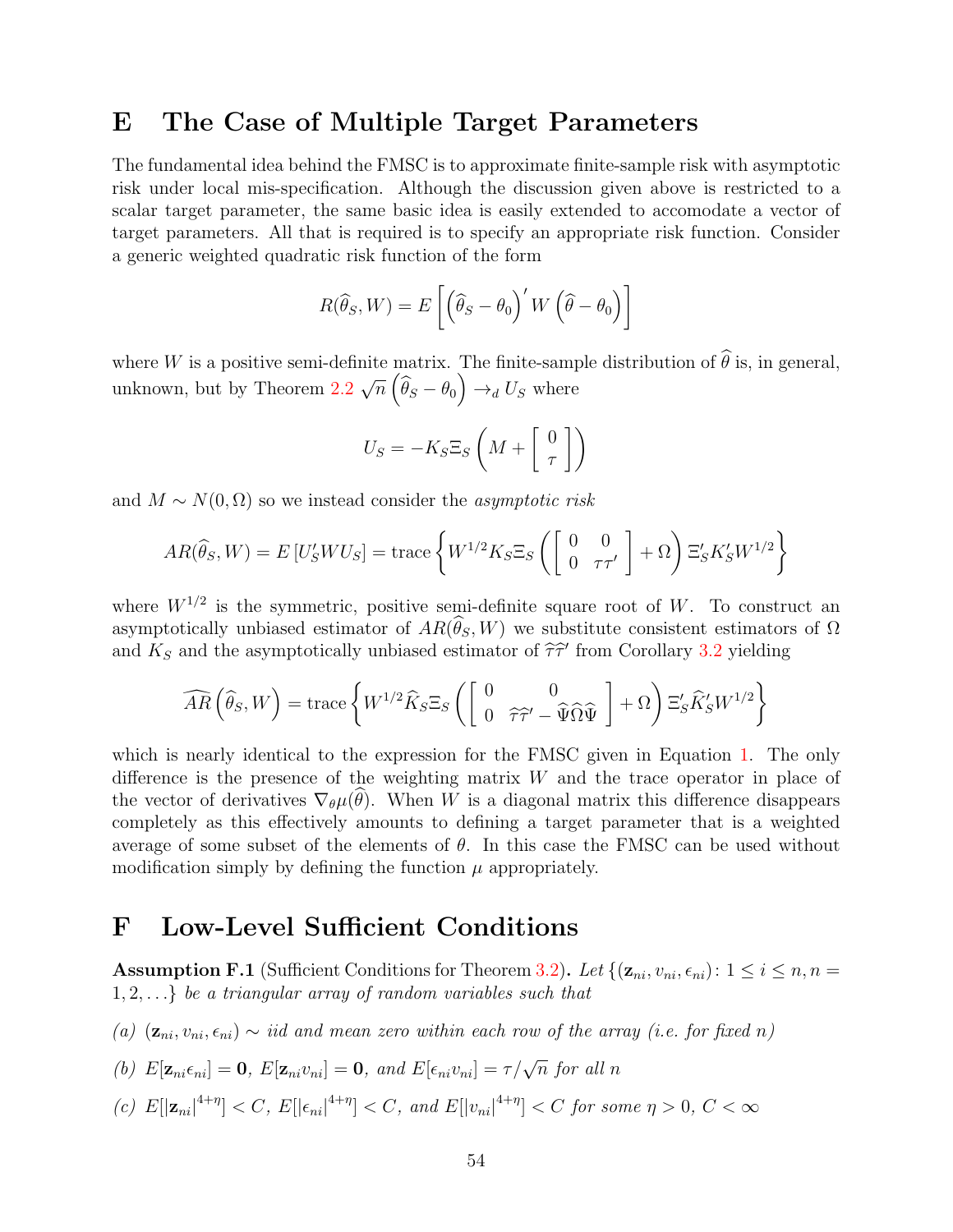- (d)  $E[\mathbf{z}_{ni} \mathbf{z}'_{ni}] \to Q > 0$ ,  $E[v_{ni}^2] \to \sigma_v^2 > 0$ , and  $E[\epsilon_{ni}^2] \to \sigma_{\epsilon}^2 > 0$  as  $n \to \infty$
- (e) As  $n \to \infty$ ,  $E[\epsilon_{ni}^2 \mathbf{z}_{ni} \mathbf{z}_{ni}'] E[\epsilon_{ni}^2] E[\mathbf{z}_{ni} \mathbf{z}_{ni}'] \to 0$ ,  $E[\epsilon_i^2 v_{ni} \mathbf{z}_{ni}'] E[\epsilon_{ni}^2] E[v_{ni} \mathbf{z}_{ni}'] \to 0$ , and  $E[\epsilon_{ni}^2 v_{ni}^2] - E[\epsilon_{ni}^2]E[v_{ni}^2] \rightarrow 0$

(f) 
$$
x_{ni} = \mathbf{z}_{ni}'\boldsymbol{\pi} + v_i
$$
 where  $\boldsymbol{\pi} \neq \mathbf{0}$ , and  $y_{ni} = \beta x_{ni} + \epsilon_{ni}$ 

Parts (a), (b) and (d) correspond to the local mis-specification assumption, part (c) is a set of moment restrictions, and (f) is simply the DGP. Part (e) is the homoskedasticity assumption: an *asymptotic* restriction on the joint distribution of  $v_{ni}$ ,  $\epsilon_{ni}$ , and  $\mathbf{z}_{ni}$ . This condition holds automatically, given the other assumptions, if  $(\mathbf{z}_{ni}, v_{ni}, \epsilon_{ni})$  are jointly normal, as in the simulation experiment described in the paper.

<span id="page-55-0"></span>Assumption F.2 (Sufficient Conditions for Theorem [3.5.](#page-13-1)). Let  $\{(\mathbf{z}_{ni}, \mathbf{v}_{ni}, \epsilon_{ni}): 1 \leq i \leq n\}$  $n, n = 1, 2, \ldots\}$  be a triangular array of random variables with  $\mathbf{z}_{ni} = (\mathbf{z}_{ni}^{(1)}, \mathbf{z}_{ni}^{(1)})$  such that

(a)  $(\mathbf{z}_{ni}, \mathbf{v}_{ni}, \epsilon_{ni}) \sim \text{iid within each row of the array (i.e. for fixed } n)$ 

(b) 
$$
E[\mathbf{v}_{ni} \mathbf{z}_{ni}'] = \mathbf{0}
$$
,  $E[\mathbf{z}_{ni}^{(1)} \epsilon_{ni}] = \mathbf{0}$ , and  $E[\mathbf{z}_{ni}^{(2)} \epsilon_{ni}] = \tau/\sqrt{n}$  for all n

(c) 
$$
E[|\mathbf{z}_{ni}|^{4+\eta}] < C
$$
,  $E[|\epsilon_{ni}|^{4+\eta}] < C$ , and  $E[|\mathbf{v}_{ni}|^{4+\eta}] < C$  for some  $\eta > 0$ ,  $C < \infty$ 

(d)  $E[\mathbf{z}_{ni}\mathbf{z}'_{ni}] \to Q > 0$  and  $E[\epsilon_{ni}^2 \mathbf{z}_{ni}\mathbf{z}'_{ni}] \to \Omega > 0$  as  $n \to \infty$ 

(e) 
$$
\mathbf{x}_{ni} = \Pi'_1 \mathbf{z}_{ni}^{(1)} + \Pi'_2 \mathbf{z}_{ni}^{(2)} + \mathbf{v}_{ni}
$$
 where  $\Pi_1 \neq \mathbf{0}$ ,  $\Pi_2 \neq \mathbf{0}$ , and  $y_i = \mathbf{x}_{ni}' \beta + \epsilon_{ni}$ 

These conditions are similar to although more general than those contained in Assumption [F.1](#page-54-2) as they do not impose homoskedasticity.

# G Supplementary Simulation Results

This section discusses additional simulation results for the choosing instrumental variables example, as a supplement to those given in Section [5.2.](#page-32-0)

### <span id="page-55-1"></span>G.1 Downward J-Test

The downward J-test is an informal but fairly common procedure for moment selection in practice. In the context of the simulation example from Section [5.2](#page-32-0) it amounts to simply using the full estimator unless it is rejected by a J-test. Table [5](#page-56-0) compares the RMSE of the post-FMSC estimator to that of the downward J-test with  $\alpha = 0.1$  (J90), and  $\alpha = 0.05$ (J95). For robustness, I calculate the J-test statistic using a centered covariance matrix estimator, as in the FMSC formulas from section [3.3.](#page-13-0) Unlike the FMSC, the downward J-test is very badly behaved for small sample sizes, particularly for the smaller values of  $\gamma$ . For larger sample sizes, the relative performance of the FMSC and the J-test is quite similar to what we saw in Figure [1](#page-33-0) for the OLS versus TSLS example: the J-test performs best for the smallest values of  $\rho$ , the FMSC performs best for moderate values, and the two procedures perform similarly for large values. These results are broadly similar to those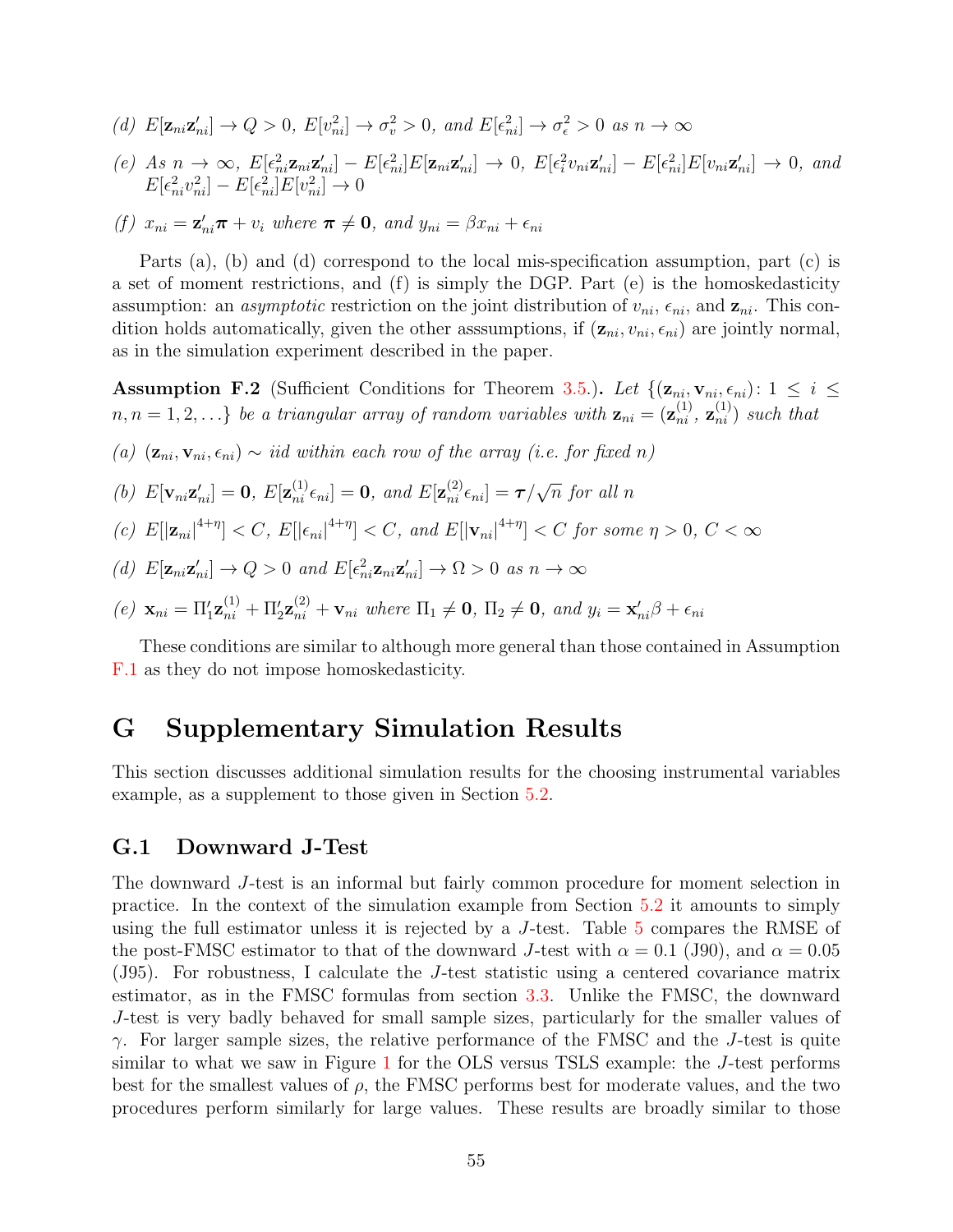<span id="page-56-0"></span>

Figure 5: RMSE values for the post-Focused Moment Selection Criterion (FMSC) estimator and the downward J-test estimator with  $\alpha = 0.1$  (J90) and  $\alpha = 0.05$  (J95) based on 20,000 simulation draws from the DGP given in Equations [29–](#page-32-1)[30](#page-32-2) using the formulas described in Sections [3.3.](#page-13-0)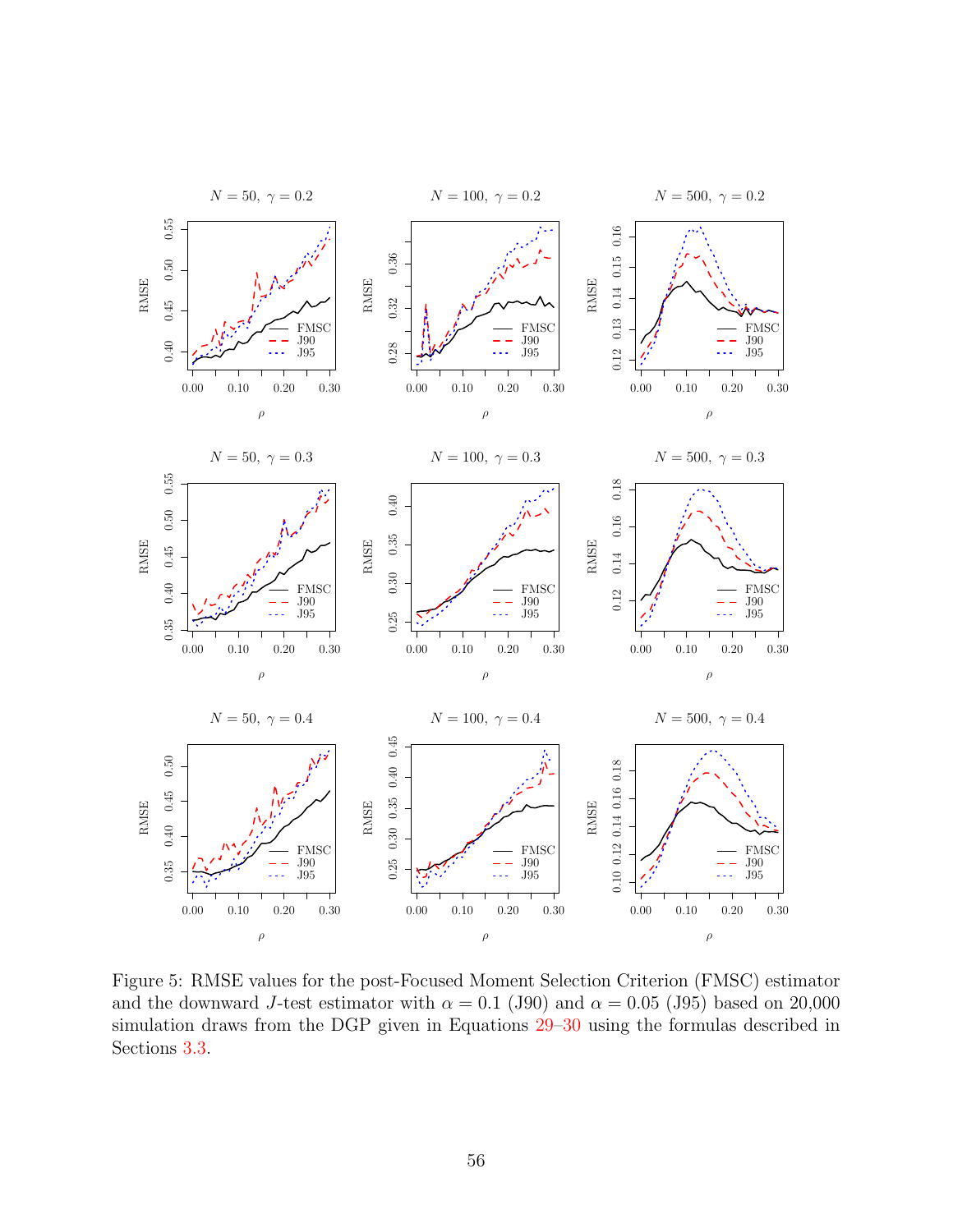for the GMM moment selection criteria of [Andrews](#page-57-0) [\(1999\)](#page-57-0) considered in Section [5.2,](#page-32-0) which should not come as a surprise since the J-test statistic is an ingredient in the construction of the GMM-AIC, BIC and HQ.

## <span id="page-57-3"></span>G.2 Canonical Correlations Information Criterion

Because the GMM moment selection criteria suggested by [Andrews](#page-57-0) [\(1999\)](#page-57-0) consider only instrument exogeneity, not relevance, [Hall and Peixe](#page-59-1) [\(2003\)](#page-59-1) suggest combining them with their canonical correlations information criterion (CCIC), which aims to detect and eliminate "redundant instruments." Including such instruments, which add no information beyond that already contained in the other instruments, can lead to poor finite-sample performance in spite of the fact that the first-order limit distribution is unchanged. For the choosing instrumental variables simulation example, presented in Section [5.2,](#page-32-0) the CCIC takes the following simple form

$$
\text{CCIC}(S) = n \log \left[ 1 - R_n^2(S) \right] + h(p + |S|) \kappa_n \tag{32}
$$

where  $R_n^2(S)$  is the first-stage  $R^2$  based on instrument set S and  $h(p+|S|)\kappa_n$  is a penalty term [\(Jana,](#page-60-14) [2005\)](#page-60-14). Instruments are chosen to *minimize* this criterion. If we define  $h(p+|S|)$  =  $(p+|S|-r)$ , setting  $\kappa_n = \log n$  gives the CCIC-BIC, while  $\kappa_n = 2.01 \log \log n$  gives the CCIC-HQ and  $\kappa_n = 2$  gives the CCIC-AIC. By combining the CCIC with an Andrewstype criterion, [Hall and Peixe](#page-59-1) [\(2003\)](#page-59-1) propose to first eliminate invalid instruments and then redundant ones. A combined GMM-BIC/CCIC-BIC criterion for the simulation example from section [5.2](#page-32-0) uses the valid estimator unless both the GMM-BIC and CCIC-BIC select the full estimator. Combined HQ and AIC-type procedures can be defined analogously. In the simulation design from this paper, however, each of these combined criteria gives results that are practically identical to those of the valid estimator. This hold true across all parameter values and sample sizes. Full details are available upon request.

## References

- <span id="page-57-5"></span>Abramson, M., Audet, C., Couture, G., Dennis, Jr., J., Le Digabel, S., Tribes, C., 2013. The NOMAD project. Software available at <http://www.gerad.ca/nomad>.
- <span id="page-57-4"></span>Acemoglu, D., Johnson, S., Robinson, J. A., 2001. The colonial origins of comparative development: An empirical investigation. American Economic Review 91 (5), 1369–1401.
- <span id="page-57-1"></span>Andrews, D. W. K., December 1988. Laws of large numbers for dependent non-identically distributed random variables. Econometric Theory 4 (3), 458–467.
- <span id="page-57-2"></span>Andrews, D. W. K., June 1992. Generic uniform convergence. Econometric Theory 8 (2), 241–257.
- <span id="page-57-0"></span>Andrews, D. W. K., May 1999. Consistent moment selection procedures for generalized methods of moments estimation. Econometrica 67 (3), 543–564.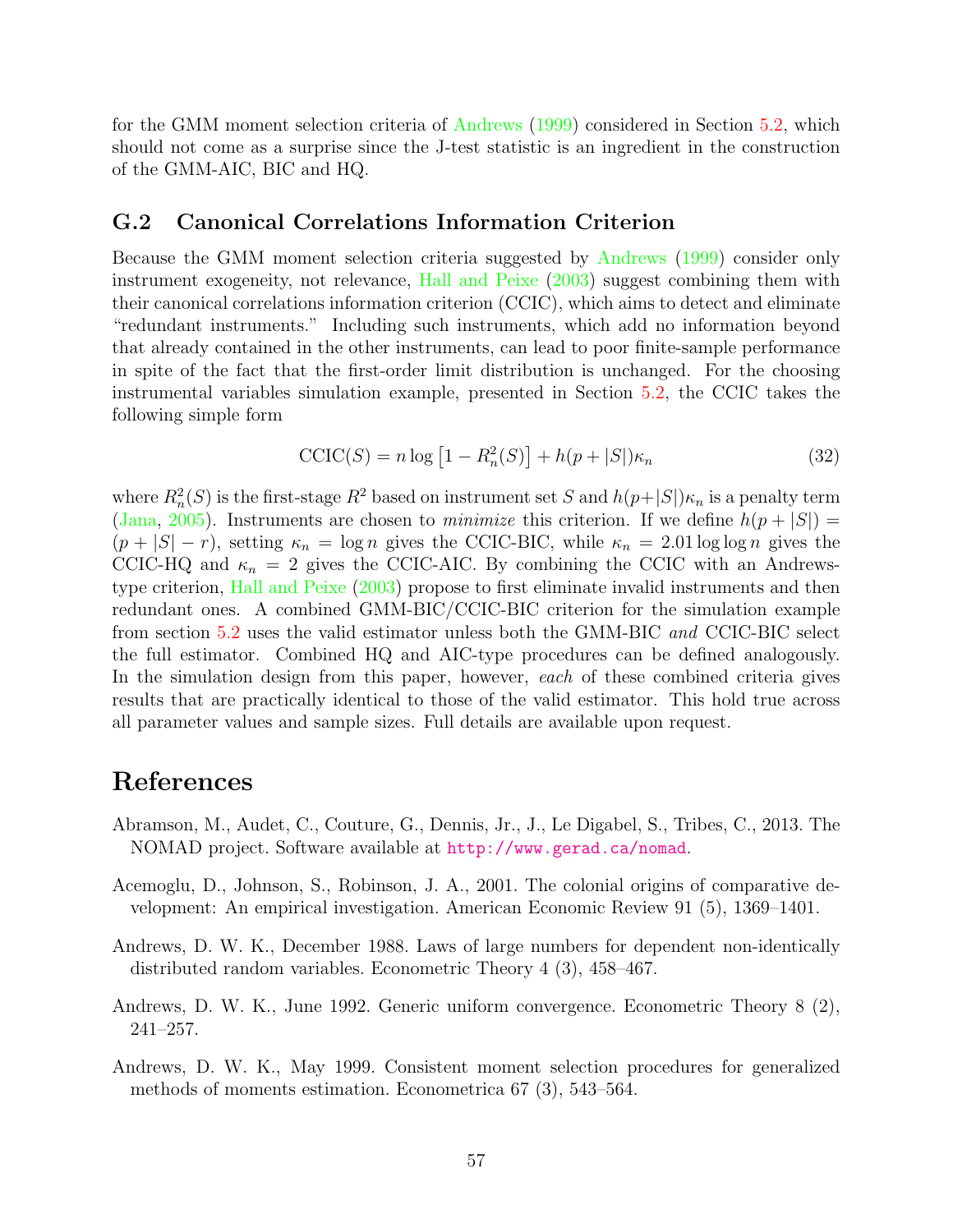- <span id="page-58-1"></span>Andrews, D. W. K., Lu, B., 2001. Consistent model and moment selection procedures for GMM estimation with application to dynamic panel data models. Journal of Econometrics 101, 123–164.
- <span id="page-58-14"></span>Audet, C., Le Digabel, S., Tribes, C., 2009. NOMAD user guide. Tech. Rep. G-2009-37, Les cahiers du GERAD.

URL [http://www.gerad.ca/NOMAD/Downloads/user\\_guide.pdf](http://www.gerad.ca/NOMAD/Downloads/user_guide.pdf)

- <span id="page-58-7"></span>Berger, R. L., Boos, D. D., September 1994. P values maximized over a confidence set for the nuisance parameter. Journal of the American Statistical Association 89 (427), 1012–1016.
- <span id="page-58-3"></span>Berkowitz, D., Caner, M., Fang, Y., 2008. Are "Nearly Exogenous" instruments reliable? Economics Letters 108, 20–23.
- <span id="page-58-4"></span>Berkowitz, D., Caner, M., Fang, Y., 2012. The validity of instruments revisited. Journal of Econometrics 166, 255–266.
- <span id="page-58-12"></span>Buckland, S. T., Burnham, K. P., Augustin, N. H., 1997. Model selection: An integral part of inference. Biometrics 53 (2), 603–618.
- <span id="page-58-5"></span>Caner, M., 2014. Near exogeneity and weak identification in generalized empirical likliehood estimators: Many moment asymptotics. Journal of Econometrics 182, 247–268.
- <span id="page-58-13"></span>Carstensen, K., Gundlach, E., 2006. The primacy of institutions reconsidered: Direct income effects of malaria prevelance. World Bank Economic Review 20 (3), 309–339.
- <span id="page-58-8"></span>Chen, X., Jacho-Chvez, D. T., Linton, O., June 2009. An alternative way of computing efficient instrumental variables estimators, lSE STICERD Research Paper EM/2009/536. URL <http://sticerd.lse.ac.uk/dps/em/em536.pdf>
- <span id="page-58-2"></span>Cheng, X., Liao, Z., October 2013. Select the valid and relevant moments: An informationbased LASSO for GMM with many moments, PIER Working Paper 13-062. URL <http://economics.sas.upenn.edu/system/files/13-062.pdf>
- <span id="page-58-9"></span>Cheng, X., Liao, Z., Shi, R., October 2014. Uniform asymptotic risk of averaging gmm estimator robust to misspecification, working Paper.
- <span id="page-58-10"></span>Claeskens, G., Croux, C., Jo, 2006. Variable selection for logistic regression using a prediction-focused information criterion. Biometrics 62, 972–979.
- <span id="page-58-0"></span>Claeskens, G., Hjort, N. L., 2003. The focused information criterion. Journal of the American Statistical Association 98 (464), 900–945.
- <span id="page-58-11"></span>Claeskens, G., Hjort, N. L., 2008a. Minimizing average risk in regression models. Econometric Theory 24, 493–527.
- <span id="page-58-6"></span>Claeskens, G., Hjort, N. L., 2008b. Model Selection and Model Averaging. Cambridge Series in Statistical and Probabilistic Mathematics. Cambridge.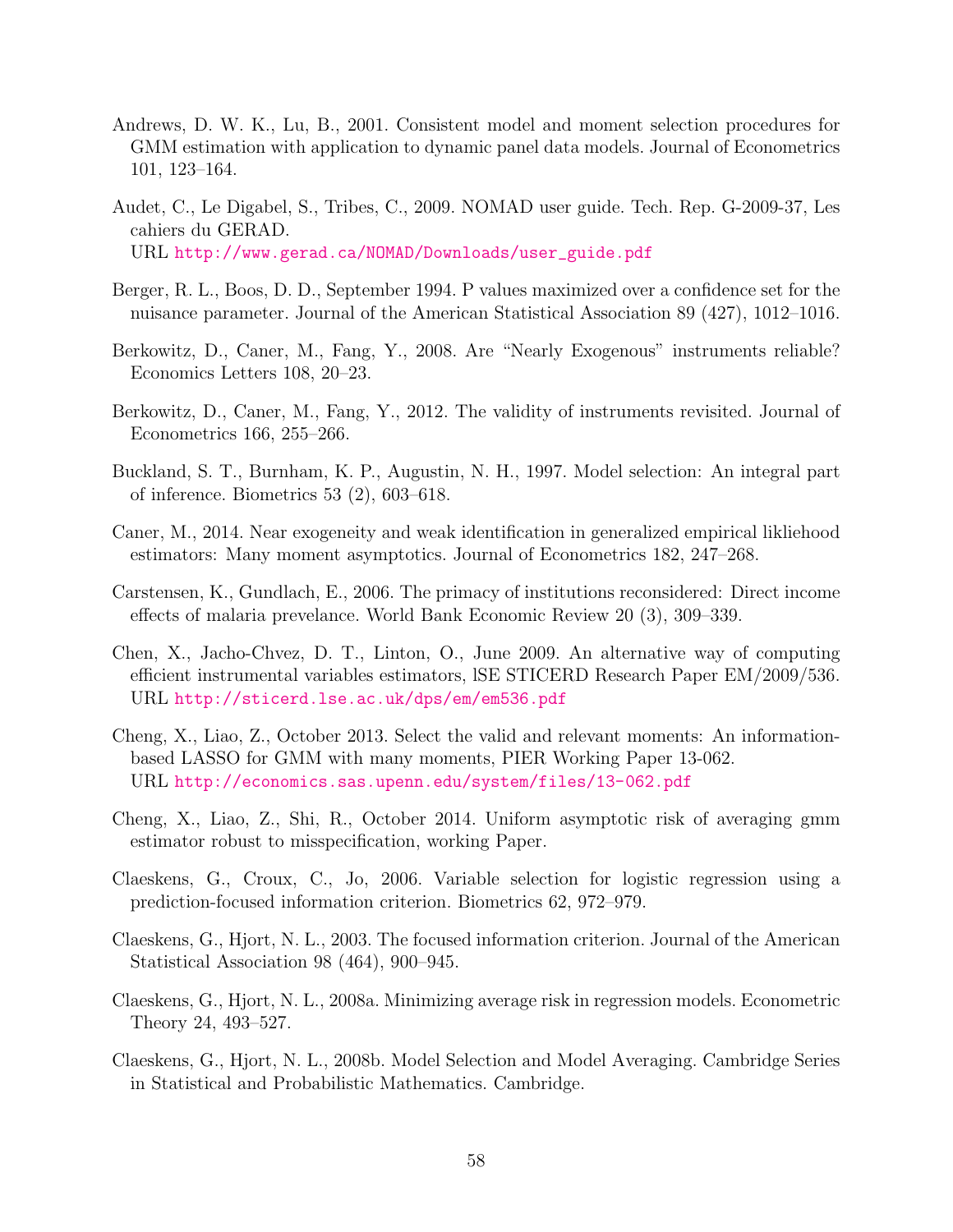- <span id="page-59-16"></span>Conley, T. G., Hansen, C. B., Rossi, P. E., 2012. Plausibly exogenous. Review of Economics and Statistics 94 (1), 260–272.
- <span id="page-59-10"></span>Demetrescu, M., Hassler, U., Kuzin, V., 2011. Pitfalls of post-model-selection testing: Experimental quantification. Empirical Economics 40, 359–372.
- <span id="page-59-3"></span>Donald, S. G., Imbens, G. W., Newey, W. K., 2009. Choosing instrumental variables in conditional moment restriction models. Journal of Econometrics 152, 28–36.
- <span id="page-59-2"></span>Donald, S. G., Newey, W. K., September 2001. Choosing the number of instruments. Econometrica 69 (5), 1161–1191.
- <span id="page-59-11"></span>Easterly, W., Levine, R., 2003. Tropics, germs, and crops: how endowments influence economic development. Journal of Monetary Economics 50, 3–39.
- <span id="page-59-12"></span>Eddelbuettel, D., 2013. Seamless R and C++ Integration with Rcpp. Springer, New York, iSBN 978-1-4614-6867-7.
- <span id="page-59-13"></span>Eddelbuettel, D., François, R., 2011. Repp: Seamless R and  $C_{++}$  integration. Journal of Statistical Software 40 (8), 1–18. URL <http://www.jstatsoft.org/v40/i08/>
- <span id="page-59-14"></span>Eddelbuettel, D., Sanderson, C., March 2014. RcppArmadillo: Accelerating R with highperformance C++ linear algebra. Computational Statistics and Data Analysis 71, 1054– 1063. URL <http://dx.doi.org/10.1016/j.csda.2013.02.005>
- <span id="page-59-15"></span>Fox, J., Nie, Z., Byrnes, J., 2014. sem: Structural Equation Models. R package version 3.1-4. URL <http://CRAN.R-project.org/package=sem>
- <span id="page-59-5"></span>Guggenberger, P., 2010. The impact of a hausman pretest on the asymptotic size of a hypothesis test. Econometric Theory 26, 369–382.
- <span id="page-59-6"></span>Guggenberger, P., 2012. On the asymptotic size distortion of tests when instruments locally violate the exogeneity assumption. Econometric Theory 28, 387–421.
- <span id="page-59-7"></span>Guggenberger, P., Kumar, G., 2012. On the size distortion of tests after an overidentifying restrictions pretest. Journal of Applied Econometrics 27, 1138–1160.
- <span id="page-59-9"></span>Hall, A. R., 2005. Generalized Method of Moments. Advanced Texts in Econometrics. Oxford.
- <span id="page-59-1"></span>Hall, A. R., Peixe, F. P., 2003. A consistent method for the selection of relevant instruments in linear models. Econometric Reviews 22, 269–288.
- <span id="page-59-0"></span>Hansen, B. E., 2015a. Efficient shrinkage in parametric models, University of Wisconsin.
- <span id="page-59-8"></span>Hansen, B. E., 2015b. A Stein-like 2SLS estimator, forthcoming in Econometric Reviews.
- <span id="page-59-4"></span>Hjort, N. L., Claeskens, G., 2003. Frequentist model average estimators. Journal of the American Statistical Association 98 (464), 879–899.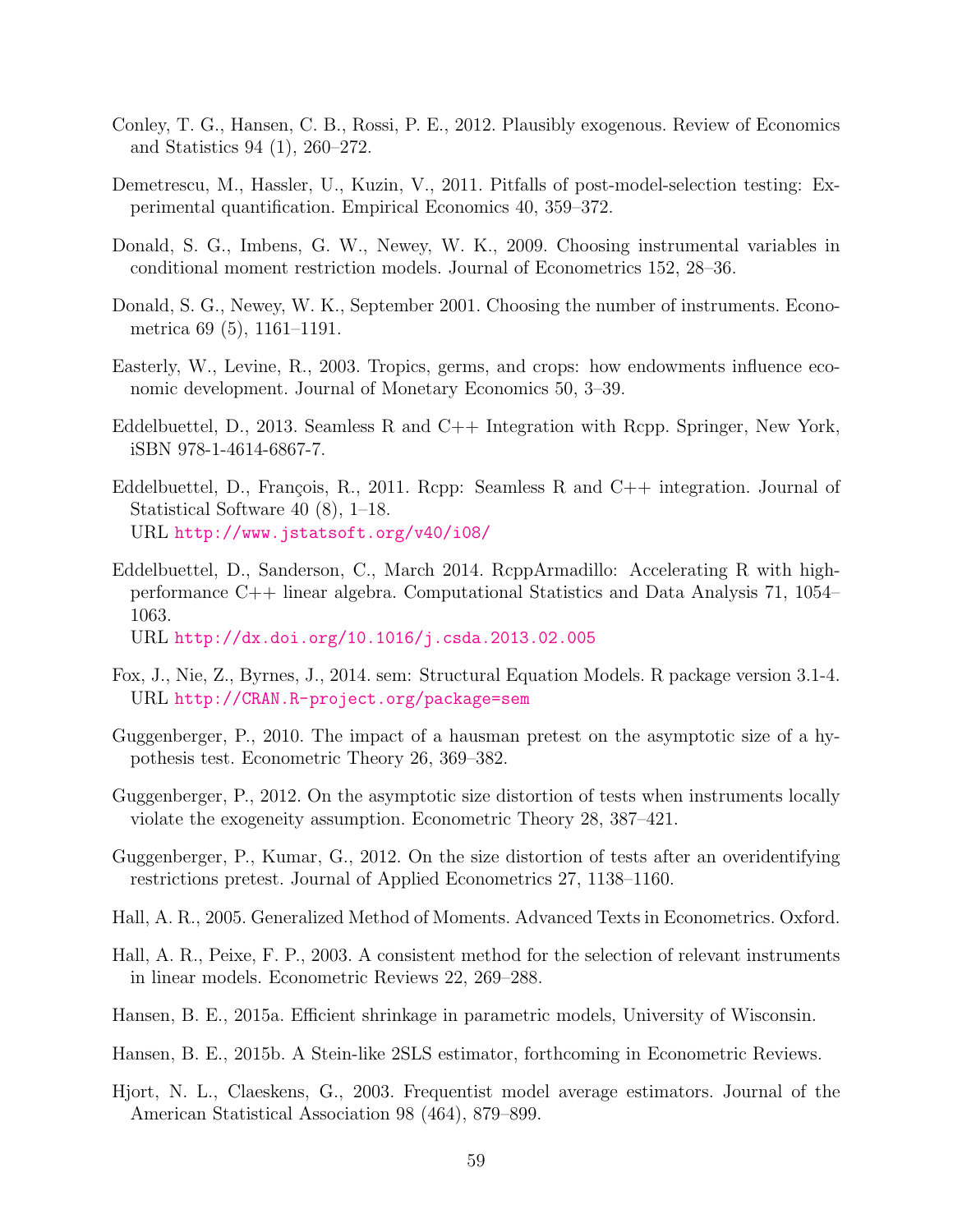- <span id="page-60-0"></span>Hong, H., Preston, B., Shum, M., 2003. Generalized empirical likelihood-based model selection for moment condition models. Econometric Theory 19, 923–943.
- <span id="page-60-14"></span>Jana, K., 2005. Canonical correlations and instrument selection in econometrics. Ph.D. thesis, North Carolina State University. URL <http://www.lib.ncsu.edu/resolver/1840.16/4315>
- <span id="page-60-11"></span>Judge, G. G., Mittelhammer, R. C., 2007. Estimation and inference in the case of competing sets of estimating equations. Journal of Econometrics 138, 513–531.
- <span id="page-60-6"></span>Kabaila, P., 1998. Valid confidence intervals in regressions after variable selection. Econometric Theory 14, 463–482.
- <span id="page-60-7"></span>Kabaila, P., Leeb, H., 2006. On the large-sample minimal coverage probability of confidence intervals after model selection. Journal of the American Statistical Association 101 (474), 819–829.
- <span id="page-60-13"></span>Kraay, A., 2012. Instrumental variables regressions with uncertain exclusion restrictions: A Bayesian approach. Journal of Applied Econometrics 27 (1), 108–128.
- <span id="page-60-2"></span>Kuersteiner, G., Okui, R., March 2010. Constructing optimal instruments by first-stage prediction averaging. Econometrica 78 (2), 679–718.
- <span id="page-60-12"></span>Le Digabel, S., 2011. Algorithm 909: NOMAD: Nonlinear optimization with the MADS algorithm. ACM Transactions on Mathematical Software 37 (4), 1–15.
- <span id="page-60-4"></span>Leeb, H., Pötscher, B. M., 2005. Model selection and inference: Facts and fiction. Econometric Theory 21 (1), 21–59.
- <span id="page-60-3"></span>Leeb, H., Pötscher, B. M., 2008. Sparse estimators and the oracle property, or the return of Hodges' estimator. Journal of Econometrics 142, 201–211.
- <span id="page-60-5"></span>Leeb, H., Pötscher, B. M., 2009. Model selection. In: Handbook of Financial Time Series. Springer.
- <span id="page-60-8"></span>Leeb, H., Pötscher, B. M., May 2014. Testing in the presence of nuisance parameters: Some comments on tests post-model-selection and random critical values, University of Vienna. URL <http://arxiv.org/pdf/1209.4543.pdf>
- <span id="page-60-1"></span>Liao, Z., November 2013. Adaptive GMM shrinkage estimation with consistent moment selection. Econometric Theory 29, 857–904.
- <span id="page-60-9"></span>Loh, W.-Y., 1985. A new method for testing separate families of hypotheses. Journal of the American Statistical Association 80 (390), 362–368.
- <span id="page-60-10"></span>McCloskey, A., October 2012. Bonferroni-based size-correction for nonstandard testing problems, Brown University.

URL [http://www.econ.brown.edu/fac/adam\\_mccloskey/Research\\_files/](http://www.econ.brown.edu/fac/adam_mccloskey/Research_files/McCloskey_BBCV.pdf) [McCloskey\\_BBCV.pdf](http://www.econ.brown.edu/fac/adam_mccloskey/Research_files/McCloskey_BBCV.pdf)